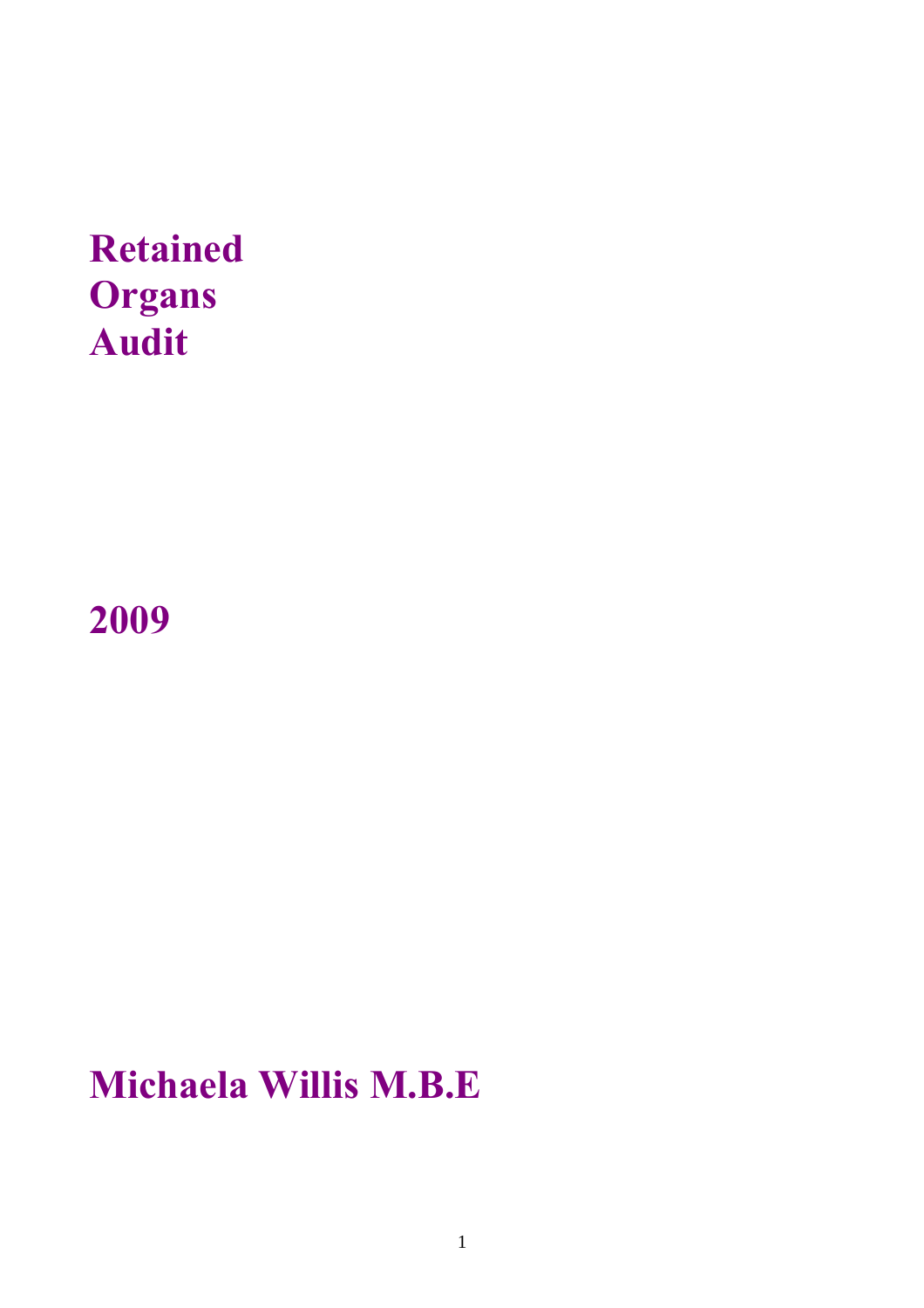### **Acknowledgements**

I would like to acknowledge the very open and helpful way in which staff in all the hospitals and universities approached this audit. The inspections were generally informative and much good practice was observed; some visits were not easy, and on rare occasions were quite uncomfortable for staff whose established practices were being challenged. However, it was heartening to see the way in which so many people welcomed the audit, and responded with openness and genuine helpfulness to the requests made of them; it was also good to witness genuine commitment by many staff to their work.

I would also like to acknowledge the uncompromising work of the audit team, which it has been my privilege to lead, since without their considerable efforts this audit would not have been possible. In particular I would like to thank Mrs Nuala Harmey. Her experience and insight into the Irish Health Service, together with her Medical Social Work background, hospital bereavement experience, and her cultural knowledge of Ireland, were all invaluable.

Finally, I feel I must publicly acknowledge that throughout the audit, the Anatomical Pathology Technician at The Children's University Hospital Temple Street, Pat Leahy, was consistently warmly commended to us for his invaluable knowledge of the issues and his readiness to share that knowledge to assist any professionals who contact him in relation to infant deaths.

### *NB: Information contained within this report is correct at the time the audit was undertaken by the audit team – dates set out in table on page 8.*

Michaela Willis MBE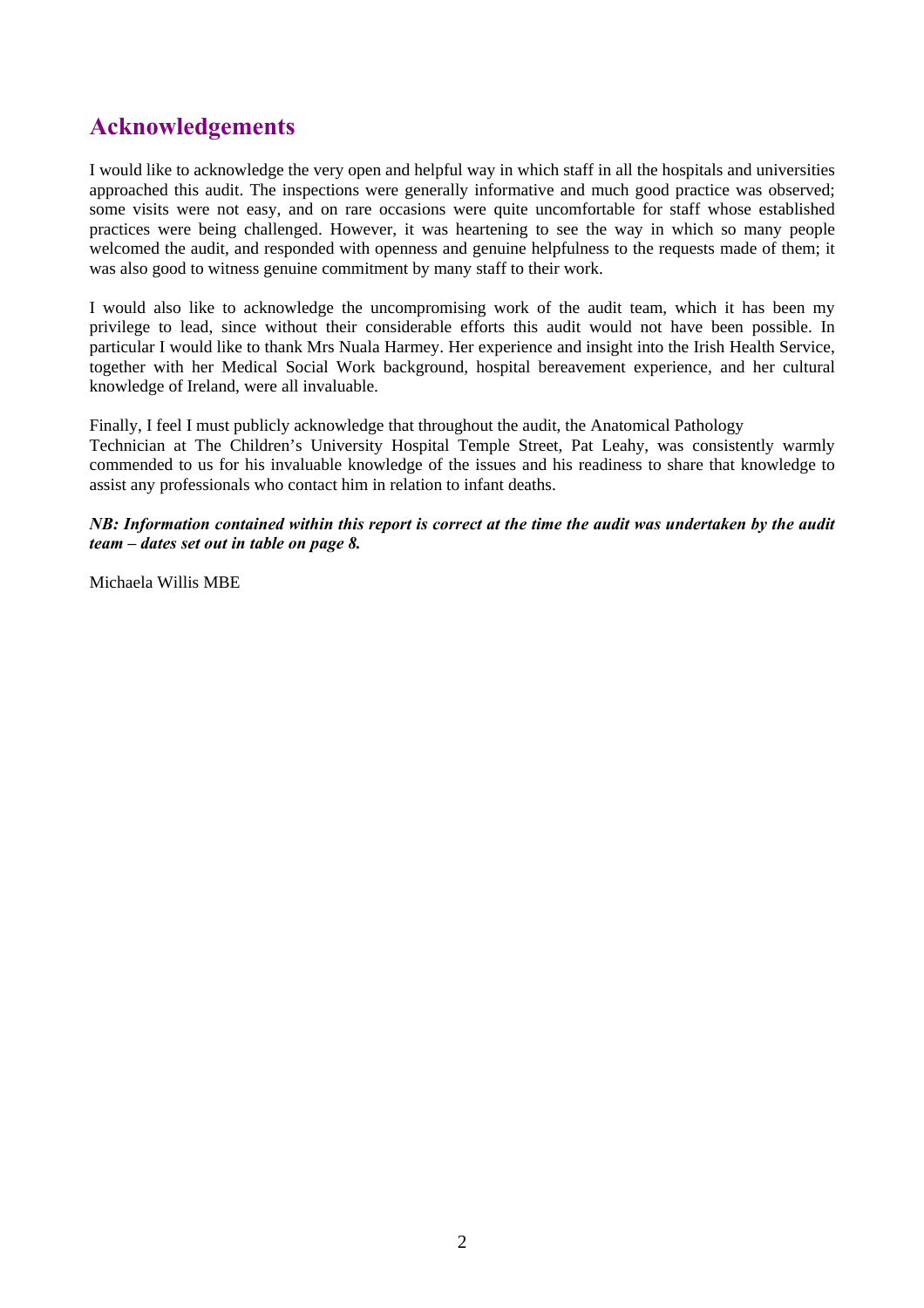# **Table of contents**

| Adelaide and Meath Hospital incorporating the National Children's Hospital (AMNCH/Tallaght) 17          |  |
|---------------------------------------------------------------------------------------------------------|--|
|                                                                                                         |  |
|                                                                                                         |  |
|                                                                                                         |  |
|                                                                                                         |  |
|                                                                                                         |  |
|                                                                                                         |  |
| Galway University Hospitals (University Hospital Galway and Merlin Park University Hospital Galway). 36 |  |
|                                                                                                         |  |
|                                                                                                         |  |
|                                                                                                         |  |
|                                                                                                         |  |
|                                                                                                         |  |
|                                                                                                         |  |
|                                                                                                         |  |
|                                                                                                         |  |
|                                                                                                         |  |
|                                                                                                         |  |
|                                                                                                         |  |
|                                                                                                         |  |
|                                                                                                         |  |
|                                                                                                         |  |
|                                                                                                         |  |
|                                                                                                         |  |
|                                                                                                         |  |
|                                                                                                         |  |
|                                                                                                         |  |
|                                                                                                         |  |
|                                                                                                         |  |
| St. Vincent Healthcare Group - (incorporating St. Vincent's University Hospital (SVUH), St Michael's    |  |
|                                                                                                         |  |
|                                                                                                         |  |
|                                                                                                         |  |
|                                                                                                         |  |
|                                                                                                         |  |
|                                                                                                         |  |
|                                                                                                         |  |
|                                                                                                         |  |
|                                                                                                         |  |
|                                                                                                         |  |
|                                                                                                         |  |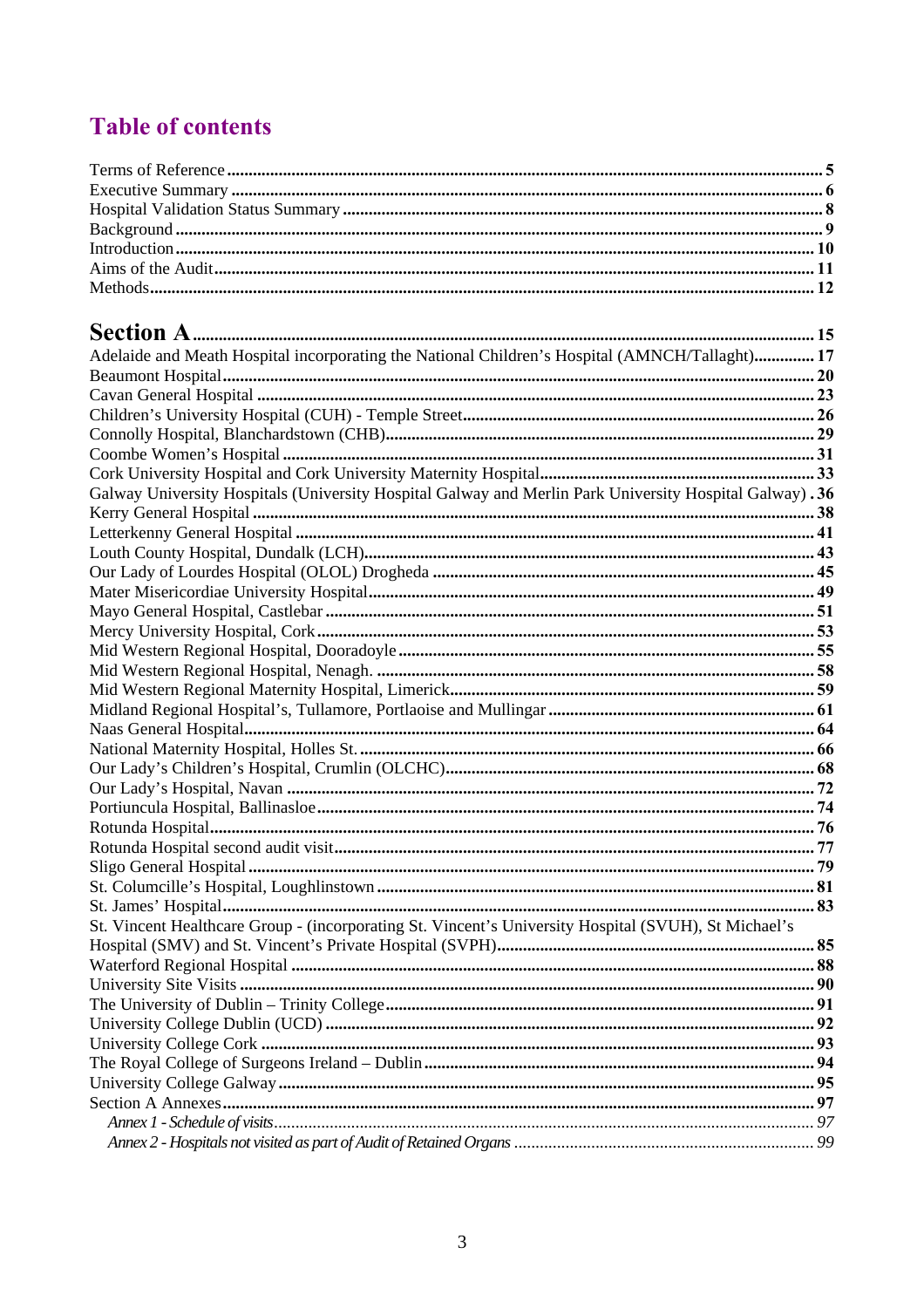| Policy and Practice - Retention of Organs and Management of Post-Mortem examination and Mortuary |  |
|--------------------------------------------------------------------------------------------------|--|
|                                                                                                  |  |
|                                                                                                  |  |
|                                                                                                  |  |
|                                                                                                  |  |
|                                                                                                  |  |
|                                                                                                  |  |
|                                                                                                  |  |
|                                                                                                  |  |
|                                                                                                  |  |
|                                                                                                  |  |
|                                                                                                  |  |
|                                                                                                  |  |
|                                                                                                  |  |
|                                                                                                  |  |
|                                                                                                  |  |
|                                                                                                  |  |
|                                                                                                  |  |
|                                                                                                  |  |
|                                                                                                  |  |
| Annex 4: Retention of Organs at Post-Mortem Examination -Hospital Post-Mortem Examination 129    |  |
|                                                                                                  |  |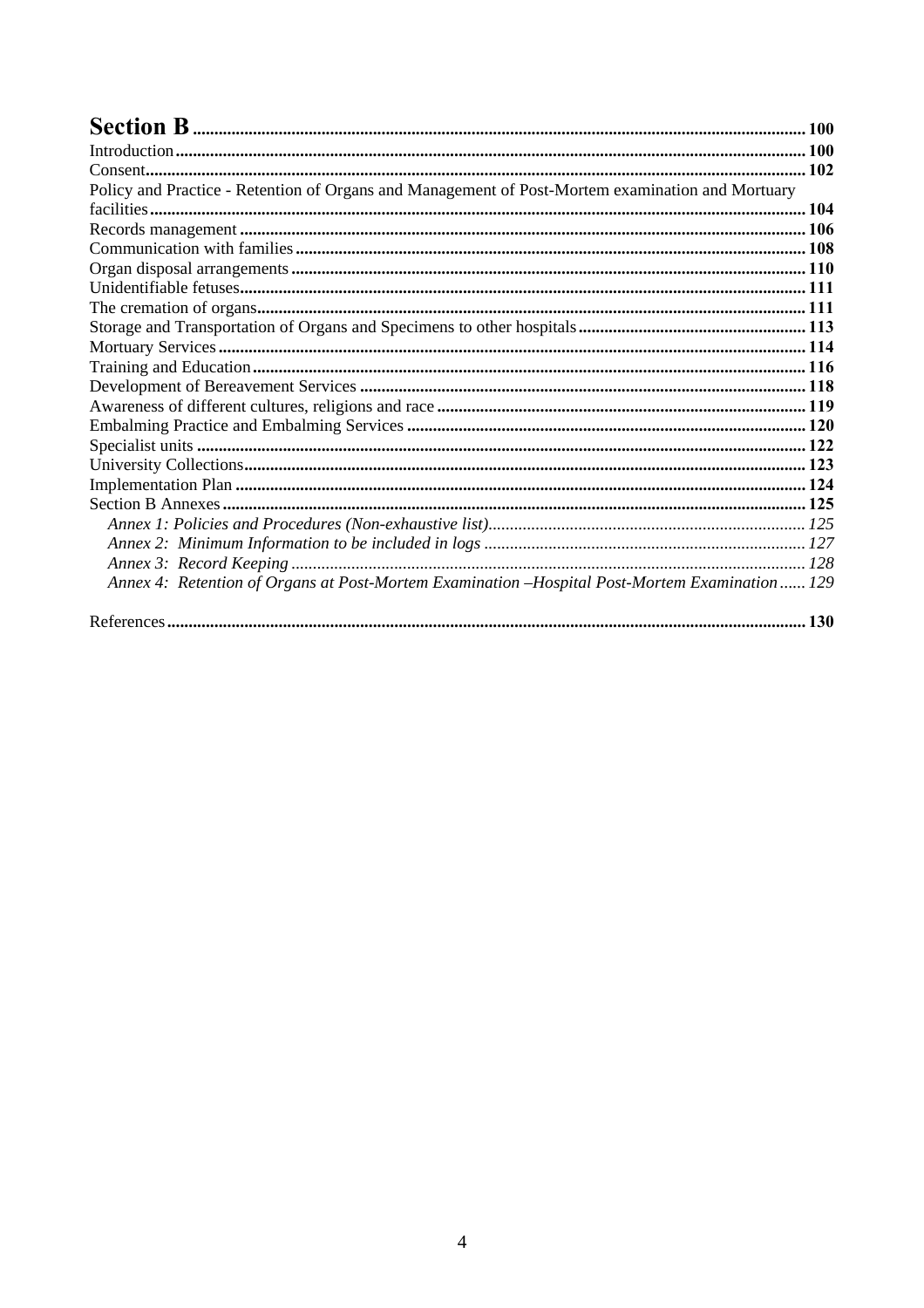### **Terms of Reference**

- 1. To conduct an independent audit of currently retained organs in all hospitals in the State both pre and post 2000.
- 2. To assist the Health Service Executive to determine priority areas for action and inform the development of standards by:
	- Identifying areas of good practice
	- Highlighting areas for improvement

Also provide individual hospital feedback within the report to support good practice and help set priorities at a national and local level.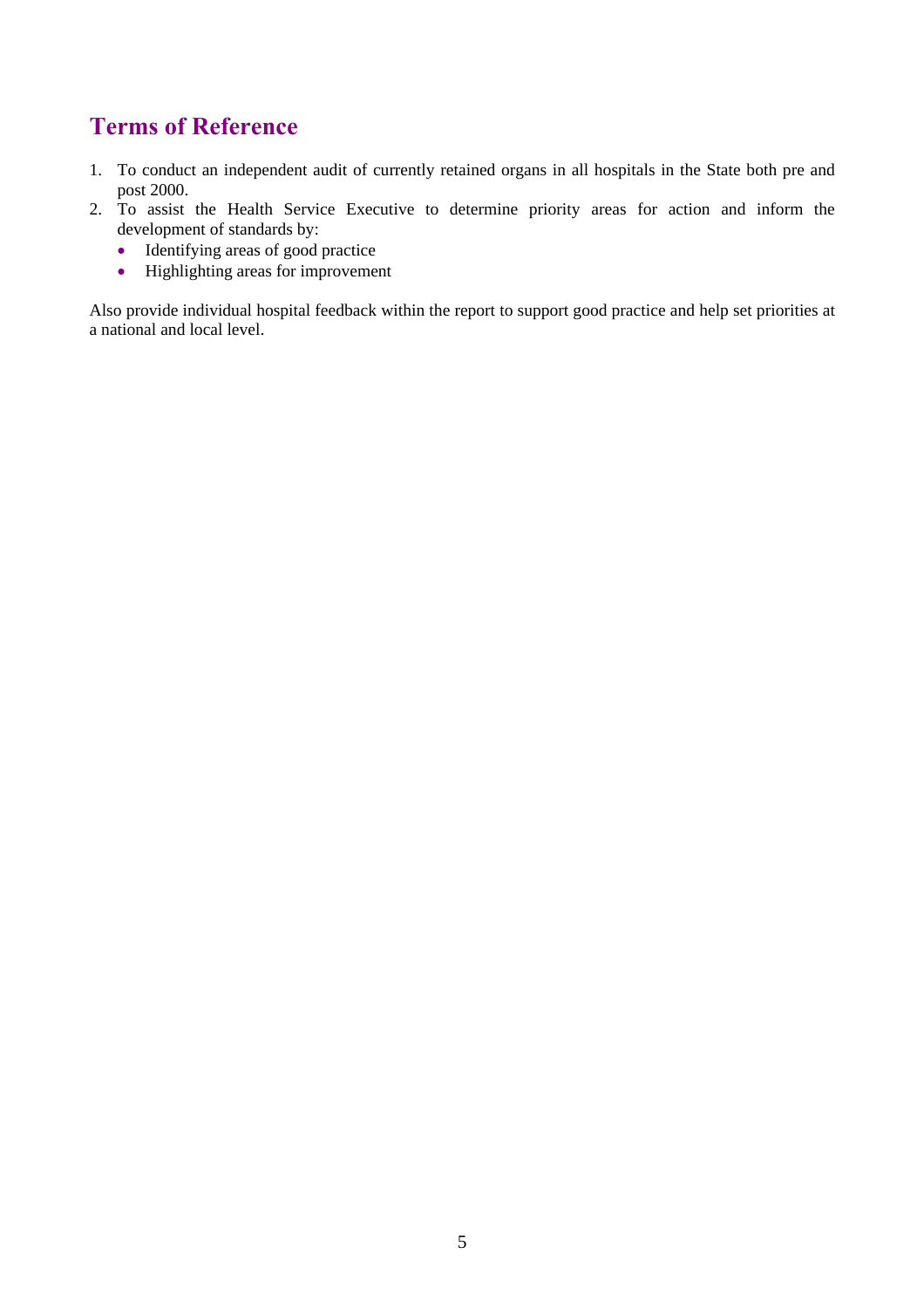### **Executive Summary**

 $\overline{a}$ 

As an external independent audit process the following points summarise the main findings of the report.

- 1. The total number of organs retained across the State is 21,487 and 2 'sets' of organs.<sup>1</sup> This total is comprised of **2,454** specimens held in Universities/College's across the State, **16,759** are organs that were retained at Post Mortem Examinations carried out Pre-2000 and **2,274** are organs that were retained at Post Mortem Examinations carried out since 2000.
- 2. The pre 2000 organs currently retained are held in the following hospitals:

| $\bullet$ | National Maternity Hospital, Holles St. | $(13,850)^{a}$ |
|-----------|-----------------------------------------|----------------|
| $\bullet$ | Rotunda Hospital                        | (2,700)        |
| $\bullet$ | Our Lady's Children's Hospital, Crumlin | (155)          |

The hospitals did not take action in relation to these pre 2000 organs following the ERHA meeting of the 24th March  $2004.<sup>2</sup>$ 

| • Coombe Women's Hospital                                             | (36, Museum specimens) |
|-----------------------------------------------------------------------|------------------------|
| • Cork University Hospital and Cork University Maternity Hospital (4) |                        |
| • Galway University Hospital                                          | (2)                    |
| • St. Columcille's, Loughlinstown                                     | (9)                    |
| • Beaumont Hospital                                                   | (3)                    |

The majority of post 2000 organs currently retained are held in the following hospitals:

| • Rotunda Hospital            | (1,083)     |
|-------------------------------|-------------|
| • National Maternity Hospital | $(673)^{b}$ |
| • Beaumont Hospital           | (138)       |

- 3. Validation visits to 36 hospitals and 5 universities were carried out. All universities were validated. All hospitals were validated with the exception of one hospital, which required a separate investigation. This hospital has been validated from February 2008.
- 4. Practice is much improved over pre 2000 practice and much guidance has been implemented. There are a good number of hospitals with *excellent documentation*. However, there is still need for improvement with documentation and tracking/logging with regard to human organs removed at post-mortem examination.
- 5. Formal systems for review and audit of post-mortem examination and organ practice are needed. Training alone is insufficient. Practice must be systematically reviewed.
- 6. Consent is sought with regard to a hospital post-mortem examination by doctors in **ALL** hospitals, supported by a multidisciplinary team in some cases. *This is excellent practice*. However, the practice of seeking consent needs to be underpinned by suitable training, of which there is limited evidence, despite considerable evidence to show it is needed.
- 7. Policies and Standard Operating Procedures in some hospitals are *excellent* and properly version controlled. However, there is a need for those hospitals that are not as conversant with such good practice to address this immediately as some fall well below acceptable standards.

 $^{\circ}$  Practice at the hospital was to retain sets of organs and this count relates to 1,527 post mortem examinations

<sup>&</sup>lt;sup>b</sup> Practice at the hospital was to retain sets of organs and this count relates to 72 post mortem examinations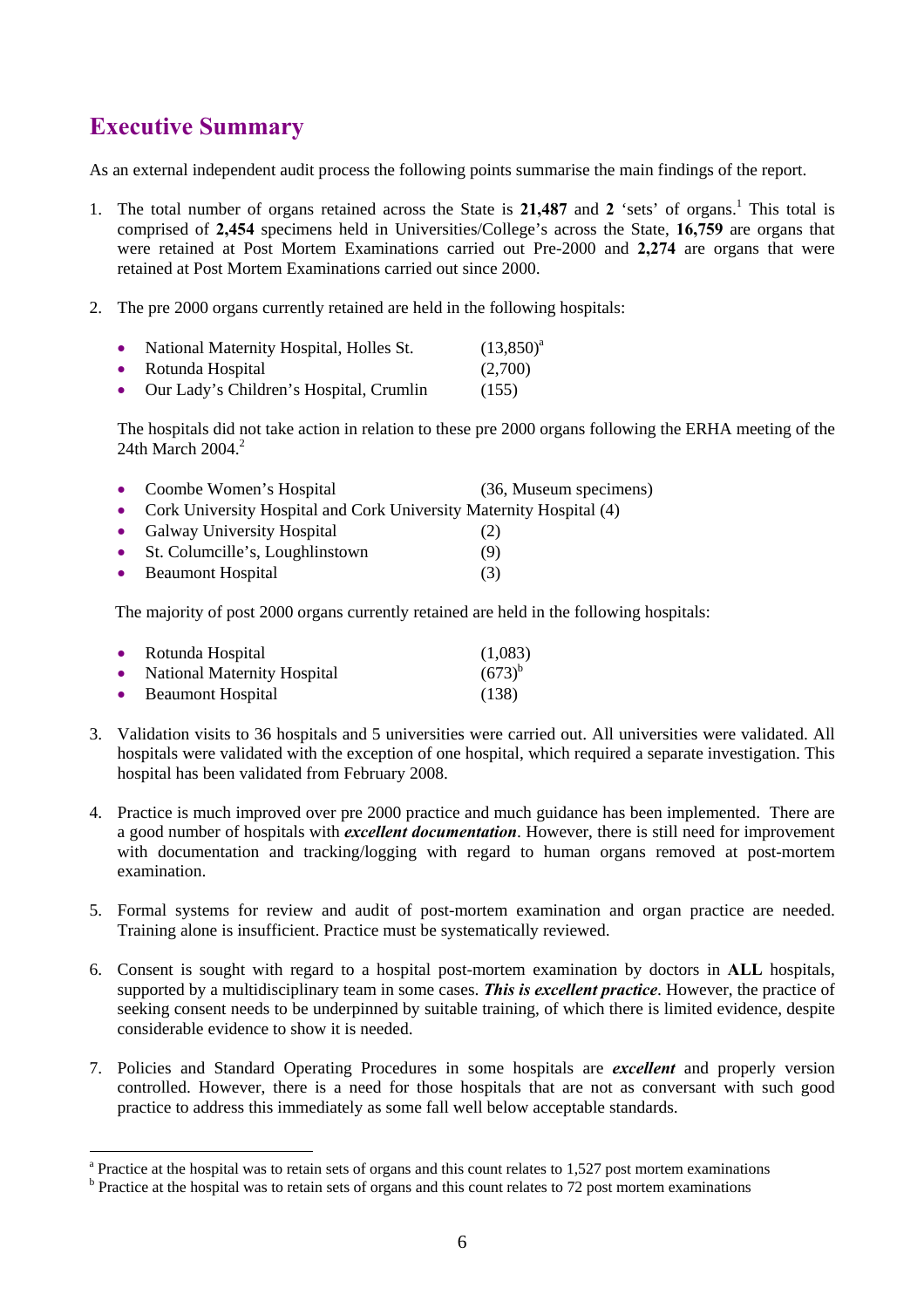- 8. There is a need to facilitate the implementation of a proper training, education and Continuing Professional Education (CPE) infrastructure for those providing care for the bereaved in relation to a post-mortem examination and for those responsible for seeking consent to a post-mortem examination.
- 9. There is an urgent need for accredited training and Continuing Professional Education for staff working with the deceased in the mortuary.
- 10. Bereavement services are in general very good in children's and maternity hospitals. However, within hospitals the level of support services can be variable. In particular inter hospital transfers for postmortem examination purposes can cause difficulties and these areas require improved focus to ensure that appropriate family support is in place. There is less service provision with regard to bereavement services for adults.
- 11. Consolidation, centralisation and integration of post mortem examination services, whilst maintaining support services for the bereaved in each hospital or a centralised support service with a local contact, needs further consideration.
- 12. Forward looking is essential for professionals; in general it was observed that many have developed/accepted/adopted a more contemporary way of working especially when communicating with families; however others would benefit from CPE to assist with the transition.

\*\*The audit team considers that the data and audit results presented in this report demonstrate that significant improvements have been achieved in these areas in recent years. The report itself provides a strong evidence base for the further development of services and should assist in promoting continuous improvement within the context of robust healthcare governance systems. **It must be noted that this report relates to the position evidenced in each hospital at the time of their audit visit (dates included in hospital validation status summary on page 8).** In some cases additional information was elicited and this is noted at the end of each individual section.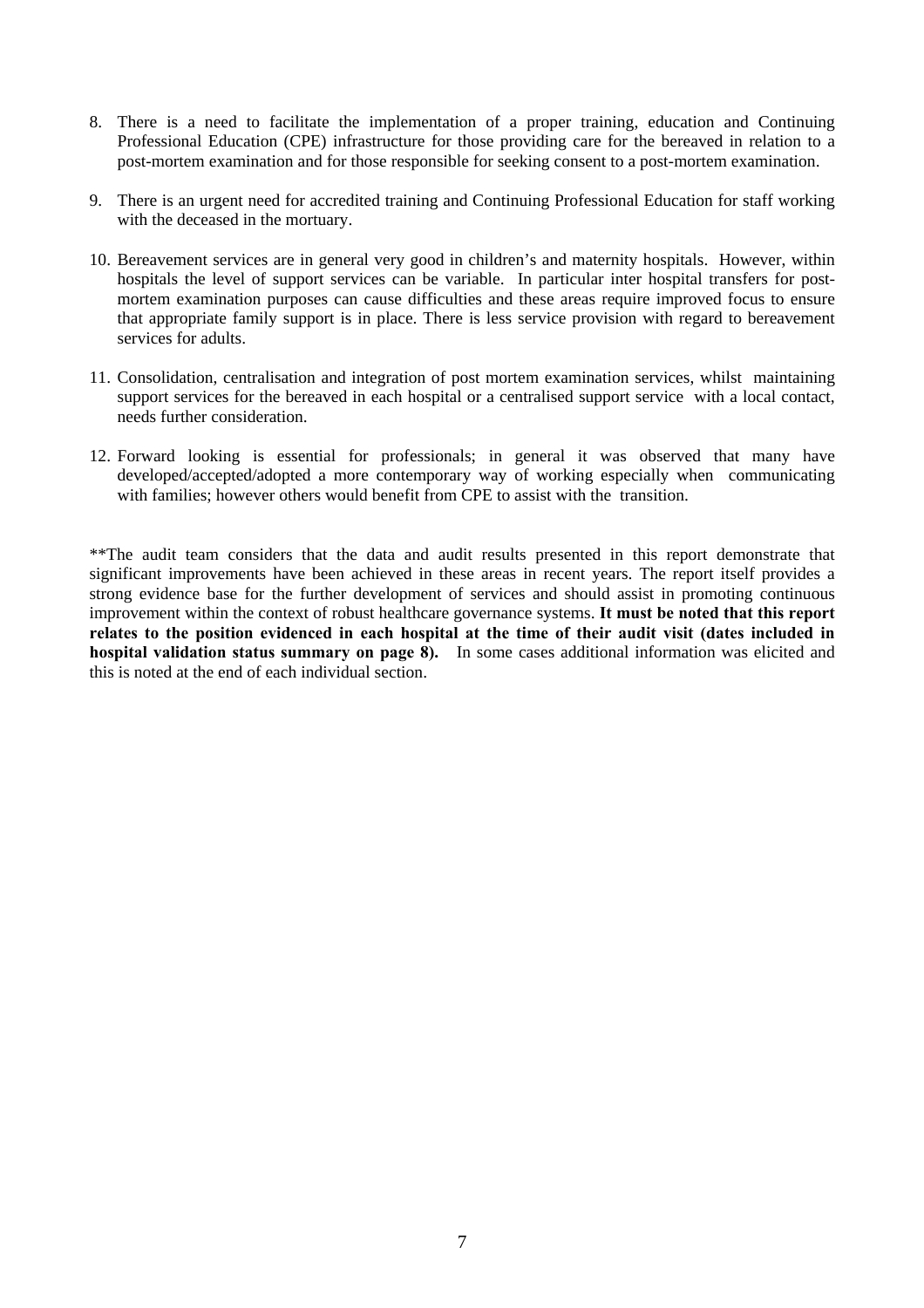## **Hospital Validation Status Summary**

| Hospital                                                                                                    | Status*                                | <b>Date last</b><br>visit |
|-------------------------------------------------------------------------------------------------------------|----------------------------------------|---------------------------|
| <b>AMNCH</b>                                                                                                | Validated $\sqrt{}$                    | 19/11/2007                |
| <b>Beaumont Hospital</b>                                                                                    | Validated $\sqrt{}$                    | 19/12/2007                |
| Cavan General Hospital                                                                                      | Validated $\sqrt{}$                    | 10/09/2007                |
| CUH, Temple St                                                                                              | Validated $\sqrt{}$                    | 28/11/2007                |
| <b>Connolly Hospital Blanchardstown</b>                                                                     | Validated $\sqrt{}$                    | 25/11/2008                |
| Coombe Women's Hospital                                                                                     | Validated $\sqrt{}$                    | 01/10/2007                |
| Cork University Hospital and Cork University Maternity Hospital                                             | Validated $\sqrt{}$                    | 14/12/2007                |
| Galway University Hospitals (UHG and MPUGH)                                                                 | Validated $\sqrt{}$                    | 30/08/2007                |
| Kerry General Hospital                                                                                      | Validated $\sqrt{}$                    | 18/07/2007                |
| Letterkenny General Hospital                                                                                | Validated $\sqrt{}$                    | 22/11/2007                |
| <b>Louth County Hospital</b>                                                                                | Validated $\sqrt{}$                    | 26/09/2007                |
| Our Lady of Lourdes Hospital, Drogheda                                                                      | Validated $\sqrt{}$                    | 25/09/2007                |
| Mater Misericordiae Hospital                                                                                | Validated $\sqrt{}$                    | 07/11/2007                |
| Mayo General Hospital                                                                                       | Validated $\sqrt{}$                    | 07/08/2008                |
| Mercy University Hospital, Cork                                                                             | Validated $\sqrt{}$                    | 30/07/2007                |
| Mid Western Regional Hospital, Dooradoyle                                                                   | Validated $\sqrt{}$                    | 13/12/2007                |
| Mid Western Regional Hospital, Nenagh                                                                       | Validated $\sqrt{}$                    | 06/08/2007                |
| Mid Western Regional Maternity Hospital, Limerick                                                           | Validated $\sqrt{}$                    | 0708/2007                 |
| Midland Regional Hospitals, Tullamore, Portlaoise and Mullingar                                             | Validated $\sqrt{}$                    | 09/08/2007                |
| Naas General Hospital                                                                                       | Validated $\sqrt{}$                    | 05/09/2007                |
| National Maternity Hospital, Holles St.                                                                     | Validated $\sqrt{}$                    | 16/06/2009                |
| Our Lady's Children's Hospital Crumlin                                                                      | Validated $\sqrt{}$                    | 04/12/2007                |
| Our Lady's Hospital, Navan                                                                                  | Validated $\sqrt{}$                    | 29/11/2007                |
| Portiuncula Hospital, Ballinasloe                                                                           | Validated $\sqrt{}$                    | 30/08/2007                |
| Rotunda Hospital                                                                                            | Validated $\sqrt{}$<br>(from Feb 2008) | 01/07/2009                |
| Sligo General Hospital                                                                                      | Validated $\sqrt{}$                    | 16/09/2008                |
| St. Columcille's Hospital, Loughlinstown                                                                    | Validated $\sqrt{}$                    | 30/11/2007                |
| St. James' Hospital                                                                                         | Validated $\sqrt{}$                    | 18/10/2007                |
| St. Vincent's University Hospital, incorporating, St. Michael's Hospital,<br>St. Vincent's Private Hospital | Validated $\sqrt{}$                    | 09/10/2007                |
| Waterford Regional Hospital                                                                                 | Validated $\sqrt{}$                    | 21/12/2007                |

*\* The report describes the status of the hospital as per date of last visit. Since the last visit, some hospitals have supplied information in relation to developments and improvements they made on the foot on the visit. Information in relation to these developments and improvements was very welcome; however, it is not reflected in the description of the hospitals status as it does not pertain to the position at the time of the last visit when the audit team had the opportunity to validate material provided through inspection and interview.* 

*University visits took place from 30/01/2008 to 13/05/2008*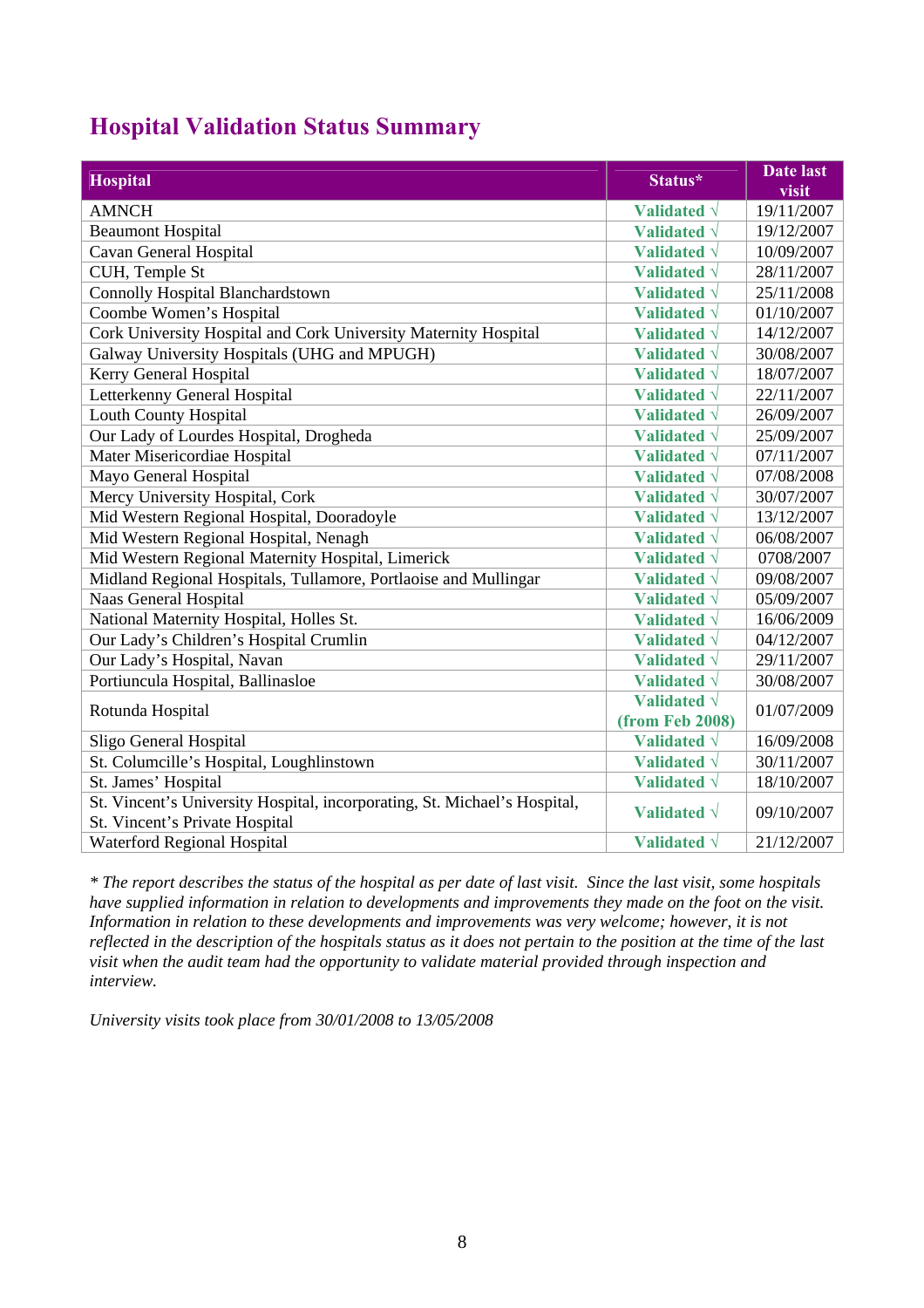### **Background**

Two Inquiries were carried out at the beginning of this century into events at the Royal Bristol Infirmary,<sup>3</sup> and at the Royal Liverpool Children's Hospital - Alder Hey.<sup>4</sup> These Inquiries highlighted concerns in England about post-mortem examination practices and in turn led to questions being raised in Ireland, primarily relating to the retention of organs and tissue without consent, following post-mortem examination. This in turn led the Government of Ireland to establish the Dunne Inquiry, which failed to report, and subsequently the Madden Inquiry, which reported in  $2005$ .<sup>5</sup>

The Madden Reports set out the general facts in relation to paediatric post-mortem examination practice in Ireland between 1970 and 2000.<sup>5  $\overline{6}$ </sup> The report examined the way in which information was communicated to the parents of deceased children in relation to post-mortem examinations and the retention of organs, and highlighted the need for increased transparency in post-mortem examination consent procedures. Amongst the recommendations contained in the report Dr. Madden recommended that:

### *"An independent audit must be carried out of currently retained organs in all hospitals in the State."*

This recommendation led the Health Service Executive to commission Michaela Willis MBE, the then Chief Executive of the National Bereavement Partnership in the UK and an Honorary Senior Lecturer at Staffordshire University, who was a Member of the Human Tissue Authority until April 2009 and a former member of the Retained Organs Commission (which oversaw a similar process in England) to lead the independent audit.

This report sets out the situation, at the time of audit visits, regarding the retention of organs at post-mortem examination in the State and presents the findings of that audit. The report also contains a number of recommendations, the implementation of which, in the view of the audit team, would strengthen the existing practice relating to post-mortem examination practice, including seeking consent, and more widely, the provision of support to bereaved people and setting priorities.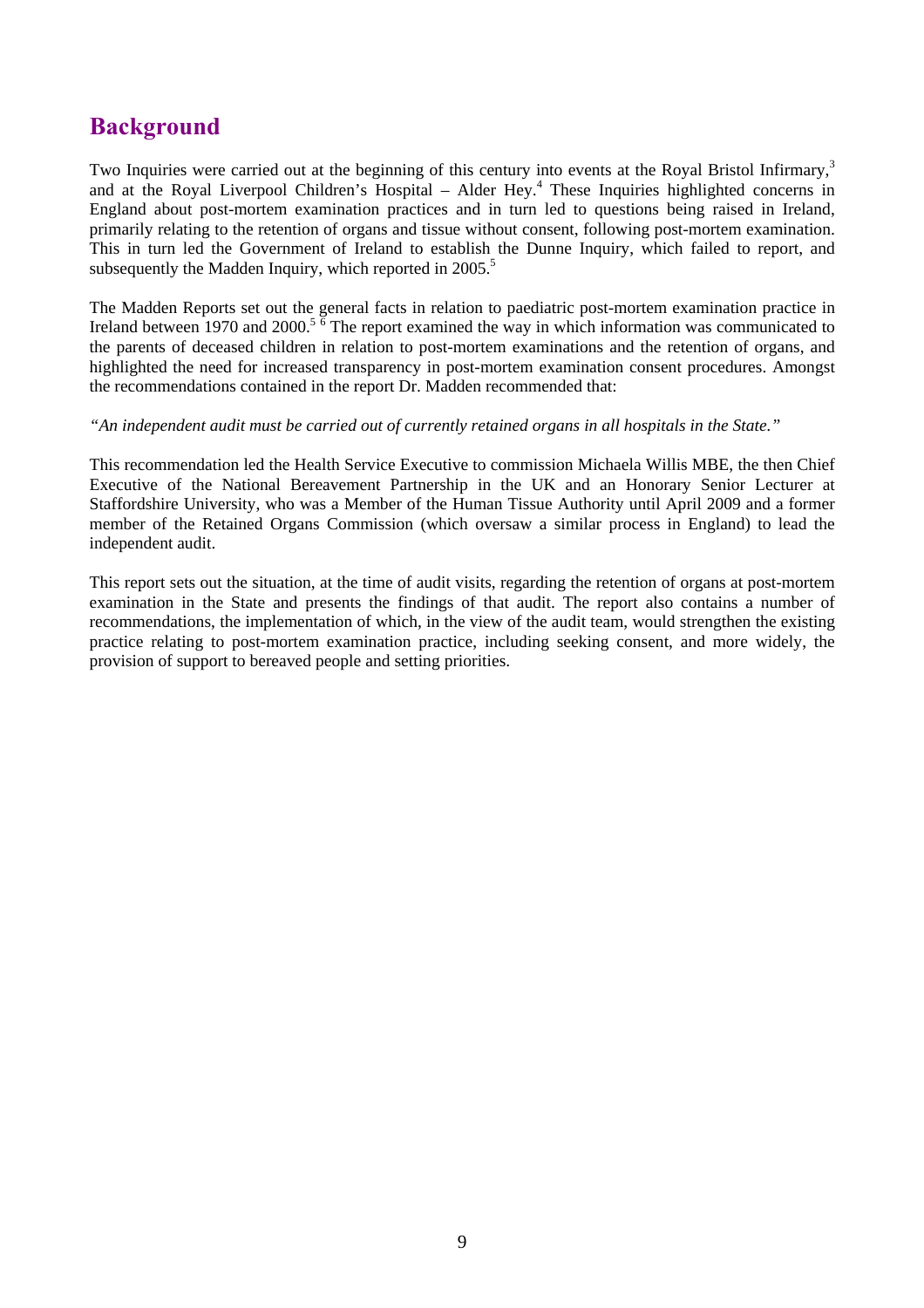### **Introduction**

Michaela Willis was commissioned by the Health Service Executive (HSE) to carry out the recommendation detailed in the Madden Report, $5$  notably that:

*"An independent audit must be carried out of currently retained organs in all hospitals in the State."* 

An independent audit of organs retained since 2000 was undertaken from July 2007 to September 2008 while assessing the current state of policies and practice in relation to the retention of organs and associated activities. The primary task was to validate the self-assessments carried out by hospitals of organs retained at post-mortem examination.

The Health Service Executive also required recommendations to assist in the development of national standards governing practices related to post-mortem examinations and the removal, retention, storage, use and disposal of human tissue and organs. The second section of the report provides a summary of policy and practice across all areas, with examples of good practice and areas that require priority focus, and some consideration of the present availability of bereavement services in hospitals in the Ireland. This section of the report is not hospital specific and will assist the Health Service Executive in shaping its priorities and defining the scope for its work on the development of national standards.

It is recommended that a national implementation group be convened by the Health Service Executive, to drive forward the recommendations of the Madden Report and any recommendations arising from this report. This report represents another significant step towards the implementation of those recommendations.

There are two distinct sections to this report. Section **A** is site specific and documents the findings detailing the returns provided by each individual hospital in respect of:

- Validation of currently retained organs in the State
- Consent to post-mortem examination
- Organ removal, retention, storage, use and disposal

Consideration is also given to the level of training provided to staff in a range of areas and in particular in regard to seeking consent to post-mortem examination and providing full information about post-mortem examination practice.

Section A of the report also sets out the audit method, which combined the use of a comprehensive audit tool with rigorous physical site inspections, in depth interviews and the collection of a significant portfolio of additional evidence from each hospital and also highlights areas of good practice identified throughout the audit. Also covered in Section **A** although strictly outside the original audit remit, yet considered important, are:

- Facilities within hospital for bereaved people
- Communication with bereaved people
- The provision of bereavement services

Section **B** presents a number of recommendations, action points and priorities for consideration by the Health Service Executive for implementation in the future. There are many complex and interwoven issues connected with the sensitive questions that arise from the retention of organs at post-mortem examination, not least the more general question of how we interact with bereaved people.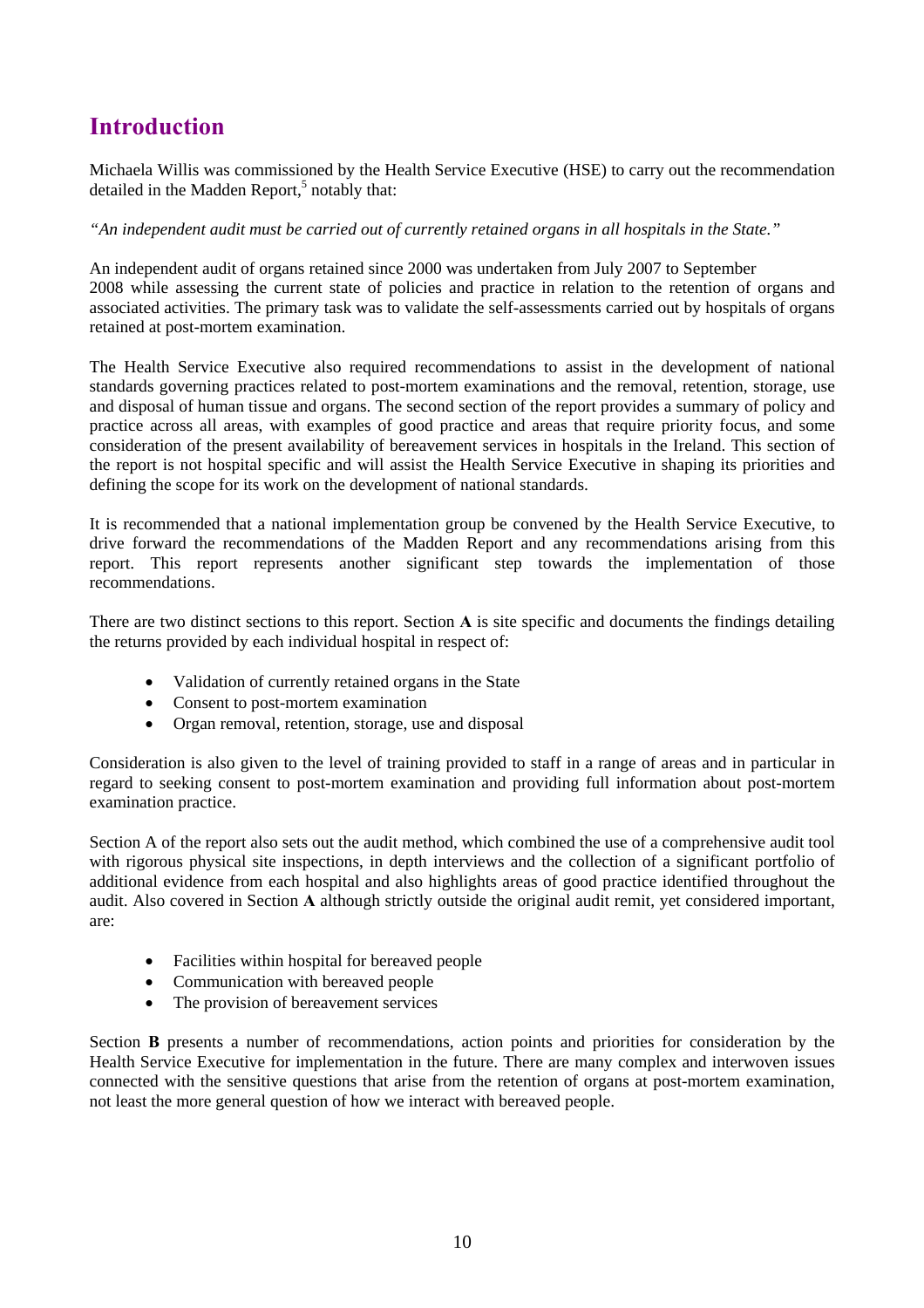### **Aims of the Audit**

To collect and analyse the data relating to currently retained organs in all hospitals in Ireland both pre and post the year 2000 by:

- Designing and disseminating a self assessment tool
- Collating and reviewing the self assessment returns
- Visiting hospitals to validate the search by:
	- > Physical searches
	- > Reviewing documents and policies
	- > Interviewing staff
	- > Seeking evidence of comprehensive organ cataloguing, tracking and disposal
- Establishing the current provision of information given to families and reviewing hospitals' and universities' consent to post-mortem examination process and documentation.
- Reviewing training and education provision in the above.
- Identifying areas of good practice, strengths and weaknesses, alongside any areas of improvement, education and training.

Hospitals' documentation and practice in relation consent to post-mortem examination, organ removal, retention, storage, use and disposal was reviewed in the context of the following:

- *'The Faculty of Pathology of the Royal College of Physicians of Ireland'* issued advice about postmortem consent and the retention of samples in February 2000.<sup>7</sup> This impressive document included specific guidelines for seeking consent, recognising (well before most other authorities) parental sensitivities surrounding the retention of organs at post-mortem examination.<sup>8</sup>
- $\bullet$  In 2002 the ERHA produced a model consent form for hospitals to use.<sup>9</sup> This sets out *'protocol/guidelines for hospitals and other relevant agencies in providing a quality response to families in relation to non-coroners post-mortem examination practice.*
- Discussions in relation to the appropriate and sensitive disposal of organs as per meeting held at the Health Board Offices, Tullamore on March 24th 2004, indicating that it was *'now appropriate to take decisions in relation to retained organs'.2*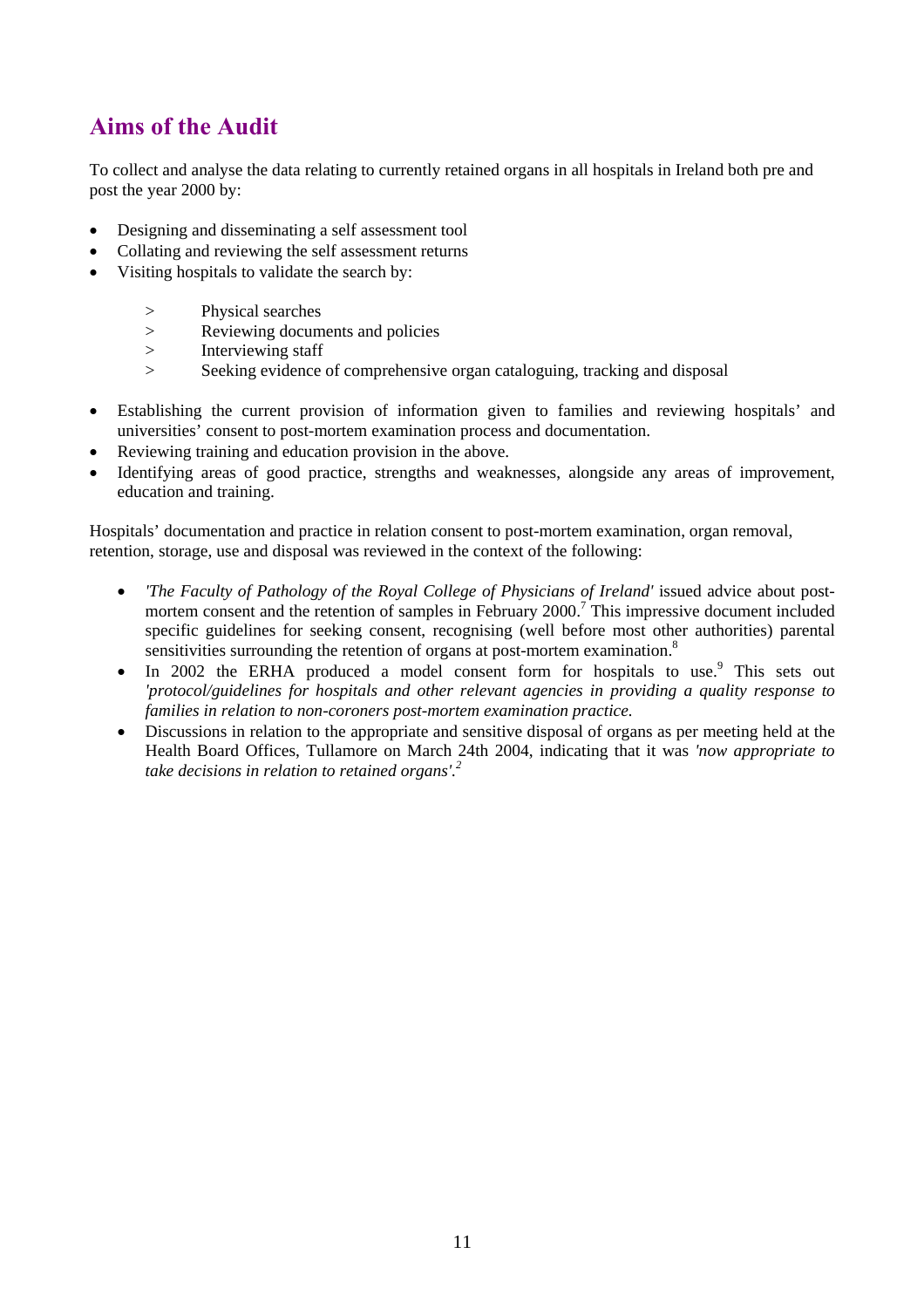## **Methods**

The methods used to achieve the objectives of the audit were as follows:

### **Phase 1 – Planning and Preparation**

It was essential that the proposed audit was carefully planned and constructed. It was essential that the data collection, analysis and subsequent outcomes would be thoroughly robust to ensure transparency and restore public confidence; to ensure that the relatives and friends of deceased patients, the hospitals and the people of the State were well served by the audit and would be able to rely upon the outcomes to provide a strong foundation on which to build for the future.

A detailed project plan was agreed; this included identifying the hospitals and other institutions, which were to be visited; determining who would make the visit(s) and establishing a timetable for those visits to be undertaken. Each organisation was then contacted by letter and sent a 'guidance document on validation of information systems', which outlined the process of the audit. This was to assist hospitals to establish a framework through which they could appropriately respond to the audit.

This, coupled with the appropriate audit tool, enabled a thorough baseline assessment to be conducted. The audit tool also prompted hospitals to examine their current practices concerning post-mortem examination, consent, and the removal, storage, retention and disposal of any organs at post-mortem examination. The tool thus enabled both current practice and currently retained organ to be identified so that a better understanding of post-mortem examination practices and the current state of organ retention across the State could be obtained.<sup>10</sup>

### **Phase 2 – The Audit**

### **Objective 1**

Phase two was the audit itself, of which the self-assessment pro-forma was only a part. The concept of an organisational audit, review and evaluation was fundamental to the project and the outcomes of the audit are presented in the body of this report. The aim of the audit was to answer the strategic question posed by the Madden Inquiry, i.e:

*'An independent audit must be carried out of currently retained organs in all hospitals in the State'<sup>5</sup>* 

### **Objective 2**

At the same time the audit aimed to assess what other related services were provided within the hospitals of the State. This included focusing on areas such as mortuary facilities, bereavement support and staff training, whilst holding paramount the dignity and respect due to deceased patients and bereaved people alike.

The audit tool enabled a factual picture of each hospital/university to be established. However, the method did not rely on a paper exercise alone. It was securely founded on the dual and complementary processes of completion of a comprehensive audit tool, backed by rigorous physical inspection and staff interviews, involving one or more site visits over one or two days.

It was clear from the outset that physical searches would be necessary to validate the Nation's currently retained organs, but there would also be other benefits to visiting each site. It would allow individual staff to be interviewed, and enable the audit team to see for themselves how policies relating to consent and postmortem examination were embedded in the organisation. This enabled the possibility of witnessing information had been provided to relatives either verbally or in writing, which further strengthened the method of the review and validated the claims of individual hospitals.

An additional benefit, in terms of meeting the objectives outlined above, was that by visiting the sites the audit team would be able to establish evidence of comprehensive organ cataloguing, tracking, storage and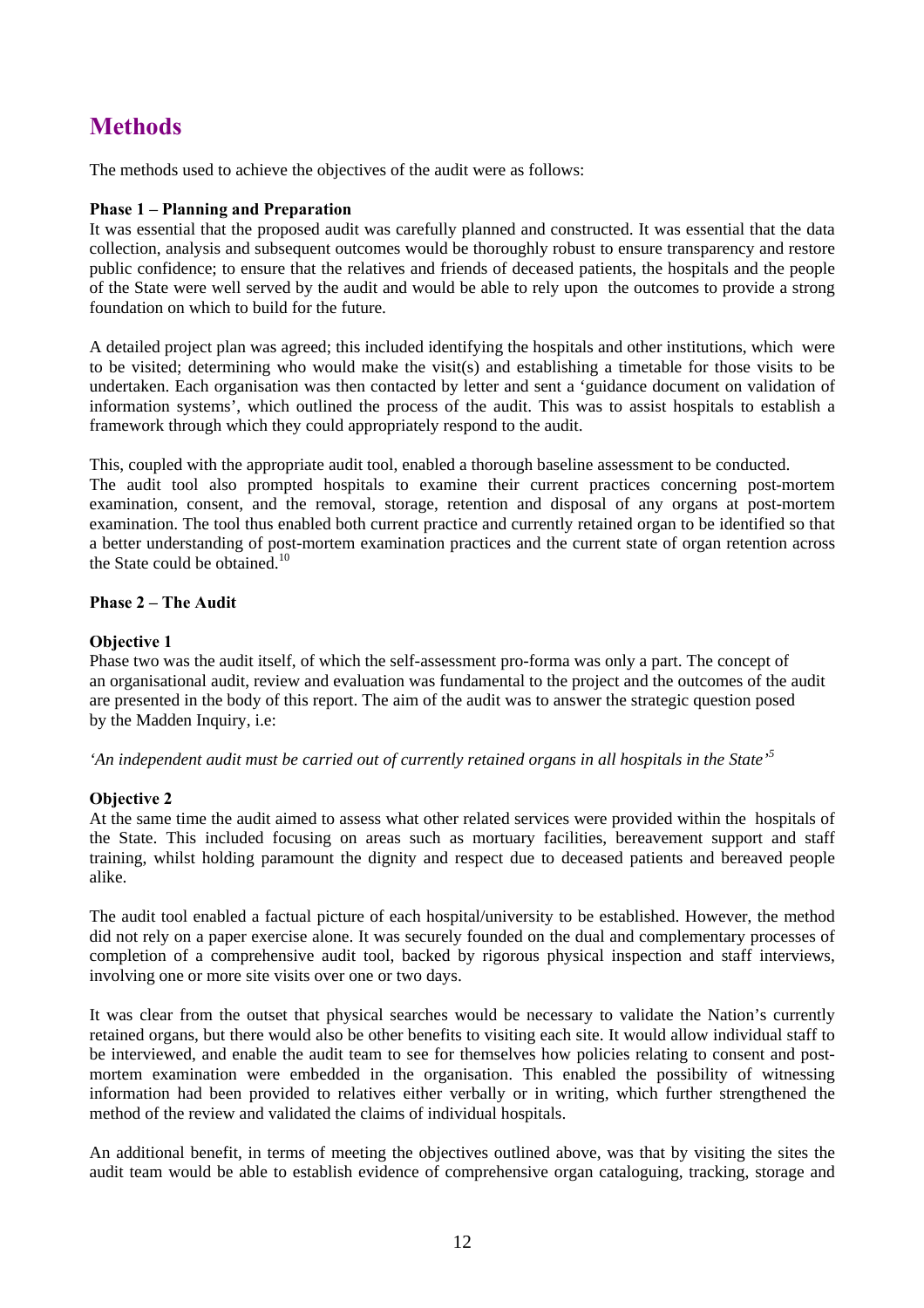disposal; hear from staff about current and on-going training in this area, whilst gleaning information about the practical implementation of policies within the hospital. It was possible to see whether policy was embedded in practice and whether processes for cataloguing, tracking, storage and recording appropriate disposal of organs were in place.

The methods for undertaking the audit allowed for far more than establishing a clear picture of National currently retained organs. This report provides an opportunity to positively support organisations and to:

- Ensure all hospitals have fully identified and declared any existing currently retained organs
- Assess current systems and processes for the provision of information to bereaved relatives around post-mortem examinations and consent
- Assess training and education needs in this area
- Identify good practice and **establish foundations for excellence in the future**.

### **Phase 3 - Analysis and Presentation of the Report**

Phase two of the project produced an enormous amount of data, which needed to be scrutinised, validated, and analysed to allow relevant conclusions to be drawn and recommendations produced in an appropriate format. Each hospital received a copy of the page of the report pertaining to the audit visit to check for factual accuracy. Any changes requested were reviewed by the auditor and included or excluded as was appropriate. Many hospitals included updates on practices and facilities in their responses. These comments were not taken into account as they had not been evidenced and superseded the visit date (see table page 8). There were several hospitals where queries were raised, these responses are inserted as notes at the bottom of the individual hospital's section if queries had been asked of them. This report brings together all the work of the audit team in a single tangible volume for consideration by the Health Service Executive.

The report is presented in two sections:

**Section A.:** Site-specific validation of currently retained organs and bereavement services, including areas of good practice. This section shows clearly the validation status with regard to currently retained organs of each organisation participating in the review. This section looks carefully at the responses provided on the self-assessment, audit tool and site visits and presents the considered opinion of the audit team in some detail.

**Section B :** Generic section highlighting areas of good practice, including recommendations and action points.

These 3 phases concluded the work of the of the audit team, culminating in the presentation of this report. However it is essential that there is a 4th and final stage beyond the scope of this report, and that will be the implementation of the recommendations contained herein.

### **Phase 4 - Examination and Implementation of Findings**

The final phase will be for the Health Service Executive to consider the findings presented in this report and take steps to implement the recommendations.

Implementation of the recommendations contained within this report, and the outworking of any additional work streams deemed necessary to support these recommendations, will take time. It will be for the Health Service Executive to set an appropriate time frame for the full implementation of revised working practices and the implementation of any national guidelines or advice documents. These will need to be revised following implementation of legislation and particularly the proposed Human Tissue Act once adopted into legislation.

It is crucial to have appropriate regulation and robust monitoring systems in place throughout the State to ensure that the strong foundation provided can be built upon in the future. Precisely what those mechanisms might be will be for the Department of Health to decide the consultation process on the legislative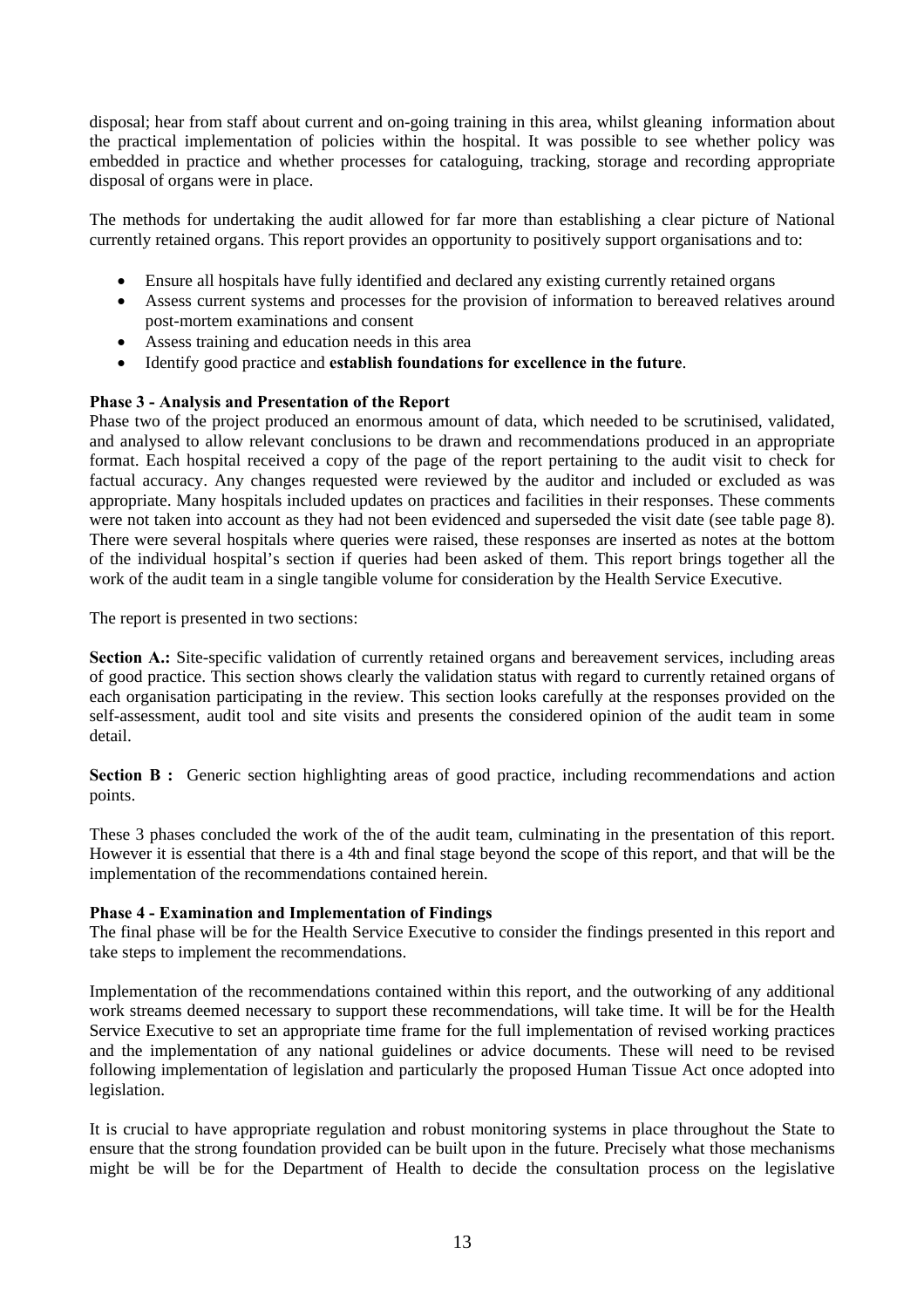framework is currently underway. This way forward will, over time, deliver a demonstrable change in the organisational culture with regard to post-mortem examination, consent, and the retention of organs at postmortem examination and the care of the bereaved. Indeed considerable work in these areas is already underway and the contribution of this report is to add weight to the continuous improvement of work in these areas. Furthermore it is to be hoped that this detailed study, and the careful methodology which underpins it, will provide a catalyst for change providing an opportunity for more openness in respect of the practices of post-mortem examination, consent and organ retention, and an opportunity to give due precedence to the care of the bereaved as part of the delivery of high quality health care within the State.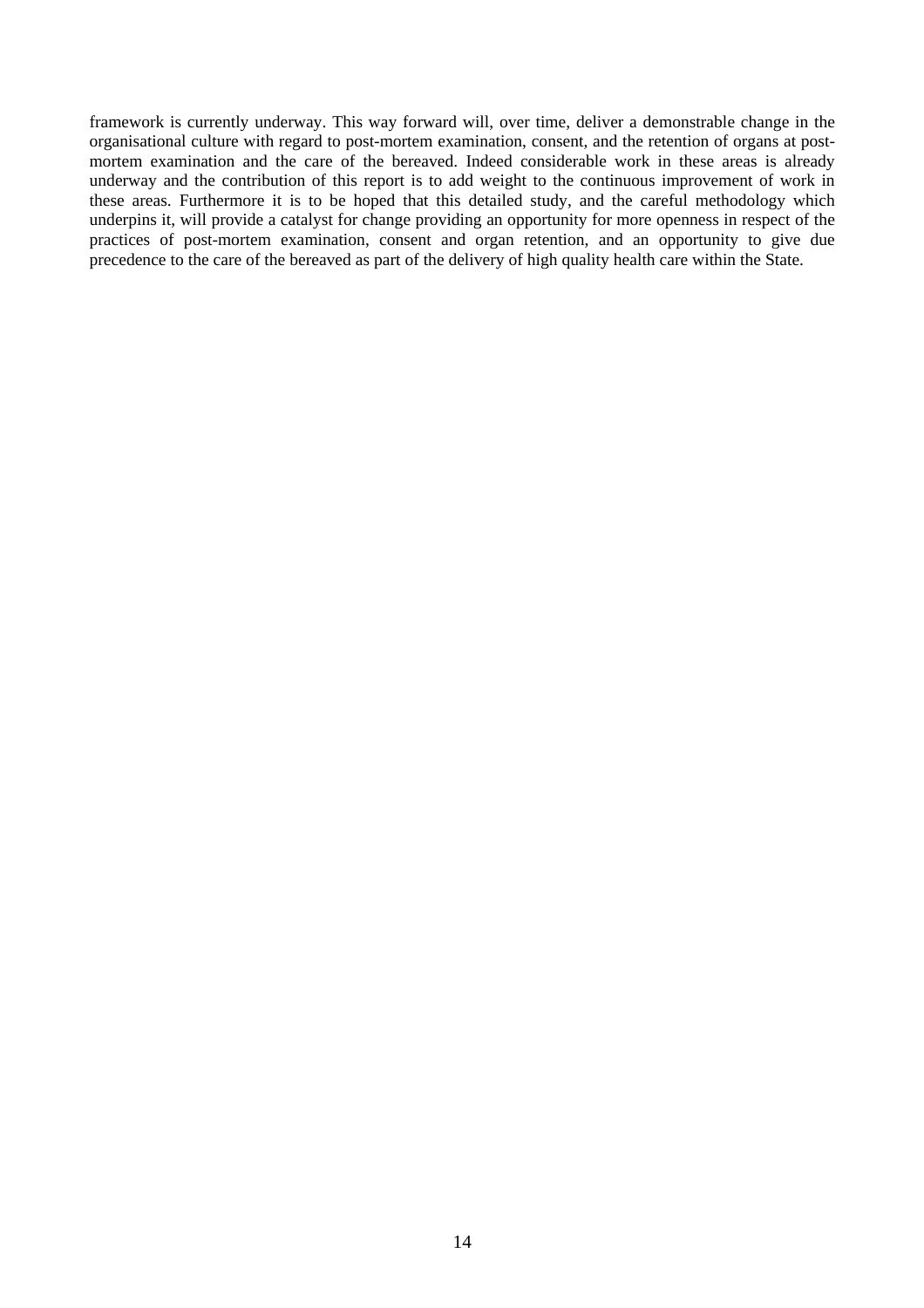### **Section A**

Section A collates the enormous amount of data collected, which needed to be scrutinised, validated, and analysed. This section is:

### **A) Validation of the Nation's currently retained organs and bereavement services, including areas of good practice- site specific.**

This section shows clearly the validation status with regard to current retained organs of each organisation participating in the review. This section looks carefully at the responses provided on the self- assessment, audit tool and site visits and presents the considered opinion of the audit team in some detail.

Each hospital has its own individual section, which contains 3 tables:

- TABLE A **Currently** retained organs **pre Jan 1st 2000**
- TABLE B **Currently** retained organs **post Jan 1st 2000**
- TABLE C Disposal of organs **post 2000**

A total of 60 one or two day visits were made to 36 hospitals and 5 University sites between 18.7.07 and 26.9.08. There was a requirement for specific follow up correspondence and visits to some hospitals up until 1st July 2009. A comprehensive list of visits and hospitals visited is at Annex 1.

A total of 16 hospitals within Ireland submitted disclaimers, which were accepted by the audit team. These hospitals therefore did not submit self-assessment or complete audit tool pro-formas, nor were they visited.

Disclaimers were accepted by hospitals on the basis of the following:

Hospitals had to provide confirmation of their position in relation to retained organs as a result of postmortem examination practice in hospitals; the disclaimer had to be completed and signed off by hospital Chief Executives/General Managers.

The requirement was to confirm that a senior member of hospital staff had undertaken a physical search of the hospital site.

Following this search the hospital Chief Executive/General Manager:

- Confirmed that the hospital does not have any currently retained human organs as a result of postmortem examinations.
- Confirmed that the hospital has not carried out post-mortem examinations since 2000.
- Confirmed that no human organs retained at post-mortem examination have been disposed of in this hospital since 2000.

Finally, s/he confirmed that no organs, retained at post-mortem examination, had been received, sent or used at that hospital for teaching, training, or research or sent to pharmaceutical companies since 2000. (This does not apply to tissues or organs retained through surgical procedures).

Any caveats to the answers provided had to be explicitly stated.

The Network Manager/Chief Executive/General Manager of the hospitals was required to sign off this document.

Details of those hospitals, which submitted disclaimers, are set out in Annex 2. Site visits to Hospitals, that did not provide disclaimers, provided no indication or evidence that Post Mortem Examinations (other than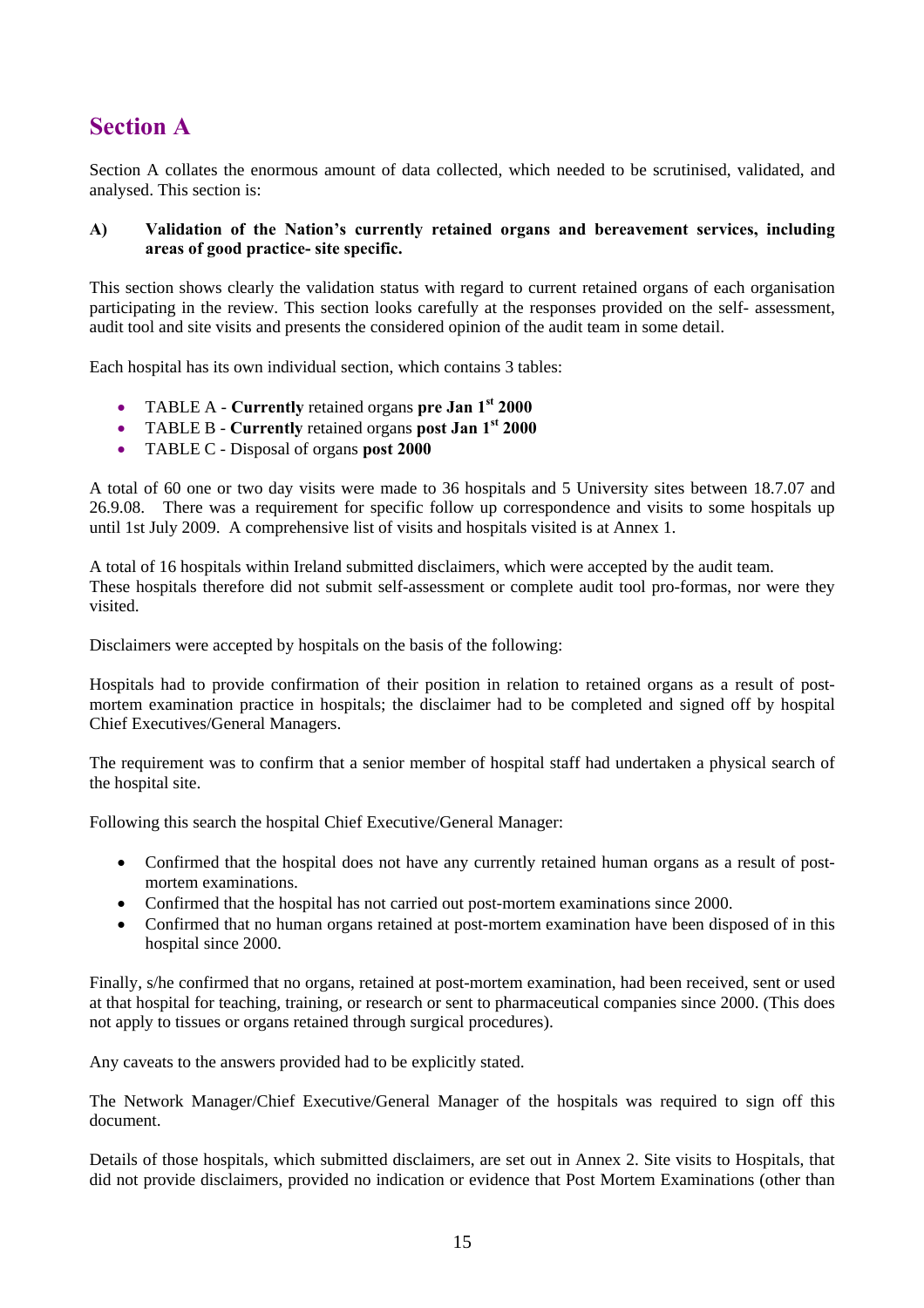State Post Mortem Examinations) were being carried out or that were any retained organs on sites which had provided disclaimers. On one site visit, to a hospital which had not provided a disclaimer and was therefore was routinely audited, it was indicated that a visit to a hospital that had provided a disclaimer was required. This hospital was visited and it was verified that the status of the disclaimer provided was correct. (see Mid Western Regional Hospital, Nenagh)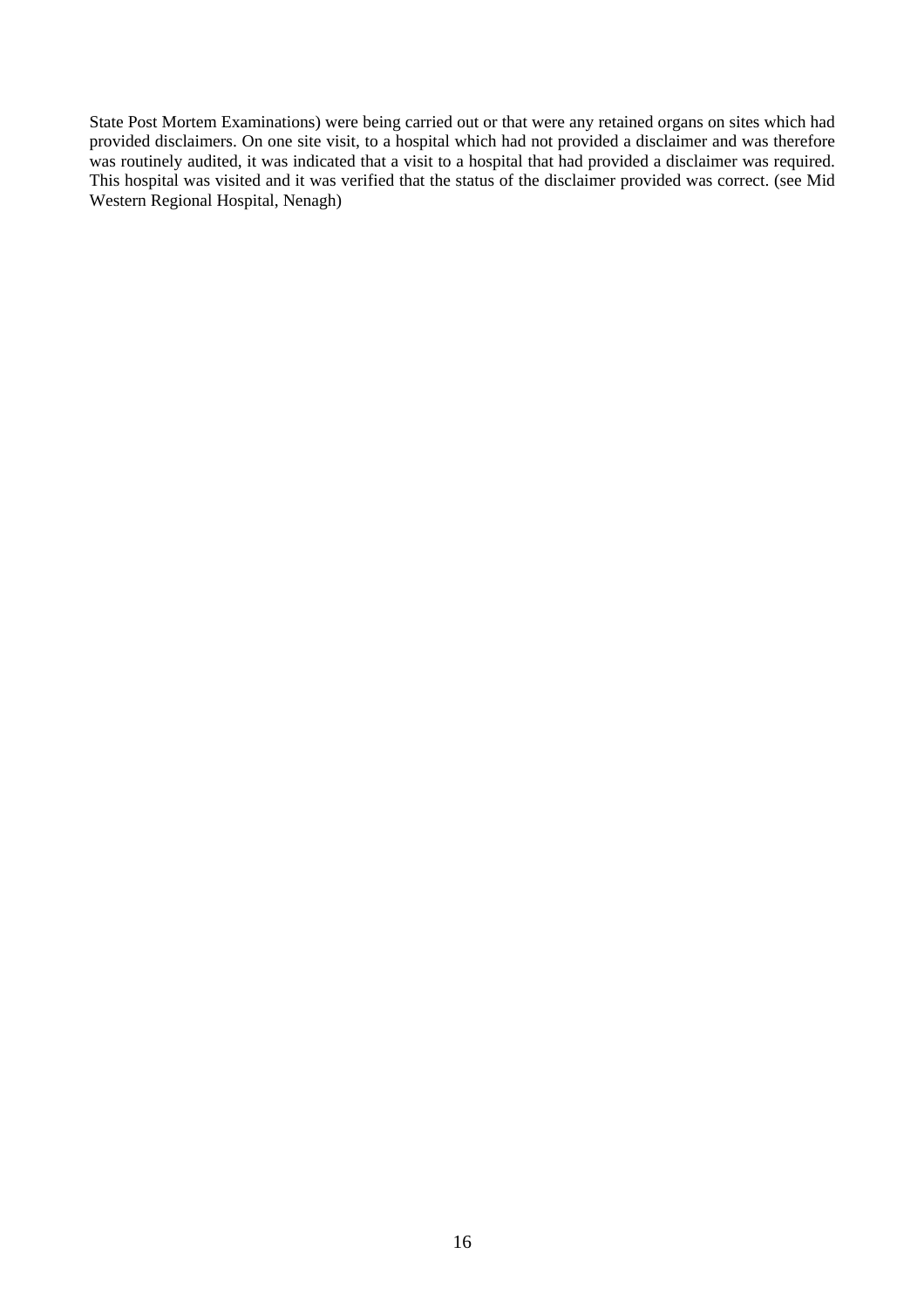## **Adelaide and Meath Hospital incorporating the National Children's Hospital (AMNCH/Tallaght)**

#### **Validation Status –** *Validated (√)*  **Validation of currently retained organs**

| $\ldots$<br><b>Table A</b> | (HPM)    |                                                                              | (CPM)                                                                          |                                                                       |  |
|----------------------------|----------|------------------------------------------------------------------------------|--------------------------------------------------------------------------------|-----------------------------------------------------------------------|--|
| <b>Pre 2000</b>            |          | <b>Hospital Post Mortem</b>                                                  | <b>Coroners Post Mortem</b>                                                    | <b>Education/Research</b>                                             |  |
| Adult                      |          |                                                                              | $\Omega$                                                                       | $\theta$                                                              |  |
| Children                   | $\Omega$ |                                                                              | $\Omega$                                                                       | $\Omega$                                                              |  |
| Fetuses                    | $\Omega$ |                                                                              | $\Omega$                                                                       | 0                                                                     |  |
| Table B                    |          | <b>Hospital Post Mortem</b>                                                  | <b>Coroners Post Mortem</b>                                                    | <b>Education/Research</b>                                             |  |
| <b>Post 2000</b>           |          |                                                                              |                                                                                |                                                                       |  |
| Adult                      | $\Omega$ |                                                                              | 30 it is not know what the                                                     | $\overline{\mathbf{4}}$                                               |  |
|                            |          |                                                                              | division between HPM and                                                       |                                                                       |  |
|                            |          |                                                                              | CPM is, log provided by                                                        |                                                                       |  |
|                            |          |                                                                              | the hospital did not clearly                                                   |                                                                       |  |
|                            |          |                                                                              | differentiate.                                                                 |                                                                       |  |
| Children                   | $\Omega$ |                                                                              | $\theta$                                                                       | $\Omega$                                                              |  |
| Fetuses                    | $\Omega$ |                                                                              | $\Omega$                                                                       | $\Omega$                                                              |  |
| <b>Table C</b>             |          |                                                                              | <b>Organs Disposed of Since 2000</b>                                           |                                                                       |  |
|                            |          |                                                                              |                                                                                |                                                                       |  |
| Post Mortem Pre 2000       |          |                                                                              |                                                                                | 14 organs disposed of 11 from HPM cases and 3 form CPM cases at AMNCH |  |
|                            |          |                                                                              | (of which 2 were by clinical waste with the family's agreement.)               |                                                                       |  |
| Post Mortem Post 2000      |          |                                                                              | 7 unidentifiable (there are no records pertaining to their identity or origin) |                                                                       |  |
|                            |          | fetuses were disposed of by burial.                                          |                                                                                |                                                                       |  |
|                            |          | 85 organs have been disposed of at AMNCH. These figures include disposal     |                                                                                |                                                                       |  |
|                            |          | for Naas General Hospital disposed of 17 organs retained at CPM on behalf of |                                                                                |                                                                       |  |
|                            |          | Naas Hospital.                                                               |                                                                                |                                                                       |  |

### **Policy and practice**

- AMNCH status is validated with a clear document trail.
- Policies and procedures are *excellent*.
- All documentation, logging and tracking were to a *very high standard* and fit for purpose.
- There was a full and complete set of policies and standard operating procedures in place and all were properly version controlled and up to date, ratified and an established part of practice.
- The hospital has also considered its policies in the light of current national guidelines for the storage, removal, retention and disposal of organs and this documentation has been formally reviewed and revised to comply with national policy.

*AMNCH should be commended for the high standard of their policy and procedures and are exemplary.* 

### **Record management and tracking**

- The records, documentation and logging systems for the retention of organs at post-mortem examination were also thorough and maintained to a high standard and all on electronic format.
- Incidents of poor information giving would be formally investigated but only if the relative made a complaint. These systems are integral to the hospitals clinical governance system. However the hospital state that they use their adverse incident reporting system to monitor instances in which the processes surrounding the management of the storage, use, removal, retention and disposal of organs, of consent and of the support of bereaved relatives, were poor.
- Randomly picked cases were selected for tracking and followed through the system satisfactorily by the audit team.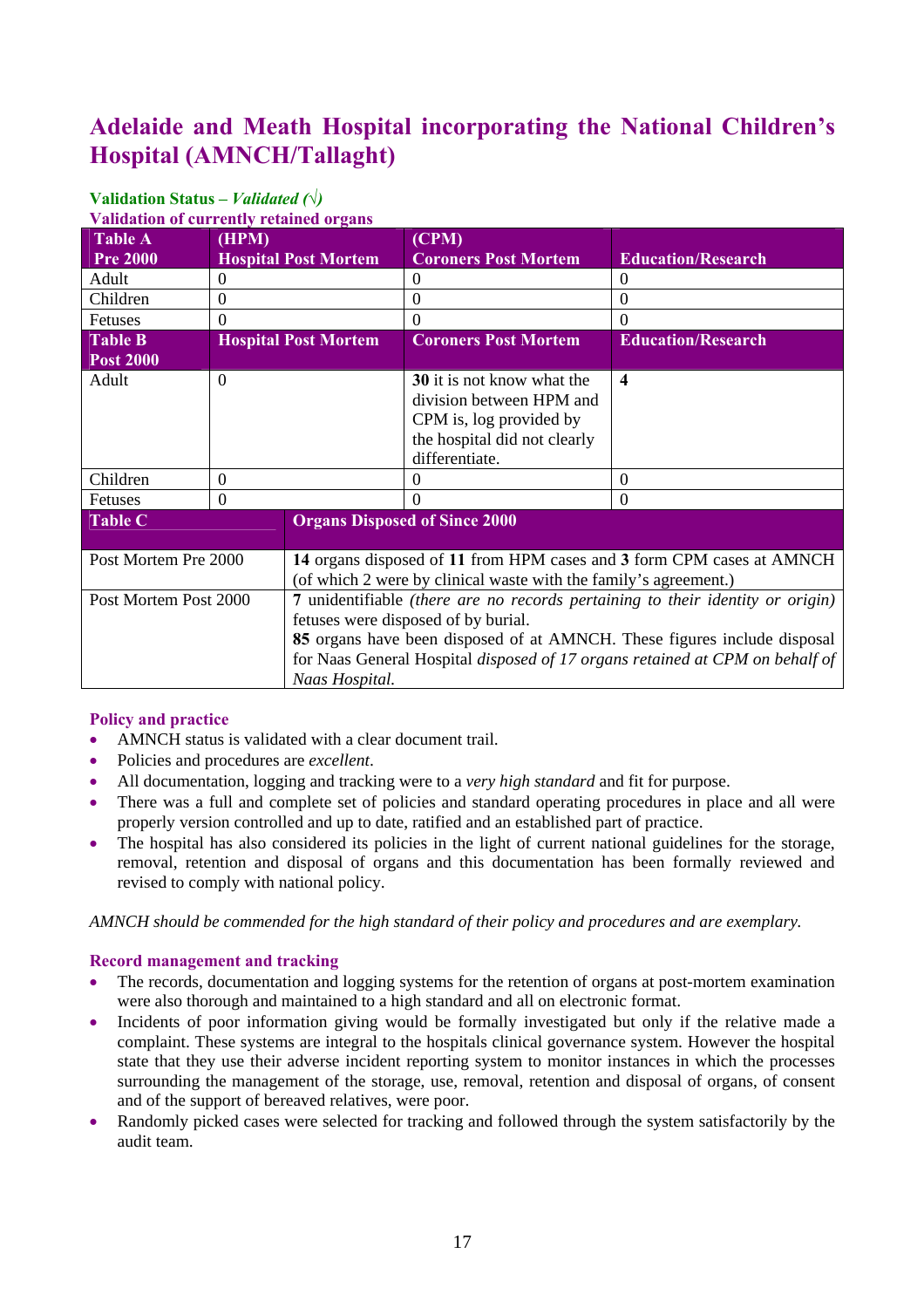#### **Communication with families-Consent**

- A doctor is always involved in seeking consent, although other professionals may be involved as necessary. Ultimately the doctor is responsible for delivering information and seeking written consent to post -mortem examination. *Good practice.*
- Suitable consent form was observed.
- The hospital indicated that the people who may be involved in the process of seeking consent had received training in obtaining informed consent to post–mortem examination. *Good practice.*
- The hospital also indicated that those doctors who may be involved in seeking consent, but who were not qualified to conduct the post-mortem examination, should have seen a post–mortem examination being undertaken. *Good practice.*
- The process for seeking consent to post –mortem examination is set out in the Medical and Pathology Standard Operating Procedures.
- Consent training is therefore embedded within the hospital system with clearly defined roles and responsibilities amongst staff. *Good practice.*
- Comments: At AMNCH a very basic consent form and information leaflet for the donation of brains to Beaumont brain bank for research purpose was observed.

### **Storage and disposal of organs**

- Appropriate storage of organs was observed, as was the sensitive disposal of organs either by burial, or cremation as per the wishes of the next of kin. *In line with national policy and is good practice.*
- AMNCH also dispose of organs for Naas General Hospital. Naas General Hospital do not consider that they have appropriate facilities for the storage or organs removed at post-mortem examination. Therefore the organs are transferred to AMNCH for examination, storage and disposal. The transfer is carried out appropriately through the laboratory.
- Naas General Hospital retains responsibility to inform and ascertain their wishes from the deceased relatives regarding disposal when the examination of organs is complete or the coroner has agreed their disposal. Tracking and documentation in this regard is *excellent*.

### **Bereavement support services**

- A number of weeks after a death in the hospital, the Pastoral Care Team send a letter of condolence offering support, a leaflet entitled Grief, What Can Help, and contact numbers for bereavement support. A team member is a trained suicide counsellor and support counsellor. Every other month families are invited back to the hospital for a Bereavement Service of Light. *Good practice.*
- A multidisciplinary team is responsible for the management of bereavement services; pathology/mortuary are staff under the management of the consultant histo-pathologist, together with those listed above are responsible for the delivery and quality assurance of bereavement services. *Good practice.*
- The hospital has considered its policies in respect of current national guidelines in the provision and delivery of bereavement services, and is currently being reviewed. *Good practice.*
- The mortuary has a Chapel of Rest or viewing area where relatives may view the deceased. The area contains removable religious symbols. The viewing area is accessible to wheelchair users and other people with impaired mobility.
- The Pastoral Care Team is available 24/7 for pastoral needs of the bereaved. The hospital has family rooms and the pastoral care offices and quiet rooms are used for relatives where sensitive conversation can be held respecting the need for privacy and dignity of the patient, relatives, and carers. *Very good practice.*

### **Information leaflets and support**

- There are a number of excellent leaflets relating to the post-mortem examination. *Good practice*
- *The above is an example of good service provision.*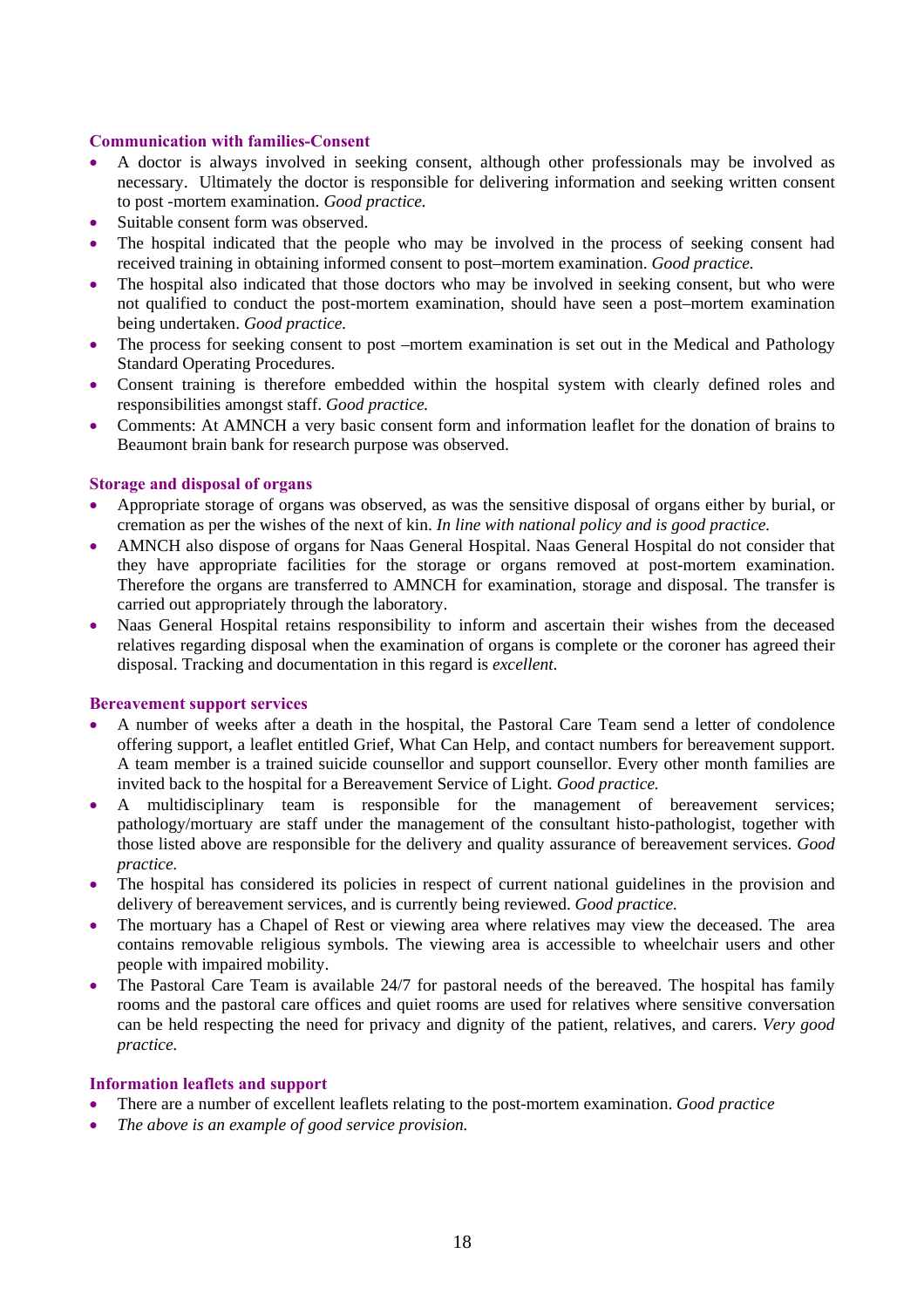### **Areas for improved focus/action**

- It is noted that there is no review and/or audit process in place; the service would be enhanced if such a service were introduced.
- Production of a bereavement pack is suggested.
- There should be standard operating procedures (SOP's) introduced with regard to the receipt and disposal of organs for Naas Hospital and the retrieval of brains for research for Beaumont Hospital.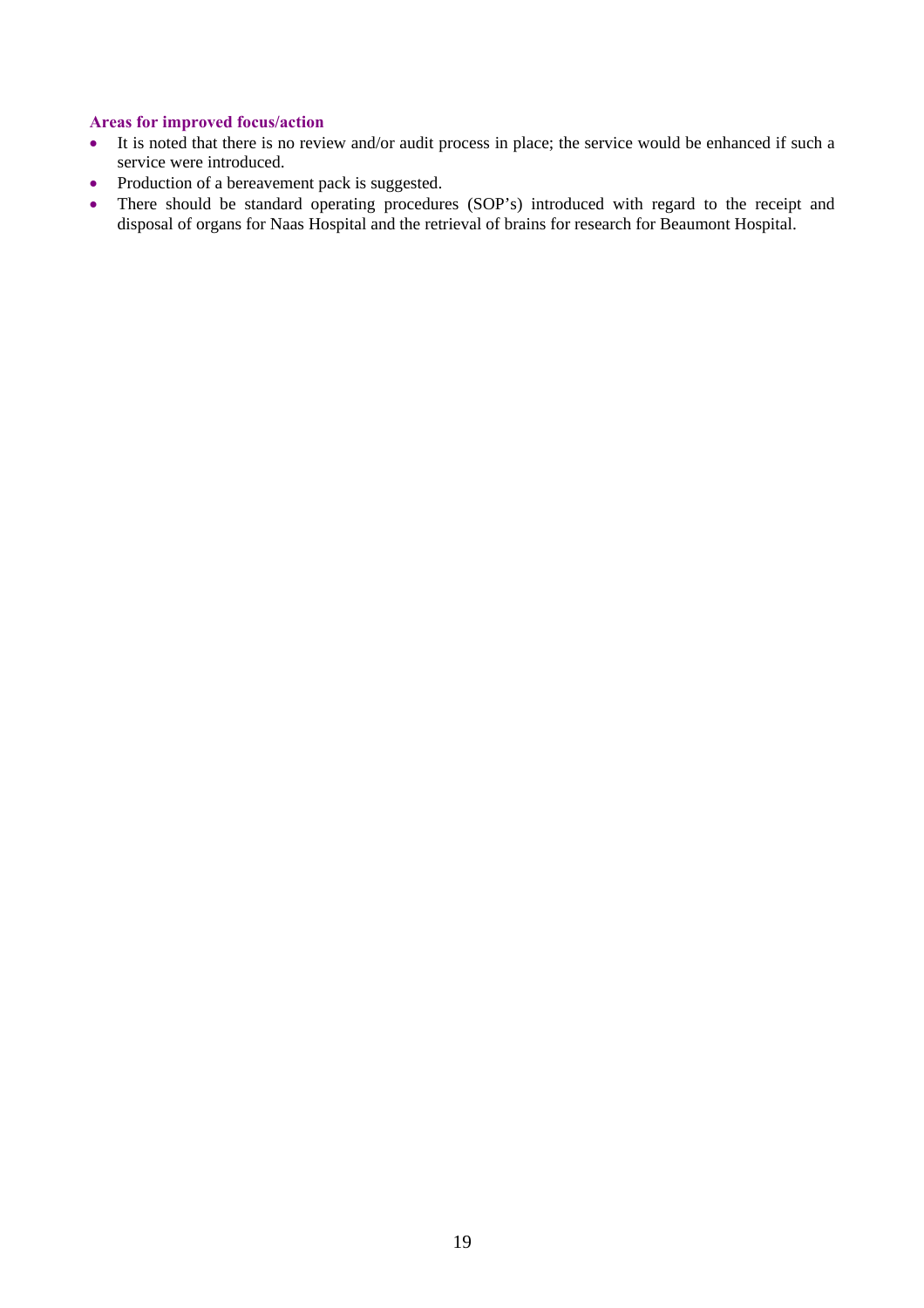# **Beaumont Hospital**

### **Validation Status –** *Validated (√)*

**Validation of currently retained organs**

| Table A                            | (HPM)    | <b>Hospital Post Mortem</b>                        | (CPM)<br><b>Coroners Post Mortem</b> | <b>Education/Research</b>                                                    |
|------------------------------------|----------|----------------------------------------------------|--------------------------------------|------------------------------------------------------------------------------|
| <b>Pre 2000</b>                    |          |                                                    |                                      |                                                                              |
| Adult                              | $\Omega$ |                                                    | $\Omega$                             | 3                                                                            |
| Children                           | $\Omega$ |                                                    | $\Omega$                             | $_{0}$                                                                       |
| Fetuses                            | $\Omega$ |                                                    | $\Omega$                             | 0                                                                            |
| <b>Table B</b><br><b>Post 2000</b> |          | <b>Hospital Post Mortem</b>                        | <b>Coroners Post Mortem</b>          | <b>Education/Research</b>                                                    |
| Adult                              |          |                                                    | 98 organs                            | 40 organs from 38 cases (CJD<br>or query CJD)<br>30 organs 26 cases research |
| Children                           | $\Omega$ |                                                    | $\Omega$                             | $\theta$                                                                     |
| <b>Fetuses</b>                     | $\Omega$ |                                                    | $\Omega$                             | $\Omega$                                                                     |
| <b>Table C</b>                     |          | <b>Organs Disposed of Since 2000</b>               |                                      |                                                                              |
| Post Mortem Pre 2000<br>0          |          |                                                    |                                      |                                                                              |
| Post Mortem Post 2000              |          | 782 organs disposed of post 2000                   |                                      |                                                                              |
|                                    |          | 1 identifiable fetus buried as per families wishes |                                      |                                                                              |

### **Policy and practice**

- Documentation is varied within the organisation; certainly documentation relating to the mortuary and post-mortem examination practice is weak.
- There are a number of forms such as the mortuary information sheet that demonstrate proper document control, in contrast to the mortuary policy, which is not version controlled or ratified.

### **Record management and tracking**

- Mortuary logs books on site were quite poor.
- There appears to be a dual process of recording, a manual and excellent detailed electronic logs of retained organs, which were provided upon request. When there are 2 separate data collection sources (in this case there were 3, it is easy for errors to be made).
- Research donation log was not complete and did not document the consent or discussion with the person; at the time of the visit the consent forms could not be located. On a subsequent visit all electronic logs were updated.
- Do monitor service by incident reporting and also through bereavement programme *very good practice.*
- Randomly picked cases were selected for tracking and followed through the system satisfactorily by the audit team.

### **Communication with families-Consent**

- The post-mortem examination consent form lacks detail, although it is a version-controlled document. The form provides for an organ to be retained with consent for research and education purposes. However it does not mention that an organ or organs may be retained for further diagnostic purposes and therefore does not provide an option for relatives to give consent to this.
- An attending medically qualified individual' seeks consent.
- There is no mention of training with regard to the seeking of consent as the essential condition for the retention of organs following a hospital post-mortem examination or for the retention of an organ for research purposes. There is also a section covering verbal consent within documentation, including consent taken over the phone, even though *ERHA guidance in 2002 stated that verbal consent was not valid consent.9*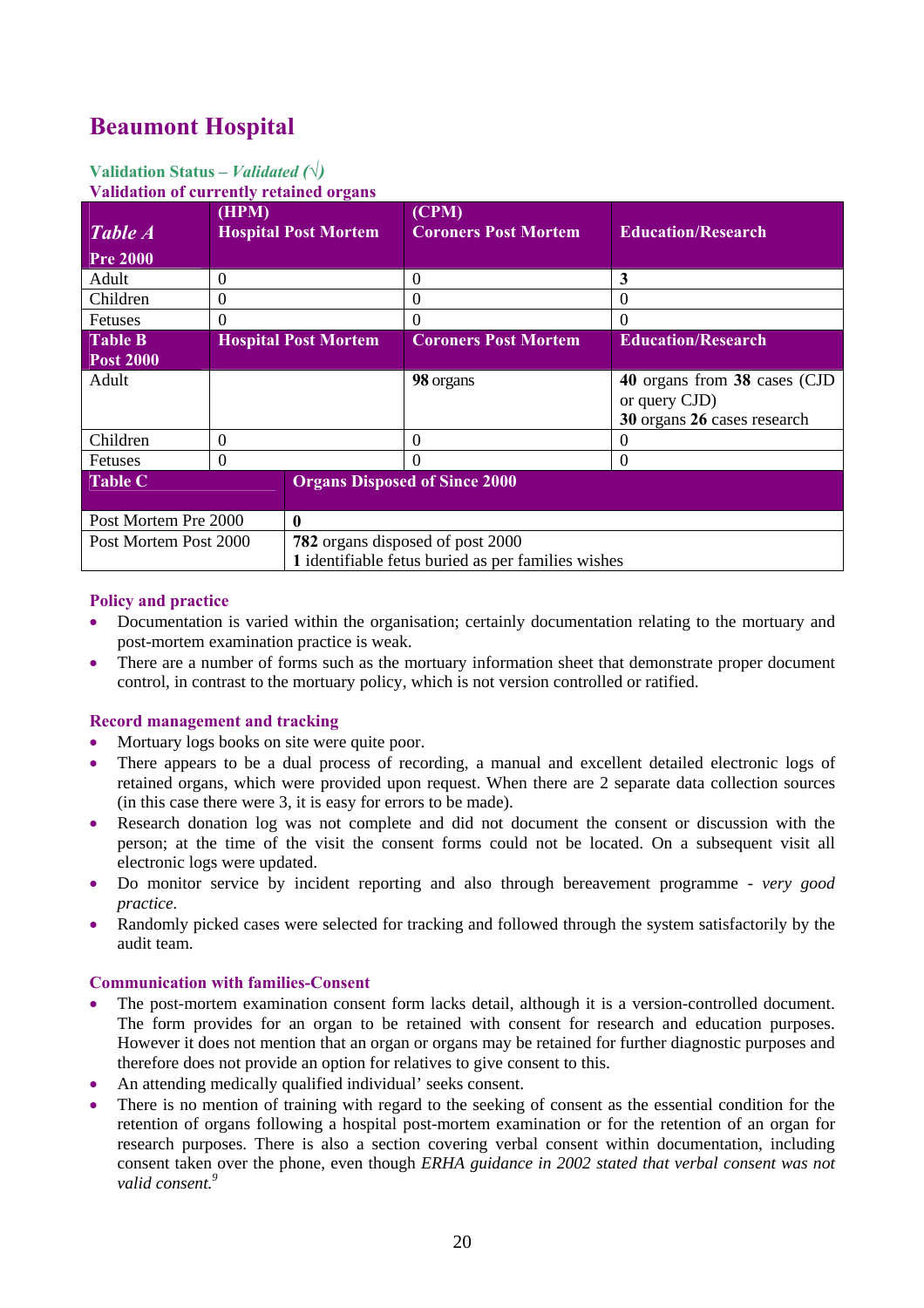### **Storage and disposal of organs**

- Burial of retained organs is in a burial plot owned by Beaumont Hospital. Burials are appropriately recorded and there is a complete audit trail from the post-mortem examination through to the burial of the retained organs.
- The returns process is of a *high standard* with regard to the return of organs.
- The storage of organs is poor and inappropriate with regard to CJD cases; located on the post-mortem examination table in the isolation room.
- Others (i.e. the research brains) were in non-lockable cupboards in the storeroom; and others were stored at a different part of the hospital where the packing for sensitive disposal takes place.
- The information surrounding this process of cremation for interment is unclear and suggests that the relatives may wish to collect ashes from such an act of cremation. There is debate internationally about this. However, there is no documentary evidence to suggest that there are any residual ashes from a cremated organ. (See Section B).

### **Bereavement support services**

- Bereavement services at Beaumont are of a *very high standard. Excellent practice observed.*
- Structured bereavement programme and monitored effectiveness of delivery of service in relation to information and processes related to organ retention. *Very good practice.*
- Provision of a bereavement outreach service. *Excellent service.*
- The provision of meetings for families and parents groups is *excellent practice.*
- Multi disciplinary team as opposed to one individual, *excellent* embedded service.

*Beaumont Hospital should be commended for its high standard of their bereavement service and the delivery of an exemplar adult bereavement service.* 

### **Information leaflets and support**

- The information sheet regarding autopsy tissue does mention the retention of organs at post- mortem examination; *this is good practice.*
- Information is available concerning the donation of organs following coroner's post-mortem examinations and there is a release form to enable blocks and slides to be released for disposal following consented laboratory examination such as histology.
- Excellent bereavement booklet (*produced by Beaumont and used in many hospitals across the State an excellent piece of work and an exemplar*).

### **Areas for improved focus/action**

- Review disposal information regarding cremation of organs.
- Document revision and control.
- Review internal logging, tracking and audit of retained organs.
- Production of CJD polices and standard operating procedures.
- Review referral process of brains from other hospitals for examination. There is a need to review and produces standard operating procedures between referral hospitals and the logs need to be more accurate. The HSE should promulgate the need for this standard operating procedure to be in place with all referring hospitals.
- Review compliance with external report previously undertaken; at the time of the 3rd audit visit the audit team were informed that action was being taken.
- Review consent form and appropriate related training.
- Review storage arrangements for organs.
- There is a need to review and upgrade the some of the facilities/equipment and review housekeeping i.e. dirty/clean areas within the mortuary.
- There is a need to review the arrangements for Personal Protective Equipment (PPE) and the Control of Substances Hazardous to Health (COSHH).
- It is apparent that the neuro-pathologists are stretched with their own workload and carrying out visits to other hospitals as well as having organs referred to them. This is an area for improved focus and additional support is needed – both secretarial and technical. With regard to the above, staffing levels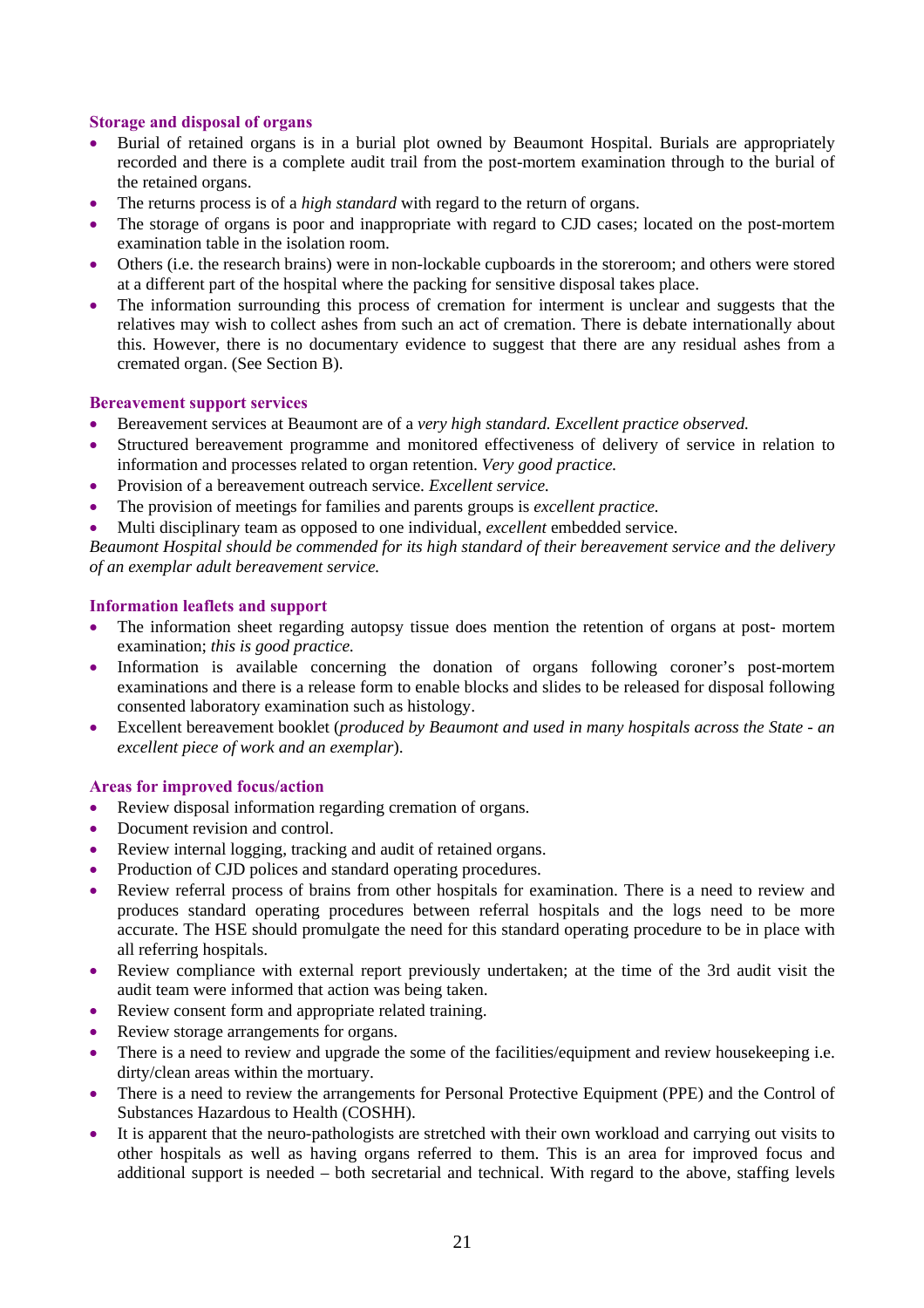should be reviewed, with consideration given to the appointment of a senior mortuary technician as mortuary manager to implement much of the above.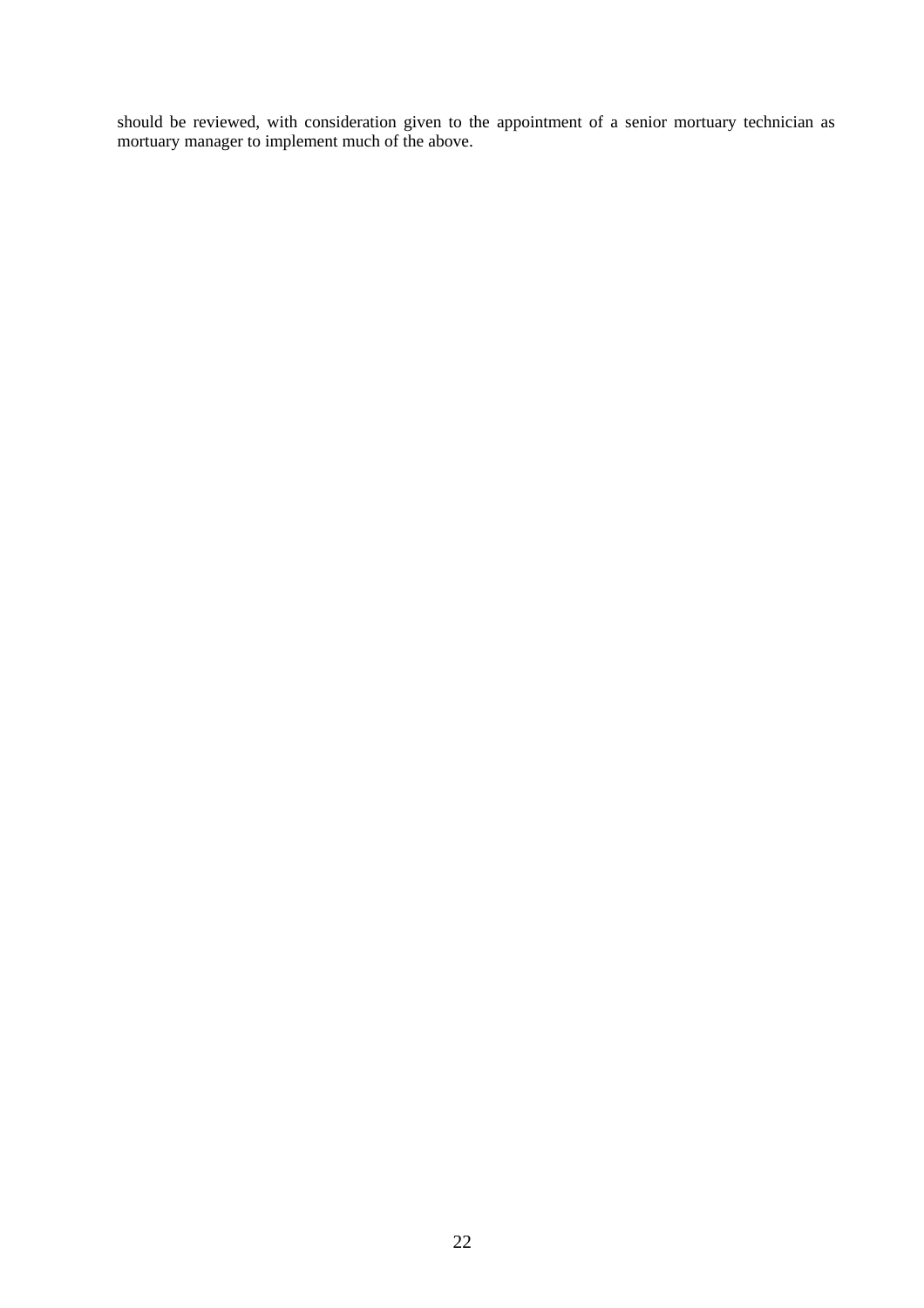# **Cavan General Hospital**

All the post mortem examinations on behalf of Cavan and Monaghan Hospitals are carried out at Cavan Hospital and all organs retained from these are stored at Cavan.

| <u>Vanuation of currently retained of gans</u> |          |                                 |                                      |                           |
|------------------------------------------------|----------|---------------------------------|--------------------------------------|---------------------------|
| <b>Table A</b><br><b>Pre 2000</b>              | (HPM)    | <b>Hospital Post Mortem</b>     | (CPM)<br><b>Coroners Post Mortem</b> | <b>Education/Research</b> |
| Adult                                          | $\Omega$ |                                 | $\Omega$                             | $\Omega$                  |
| Children                                       | $\Omega$ |                                 | $\Omega$                             | 0                         |
| Fetuses                                        | $\Omega$ |                                 | $\Omega$                             | $\theta$                  |
| <b>Table B</b>                                 |          | <b>Hospital Post Mortem</b>     | <b>Coroners Post Mortem</b>          | <b>Education/Research</b> |
| <b>Post 2000</b>                               |          |                                 |                                      |                           |
| Adult                                          |          |                                 | $\Omega$                             | $\theta$                  |
| Children                                       | $\theta$ |                                 | $\Omega$                             | $\Omega$                  |
| Fetuses                                        | 9        |                                 | $\Omega$                             | $\Omega$                  |
| <b>Table C</b>                                 |          |                                 | <b>Organs Disposed of Since 2000</b> |                           |
| Post Mortem Pre 2000<br>$\Omega$               |          |                                 |                                      |                           |
| Post Mortem Post 2000                          |          | organs CPM<br>9<br>2 organs HPM | 99 fetuses have been disposed of.    |                           |

#### **Validation Status –***Validated (√)* **Validation of currently retained organs**

### **Policy and practice**

- The policies and standard operating procedures in place were comprehensive and were all excellently compiled and version controlled.
- The respondent indicated that the hospital had considered its policies in respect of current national guidelines concerning organ retention but at the time that the audit was completed not all the policies had been formally reviewed and/or revised. This was to be completed in the next 6/12 months.
- What was evident from interviews was that the policies are embedded within the organisation. *Excellent practice.*

### **Record management and tracking**

- The records were of a reasonable standard; however, the lack of trained mortuary staff or office facility in the mortuary makes the function difficult. Hardback recording was also in need of improvement.
- The hospital monitors the effectiveness and retention of information disseminated to the bereaved at the time of a post-mortem examination, and provided evidence of this in the supporting portfolio of evidence.
- There is also a process for investigating circumstances where the quality of information provided to bereaved relatives was poor and any employee who has access to the reporting policy and forms was able to report incidents. The Risk Management Department would then investigate the incident, possibly conducting case reviews with the emphasis on learning and quality improvement. Upon completion of any investigation the Risk Management Department would provide report analysis through the information officer based in the department. *Good practice.*
- The hospital also monitors incidents where the processes surrounding the management of retained organs are poor, including support to bereaved relatives, through the procedure for adverse incident reporting. *Good practice.*
- Randomly picked cases were selected for tracking and followed through the system satisfactorily by the audit team.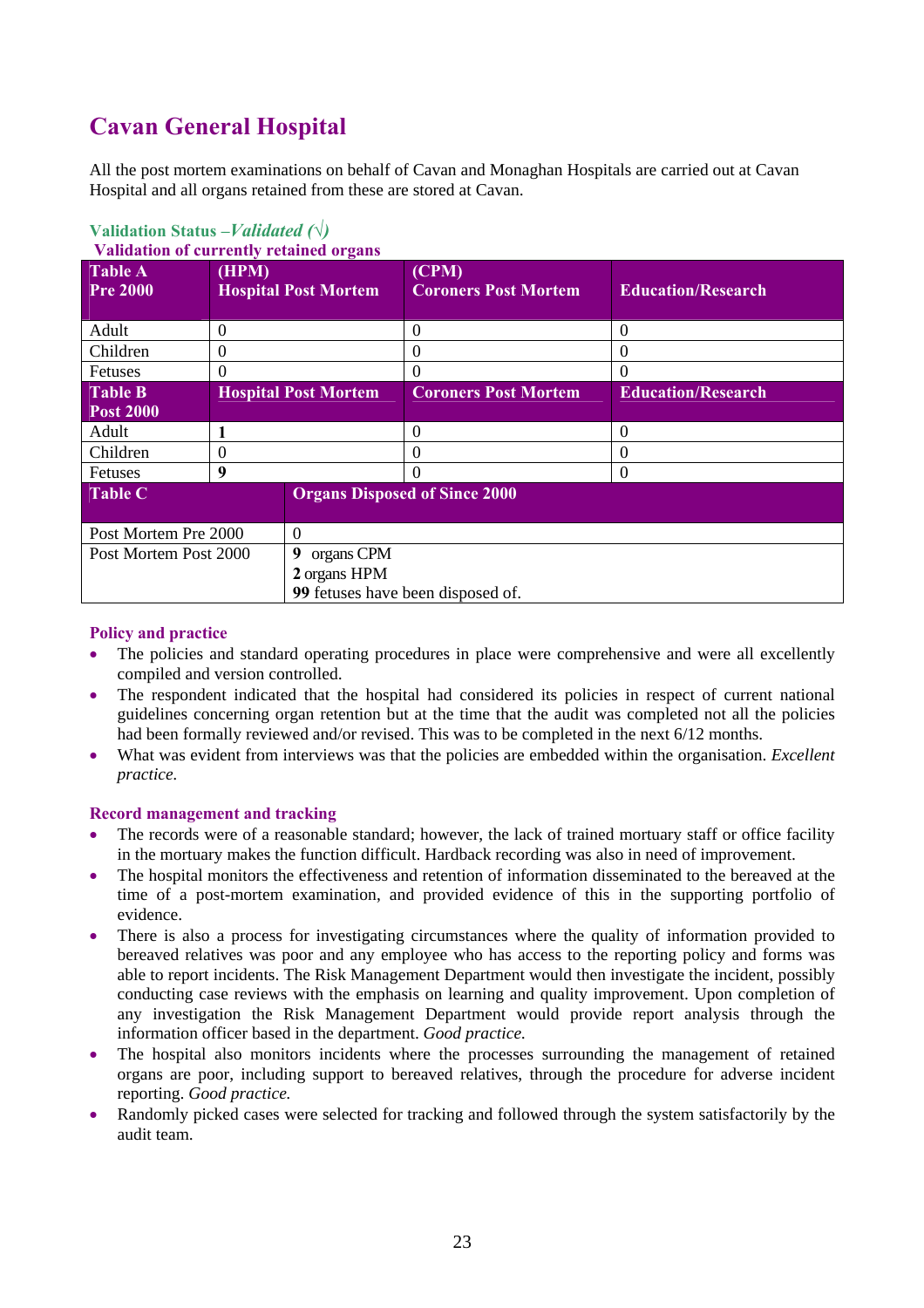### **Communication with families-Consent**

- Guidelines in relation to obtaining consent to clinical treatment in an acute setting are in place.
- The HSE Dublin North East presented a comprehensive conference in relation to this in February 2007 with an accompanying CD and leaflet. Although the agenda did not cover post-mortem examination consent, it is clearly demonstrated that there is suitable training with regard to seeking generic consent.
- A doctor always is the person to seek consent, usually accompanied by a nurse or a midwife.
- The consent form is appropriate.

### **Storage and disposal of organs**

- Storage of organs is appropriate.
- With regard to hospital post-mortem examinations and the retention of organs the family's wishes are sought with regard to choice regarding the mode of disposal.
- The hospital's policy states that residual tissue/organs retained for coroner's post-mortem examinations shall be disposed of by incineration once the death certificate has been issued i.e. following the inquest if applicable. However the audit team are informed that the NOK are informed of this as part of good communication. The hospital also states that incineration as a mode of disposal 'is an option by consent'; in contrast a further statement from the hospital states that 'no organs have been disposed of by incineration post 2000'. Another statement from the hospital states 'If an organs is required for further examination as part of a PM, then the families are consulted directly through the coroners office or via the relevant consultant and asked for guidance in the manner of disposal. *The practice of incineration is wholly unacceptable. It should not be offered to families even with consent. Cremation should be offered as an alternative. (see note below)*
- Hospital Policy goes on to say that should any next of kin indicate that they wish to have retained tissue returned to them, that the clinicians must arrange this in conjunction with the pathologist. Otherwise residual tissues/samples/organs should be disposed of in accordance with current hospital policy (stated above).

### **Bereavement support services**

- An excellent care pathway is in place but there is a need for staff training. The hospital has considered its policies in the provision of bereavement services although not all have been formally reviewed and revised. The hospital plans to review and revise within 6 months.
- There is an understanding of pressures on staff in dealing with the dying and deceased and how traumatic it can be.
- Bereavement issues are taken seriously at senior management level.
- There are dedicated relatives' rooms on the ward area and close to the ward area as well as a general relatives' room. There is a viewing room containing removable religious symbols, which, together with sacred texts, can be provided on request.
- The viewing area is accessible to wheelchair users.

### **Information leaflets**

- There is a good range of leaflets to distribute to bereaved relatives as part of an excellent bereavement pack.
- Cavan is part of the 'Hospice Friendly Hospitals' programme and therefore has, specific to this project, supplementary leaflets for the bereaved; as a result of this there is a comprehensive hospital leaflet on registering a death.
- There is also a specific bereavement pack should a child die at the hospital, again containing a comprehensive array of leaflets. Good practice.

### **Areas for improved focus/action**

- Incineration of organs is not acceptable practice and should cease with immediate effect as per 2002 ERHA guidance.<sup>9</sup>
- Training for mortuary staff. There is no qualified technician. Staff support for the pathologist is needed urgently.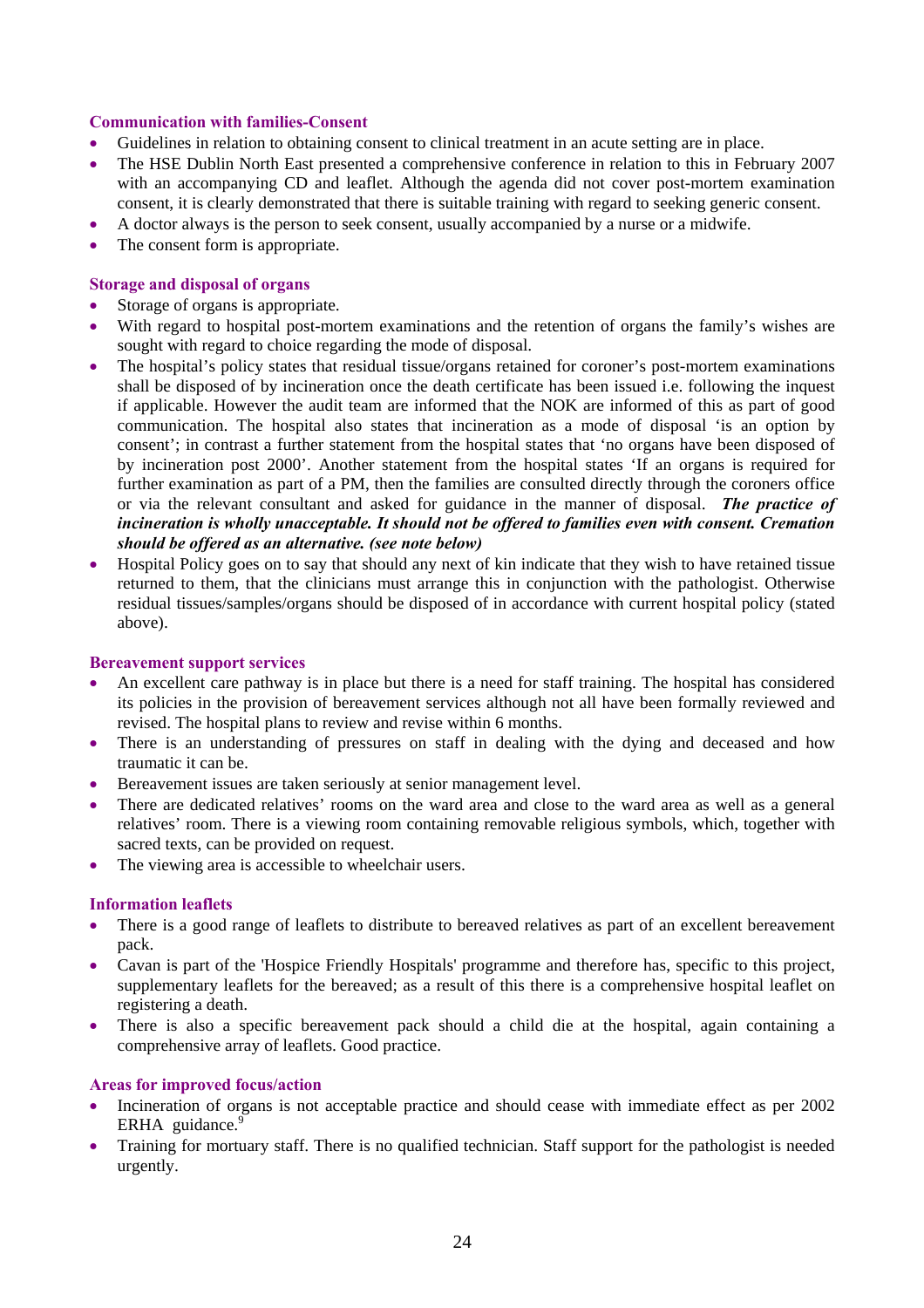- Office housekeeping and management within mortuary would be aided if a full time technician were in post.
- The mortuary facilities are in need of modernisation.

Note: (There were a number of specific issues highlighted by the Audit team to the HSE that required immediate action ahead of the publication of the report. One of the issues highlighted was the practice of the disposal of organs by incineration at Cavan General Hospital. The following has been noted by the audit team in relation to the specific issues raised.)

- The Hospital has informed the HSE that the last organ disposed of by incineration by Cavan General Hospital occurred in November 2007.
- The hospital advised the HSE in January 2009 that it had directed that the practice of disposal of organs by incineration should cease and hospital policy would be amended to reflect this.
- The Hospital Manager confirmed to the HSE on 12th June 2009 that the practice of disposal of organs by incineration has ceased.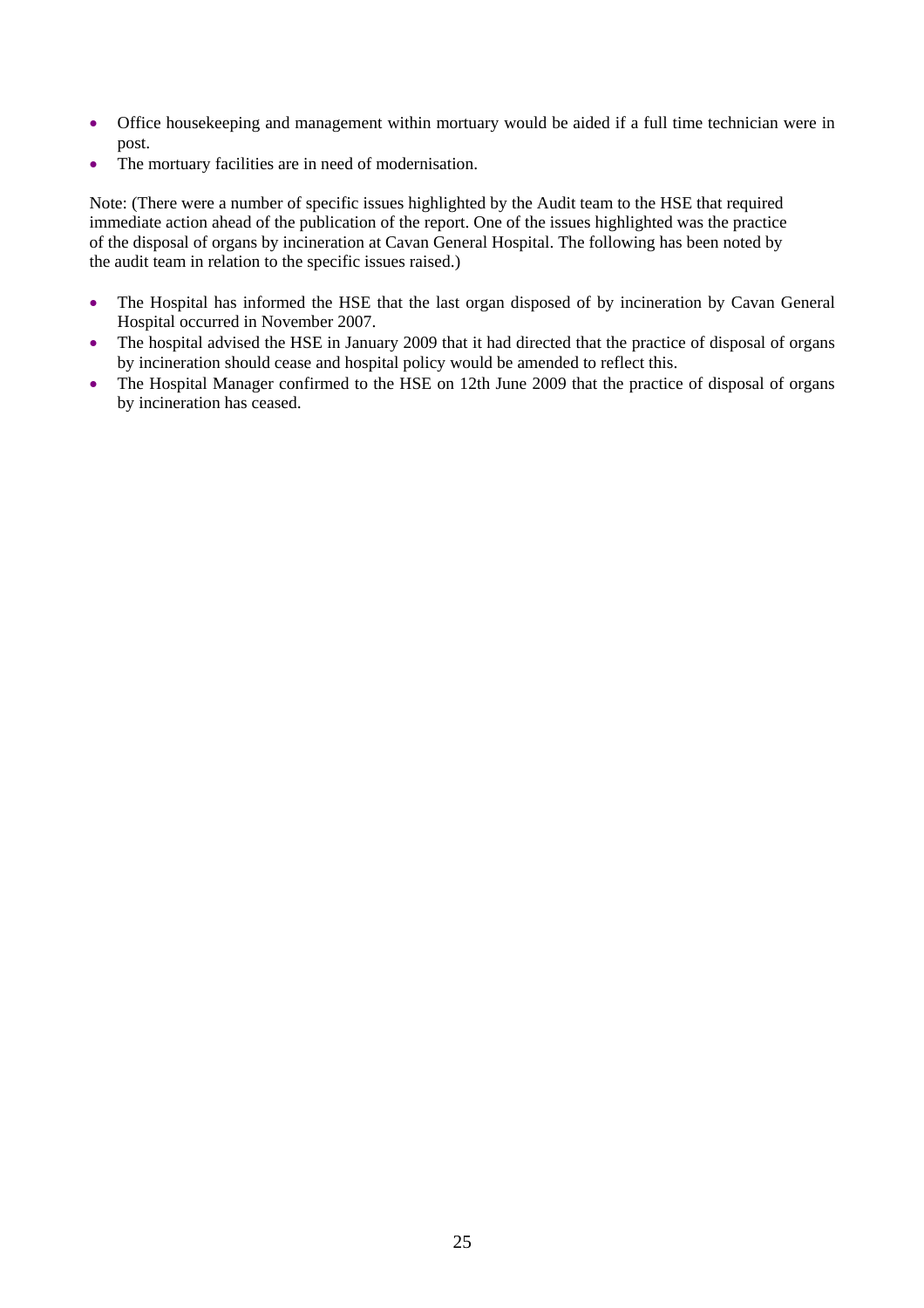# **Children's University Hospital (CUH) - Temple Street**

As is evident from the title the hospital is a children's hospital and therefore returns provided by the hospital are confined to children only. That is to say that there are no data for pre-viable fetus', stillborn babies, perinatal deaths or adults.

| Vandation of currently retained organs |          |                                                            |                                                                                                                                                            |  |  |  |
|----------------------------------------|----------|------------------------------------------------------------|------------------------------------------------------------------------------------------------------------------------------------------------------------|--|--|--|
| (HPM)                                  |          | (CPM)                                                      |                                                                                                                                                            |  |  |  |
|                                        |          |                                                            | <b>Education/Research</b>                                                                                                                                  |  |  |  |
| $\Omega$                               |          | $\theta$                                                   | $\theta$                                                                                                                                                   |  |  |  |
| $\Omega$                               |          | $\Omega$                                                   | 0                                                                                                                                                          |  |  |  |
| $\theta$                               |          | $\Omega$                                                   | 0                                                                                                                                                          |  |  |  |
|                                        |          | <b>Coroners Post Mortem</b>                                | <b>Education/Research</b>                                                                                                                                  |  |  |  |
|                                        |          |                                                            |                                                                                                                                                            |  |  |  |
| $\Omega$                               |          | 0                                                          | $\Omega$                                                                                                                                                   |  |  |  |
| 5 organs                               |          | 25 organs                                                  | (of which 2 are for research                                                                                                                               |  |  |  |
|                                        |          |                                                            | purposes)                                                                                                                                                  |  |  |  |
| $\Omega$                               |          | 0                                                          | $\Omega$                                                                                                                                                   |  |  |  |
|                                        |          |                                                            |                                                                                                                                                            |  |  |  |
|                                        |          |                                                            |                                                                                                                                                            |  |  |  |
| Post Mortem Pre 2000                   | $\Omega$ |                                                            |                                                                                                                                                            |  |  |  |
| Post Mortem Post 2000                  |          |                                                            |                                                                                                                                                            |  |  |  |
|                                        |          |                                                            |                                                                                                                                                            |  |  |  |
|                                        |          |                                                            |                                                                                                                                                            |  |  |  |
|                                        |          | <b>Hospital Post Mortem</b><br><b>Hospital Post Mortem</b> | <b>Coroners Post Mortem</b><br><b>Organs Disposed of Since 2000</b><br>124 organs had been disposed of.<br>$(26$ removed at HPM $)$<br>(98 removed at CPM) |  |  |  |

#### **Validation Status - V***alidated (√)*  **Validation of currently retain.**

### **Policy and practice**

- The hospital has considered its policies in respect of current national guidelines for the storage, removal, retention and disposal of organs. Policies have been formally reviewed, accepted by the Senior Management Team and ratified and fully implemented and are all version controlled. *Exemplary standard.*
- It is evident from meeting staff that the policies are truly embedded within the ethos of the organisation. *Exemplary*.
- The Head of Pathology and the Chief Executive Officer sign off the policies and standard operating procedures. This is an organisationally sound process exhibiting Senior Executive engagement. *Excellent practice.*
- *The documentation, policy and procedures at the hospital are excellent and are of an exemplary standard.*
- The consultant histo-pathologist has corporate responsibility for the delivery and quality assurance of mortuary services and organ retention issues.

### **Record management and tracking**

- There are extremely comprehensive databases for logging and tracking removed and retained organs. *Exemplar standard.*
- Clerical procedures surrounding the post-mortem examination process are exemplary. *Excellent practice.*
- The hospital monitors the effectiveness and retention of information disseminated to bereaved relatives at the time of post-mortem examination, and has conducted an internal assessment of the service (2004) and a review of post-mortem examination documentation (2006). *Excellent practice.*
- If information surrounding post-mortem examination were badly delivered to relatives the complaints officer/Risk Management Committee would investigate this as an adverse incident. The person responsible for reporting the incident is identified in the hospital adverse incident reporting policy but the respondent indicated that there were currently no adverse incidents relating to poor information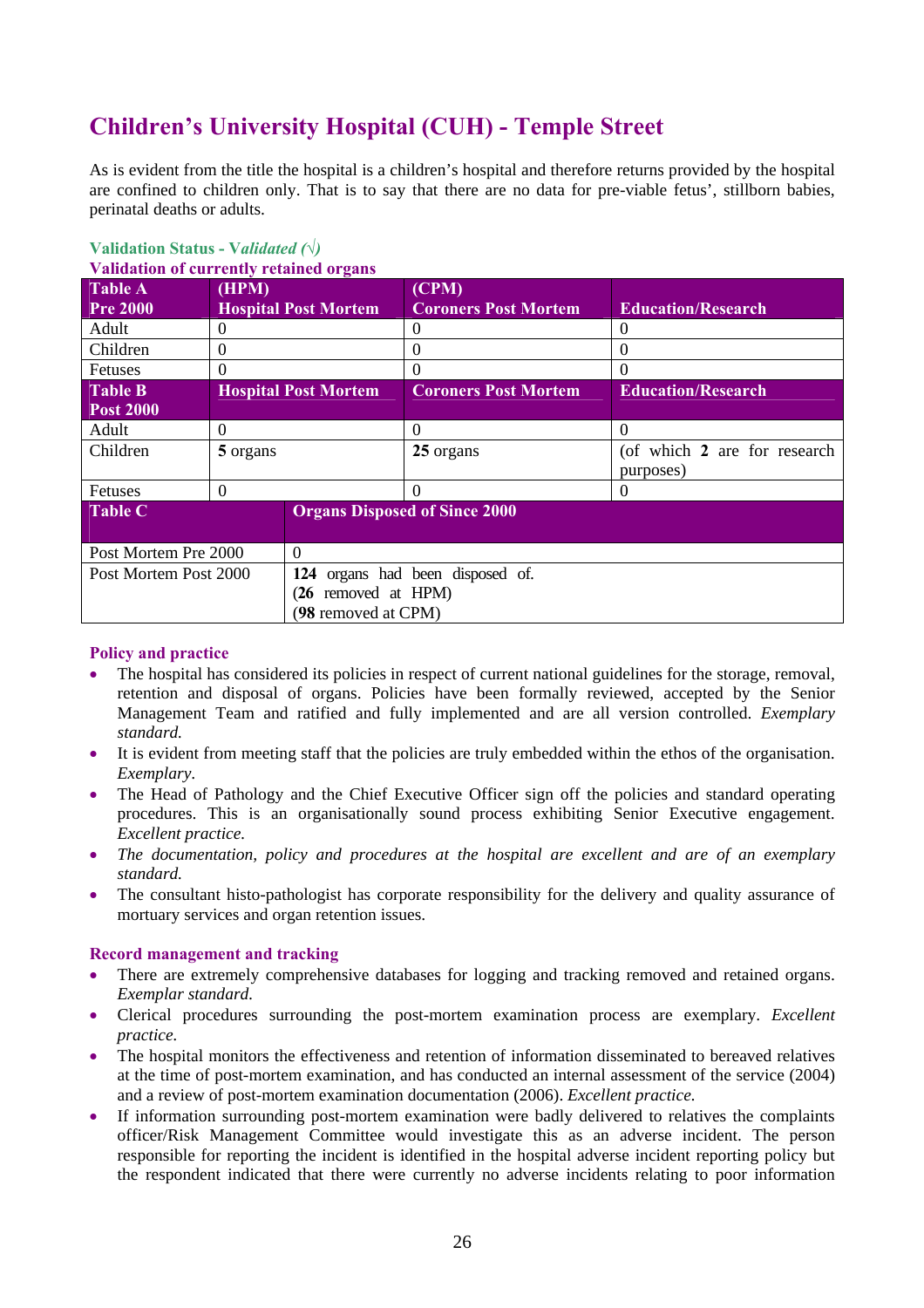giving. Lessons learnt from any adverse incident reported would be fed back into the organisation via the Risk Management Committee as part of the hospital's clinical governance arrangements.

- The hospital uses the same adverse incident reporting arrangements to investigate incidents concerning the management and disposal of retained organs; consent to post-mortem examination; support for bereaved relatives; or where it was considered that the body of a deceased patient had been handled inappropriately. *Good practice.*
- There was evidence of a comprehensive post-mortem examination audit in 2000, 2001 and 2004; this is excellent practice.
- Randomly picked cases were selected for tracking and followed through the system satisfactorily by the audit team.

*The above practices should all be considered excellent and of an exemplary standard. The hospital has excellent disposal records and database and should be considered an exemplar site.* 

### **Communication with families - Consent**

- A doctor is always involved in seeking consent and is ultimately responsible for obtaining written informed consent to post-mortem examination.
- Occasionally the pathologist might be involved in seeking consent, but the process would never involve any other health professionals i.e. nurse, midwife, social worker, chaplain or similar health professional.
- The consent form for post-mortem examination was appropriate.
- Doctors do receive training in seeking consent as part of their induction process.
- The doctors seeking consent for post-mortem examination would not normally be qualified to conduct a post-mortem examination and the hospital was unable to confirm that each of the doctors taking consent would have seen a post mortem being conducted.
- The process for obtaining consent to post-mortem examination was described:

*'The Consultant or Senior Registrar in charge of the deceased child will obtain consent in hospital cases. In Coroners or B.I.D. cases the emergency consultant will inform the family of the post mortem requirement and inform them of the possibility of organ retention and then asks them to sign an acknowledgement form' .11*

- The hospital has trained doctors to seek consent to post-mortem examination and to provide full information about post-mortem examination practice.
- As noted above, work undertaken to review current documentation and practices has identified that:

*Documentation for consent is discussed at NCHDs by the Pathologist and Emergency Consultant. The Bereavement Co-ordinator has training sessions with senior nurses regarding post mortem information each quarter.' 'Multidisciplinary training days cover post mortems. The training needs of medical staff need to be further expanded' .11*

• The service delivered by the Children's University Hospital is a multidisciplinary service and *can only be described as exemplary.* 

### **Storage and disposal of organs**

- Organs are appropriately and safely stored in lockable cabinets in the post-mortem examination suite. *Good practice.*
- An excellent process from documentation thorough to family involvement and choice with regard to the disposal of organs is in place. *Excellent exemplar service*

### **Bereavement support services,**

• The Head Medical Social Workers and Head Chaplain are responsible for the management of bereavement services and together with the consultant histo-pathologist are responsible for the delivery and quality assurance of bereavement services. *Good practice.*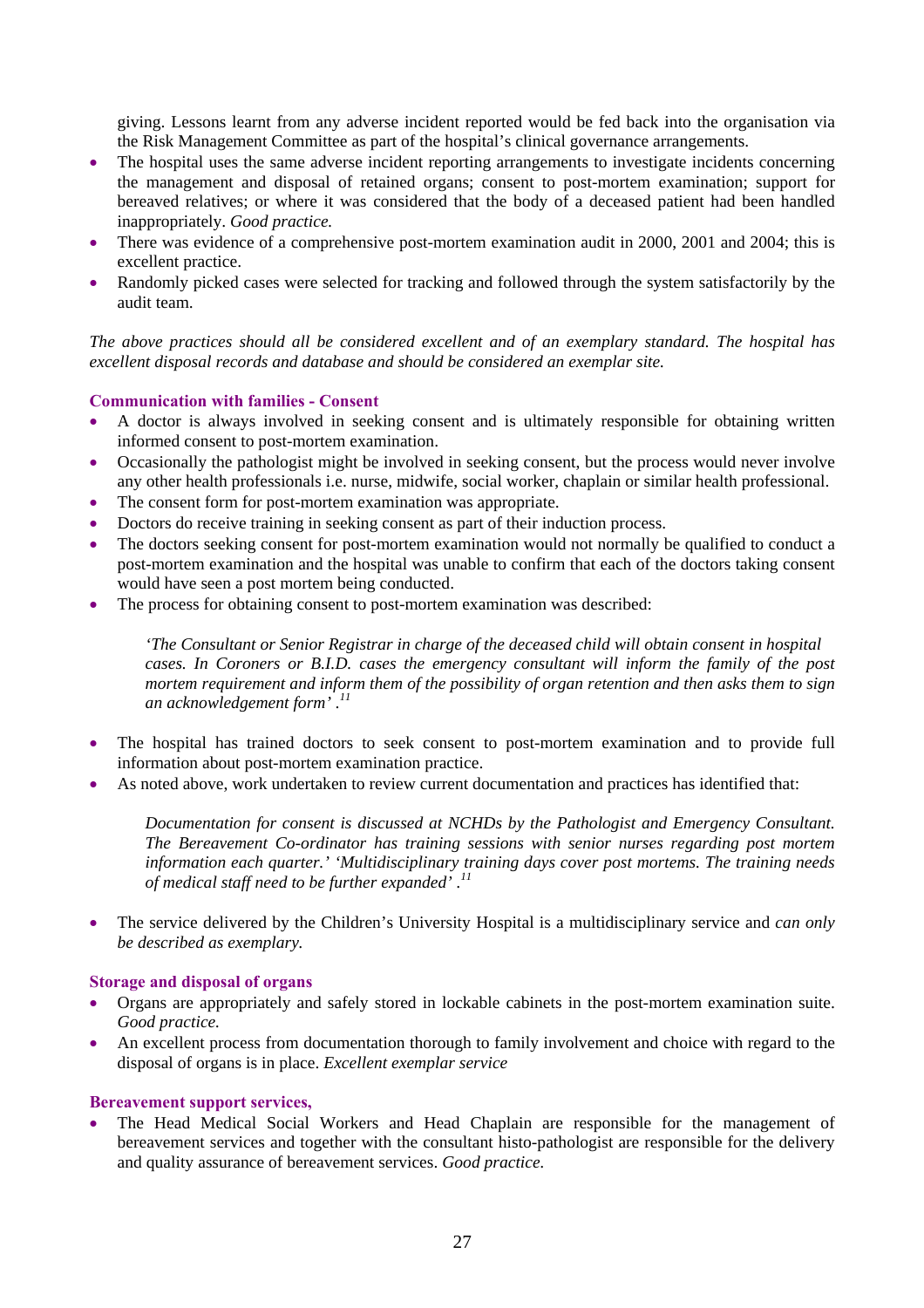- Dedicated relatives' rooms are available with a selection of toys for young children and an external telephone line. An excellent viewing area is available containing removable religious symbols and sacred texts can be provided on request. The area is wheelchair accessible. Chaplains provide 24 hours cover and the night sister deals with families when the chaplain has left the hospital. *Excellent practice*.
- Each ward has a bereavement pack and these arrangements are discussed at staff training days. *Good practice.*
- There is a Bereavement Coordinator within the hospital; this is an exemplary role in the provision of training, education and coordinating services.
- The chaplaincy service is extremely comprehensive and a very good remembrance service is offered, with a huge amount of detail, including a tree with rocking horses hanging from it, each with a child's name on. There are also flowers and candles and a display for the siblings. *Excellent service provision.*
- It was clear that the chaplaincy team had spent a good deal of time on this as well as on the provision of a multi faith prayer room. *Exemplary standard and excellent service provision.*
- There are interfaith lunchtime talks, which are well attended.
- There is a bereaved parents' support group, which is very good practice. The programme has been an integral part of the bereavement support offered by the hospital since the mid 90s; these include bereaved parents having input to policy. *Exemplary practice.*
- The hospital has considered its policies in respect of current national guidelines in the provision of bereavement services; these were reviewed and revised, ratified and fully implemented in 2006. *Excellent.*

### **Information leaflets**

- The hospital should be commended for its excellent service provision.
- There is plethora of support information and bereavement booklets and literature, all of an extremely high standard.
- A bereavement information pack is provided including an expression of condolence, information about common grief reactions, contact details for hospital chaplaincy, hospital bereavement support services, local and national bereavement support agencies, ward telephone number hospital switchboard number. Also provided is information about registering the death and the death certificate, together with an explanation of what happens to the deceased's body after the relatives leave the hospital. *Excellent*.

### **Areas for improved focus/action**

There are no staff specifically trained or any particular additional process in place for providing information in relation to the retention of organs at post-mortem examination for an unexpected death where a post-mortem examination is ordered by the coroner. This should be picked up as this is a national problem.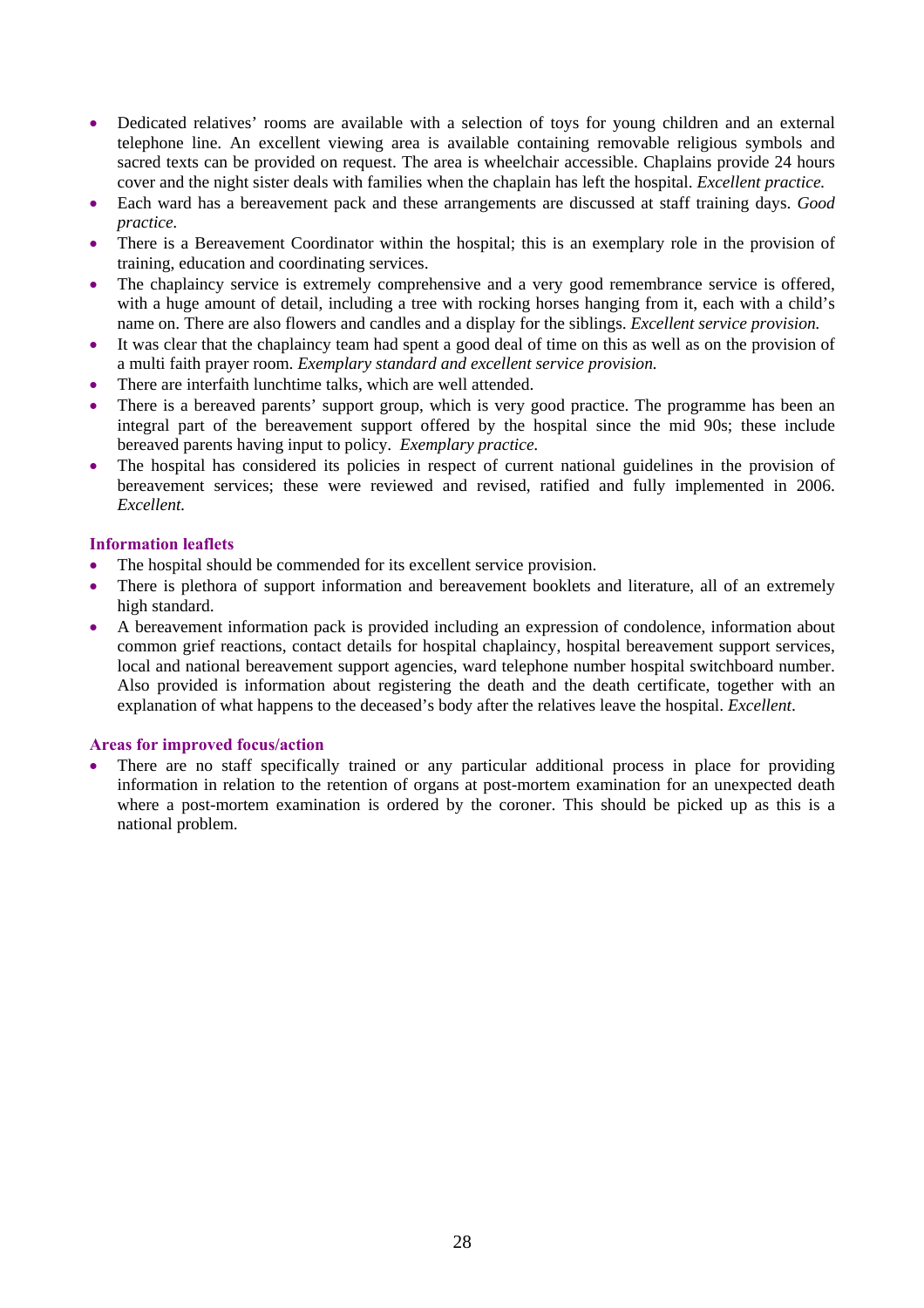# **Connolly Hospital, Blanchardstown (CHB)**

### **Validation Status** *– Validated (√)*

**Validation of currently retained organs**

| у апмашуп уг сиггениу темписи угданз              |             |                             |                                      |                           |  |  |
|---------------------------------------------------|-------------|-----------------------------|--------------------------------------|---------------------------|--|--|
| <b>Table A</b>                                    | (HPM)       |                             | (CPM)                                |                           |  |  |
| <b>Pre 2000</b>                                   |             | <b>Hospital Post Mortem</b> | <b>Coroners Post Mortem</b>          | <b>Education/Research</b> |  |  |
| Adult                                             |             |                             | 0                                    |                           |  |  |
| Children                                          | U           |                             | 0                                    | $_{0}$                    |  |  |
| <b>Fetuses</b>                                    |             |                             | 0                                    |                           |  |  |
| <b>Table B</b>                                    |             | <b>Hospital Post Mortem</b> | <b>Coroners Post Mortem</b>          | <b>Education/Research</b> |  |  |
| <b>Post 2000</b>                                  |             |                             |                                      |                           |  |  |
| Adult                                             | $\mathbf 2$ |                             | 6                                    | 0                         |  |  |
| Children                                          | U           |                             | 0                                    |                           |  |  |
| Fetuses                                           | $\theta$    |                             | $\Omega$                             |                           |  |  |
| <b>Table C</b>                                    |             |                             | <b>Organs Disposed of Since 2000</b> |                           |  |  |
|                                                   |             |                             |                                      |                           |  |  |
| $\theta$<br>Post Mortem Pre 2000                  |             |                             |                                      |                           |  |  |
| Post Mortem Post 2000<br>11 organs (see disposal) |             |                             |                                      |                           |  |  |

### **Policy and practice**

- No policies and procedures were available on the first audit visit except for a 'last offices policy'.
- On return for the second visit, policies were being designed with the assistance of another hospital.
- There is a good relationship with the coroner but no written standard operating procedure on first visit but this was being rectified by the second visit.

### **Record management and tracking**

- There is no organ retention register; again this was being rectified.
- However, it is evident that there is a record of all organs removed and retained but the tracking is not easily followed or accessible.
- Randomly picked cases were selected for tracking and followed through the system satisfactorily by the audit team.

### **Communication with families-Consent**

- The hospital consent form, at the time of the visit, needed to be refined.
- A doctor seeks consent always and sometimes a social worker will assist in this process.
- No training is given to doctors other than that received during their medical training.

### **Storage and disposal of organs**

- The organs are stored appropriately in the laboratory.
- However, pre Madden (2003/2005) 3 organs were incinerated (**2** with consent for disposal and **1** on health and safety grounds) there were **3** further organs disposed of pre 2005, the hospital inform the audit team that 1 organ was disposed of due to possible infection and the family were informed. Regarding the remaining 2 organs there is no record of how the organs were disposed of. *The practice of incineration is unacceptable by today's standards and ceased at the hospital in 2005. (see note)*
- The remaining organs were sensitively disposed of either by burial or cremation.
- The hospital informed the audit team that the next of kin are offered return of the organ for burial or burial in a designated hospital plot.

### **Bereavement support services**

- There was a good viewing and removals area. *Good practice.*
- There was a spacious and appropriate chapel and chaplaincy service for the bereaved when needed. *Good practice.*
- The viewing area has removable symbols and is wheelchair accessible. *Good practice.*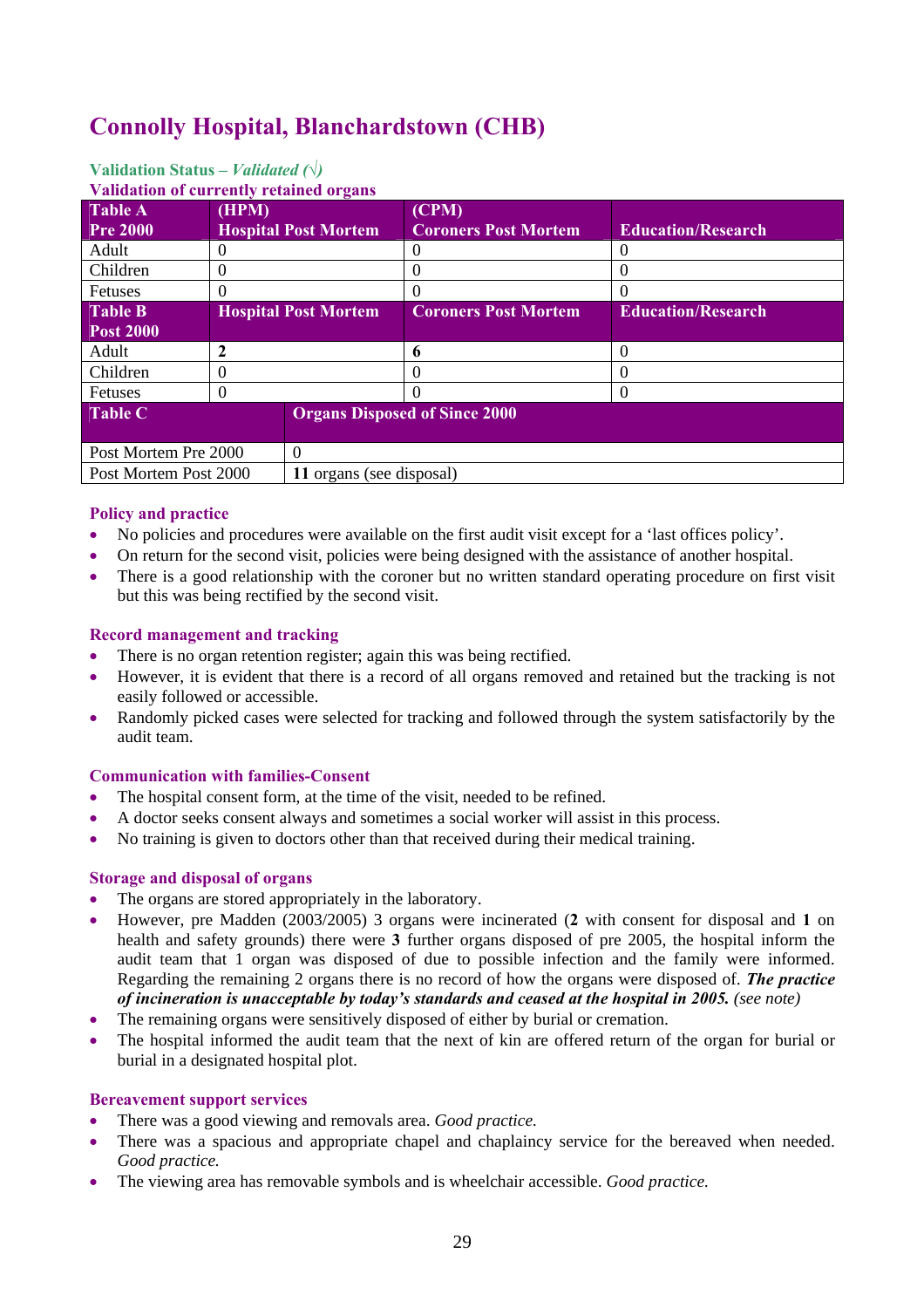- The social work department are available to bereaved families where the family are known to the social work department and those brought in dead, the families are referred to the social work department for support.
- Connolly Hospital is participating in the 'Hospice Friendly Hospital' programme.

### **Information leaflets**

- There was evidence of some national information leaflets/ support information for the bereaved and a comprehensive leaflet attached to the consent form. Also the Beaumont bereavement booklet is distributed.
- There is a form that informs relatives that organs will be disposed of by standard practice; although the form mentions cremation in the next sentence it does not make clear what standard practice means. However in coroner's cases where an organ is retained an information leaflet is given to families with regard to their chosen method of sensitive disposal for an organ.

### **Areas for improved focus/action**

- The recording and tracking of organs (underway).
- Clear information leaflets.
- Review of bereavement services.
- Review of Polices and procedures (underway).
- Review facilities for sensitive conversations i.e. dedicated bereavement room.
- Training with regard to seeking consent to post-mortem examination for Doctors.

Note: (There were a number of specific issues highlighted by the Audit team to the HSE that required immediate action ahead of the publication of the report. One of the issues highlighted was the practice of the disposal of organs by incineration at Connolly Hospital. The following has been noted by the audit team in relation to the specific issues raised.)

- The Hospital informed the Audit team that the disposal of organs by incineration at Connolly
- Hospital ceased in 2005
- Connolly Hospital confirmed to the HSE on the 6th April 2009 that the practice of disposal of organs by incineration ceased in 2005.
- In a letter dated 10th June 2009 to the HSE the Hospital has confirmed that all retained organs are now disposed by burial or returned to the next of kin in line with their wishes.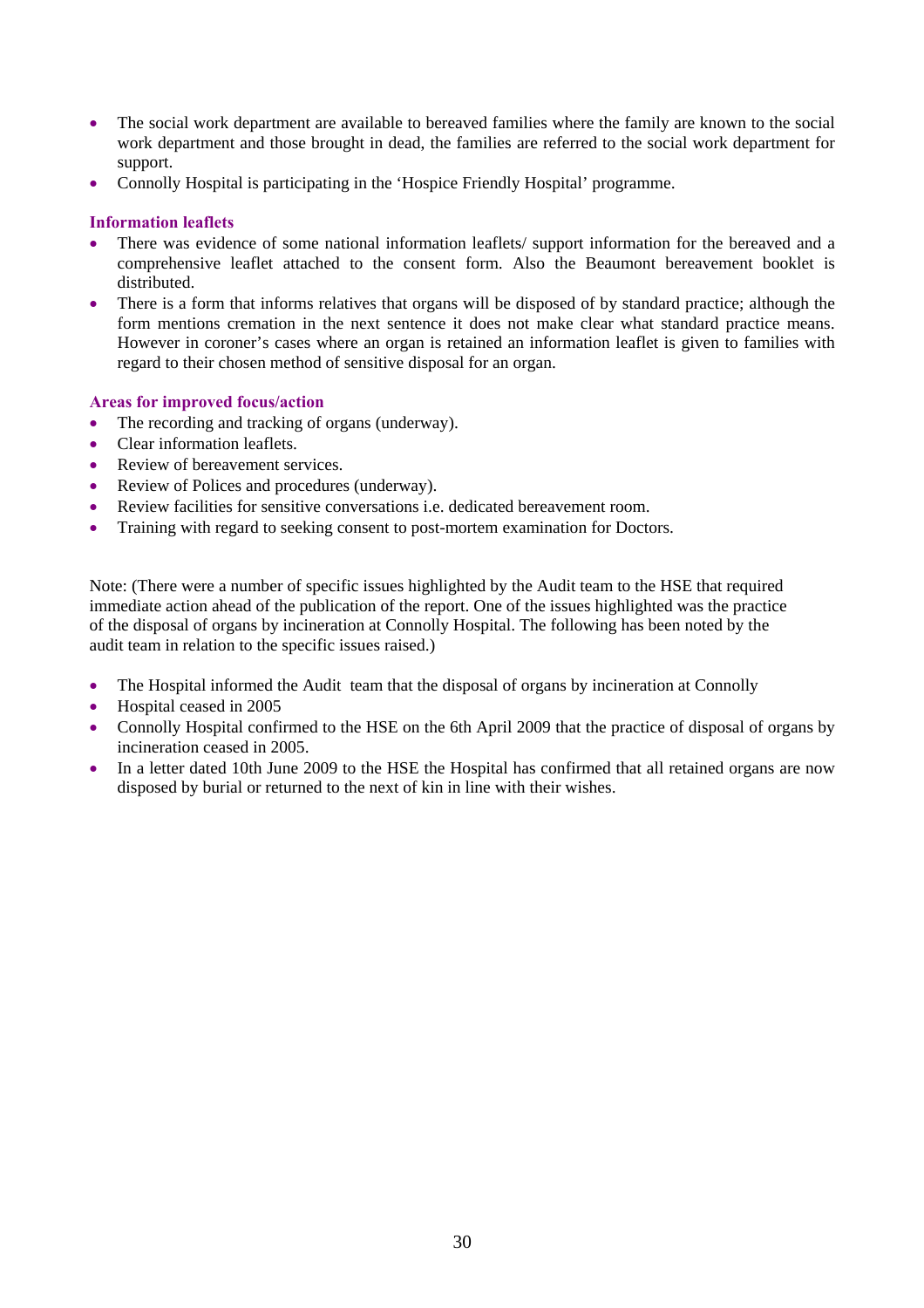# **Coombe Women's Hospital**

### **Validation Status** *– Validated (√)*

**Validation of currently retained organs**

| <b>Table A</b>                                                                                                       | (HPM)                              |                                                                            | (CPM)                       |                           |  |
|----------------------------------------------------------------------------------------------------------------------|------------------------------------|----------------------------------------------------------------------------|-----------------------------|---------------------------|--|
| <b>Pre 2000</b>                                                                                                      |                                    | <b>Hospital Post Mortem</b>                                                | <b>Coroners Post Mortem</b> | <b>Education/Research</b> |  |
| Adult                                                                                                                |                                    | 24 (historic museum                                                        |                             |                           |  |
|                                                                                                                      | <i>collection</i> )                |                                                                            |                             |                           |  |
| Children                                                                                                             |                                    |                                                                            |                             |                           |  |
| Fetuses                                                                                                              | 10 pre-viable fetus'               |                                                                            |                             |                           |  |
|                                                                                                                      | which are unidentifiable           |                                                                            |                             |                           |  |
|                                                                                                                      | (there are no records)             |                                                                            |                             |                           |  |
|                                                                                                                      | pertaining to their identity or    |                                                                            |                             |                           |  |
|                                                                                                                      | <i>origin</i> ) and 2 identifiable |                                                                            |                             |                           |  |
|                                                                                                                      |                                    | fetus' (historic museum                                                    |                             |                           |  |
|                                                                                                                      | <i>collection</i> )                |                                                                            |                             |                           |  |
| Comments: These 36 organs are an <i>historic museum collection</i> , which had previously been declared to the Dunne |                                    |                                                                            |                             |                           |  |
| and Madden Inquiries.                                                                                                |                                    |                                                                            |                             |                           |  |
| <b>Table B</b>                                                                                                       | <b>Hospital Post Mortem</b>        |                                                                            | <b>Coroners Post Mortem</b> | <b>Education/Research</b> |  |
| <b>Post 2000</b>                                                                                                     |                                    |                                                                            |                             |                           |  |
| Adult                                                                                                                | 0                                  |                                                                            | $\Omega$                    | $\Omega$                  |  |
| Children                                                                                                             | $\overline{2}$                     |                                                                            |                             | $\overline{0}$            |  |
| Fetuses                                                                                                              | 40 identifiable pre viable         |                                                                            | $\overline{0}$              | $\overline{0}$            |  |
| fetus                                                                                                                |                                    |                                                                            |                             |                           |  |
| <b>Table C</b>                                                                                                       |                                    | <b>Organs Disposed of Since 2000</b>                                       |                             |                           |  |
|                                                                                                                      |                                    |                                                                            |                             |                           |  |
| Post Mortem Pre 2000                                                                                                 |                                    | 51 pre-viable fetus' disposed of by burial                                 |                             |                           |  |
| Post Mortem Post 2000                                                                                                |                                    | 65 pre-viable fetus' had been sensitively disposed of by burial post 2000. |                             |                           |  |

### **Policy and practice**

- The hospital has given particular consideration to its policies in relation to national guidelines in respect of organ retention; all been formally reviewed and were awaiting ratification, which was anticipated within 3 months of the audit taking place. *Good practice.*
- The hospital has a wide range of documents of an exemplary standard, and there is a policy or standard operating procedure for all practice.
- All documents are fully version controlled. The hospital should be commended for their exemplary policies, procedures and the organisational embedding of these.

### **Record management and tracking**

- All logs are electronic and held in the mortuary and the laboratory. *Excellent practice.*
- All documents are electronically managed and version controlled with a regular 6 monthly check that all documents are up to date on ward paper portal. *Good practice.*
- All documents are live on real time and can be viewed by those with access at any time. They are backed up 4 hourly. *Good Practice.*
- The information systems are good; impressive and managed effectively. Systems are in place to monitor the effectiveness and retention levels of information disseminated to bereaved families at the time of the post-mortem examination. These systems include regular review of the patient information leaflet as part of the document control system and periodic discussion of patient information at the monthly perinatal mortality meetings. *Good Practice.*
- Discussion with individual clinicians also occurs on a regular basis. *Good Practice.*
- Incident reporting is seen to be integral to the hospital clinical governance system for which the Master is currently responsible. *Excellent practice.*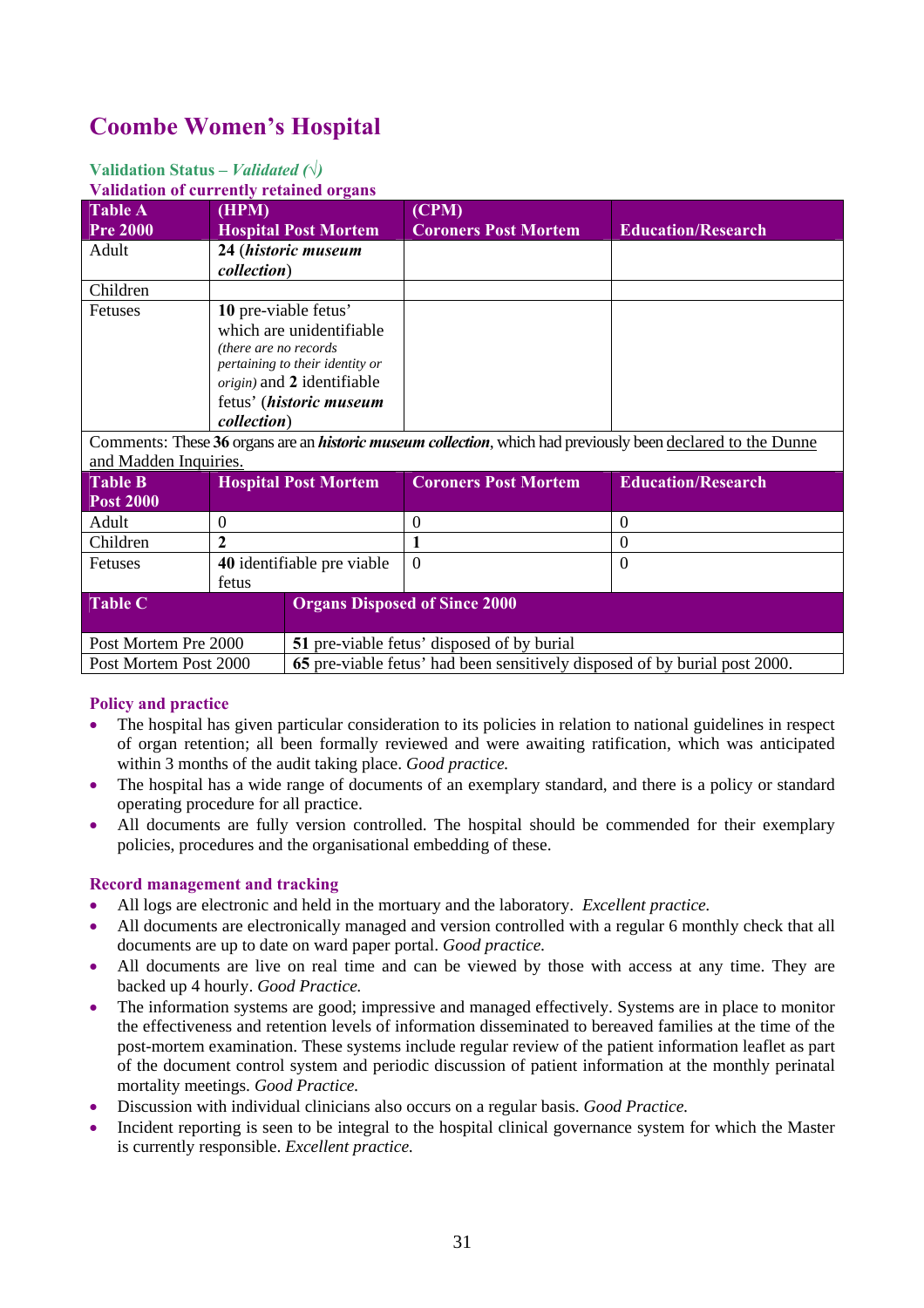- There is an excellent tracking system from the beginning to the end of the process from when a patient dies through the consent process or the call for a coroner's post-mortem to the eventual funeral. It is sufficiently fine-tuned to ensure that that a post-mortem examination would not take place without all papers being in place. *Standards excellent.*
- Randomly picked cases were selected for tracking and followed through the system satisfactorily by the audit team.

### **Communication with families -Consent**

- Only consultants and junior doctors seek consent for post-mortem examination.
- The audit team was informed that the doctor is usually qualified to conduct the post-mortem examination; if not, they will have witnessed a post-mortem examination.
- There was no formal training with regard to the above, although the hospital intended to implement such training in January 2008.
- Most post-mortem examinations performed in the hospital are consented post-mortem examinations.
- The consent form is appropriate.
- The above is *very good practice.*

### **Storage and disposal of organs**

- All sensitive disposals are by burial. *Good practice*.
- Organs were stored appropriately. *Good Practice*.
- The storage/disposal of the museum collection needs to be reviewed.

### **Bereavement support services**

- There is a multi disciplinary team approach adopted with regard to bereavement services in the hospital *Good practice.*
- A professional counselling service is available to bereaved families in addition to a chaplaincy service. The chaplaincy services are ecumenical and multi faith and also encompasse non-religious and humanistic 'chaplaincy' services. *Good practice*.
- Coombe also have a remembrance service. *Good practice*.
- The medical social work department is available to bereaved families; the degree and length of contact is variable depending upon the situation. This service also extends to subsequent pregnancies if required. *Good practice.*
- There are no dedicated relatives' rooms. Private spaces are created within busy clinical areas. Consultations with relatives are scheduled for off-peak times, between clinics or after hours. However, there is a dedicated overnight facility on St Gerard's Ward (gynaecology) for bereaved parents. If a second room is needed a single room is made available on the ward and also in the delivery suite for bereaved mother and partner in labour.
- There is a viewing area with removable religious symbols and sacred texts are available. The area is accessible to wheelchair users. *Good practice*.

### **Information leaflets**

- Overall the provision of information to mothers or parents following miscarriage or where a baby is stillborn *is excellent*.
- The hospital provides a bereavement information pack including an indication of common grief reactions, contact details for the hospital chaplaincy, hospital bereavement support services, local and national bereavement support agencies, and details about registering a death. A remembrance-blessing card is also sent. *Good practice.*

### **Areas for improved focus/action**

• A decision must be taken with regard to the museum specimens, especially the unidentifiable fetus', with regard to their continued preservation or sensitive burial, as it is likely there was no consent for such retention. They are currently not on display but are boxed awaiting a resolution being reached and guidance being issued following this report.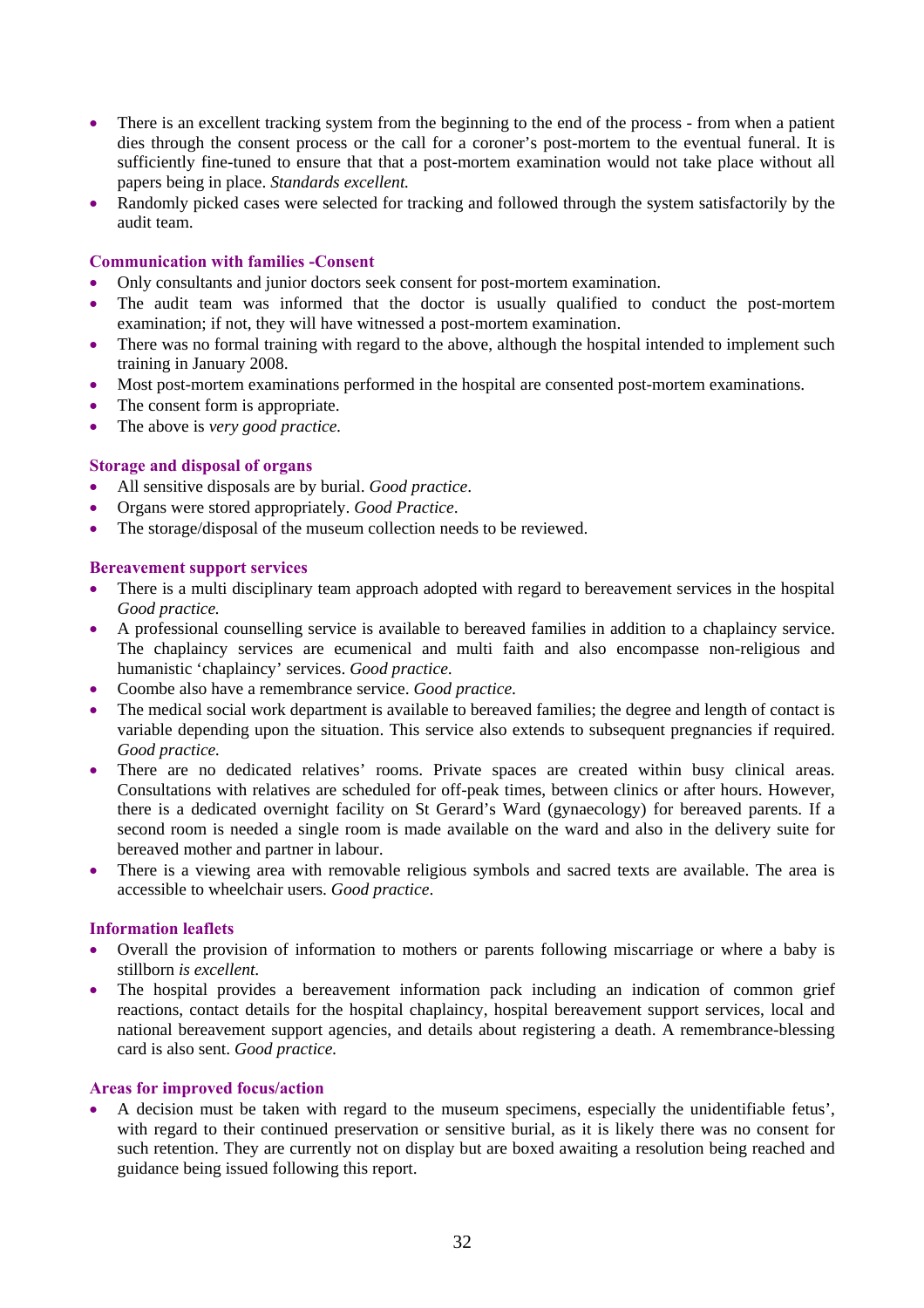# **Cork University Hospital and Cork University Maternity Hospital**

| <u>Vanuation of currently retained organis</u> |                             |                             |                           |  |  |  |
|------------------------------------------------|-----------------------------|-----------------------------|---------------------------|--|--|--|
| <b>Table A</b>                                 | (HPM)                       | (CPM)                       |                           |  |  |  |
| <b>Pre 2000</b>                                | <b>Hospital Post Mortem</b> | <b>Coroners Post Mortem</b> | <b>Education/Research</b> |  |  |  |
| Adult                                          | $3$ (CUH)                   | $0$ (CUH)                   | $0$ (CUH)                 |  |  |  |
| Children                                       | $0$ (CUH)                   | $0$ (CUH)                   | $0$ (CUH)                 |  |  |  |
| Fetuses                                        | $0$ (CUH)                   | $0$ (CUH)                   | $0$ (CUH)                 |  |  |  |
| <b>Table B</b>                                 | <b>Hospital Post Mortem</b> | <b>Coroners Post Mortem</b> | <b>Education/Research</b> |  |  |  |
| <b>Post 2000</b>                               |                             |                             |                           |  |  |  |
| Adult                                          | $0$ (CUH)                   | $0$ (CUH)                   | $0$ (CUH)                 |  |  |  |
| Children                                       | $0$ (CUH)                   | $0$ (CUH)                   | $0$ (CUH)                 |  |  |  |
| Fetuses                                        | $0$ (CUH)                   | $0$ (CUH)                   | $0$ (CUH)                 |  |  |  |

#### **Validation Status** *– Validated (√)*  **Validation of currently retained of**

Comments: (CUMH) has **1** specimen retained.

A return visit was needed to CUH; there were 2 *issues* on the first audit visit. (1) A detailed internal review took place to identify the origin of an unidentified organ and it was positively identified. The family were contacted in this case. Measures have put in place locally to ensure that an appropriate system of audit and evaluation has been put in place. (2) A query in relation to logging of CJD organs arose. It was found that a suspected CJD organ was disposed of in error and another organ retained in its place. This issue was resolved satisfactorily and the families concerned were notified.

Both issues were investigated and the audit team was satisfied with the outcome of the investigations.

| <b>Table C</b>        | <b>Organs Disposed of Since 2000</b>                                                                                                                                                                                                                              |
|-----------------------|-------------------------------------------------------------------------------------------------------------------------------------------------------------------------------------------------------------------------------------------------------------------|
| Post Mortem Pre 2000  |                                                                                                                                                                                                                                                                   |
| Post Mortem Post 2000 | 74 organs disposed of in 54 cases at HPM and 37 organs disposed of in 25<br>cases in CPM. Included in this figure is 6 organs retained for research at Our<br>Lady's Children's Hospital, Crumlin (from 2 State Pathologist cases) and 1 at<br>Beaumont Hospital. |
| Other                 | The records of the State pathologist were made available to the audit team but                                                                                                                                                                                    |
|                       | figures are not included as outside the terms of reference.                                                                                                                                                                                                       |

### **Policy and practice**

- CUH had reviewed and revised their policies to comply with national standards. Furthermore these policies had been accepted at Senior Executive level and ratified accordingly. *Good practice.*
- CUH had very good documentation, polices and standard operating procedures in place with regard to post-mortem examination; these were all fully version controlled. *Excellent practice*.
- Maternity services, CUH has excellent documentation underpinned by careful document control which includes version control; date; document numbering; record of who approved the document; approval date; issue date; review date; and authors. *Excellent practice.*
- These policies are in addition to the policies and procedures, which support the operational management of the hospital and comprise parts of the overall clinical governance system. The clinical governance system at CUH and Maternity services, CUH is well integrated and there are strong information systems in place to inform both staff and bereaved parents about services, which are available to them. *Good Practice.*
- Policies have evolved over the years and the procedure allows the consultant pathologist to deal personally with families/relatives of the deceased. *Good Practice.*

### **Record Management and Tracking**

- CUH had very good logs in the form of hardback registers within the mortuary.
- Randomly picked cases were selected for tracking and followed through the system satisfactorily by the audit team.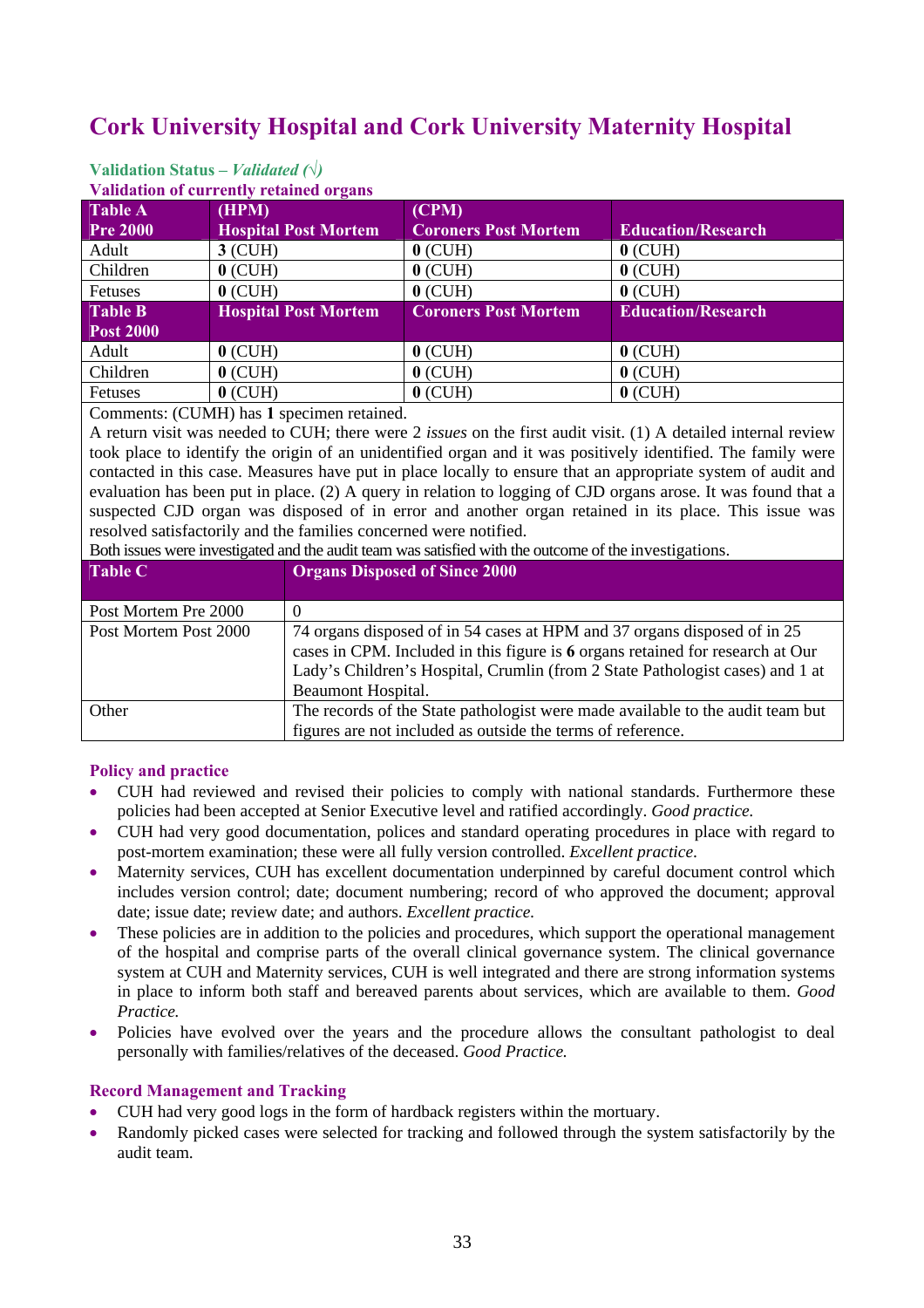- Each hospital reported that the effectiveness and retention levels of information given to the bereaved at the time of the post mortem examination were monitored via the complaints process. Additionally Maternity services, CUH also said they received feedback from staff through the Bereavement and Loss Committee. They also had a trigger mechanism through the clinical incident reporting form and regular meetings were in place with the histo-pathologist where issues around post-mortem examination could be discussed. Furthermore there is also a Miscarriage, Stillbirths and Neonatal Deaths Committee to monitor the continuous improvement of work in this area. *Good practice.*
- Once again, each organisation had systems in place to monitor the information given to bereaved relatives around post-mortem examination, which allowed them to identify occasions when the quality of information giving was poor. However, each organisation relied on the complaints process and therefore would only identify a problem if it were reported.
- In each organisation there was a mechanism in place to ensure lessons learned were fed back into the organisation, and the systems described were integral to the clinical governance structure. *Good practice.*

### **Communication with families –Consent**

- Each hospital reported that they had trained specific staff to obtain consent and provide full information about post-mortem examination practice.
- CUH indicated that the doctor was always involved in taking consent and may sometimes be accompanied by a nurse. The Doctor was always the person responsible for finally obtaining written informed consent to post-mortem examination At Cork University Hospital:
	- *'the Consultant Pathologist comes to speak to the NCHDs at induction regarding post mortem practice' .12*
- Whilst at Maternity services, CUH: *'Senior Medical Staff obtains consent, i.e. senior registrar or consultant. Staff are kept up to date on consent procedures by the risk manager. Information sessions are held for NCHD's '.<sup>12</sup>*
- At Maternity services, CUH the Doctor was always involved with obtaining consent but the process always involved other professionals. This would always include the pathologist, nurse, midwife and usually a chaplain. They may also include a social worker although this was not often the case.
- The CUH consent form is appropriate.
- There is, at Maternity services, CUH a consent form for the pathological examination of fetuses under 16 weeks and also a consent form for a hospital-arranged burial, together with a number of very helpful checklists in relation to: Late Miscarriage 16-23 weeks, Recurrent Miscarriage, Pre 16 week miscarriage and Intra uterine deaths/stillbirths.

### **Storage and disposal of organs**

- The storage of organs is appropriate at CUH.
- There is a state pathology mortuary on site as well as a hospital mortuary, with a state pathologist based in an office at the hospital.
- In State cases' organs are stored on the hospital site and the state pathologist also uses the hospital mortuary/post-mortem examination suite. All records were made available to the audit team.
- Disposal is appropriate.

### **Bereavement support services**

- Maternity services, CUH has a bereavement midwife to provide information and support to mothers/parents following the loss of a baby.
- There is a very impressive role of bereavement and loss midwife specialist and there is also access to perinatal liaison mental heath services.
- There is an Intensive Therapy Unit relatives' room, and day rooms on wards and sister's offices are available for use by relatives, including an external telephone line and a selection of toys for children.
- There is a viewing area with removable religious symbols and sacred texts can be provided on request. The viewing area is accessible to wheelchair users.
- All bereaved relatives have access to bereavement services and the quiet room.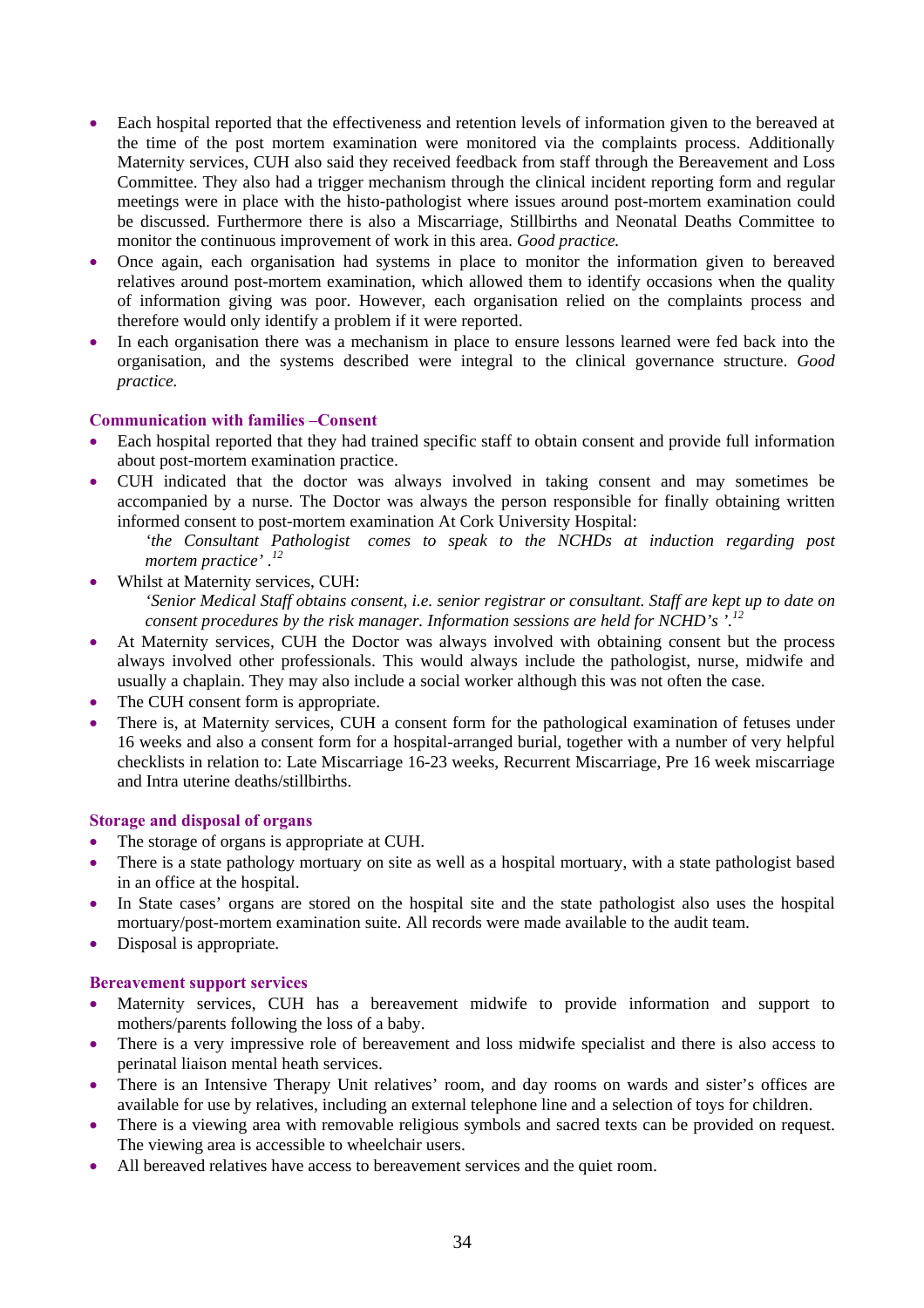### **Information leaflets**

- At Maternity services, CUH there are a number of information leaflets and booklets provided for bereaved parents. Some are produced by the hospital (of which some refer to local support services) and others are information leaflets provided by national organisations. The information sheet for postmortem examination is extremely detailed and does mention the possible retention of a whole organ or organs.
- With regard to information which may need to be provided following a coroner's post- mortem examination at Cork University Hospital, the:

*'Consultant Pathologist personally informs the family/relatives that she is carrying out a post mortem. Once complete she contacts the family/relatives personally and liaises with them over returning of body or a hospital funeral.'12*

- CUH subsequently indicated that the above practice only takes place in the event of organ donation and that the treating physician would liaise with the family in all other instances.
- The hospital provides a bereavement information pack including an expression of condolence; advice about registering the death and contacting a funeral director; an indication of common grief reactions; together with contact details for local and national bereavement support agencies, hospital chaplaincy, hospital bereavement support services, hospital switchboard and ward.
- There is an abundance of leaflets in the bereavement pack from nationally available documents to locally produced leaflets, There are also booklets for the family to put photographs, footprints, hand prints, and locks of hair into as mementos.

### **Areas for improved focus/action**

- Hardback registers in mortuary would benefit from being electronic as are the laboratory registers.
- There is a need to ensure that all disposals are recorded appropriately.
- Review recording process including the logging of referrals to other hospitals.
- The recording of the disposal of organs should be reviewed.
- Anatomical pathology technicians are employed by the hospital but also have responsibilities to the State pathologist.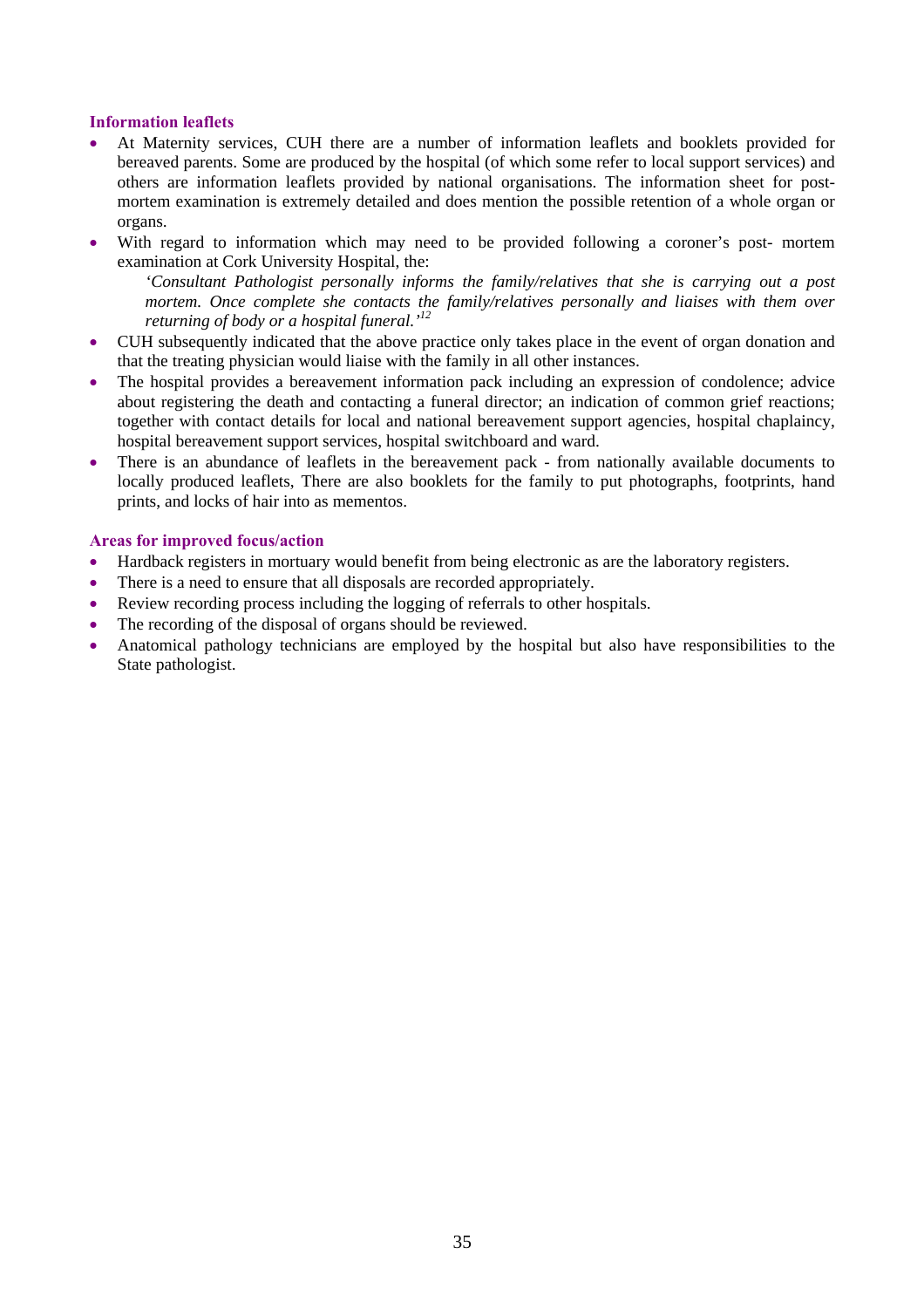# **Galway University Hospitals (University Hospital Galway and Merlin Park University Hospital Galway)**

No post mortem examinations are performed at Merlin Park Hospital and therefore no organs are retained there.

| Validation of currently retained organs |                             |                                       |                             |                           |  |  |  |  |
|-----------------------------------------|-----------------------------|---------------------------------------|-----------------------------|---------------------------|--|--|--|--|
| <b>Table A</b>                          | (HPM)                       |                                       | (CPM)                       |                           |  |  |  |  |
| <b>Pre 2000</b>                         | <b>Hospital Post Mortem</b> |                                       | <b>Coroners Post Mortem</b> | <b>Education/Research</b> |  |  |  |  |
| Adult                                   |                             |                                       |                             |                           |  |  |  |  |
| Children                                | $\theta$                    |                                       | $\theta$                    | $\theta$                  |  |  |  |  |
| Fetuses                                 | 0                           |                                       | $\Omega$                    | 0                         |  |  |  |  |
| <b>Table B</b>                          | <b>Hospital Post Mortem</b> |                                       | <b>Coroners Post Mortem</b> | <b>Education/Research</b> |  |  |  |  |
| <b>Post 2000</b>                        |                             |                                       |                             |                           |  |  |  |  |
| Adult                                   | $\Omega$                    |                                       | 14                          | 0                         |  |  |  |  |
| Children                                | $\theta$                    |                                       | $\theta$                    | $\theta$                  |  |  |  |  |
| <b>Fetuses</b>                          | $\Omega$                    |                                       |                             | 0                         |  |  |  |  |
| <b>Table C</b>                          |                             | <b>Organs Disposed of Since 2000</b>  |                             |                           |  |  |  |  |
| Post Mortem Pre 2000                    |                             | 75 organs were disposed of post 2000. |                             |                           |  |  |  |  |
| Post Mortem Post 2000                   |                             | 100 organs                            |                             |                           |  |  |  |  |
|                                         |                             | 217 fetuses had been disposed of.     |                             |                           |  |  |  |  |

### **Validation Status** *– Validated (√)*

**Validation** of c

### **Policy and practice**

• The hospital has a variety of policies that are well presented and comprehensive. Clearly, at some point in the past the hospital has given time and effort to developing and implementing a range of policies and standard operating procedures and all versions were controlled. However, it is evident that most of the documents listed above are now quite dated and generally are no longer subject to effective version control. Most policies are therefore well overdue for revision and there is a need for the application of more robust version control.

### **Record Management and Tracking**

- Comprehensive hardback registers in use.
- Once reported, incidents of poor information giving are investigated by the senior hospital management/consultant or by nursing management. The incident is reviewed and any risk factors are identified with the investigating officer making recommendations to prevent recurrence. The family are invited to meet the hospital management/consultant or Director of Nursing to discuss the results of the investigation and subsequent recommendations. Any lessons learned are fed back into the organisation via the Risk Management Committee. *Good practice.*
- Whenever it becomes apparent that information regarding removal/retention of organs has been poorly delivered, or the body of a deceased person has been handled inappropriately, this is investigated as an adverse incident with both the hospital management and the appropriate consultant being contacted. *Good practice.*
- Randomly picked cases were selected for tracking and followed through the system satisfactorily by the audit team.

### **Communication with families –Consent**

"A senior doctor – either a consultant or a registrar – is always involved...', with obtaining consent to post-mortem examination; no other professional was identified by the hospital as being involved in this process. The hospital indicated that doctors were given training in obtaining consent to post-mortem examination as part of induction training, and that they were all competent to conduct the procedure.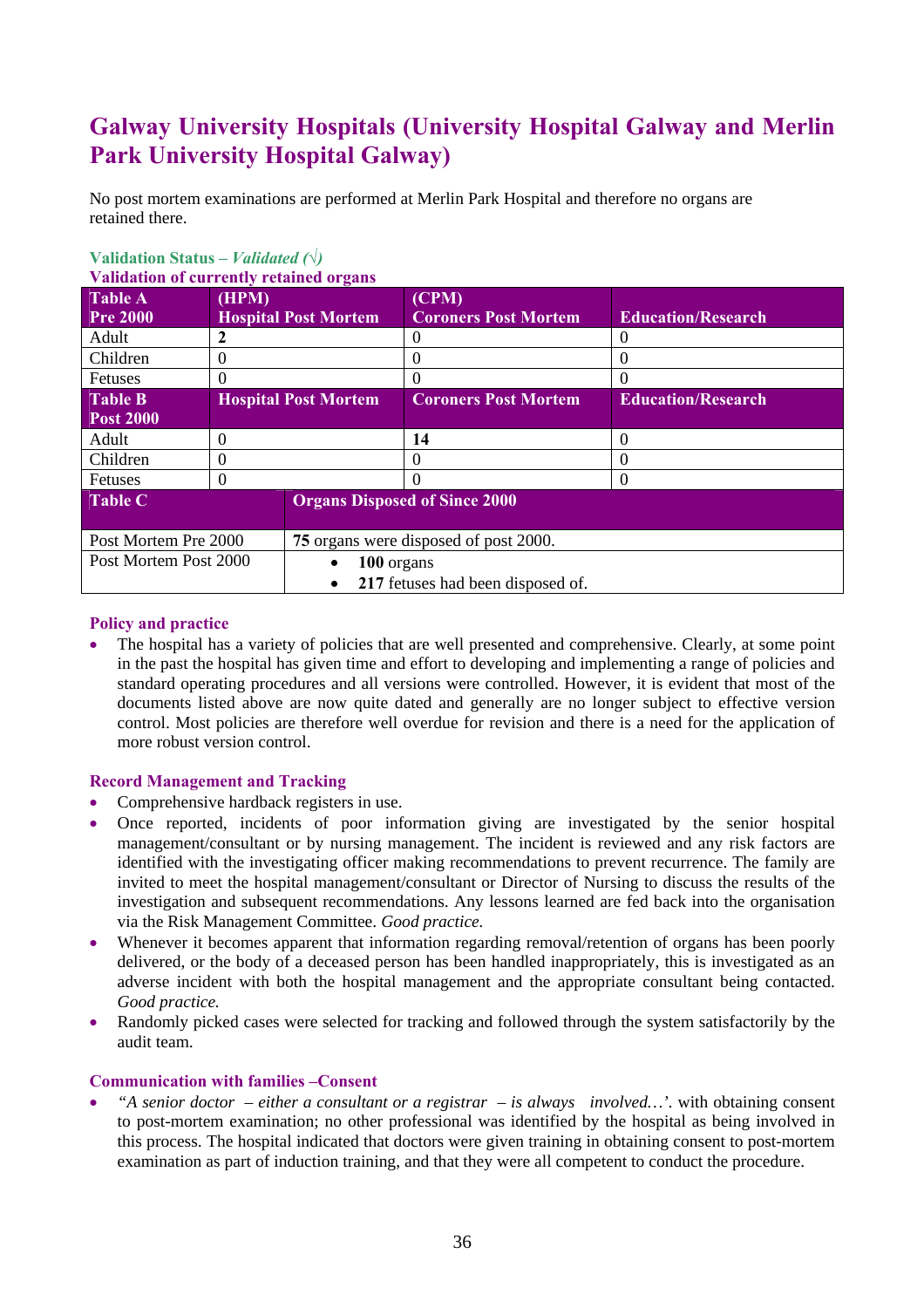- The hospital has not trained specific staff in obtaining consent to post-mortem examination and providing full information about post-mortem examination practice but relies on the appropriate hospital policy being available in all areas and being provided to staff as appropriate.
- Staff are made aware of the policy through a variety of means including internal training and education programmes.
- Most of the hospital's pathologists will not speak with relatives/next of kin. The Pathologists view is that consent for post-mortem is best obtained by the clinical team that cared for the patient.
- The consent form was appropriate.

### **Storage and disposal of organs**

- The storage of organs was appropriate.
- The disposal of organs was appropriate

#### **Bereavement support services**

- The Bereavement Liaison Officer is responsible for the management of bereavement services. *Good practice.*
- There are dedicated relatives' rooms on the ward area and in a separate building on the hospital complex. The ward sister's office and other offices are also regularly used. *Good practice.*
- A viewing area is available with removable religious symbols and sacred texts are available on request. The viewing area is accessible to wheelchair users and plans to upgrade the facilities have been finalised. *Good practice.*
- Inpatient remains are kept on the ward until family members have viewed the body.
- The Chaplain is present at the time a deceased is viewed if appropriate.
- Merlin Park Hospital has an excellent care for the elderly facility with dedicated rooms for the dying and for spending time with the deceased. *Excellent facility.*

# **Information leaflets**

- There is a helpful information leaflet available for families and others following the death of a patient.
- The hospital provides bereavement information including an expression of condolence; an indication of common grief reactions; contact details for local bereavement support agencies and the hospital bereavement service; and advice about funeral directors, the death certificate and registering the death. *Good practice.*

- Review policies and standard operating procedures.
- Review the use of electronic logs.
- The hospital identified that the service currently provided by the Bereavement Liaison Officer was only available Monday to Friday with no locum cover for annual leave.
- Review bereavement services provision.
- Management of referred organs should be reviewed.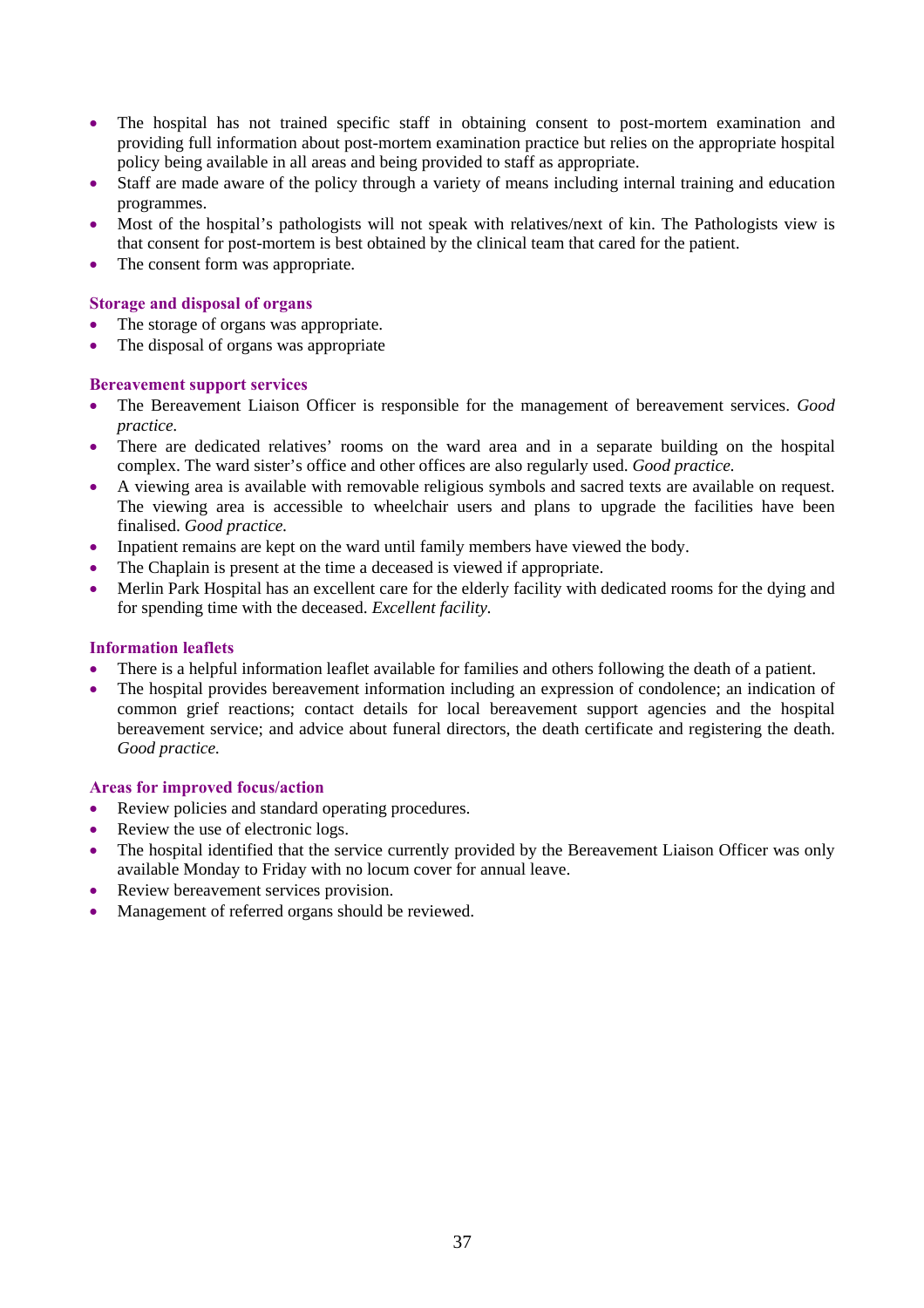# **Kerry General Hospital**

# **Validation Status** *– Validated (√)*

#### **Validation of currently retained organs**

| <u>Vanuation of currently retained organis</u> |  |                                                                                      |                                                                                                                                                                                                                                                                                        |
|------------------------------------------------|--|--------------------------------------------------------------------------------------|----------------------------------------------------------------------------------------------------------------------------------------------------------------------------------------------------------------------------------------------------------------------------------------|
| (HPM)                                          |  | (CPM)                                                                                | <b>Education/Research</b>                                                                                                                                                                                                                                                              |
| $\Omega$                                       |  | 0                                                                                    | $\left( \right)$                                                                                                                                                                                                                                                                       |
| 0                                              |  | $\theta$                                                                             | 0                                                                                                                                                                                                                                                                                      |
| $\Omega$                                       |  | $\Omega$                                                                             | 0                                                                                                                                                                                                                                                                                      |
|                                                |  | <b>Coroners Post Mortem</b>                                                          | <b>Education/Research</b>                                                                                                                                                                                                                                                              |
|                                                |  |                                                                                      |                                                                                                                                                                                                                                                                                        |
| $\theta$                                       |  | $\Omega$                                                                             | 0                                                                                                                                                                                                                                                                                      |
| $\overline{0}$                                 |  | $\Omega$                                                                             | $\overline{0}$                                                                                                                                                                                                                                                                         |
| 4 (pre viable) (awaiting                       |  | $\Omega$                                                                             | $\Omega$                                                                                                                                                                                                                                                                               |
|                                                |  |                                                                                      |                                                                                                                                                                                                                                                                                        |
|                                                |  |                                                                                      |                                                                                                                                                                                                                                                                                        |
|                                                |  |                                                                                      |                                                                                                                                                                                                                                                                                        |
| Post Mortem Pre 2000                           |  |                                                                                      |                                                                                                                                                                                                                                                                                        |
| Post Mortem Post 2000                          |  | 4 organs have been retained since the year 2000 (relating to 3 deceased              |                                                                                                                                                                                                                                                                                        |
|                                                |  |                                                                                      |                                                                                                                                                                                                                                                                                        |
|                                                |  | (20 miscarriages)-11 fetuses and 9 products of conception were disposed of           |                                                                                                                                                                                                                                                                                        |
|                                                |  |                                                                                      |                                                                                                                                                                                                                                                                                        |
|                                                |  |                                                                                      |                                                                                                                                                                                                                                                                                        |
|                                                |  | <b>Hospital Post Mortem</b><br><b>Hospital Post Mortem</b><br>burial – recent cases) | <b>Coroners Post Mortem</b><br><b>Organs Disposed of Since 2000</b><br>patients) and subsequently disposed of by burial.<br>between and 2001 and 2005. The figures are not as clear from 2005 and it is<br>reported that an average of 8-10 fetus are disposed of per year since 2005. |

# **Policy and practice**

- The hospital has considered its policies in the light of the national guidelines for the storage, removal, retention and disposal of organs. Revised documents have been accepted at Board level and ratified accordingly. The hospital has fully implemented these revised policies and they are of an *excellent high standard.*
- There is an effective manual logging system in place.
- The hospital does not monitor effectiveness and retention levels of information disseminated to bereaved relatives at the time of post-mortem examination but is confident that if the level of information provided at this time was poor, and led to a complaint by either the family, or a member of staff, it would be investigated as an adverse incident as outlined below:

*'All incidents… are investigated in order to learn from mistakes and improve the quality of service delivered at KGH. In 2006, and as part of ongoing effort to improve patient safety a 'Revised Incident Reporting/Accident Reporting System' (consisting of documents along with Incident/Near Miss Hazard) was devised by Kerry General Hospital and approved by the Executive Management Board. The new Incident Reporting System was rolled out across the hospital in 2006. Investigation and analysis is carried out by the Root Cause Analysis process. Information regarding recommendations and learning is disseminated, policies etc. reviewed and amended where required'.<sup>13</sup>*

• The incident reporting procedure referred to above has an inbuilt mechanism to enable feedback into the organisation to enable a process of continual improvement in services. Where necessary, incidents may also be investigated through the complaints process.

## **Recording and tracking**

- The hardback records are quite basic.
- Randomly picked cases were selected for tracking and followed through the system satisfactorily by the audit team.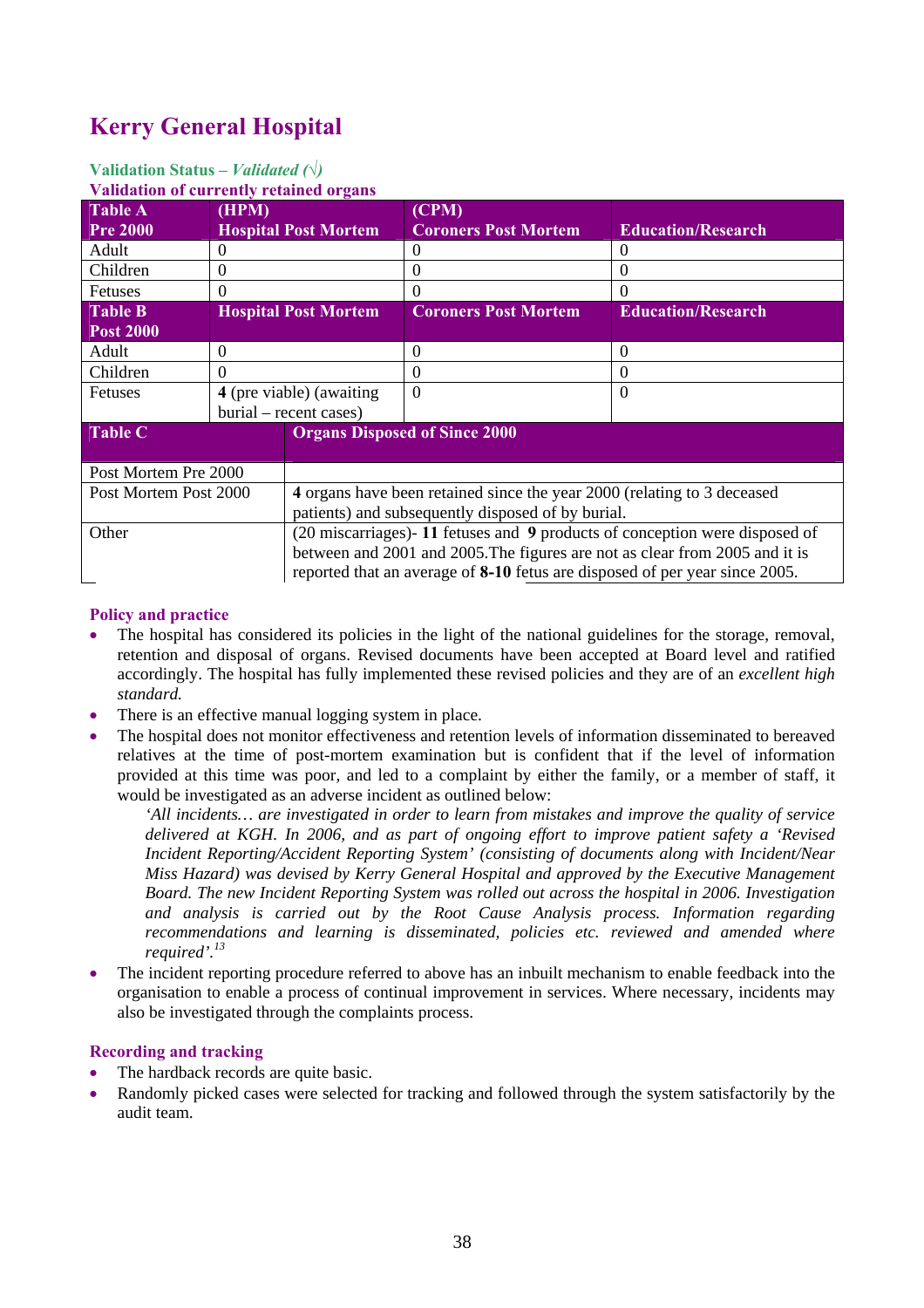### **Communication with families -Consent**

- The doctor is personally responsible for obtaining written informed consent to post-mortem examination and no other healthcare professionals are involved in the process.
- Doctors are aware that there are policies for obtaining consent to post-mortem examination and these policies are made available to all staff. *Good practice.*
- The doctor responsible for obtaining consent is not usually a pathologist and therefore not qualified to perform a post-mortem examination and the majority of doctors are unlikely to have seen a postmortem examination being performed.
- The process for obtaining consent to post-mortem examination is outlined in the Kerry General Hospital Policy for Obtaining Consent, which also includes relevant standard operating procedures and associated consent forms. *Good practice.*
- Although the hospital has trained specific staff to obtain consent and provide full information about post-mortem examination practice, one or two areas for improvement were identified by the hospital (see actions).

## **Storage and disposal of organs**

- Since 1995, fetus' and stillborn babies have been buried in the Plot of the Angels, Rath Cemetery, Tralee.
- Organs have also been disposed of by burial.

## **Bereavement support services**

- There is no dedicated bereavement officer.
- The pastoral care centre and nursing and medical staff deliver bereavement services. The Executive Management Board of the hospital is responsible for quality assurance.

*The hospital has identified the employment of a dedicated bereavement officer as a priority with the HSE and it is included in the 2007 and 2008 Estimates process.<sup>13</sup>*

- While some of the facilities are available within the hospital the space is completely unsuitable and inadequate for breaking bad news to families.
- There is no specific viewing area although the chapel of rest is utilised for this purpose at KGH mortuary.

#### **Information leaflets**

- In the absence of a universal bereavement pack, various individual documentations/aids are provided, e.g. miscarriage booklet, bereaved children information, as well as local and national bereavement support group contacts. *Good practice.*
- There is also a very comprehensive booklet produced by Kerry General Hospital 'Information for the next-of-kin/relatives on a post-mortem examination'. *Good practice.*

- Review logs and recording mechanism; consider the introduction of an electronic system as in the laboratory.
- There is no office furnishing/equipment for the technician; this should be reviewed.
- Currently there is no specific training for staff to enable information relating to retention of organs to be given to bereaved people following an unexpected death or in circumstances where a post-mortem examination is to be conducted under the jurisdiction of the coroner. *This is a national problem.*
- As KGH itself has stated: *'Particularly during times of change over of NCHD staff communication and overseeing of the policy can be difficult to achieve. It is anticipated that a dedicated Bereavement Officer could take on the communication of information to specific groups of staff at induction' .…. Improved communication and training regarding this policy is required, particularly at NCHD level. A dedicated Bereavement Officer has been identified as a priority for the hospital'.*13 This should be actioned as soon as resources permit as a high priority.
- There is an urgent need to update the mortuary/post-mortem examination facilities at Kerry General hospital (see below).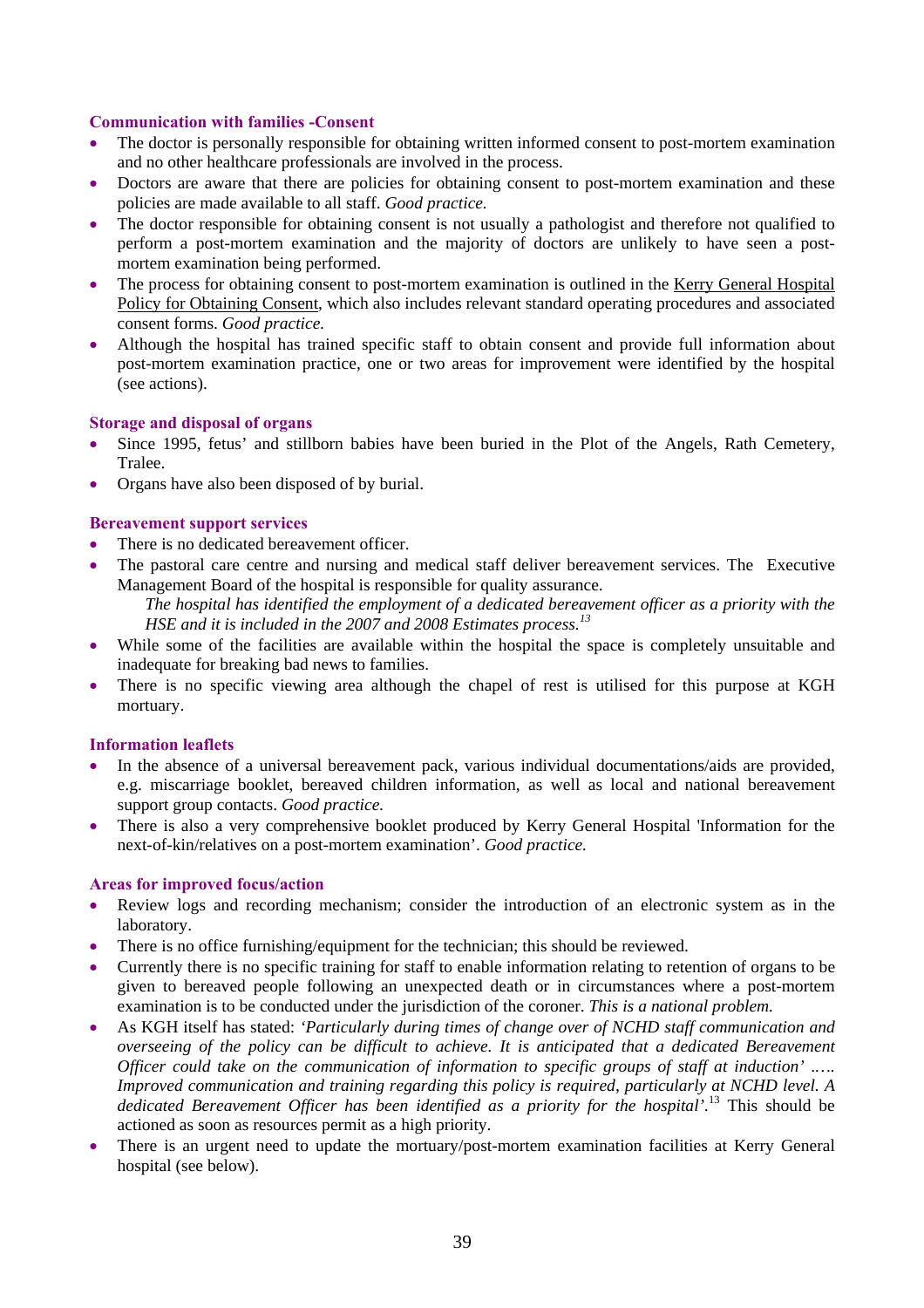- Post-mortem examination facilities are poor. Review refrigeration facility as can cause difficulties at time of post-mortem examination.
- Technicians facilities are stark and in need of refurbishment. There is no office equipment, no designated clean/dirty areas nor male/female changing areas. Shower facilities are poor for technician and pathologist.
- The post-mortem examination suite is badly in need of refurbishment.
- The floors are hard to clean, making it difficult to maintain levels of infection control. There is poor drainage and ventilation and much of the equipment is in need of upgrading.
- There is no indication when a post-mortem examination is in progress. Lone working is an issue; the technician can often be alone with no mechanism of checks or communication.
- There is no observation area, not all cabinets/shelving are stainless steel and all are in need of updating. There is also need for an internal recording system for the pathologist to dictate to.
- There is no proper storage facility for hazardous chemicals.
- Security is poor and there are no access control systems.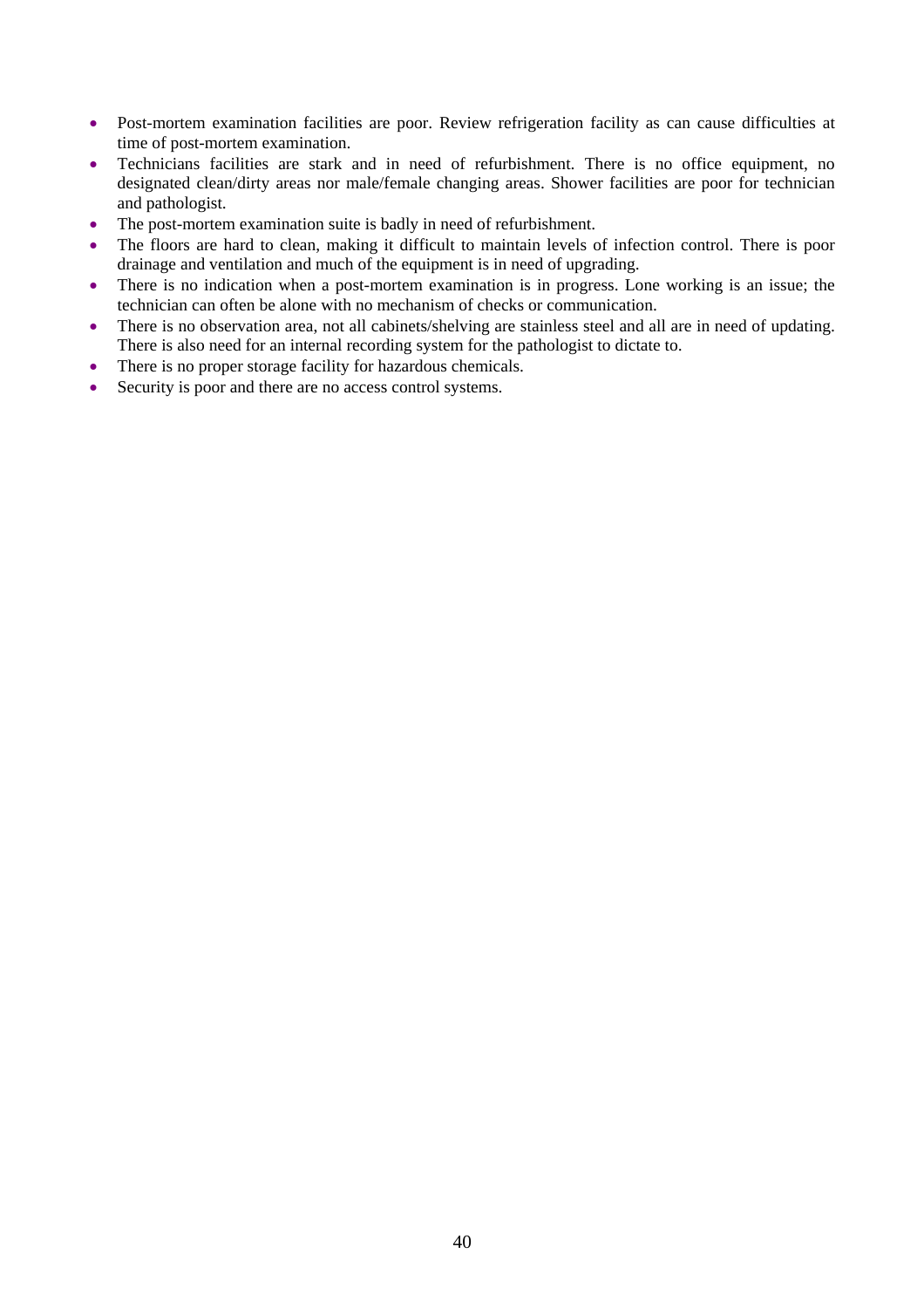# **Letterkenny General Hospital**

# **Validation Status** *– Validated (√)*

#### **Validation of any until restain**

| <u>Vanuation of currently retained organis</u> |          |                                                                                                                         |                                                                       |                           |
|------------------------------------------------|----------|-------------------------------------------------------------------------------------------------------------------------|-----------------------------------------------------------------------|---------------------------|
| $Table\overline{A}$<br><b>Pre 2000</b>         | (HPM)    | <b>Hospital Post Mortem</b>                                                                                             | (CPM)<br><b>Coroners Post Mortem</b>                                  | <b>Education/Research</b> |
| Adult                                          | $\theta$ |                                                                                                                         | $\theta$                                                              | $\theta$                  |
| Children                                       | $\Omega$ |                                                                                                                         | $\Omega$                                                              | $\Omega$                  |
| Fetuses                                        | $\theta$ |                                                                                                                         | $\theta$                                                              | 0                         |
| <b>Table B</b>                                 |          | <b>Hospital Post Mortem</b>                                                                                             | <b>Coroners Post Mortem</b>                                           | <b>Education/Research</b> |
| <b>Post 2000</b>                               |          |                                                                                                                         |                                                                       |                           |
| Adult                                          | $\Omega$ |                                                                                                                         | 1 (in Dublin)                                                         | $\Omega$                  |
| Children                                       | $\Omega$ |                                                                                                                         |                                                                       | $\Omega$                  |
| Fetuses                                        | $\Omega$ |                                                                                                                         |                                                                       | $\Omega$                  |
| Table C                                        |          |                                                                                                                         | <b>Organs Disposed of Since 2000</b>                                  |                           |
| Post Mortem Pre 2000                           |          |                                                                                                                         |                                                                       |                           |
| Post Mortem Post 2000<br>$\bullet$             |          | A total of 17 organs had been disposed of since the year 2000.                                                          |                                                                       |                           |
| $\bullet$                                      |          | use is incineration. This is wholly unacceptable.<br>No information was provided with regard to the disposal of fetus'. | The audit team were informed that the method of disposal currently in |                           |
|                                                |          |                                                                                                                         |                                                                       |                           |

#### **Policy and practice**

- The hospital has not currently considered its policies in respect of national guidelines for the storage, removal retention and disposal of organs, and has no current plans to do so.
- There is reasonable documentation (excluding policies) on the maternity wards but no continuity of documentation within the hospital.
- There is a flow chart for bodies being moved in and out of the hospital and checklist of action to be taken at the time a baby dies or a miscarriage occurs, together with a checklist to guide staff in the event of an identifiable fetus being delivered. However again there are no substantive policies or standard operating procedures. This minimal amount of policy /procedure and associated documentation.

#### **Record Management and Tracking**

- Post-mortem examination reports are appropriate as is the laboratory documentation. The mortuary records are hard copy.
- Randomly picked cases were selected for tracking and followed through the system satisfactorily by the audit team.

#### **Communication with families- Consent**

- The pathologist will meet with families to answer questions related to post-mortem examination on request. *Excellent practice.*
- No training has been provided to staff to enable them to obtain consent to post-mortem examination and provide full information about post-mortem examination practice.
- A doctor always takes consent for a hospital post-mortem examination, and the doctor is always responsible for ensuring that appropriate and informed consent is obtained. No other healthcare professionals are involved.
- It would appear that there are 2 consent forms in operation at Letterkenny and as neither was version controlled it was difficult to see if one superseded the other or not.

#### **Storage and disposal of organs**

- There were no organs currently stored.
- The disposal of organs is reported to be at the choice of the next of kin to be returned to them for burial or to be interred in a designated hospital plot in the local cemetery.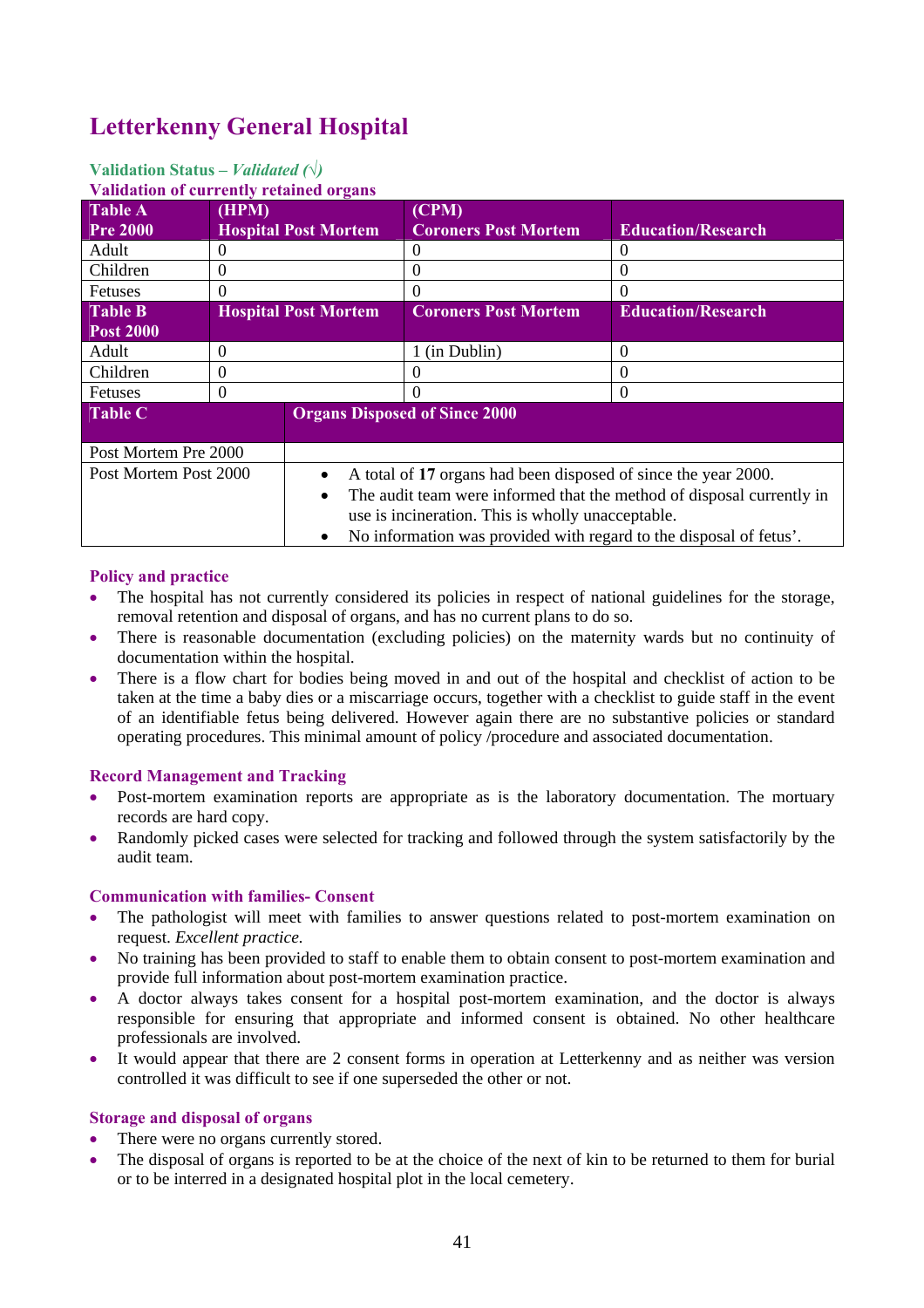### **Bereavement support services**

- There is no bereavement service.
- However, the pathologist will meet with families to answer questions related to post-mortem examination on request. *Excellent practice.*
- There is a counselling request form. However at the time of the visit this service was unavailable.
- A hospital register is available within the hospital where details of babies who have died can be recorded, irrespective of gestational age. This register records patient's name and address; patient's age; gestation of baby; babies name; place of delivery (home or hospital); burial; (private or hospital) consultant; photo; and record of whether this was a confidential pregnancy. This is especially provided for those who have babies less than 24 weeks gestation and cannot register their birth formally. *Good practice.*
- There is no dedicated relatives' room. A ward/sister's office or other office is used for this purpose. There is a viewing area with removable religious symbols, accessible to wheelchair users.
- The hospital provide every woman who has suffered the death of their baby with a candle which can be kept as a memento or which the mother can light on the anniversary of their miscarriage as a memorial to the child who did not survive. *Good practice.*
- Following a pregnancy loss the mother will be contacted by a hospital social worker and a pregnancy loss clinic is held every 3-4 weeks. *Good practice.*
- Patients who have experienced a miscarriage are invited to the clinic by letter as a matter of routine and there is a remembrance service. *Good practice.*

## **Information leaflets**

- Information was offered to patients suffering miscarriage.
- There is a hospital information leaflet for bereaved people where a post-mortem examination has been requested or required, but the leaflet does not explain that organs may be removed at post-mortem examination, or subsequently retained.

#### **Areas for improved focus/action**

- There is an urgent need for the hospital to review and implement policies and standard operating procedures.
- Following the urgent review and change of policy and standard operating procedure relating to disposal already referred to, the revised methods of disposal need to be clearly explained to families on each occasion.
- The hospital should also review and produce an appropriate consent form.
- Appropriate monitoring systems should be introduced.
- Immediate action should be taken with regard to the production of appropriate logs; proper recording mechanisms should be put in place, ideally in electronic format.
- Training in seeking consent should be provided.
- Services should not be offered that cannot be provided (such as a counselling service) and all information should be withdrawn until the service can be resumed.
- The mortuary facilities are in need of some modernisation.

Note: (There were a number of specific issues highlighted by the Audit team to the HSE that required immediate action ahead of the publication of the report. One of the issues highlighted was the practice of the disposal of organs by incineration at Letterkenny General Hospital. The following has been noted by the audit team in relation to the specific issues raised.)

- It was confirmed in writing, on 12th January 2009, by Letterkenny General Hospital to the HSE that the practice of disposal of organs by incineration ceased at the hospital in 2002.
- The letter of 12th January 2009 also confirms that in coroner and hospital post mortem cases the next of kin are offered organs retained at post mortem examination for internment once released. If they do not exercise this option the organs are interred at the Holy Angels plot in the local cemetery.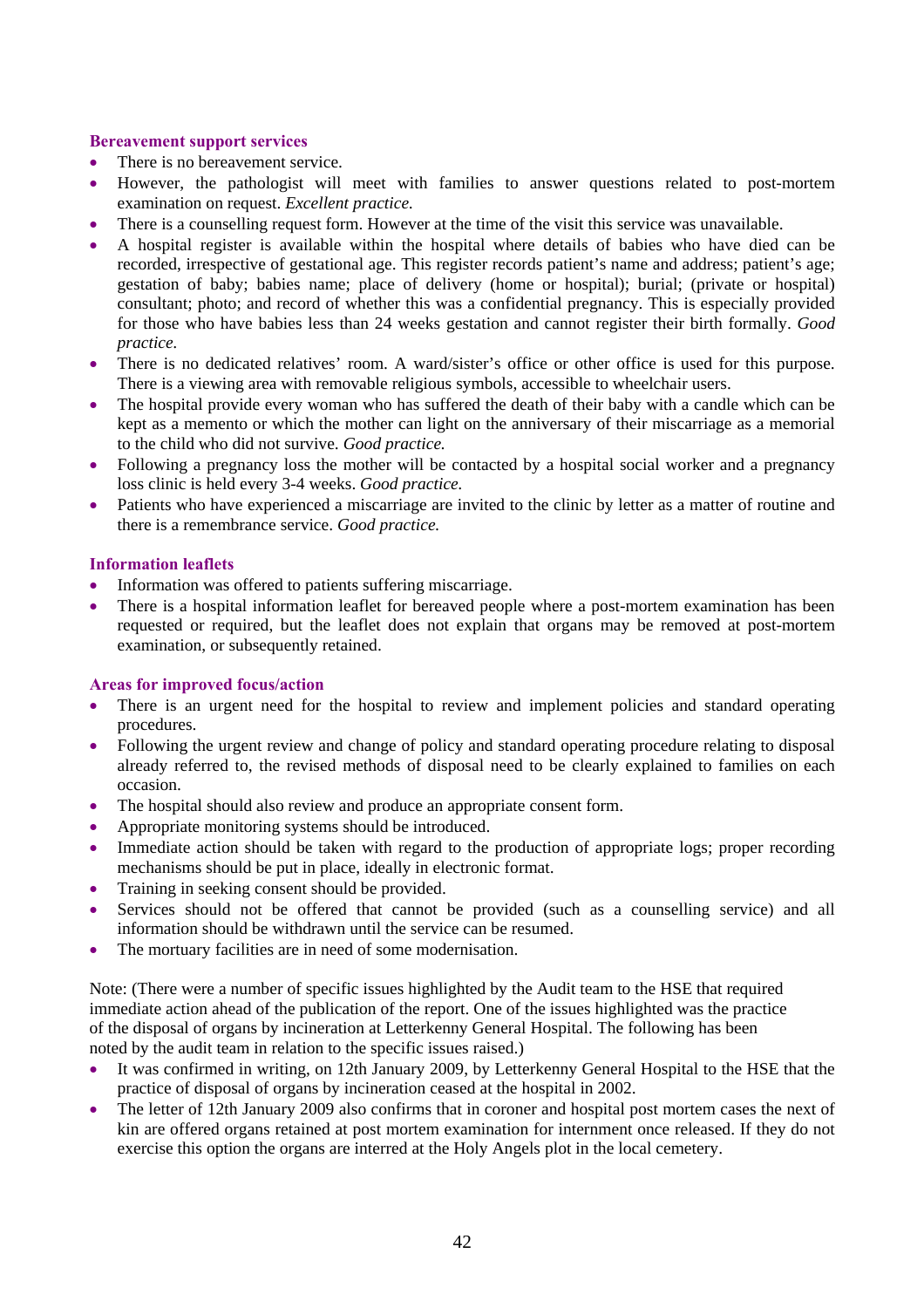# **Louth County Hospital, Dundalk (LCH)**

All post-mortems from Our Lady of Lourdes, Drogheda (OLOL) are carried out at Louth County Hospital (LCH) together with post mortems originating in LCH. All organs and tissue samples removed at postmortem examination are sent to OLOL. No audit tool was completed by LCH as they send all their specimens to OLOL. **There are comprehensive plans in place for a new mortuary at OLOL starting January 09' expected completion June 09' when the current arrangement will cease and post-mortem examinations will no longer be carried out at LCH. It is understood that this project has been delayed.** 

# **Validation Status** *– Validated (√)*

#### **Validation of currently retained organs**

| <b>Table A</b>   | (HPM)                       | (CPM)                       |                           |
|------------------|-----------------------------|-----------------------------|---------------------------|
| <b>Pre 2000</b>  | <b>Hospital Post Mortem</b> | <b>Coroners Post Mortem</b> | <b>Education/Research</b> |
| Adult            |                             |                             |                           |
| Children         |                             |                             |                           |
| <b>Fetuses</b>   |                             |                             |                           |
| <b>Table B</b>   | <b>Hospital Post Mortem</b> | <b>Coroners Post Mortem</b> | <b>Education/Research</b> |
| <b>Post 2000</b> |                             |                             |                           |
| Adult            |                             |                             |                           |
| Children         |                             |                             |                           |
| Fetuses          |                             |                             |                           |

Comments: **There was a statement that no organs are removed and retained here; however it came to light that at least one organ was retained and held here for several weeks. Normally if organs are removed they are taken to OLOL. It is understood that this project has been delayed.**

It should be noted that with regard to the removal of organs and tissue the practice of the 2 pathologists is different. One pathologist removes specimens and transports them to OLOL from LCH. The other pathologist puts all tissue in cassettes at the time of the post-mortem examination and returns all residual tissue to the body. It would only be in the case where an organ is retained that an organ would be transported for this latter pathologist.

| <b>Table C</b>        | <b>Organs Disposed of Since 2000</b> |
|-----------------------|--------------------------------------|
| Post Mortem Pre 2000  |                                      |
| Post Mortem Post 2000 |                                      |
| Other                 |                                      |

#### **Policy and practice**

- There are notes described as procedures.
- There are no appropriate policies and standard operating procedures in place.
- There are no policies and standard operating procedures shared between LCH and OLOL; they should jointly review and implement joint policies and procedures.
- What documentation is in place is very poor.

- Barely adequate hardback records maintained.
- Specimens have post-mortem examination number on but no identity or record on premises of what was taken.
- There is no organ register.
- The audit team was informed that a clinical incident reporting system is in place within the hospital; however the staff in the mortuary were not familiar with it. Even if staff from another hospital were using the facilities, they should still be conversant with the systems in place at this hospital.
- Randomly picked cases were selected for tracking and followed through the system satisfactorily by the audit team.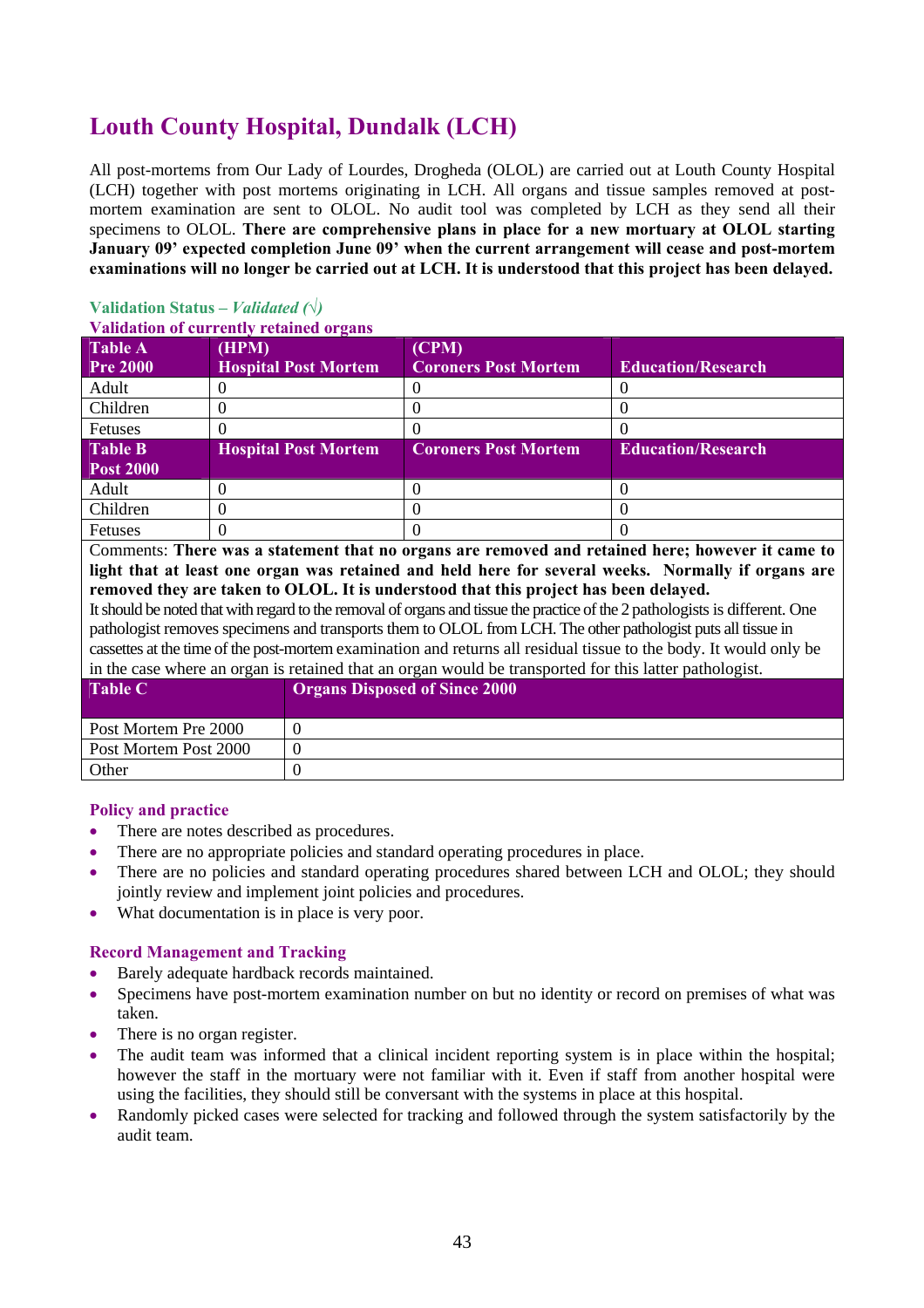#### **Communication with families - Consent**

- Consent sought only by treating clinicians on the ward or by Non Consultant Hospital Doctors.
- No training was in place.
- No consent form was provided.

#### **Storage and disposal of organs**

• There is no suitable organ storage on site.

#### **Bereavement support services**

• No evidence was provided.

#### **Information leaflets**

• No evidence provided.

- **There are comprehensive plans in place for a new mortuary at OLOL starting January 09' expected completion June 09' when the current arrangement will cease and post-mortem examinations will no longer be carried out at LCH. This will in turn resolve all the issues raised below. It is understood that this project has been delayed.**
- Review and implement appropriate data recording systems to include registers, logs and tracking.
- There is an urgent need for proper policies and procedures to be in place at LCH that are adhered to by the staff at LCH and the staff from OLOL when working on the premises. It is essential that there are defined roles and responsibility and clear line of accountability; there should also be service level agreements between the hospitals that the staff understand and adhere to.
- Review and implement monitoring structures.
- There is a need for effective joint consultation and working with regard to all the above.
- The mortuary is running at serious organisational risk and a risk assessment should be undertaken with immediate effect. The risk assessment should include Health and Safety observance, Control of Substances Hazardous to Health (COSHH), appropriate use of Personal Protective Equipment (PPE) and dignity and respect.
- Immediate review of the transportation of specimens as the current arrangements are not appropriate.
- Implementation of bereavement services and an Anatomical Pathology Technician to manage the mortuary.
- Information and bereavement pack for the deceased's relatives.
- The mortuary is in need major modernisation.
- **The new mortuary at OLOL will be a modern facility, the pathologists are based at OLOL and the majority of the work is sourced at OLOL therefore work from LCH will move to OLOL and alleviate the above failings. Centralisation and modernisation of services is essential.**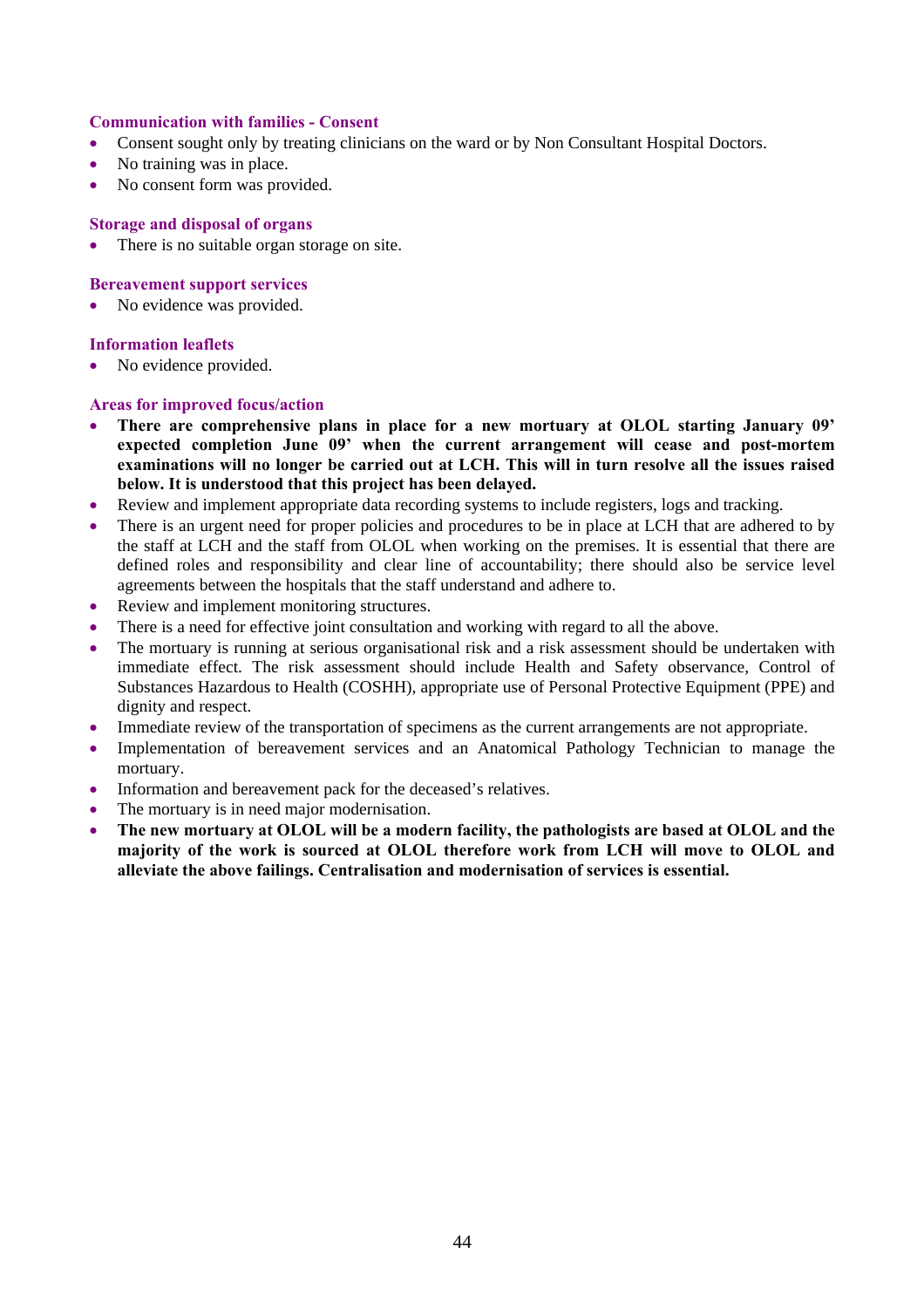# **Our Lady of Lourdes Hospital (OLOL) Drogheda**

All deceased patients for whom a post-mortem examination is required are transferred to Louth County Hospital (LCH) for it to be performed.

All organs and tissue samples removed at post-mortem examination are transferred back to Our Lady of Lourdes Hospital (OLOL), Drogheda for examination from LCH.

**There are comprehensive plans in place for a new mortuary at OLOL starting January 09' expected completion June 09' when the current arrangement will cease and post-mortem examinations will no longer be carried out at LCH. It is understood that this project has been delayed.** 

## **Validation Status – Validated (** $\sqrt{}$ **)**

Validation of currently retained organs

| Table A                   | (HPM)                       |                             | (CPM)                                 |                           |
|---------------------------|-----------------------------|-----------------------------|---------------------------------------|---------------------------|
| <b>Pre 2000</b>           |                             | <b>Hospital Post Mortem</b> | <b>Coroners Post Mortem</b>           | <b>Education/Research</b> |
| Adult                     |                             |                             |                                       | O                         |
| Children                  |                             |                             |                                       |                           |
| Fetuses                   |                             |                             |                                       |                           |
| Table B                   | <b>Hospital Post Mortem</b> |                             | <b>Coroners Post Mortem</b>           | <b>Education/Research</b> |
| <b>Post 2000</b>          |                             |                             |                                       |                           |
| Adult                     |                             |                             |                                       | $\Omega$                  |
| Children                  |                             |                             |                                       | $\theta$                  |
| Fetuses                   |                             |                             |                                       | $\Omega$                  |
| Table C                   |                             |                             | <b>Organs Disposed of Since 2000</b>  |                           |
|                           |                             |                             |                                       |                           |
| Post Mortem Pre 2000<br>0 |                             |                             |                                       |                           |
| Post Mortem Post 2000     |                             |                             | 5 organs disposed of following a CPM. |                           |

#### **Policy and practice**

- The policies provided to the audit team were quite limited, although reasonable in themselves. However, none of the pathology/mortuary staff were aware of them. The audit team spent two days looking for them and then they were appended to the audit tool that was not given to the team until they left.
- The hospital state the policies have not yet been ratified because the hospital has partially implemented revised policies. However, as a pilot site for the Newgrange process they initiated a process of care, which ultimately led to the Hospice Friendly Hospital programme.
- On a second visit to the hospital it was apparent much work was in progress in relation to standard operating procedures leading up to the build of the mortuary facilities.

- The documentation/logging of organs and tracking of the disposal of organs within the hospital needs attention.
- The hospital does not monitor the effectiveness and retention levels of information disseminated to bereaved people at the time of post-mortem examination although any complaint received concerning the quality or delivery of information provided to bereaved people would be investigated as an adverse incident utilising the risk management process.
- Complaints from families are co-coordinated through the Patient Liaison Department and a process of multidisciplinary review of all complaints is used to improve policy development.
- The hospital does monitor instances in which the process surrounding organ retention, consent and the support provided to bereaved relatives was poor, utilising the adverse incident reporting system, and has taken steps to quality assure the service provision to a consistent standard.
- Any occasion when the delivery of information to bereaved people was considered poor, or where the body of a deceased person may have been inappropriately handled, would lead to a full adverse incident investigation as part of the risk management process. In addition each pathologist takes responsibility to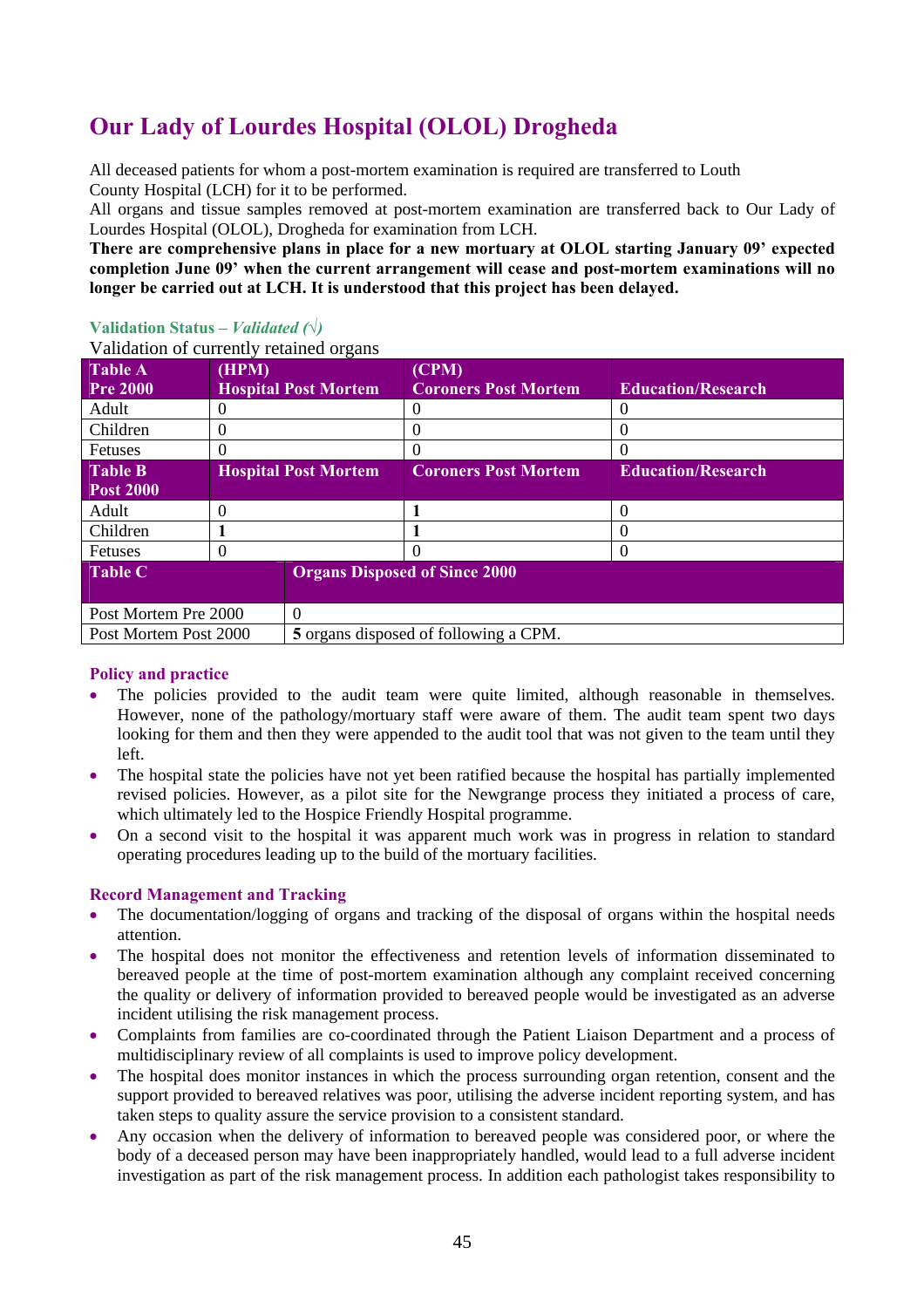ensure that organs s/he retains are dealt with appropriately and any complaints would be channelled to the relevant consultant pathologist.

• Randomly picked cases were selected for tracking and followed through the system satisfactorily by the audit team.

#### **Communication with families - Consent**

• A doctor is always involved in taking consent and is ultimately responsible for finally obtaining written consent to post-mortem examination. A nurse, midwife or chaplain always supports him in a multidisciplinary approach.

However, the 'consent form' is not version controlled and provides very little information regarding the purposes of the post-mortem examination or reasons for the need to retain an organ. It simply consists of the following:

- 'I consent to a post-mortem examination being carried out on the body *of ........ and I am not aware that he/she had expressed objection or that another relative objects.'* and
- 'I understand that this examination is carried out to verify the cause of *death and to study the effects of treatment, which may involve the retention of tissue for laboratory study.*
- Signed, Relationship with the deceased. Witnessed by and date.<sup>14</sup>

This is a very poor example of consent documentation and needs to be withdrawn and replaced immediately.

- At present the staff taking consent do not all receive individual training; although the hospital say they are developing training in this area, and already consider that action is taken to ensure consent is properly obtained.
- The NCHD/consultant supported by the nursing team meet with the family and outline the process involved regarding a post-mortem examination before written consent is obtained.
	- *'Very rare hospital post mortems at the moment (and) junior medical staff turnover every 6 months. Pathologists consider that it is the responsibility of the Clinical Consultant to ensure the clinical team take consent correctly. We are available for advice....'14*
- The doctor responsible for obtaining consent may not be a pathologist and is not therefore qualified to conduct the procedure for which consent is being taken. If the pathologist is concerned that consent may not have been properly obtained s/he will speak to the clinician involved on the telephone.
- The hospital say a process is in place to ensure information relating to retention of organs is available to families in respect of unexpected death and/or where a post mortem is to be conducted under the jurisdiction of the coroner, although there is no written protocol for this available.

#### **Storage and disposal of organs**

- There are some electronic logs relating to retained organs post 2000 and a hardback book, plus the pathologists notes, an organ register should be in place.
- It should be noted that with regard to the removal of organs and tissue, the practice of the 2 pathologists is different. One pathologist removes specimens and transports them to OLOL from LCH. In contrast, the other pathologist puts all tissue in cassettes at the time of the post- mortem examination and returns all residual tissue to the body. It would only be in the case where an organ is retained that an organ would be transported for this latter pathologist.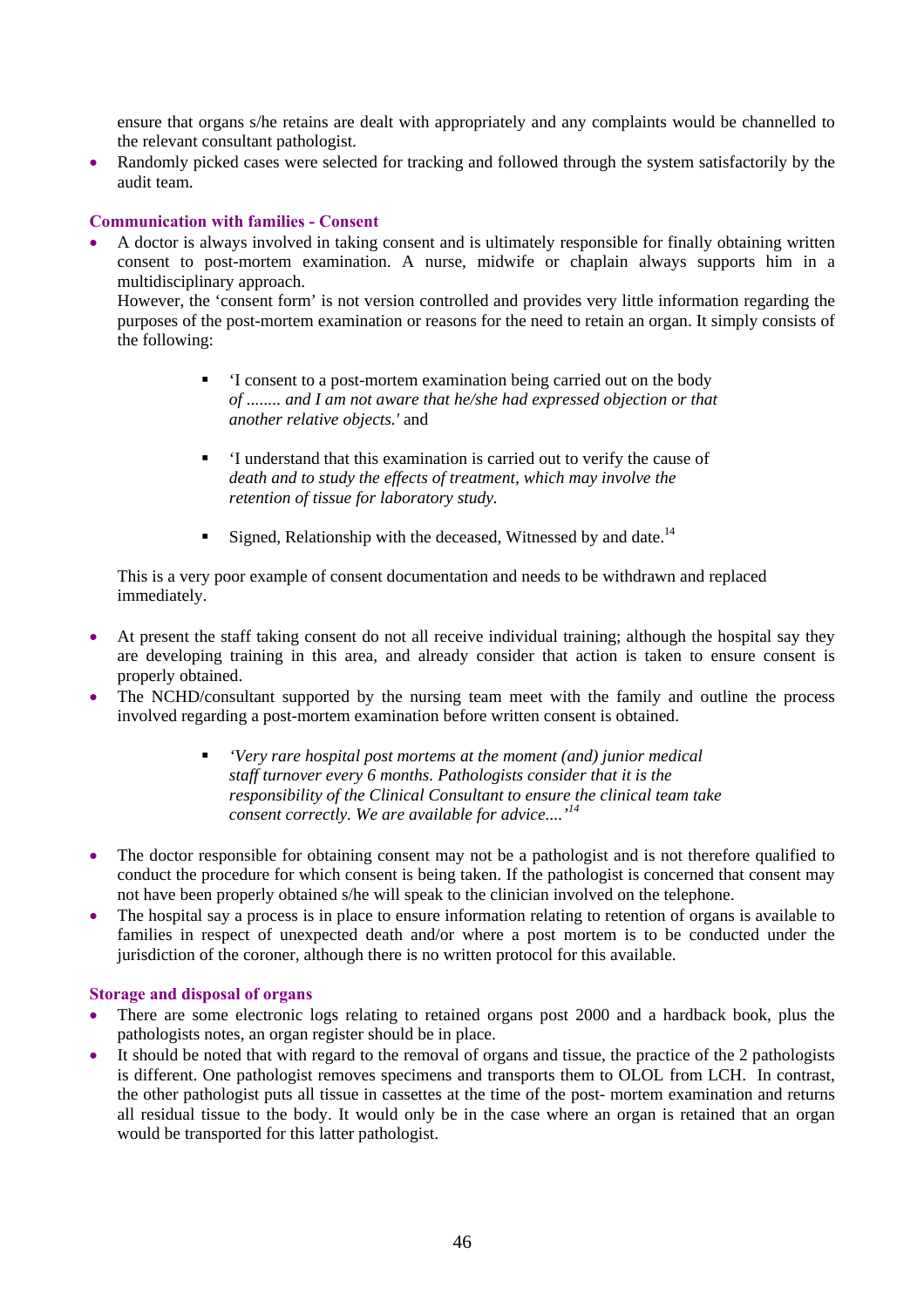- The hospital does not have any fetal material or stillborn babies post-dating the year 2000 currently retained. Neither have they disposed of any identifiable or unidentifiable material since the year 2000 except by burial:
	- *'On receipt of babies from maternity parents may wish to bury the baby themselves, if not the deceased is taken from the Mortuary to the Holy Angels plot by the Maternity Porter and given to the grave attendant for burial' .<sup>14</sup>*
- Transportation arrangements for specimens from LCH to OLOL are unacceptable as there are no standard operating procedures in place. Evidence suggested that on some occasions an undertaker would transfer an organ for LCH to OLOL. Use of Bio-Hazard bags and appropriate transportation coupled with an inter hospital standard operating procedure should be introduced immediately.

## **Bereavement support services**

- The Regional Development Coordinator, mortuary technical officer and chaplain are responsible for the management of bereavement services under the auspices of medical/nursing and operational management directorates.
- Despite requests to meet social workers this did not happen; it appeared that social work was not seen as providing care or support following death. They may be involved but this was not how it was presented to us.
- Chaplains appear to provide support, which is available particularly in maternity.
- The Audit team met the Hospice Friendly Hospitals coordinator whose role was not clear at time of our visit. He was newly appointed to post.
- One dedicated relatives' room was developed as part of the Newgrange process. This is a nursing office that can be converted to a quiet room as required. Otherwise ward offices or vacant areas are used.
- There is a viewing room containing removable religious symbols and sacred texts can be provided on request. The area is wheelchair accessible. The viewing room is adequate but in need of modernisation.
- The environment outside the viewing room is not suitable for bereaved families. There was a strong feeling amongst staff that they felt that it was a retrograde step that the oratory adjacent to the maternity ward had been lost.
- The hospital provides a bereavement information pack including an expression of condolence; contact details for hospital, local and national support service, ward and switchboard telephone numbers; and information about death certificates and registration.

#### **Information leaflets**

- There is a Drogheda information booklet about post-mortem examinations that does speak of the organ retention of organs at post-mortem examination.
- Hospice Friendly Hospital leaflets were provided.

- There are comprehensive plans in place for a new mortuary at OLOL starting January 09' expected completion June 09' when the current arrangement will cease and post-mortem examinations will no longer be carried out at LCH. **If the planned new facility and governance of the new facility proceeds then this will resolve many of the concerns below.**
- There are no clearly defined roles and responsibilities between the 2 hospitals and little communication. There is an urgent need for joint working in relation to the use of the facilities and the joint development of policies to support this.
- A number of staff are rightly uncomfortable that there is no oratory for parents and their baby who has died, especially at a hospital where there is a very large birth rate. *On the audit teams second visit this was still the case however there are plans for a second viewing room in the new mortuary and also potential in future building projects for this to be addressed.*
- There is general need to review and revise documentation and a need for training and implementation of standards.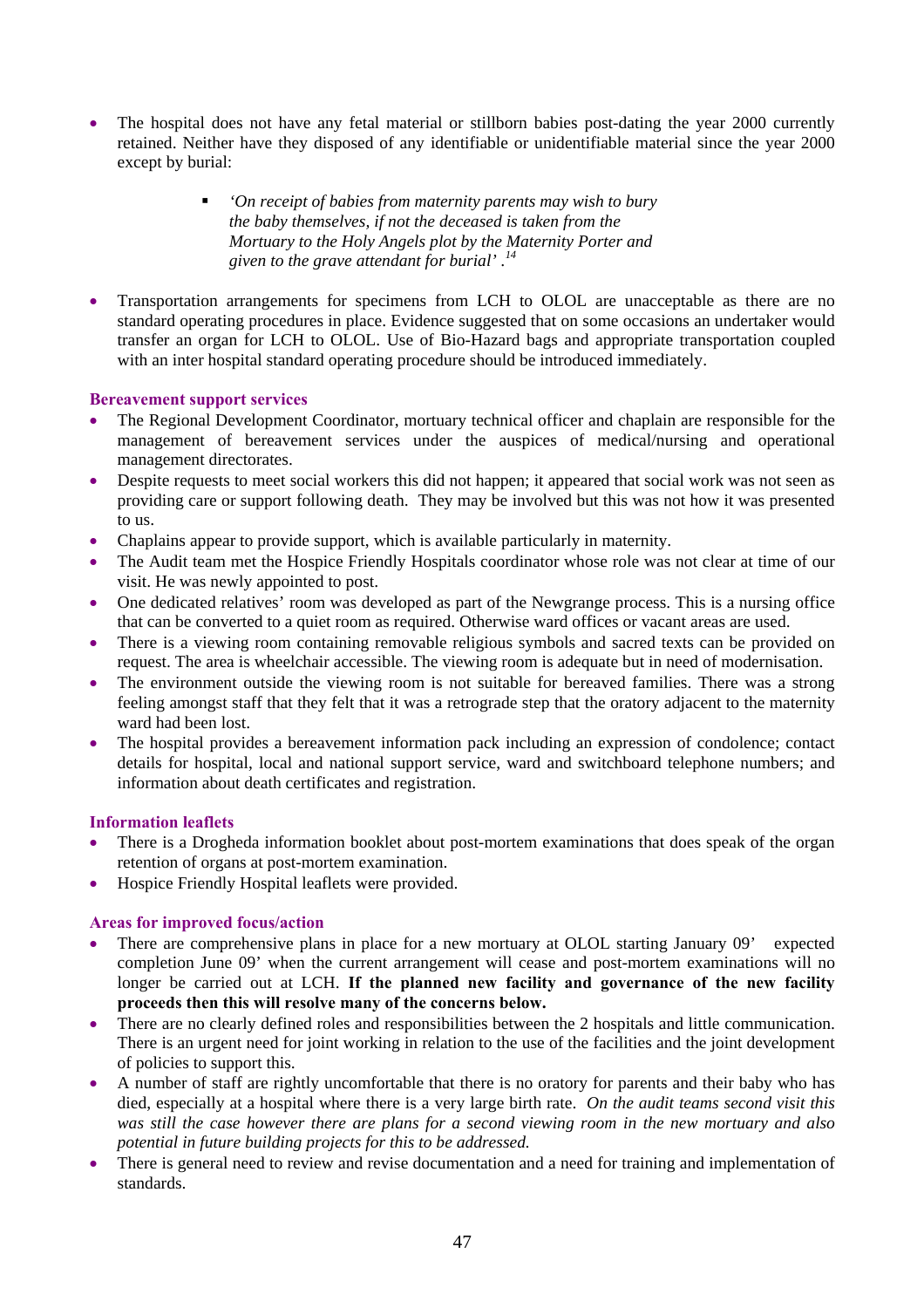- The management of the hospital needs to take responsibility for joint working practices with LCH.
- The policies and standards of practice observed in this hospital relating to the logging and tracking of specimens are poor and there is no evidence of joint working between the 2 hospitals.
- Although the pathologist based at OLOL performs post-mortem examinations at LCH, there are no policies in place at LCH with regard to the proper use of post-mortem examination facilities; bodypreparation; transport; etc. nor are there any standard operating procedures.
- Although the tracking and recording of organs and tissue was adequate, as a matter of urgency there should be a review of the arrangements for the transportation of tissues and organs removed at LCH and sent to OLOL, to include their packaging.
- The post-mortem examination room at OLOL has closed and is not suitable for use. There is no refrigeration for babies on the wards where the very warm environment is not compatible with preserving a body. As a result, the time a family can spend with their baby is limited - new facilities are required to remedy this.
- Support services appeared extremely poor. There is no formal support structure for staff and documentation is limited and poor. *There was evidence on the second visit that some of these issues were being addressed.*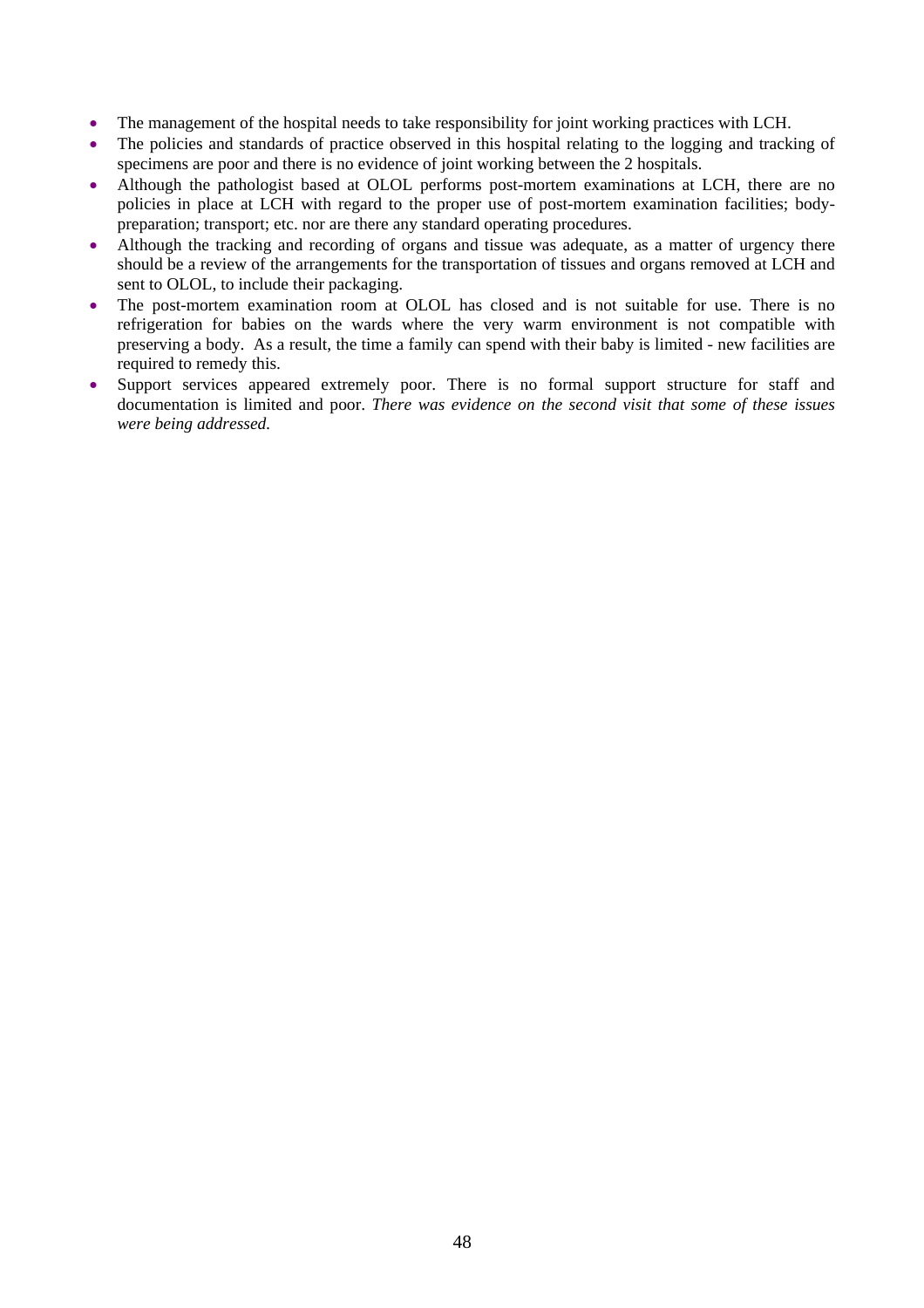# **Mater Misericordiae University Hospital**

# **Validation Status** *– Validated (√)*

**Validation of currently retained organs** 

| <i>v</i> anuation of carrently retained of gans |          |                                               |                                        |                                |  |
|-------------------------------------------------|----------|-----------------------------------------------|----------------------------------------|--------------------------------|--|
| Table A                                         | (HPM)    |                                               | (CPM)                                  |                                |  |
| <b>Pre 2000</b>                                 |          | <b>Hospital Post Mortem</b>                   | <b>Coroners Post Mortem</b>            | <b>Education/Research</b>      |  |
| Adult                                           | 0        |                                               | 0                                      | O                              |  |
| Children                                        | $\theta$ |                                               | $\theta$                               | $\left( \right)$               |  |
| <b>Fetuses</b>                                  | 0        |                                               |                                        | 0                              |  |
| <b>Table B</b>                                  |          | <b>Hospital Post Mortem</b>                   | <b>Coroners Post Mortem</b>            | <b>Education/Research</b>      |  |
| <b>Post 2000</b>                                |          |                                               |                                        |                                |  |
| Adult                                           | 7        |                                               | $\Omega$                               | Plus one organ sent to another |  |
|                                                 |          |                                               |                                        | hospital for examination.      |  |
| Children                                        | $\Omega$ |                                               | $\Omega$                               | O                              |  |
| <b>Fetuses</b>                                  | $\Omega$ |                                               |                                        | 0                              |  |
| <b>Table C</b>                                  |          |                                               | <b>Organs Disposed of Since 2000</b>   |                                |  |
|                                                 |          |                                               |                                        |                                |  |
| Post Mortem Pre 2000                            |          |                                               |                                        |                                |  |
| Post Mortem Post 2000                           |          | 30 returned to the family/Next of Kin (N.O.K) |                                        |                                |  |
| 21 buried in MUH plot                           |          |                                               |                                        |                                |  |
|                                                 |          |                                               | 1 organ cremated at requested of N.O.K |                                |  |

## **Policy and practice**

- Documentation, policies and standard operating procedures *are excellent*, comprehensive and all versions controlled and ratified.
- In addition there was a very comprehensive mortuary procedure file, which can only be regarded as *excellent practice*.
- There is evidence within the organisation that policies are embedded.

## **Record Management and Tracking**

- The social work department currently monitors systems and process for the effectiveness and delivery of information at time of post-mortem examination. There is also monitoring through the hospital incident reporting system. *Excellent practice*.
- Organs logs are also very comprehensive and in an electronic format and well kept within the mortuary. *Excellent practice.*
- Lessons learned are fed back through the hospital's executive committees (Medical, Nursing and PAM professions allied to medicine) and through the hospital's Risk Management Committee and patient care committee. *Excellent practice.*
- Randomly picked cases were selected for tracking and followed through the system satisfactorily by the audit team.

## **Communication with families – Consent**

- The social work department delivers an excellent service with regard to the follow-up support relating to the retention of organs at post-mortem examination.
- The hospital report that a doctor, nurse and social worker are usually involved in the process of seeking consent, and that those people seeking consent have received training to do so.
- However the hospital does recognise the need for continuous training because of the rotational change over of Non Consultant Hospital Doctors (NCHD); this is especially crucial in the Emergency Department.
- The consent form is appropriate. *The above is good practice.*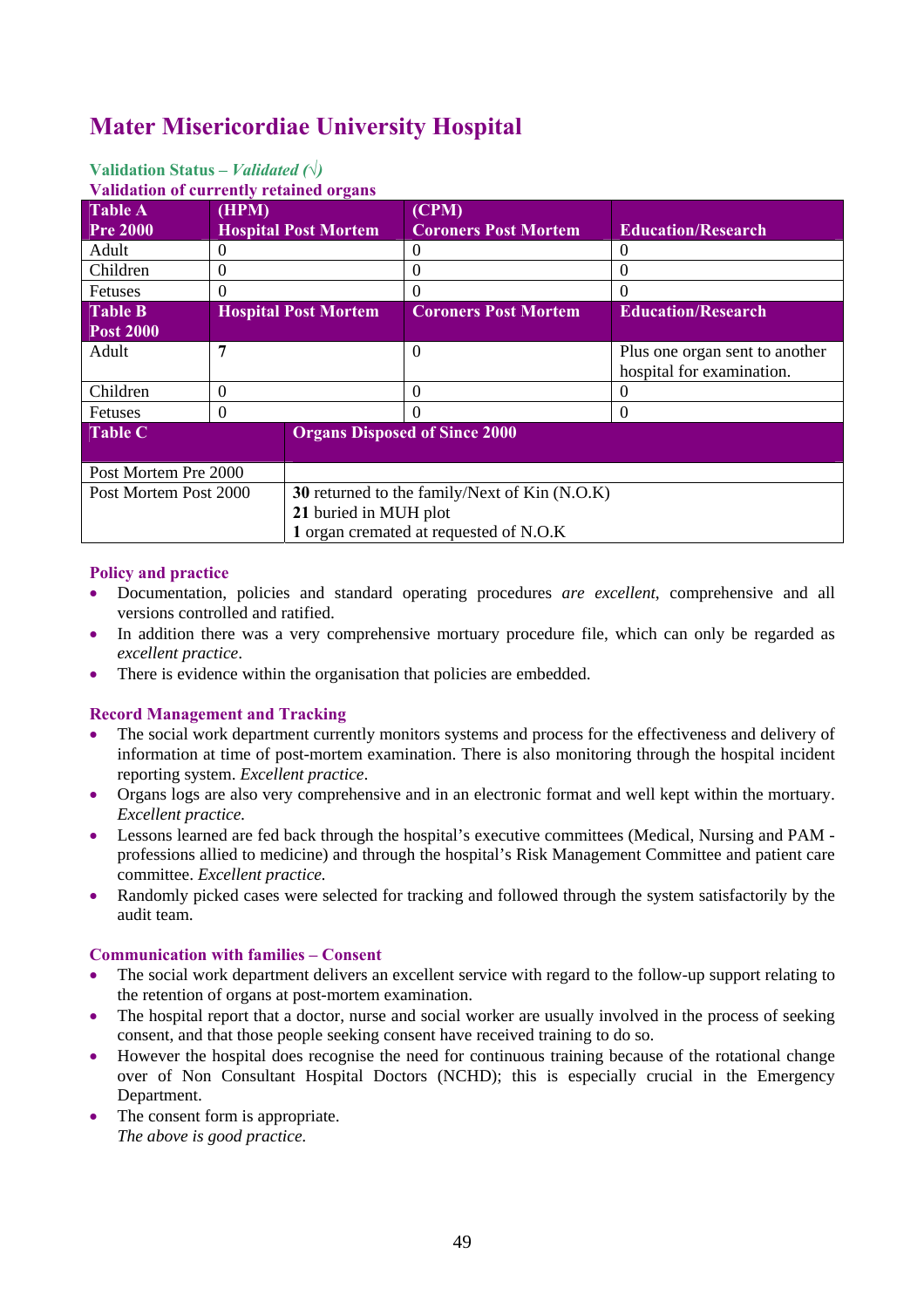## **Storage and disposal of organs**

- All storage appropriate.
	- It is noted in hospital documentation:

*'within three months of the post mortem, retained organs will be released by the hospital for cremation at Glasnevin Crematorium and the ashes returned to the hospital" and later''ashes from Glasnevin Crematorium will returned to the family in a suitable manner'.* 

There is debate internationally about this but there is no documentary evidence to suggest that there are any residual ashes from a cremated organ, only from the casket. (See Section B).

## **Bereavement support services**

- Support is offered from social workers to bereaved families at the time of death on wards and in the emergency department.
- There is an integrated service supported by experienced mortuary staff. *Excellent service.*
- A social worker is designated to deal with any organ retention issues and to ensure no issues arise for families. *Good practice.*
- The bereavement support service is focused on documentation regarding post-mortem examination issues. *Good practice .*
- There is a service of removal and burial for retained organs during post-mortem examination at the Mater Misericordiae. *Very good practice.*
- The head medical social worker sees the bereavement service as appropriate to the social work department but is unable to expand the service, as she would like.
- The chaplaincy is involved in a sacramental role. *Good practice.*

There are 2 reasonable viewing areas for families to view the deceased. One contains no religious symbols. The viewing area also has wheelchair access.

### **Information leaflets**

There are a variety of leaflets and letters available for the deceased's relatives. These are of a high standard.

- There are extensive and excellent plans in place to extend and update the mortuary. A significant amount of work has gone into a contingency plan for the 6 month period that the mortuary has to move to the Mater Private. It is important that there should be no interruption to service whilst the build is underway. *Evidence of excellent planning.*
- Review cremation and the return of ashes.
- Excellent policies yet many of them were past their review date. The hospital did state that all documentation is currently under review.
- It is *excellent practice* that staff have been trained about policy and standard operating procedures and that there is a training record of this; however it is essential that the policies are up to date - hence the need for the review already referred to.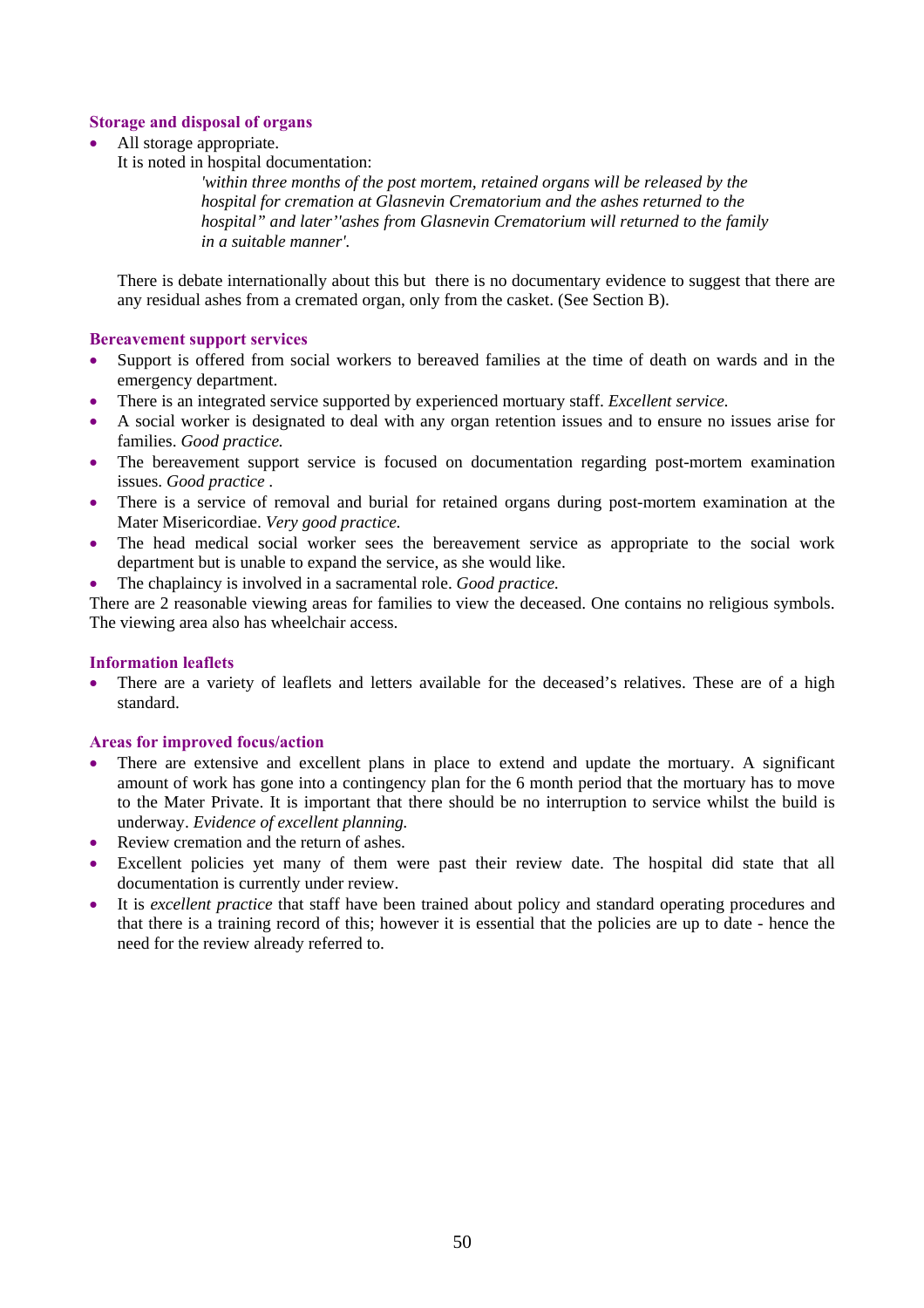# **Mayo General Hospital, Castlebar**

## **Validation Status** *– Validated (√)*

#### **Validation of currently retained organs**

| <u>Vandation of currently retained organis</u> |       |                             |                                      |                           |
|------------------------------------------------|-------|-----------------------------|--------------------------------------|---------------------------|
| <b>Table A</b>                                 | (HPM) |                             | (CPM)                                |                           |
| <b>Pre 2000</b>                                |       | <b>Hospital Post Mortem</b> | <b>Coroners Post Mortem</b>          | <b>Education/Research</b> |
| Adult                                          |       |                             |                                      |                           |
| Children                                       | 0     |                             |                                      | 0                         |
| <b>Fetuses</b>                                 |       |                             |                                      | $\left( \right)$          |
| <b>Table B</b>                                 |       | <b>Hospital Post Mortem</b> | <b>Coroners Post Mortem</b>          | <b>Education/Research</b> |
| <b>Post 2000</b>                               |       |                             |                                      |                           |
| Adult                                          |       |                             |                                      | $\Omega$                  |
| Children                                       |       |                             |                                      | $\left( \right)$          |
| <b>Fetuses</b>                                 |       |                             |                                      | $\left($                  |
| Table C                                        |       |                             | <b>Organs Disposed of Since 2000</b> |                           |
|                                                |       |                             |                                      |                           |
| $\Omega$<br>Post Mortem Pre 2000               |       |                             |                                      |                           |
| Post Mortem Post 2000                          |       | $\Omega$                    |                                      |                           |

#### **Policy and practice**

- There were a variety of policies and standard operating procedures in place at Mayo General Hospital. However a number of these policies and procedures were not version controlled and in some cases it was unclear precisely to what the document applied or how it was anticipated it would be used.
- Notwithstanding comments about some of the documentation provided as part of the audit there were a number of documents with *good version controls*, although these did not all indicate when they had been ratified, or by whom.

### **Record Management and Tracking**

- Mortuary recording is in hardback format.
- The hospital does not monitor effectiveness and retention levels of information disseminated to the bereaved at the time of post-mortem examination. However, if a complaint was received about the quality of information provided to relatives about the post-mortem examination this would be investigated as an adverse incident and/or as part of the complaints management system. Any learning from the investigation of incidents is fed back into the organisation via the incident reporting and complaints management processes, which are integral to the hospital's clinical governance system.
- Instances in which the processes surrounding the management, storage, use, removal, retention and disposal of organs, consent to post-mortem examination, and/or the support of bereaved relatives were poor, would be investigated as adverse incidents if they were reported. The consultant histo-pathologist is responsible for the quality assurance of these areas and for maintaining a consistent standard.
- Circumstances where it is reported that the information regarding the retention/disposal of an organ has been poorly delivered, or where the body of a deceased person may have been inappropriately handled, are investigated as an adverse incident and also through the complaints management process.
- Randomly picked cases were selected for tracking and followed through the system satisfactorily by the audit team.

#### **Communication with families' -Consent**

- The pathologists at the hospital are very willing to speak with any next-of-kin who wanted information regarding the post-mortem examination. *Excellent practice.*
- The person taking consent is always a doctor and s/he is ultimately responsible for finally obtaining written informed consent to post -mortem examination.
- No other health professionals are involved in the consent process.
- The doctor taking consent has received instruction about the process and as a pathologist is qualified to perform the procedure for which consent is being taken.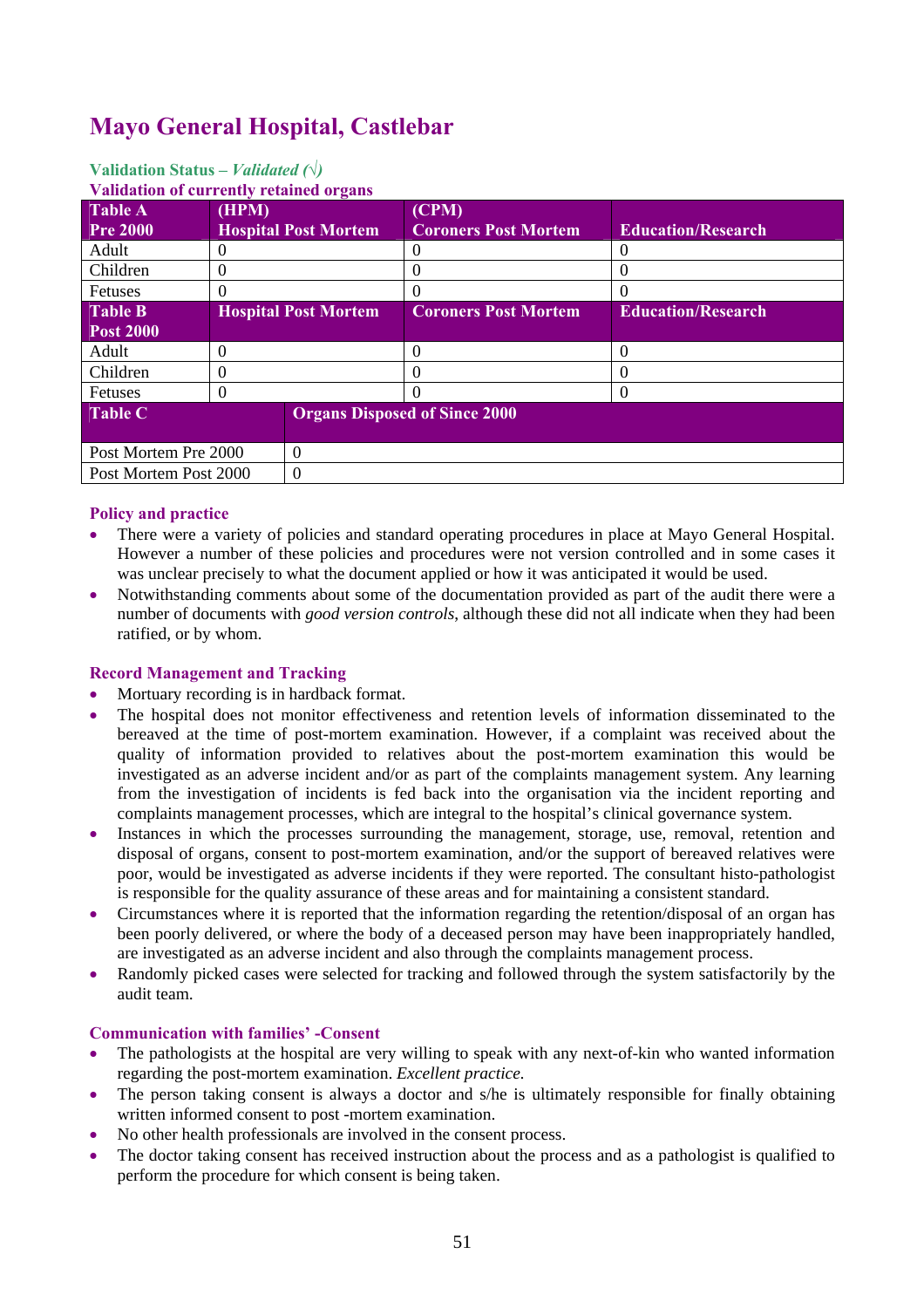- The process for obtaining consent is described in the *Post-Mortem and Deceased Patient Policies*, which were contained in the portfolio of supporting evidence provided by the hospital.
- The neonatal/paediatric consent form and a general consent form used in the hospital are both appropriate.

### **Storage and disposal of organs**

- Disposal is covered in hospital documentation; the next of kin are given a choice between hospital disposal, which is by burial or cremation, or the return of the organs for them to organise respectful disposal.
- However the hospital informed the audit team that they do not retain organs.

## **Bereavement support services**

- There is no dedicated bereavement officer, but the medical social work department is involved with patients.
- The head medical social worker provides supervision for social workers working in the hospice care team.
- The audit team was not accorded an interview with the chaplains but the social workers say they link in with them. Support services for families are adequate.
- There is a general relatives' room and the ward sister's office is used to break bad news to families.
- The viewing facilities are of a reasonable standard. The viewing area does not contain religious symbols but these, together with sacred texts, can be provided on request. The area is wheelchair accessible.

## **Information leaflets**

- There is a very helpful information leaflet indicating what should happen regarding the removal, storage, retention and subsequent disposal of organs following a post-mortem examination ordered by the coroner. This is very clear about the need to ascertain the views of the bereaved relatives concerning disposal of these organs which is especially important as this is one of a very few choices available to relatives when a coroner's post-mortem examination is required by law. *Good practice.*
- There is what looks like a post-mortem examination information form but again it has no heading or version controls in place.
- The social work department has developed an excellent booklet and refers to what is described as an excellent bereavement service in the town. The hospital also provides its own booklet entitled 'We Remember - a handbook for those affected by grief". This mentions post-mortem examination but not the possibility of organ retention, and therefore the booklet would benefit from revision and updating in order to ensure that information provided to bereaved relatives is as accurate as possible.
- The review also identified a number of leaflets which had been printed directly from the internet site of the Miscarriage Association.
- In the case of a coroner's post-mortem examination there is a booklet available for relatives; staff are aware that this booklet needs to be given to relatives in the event that the coroner orders a post-mortem examination.

- The hospital should review its policies and standard operating procedures.
- The organisation would benefit from a broader application of version control procedures to all policies.
- There is a need for continuing professional education for anatomical pathology technicians especially relating to dignity and respect for the deceased patient. This should be commenced with immediate effect.
- The hospital would benefit from the electronic recording of mortuary logs.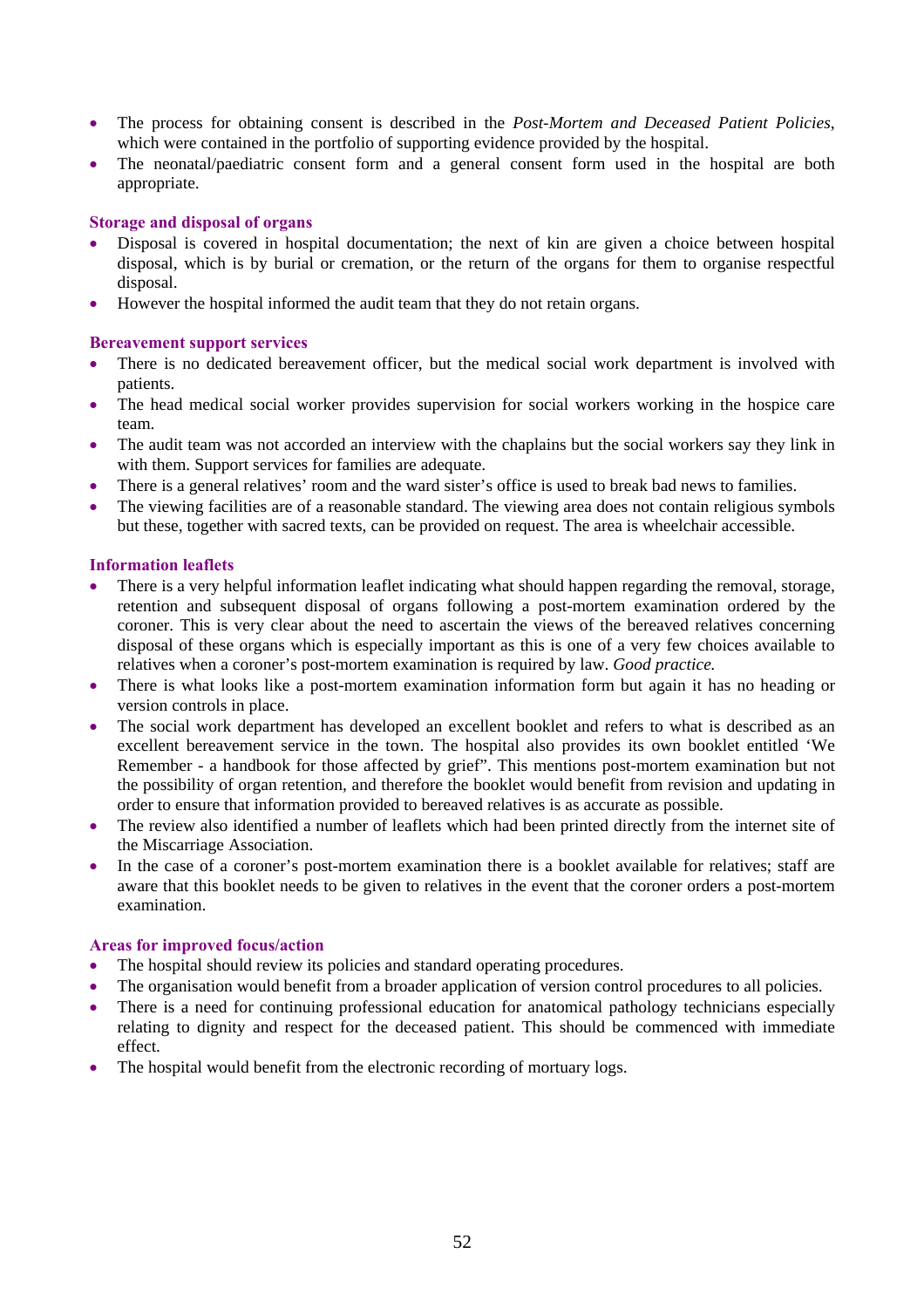# **Mercy University Hospital, Cork**

# **Validation Status** *– Validated (√)*

**Validation of currently retained organs**

| <u>Vanuation of currently retained of gans</u> |                             |                             |                           |  |  |
|------------------------------------------------|-----------------------------|-----------------------------|---------------------------|--|--|
| <b>Table A</b>                                 | (HPM)                       | (CPM)                       |                           |  |  |
| <b>Pre 2000</b>                                | <b>Hospital Post Mortem</b> | <b>Coroners Post Mortem</b> | <b>Education/Research</b> |  |  |
| Adult                                          |                             |                             |                           |  |  |
| Children                                       |                             |                             |                           |  |  |
| <b>Fetuses</b>                                 |                             |                             |                           |  |  |
| <b>Table B</b>                                 | <b>Hospital Post Mortem</b> | <b>Coroners Post Mortem</b> | <b>Education/Research</b> |  |  |
| <b>Post 2000</b>                               |                             |                             |                           |  |  |
| Adult                                          |                             |                             |                           |  |  |
| Children                                       |                             |                             |                           |  |  |
| Fetuses                                        |                             |                             |                           |  |  |

Comments: The hospital indicated that no coroner's post-mortem examinations were undertaken and therefore no specific training was provided to staff regarding retention of organs following unexpected death and a post-mortem examination ordered by the coroner.

| <b>Table C</b>        | <b>Organs Disposed of Since 2000</b>                                        |  |
|-----------------------|-----------------------------------------------------------------------------|--|
|                       |                                                                             |  |
| Post Mortem Pre 2000  |                                                                             |  |
| Post Mortem Post 2000 | 2 organs were removed at Mercy Hospital and retained at CUH. In relation to |  |
|                       | disposal CUH state organs returned to Mercy. Mercy Hospital indicates that  |  |
|                       | the organs were not returned to them.                                       |  |

After the 1<sup>st</sup> visit of the audit team, they were informed by the Senior Management that Mercy Hospital **has ceased to perform post-mortem examinations at the hospital. If a post-mortem examination is necessary then it will be undertaken at Cork University Hospital.** 

#### **Policy and practice**

- The hospital state they have considered their policies in respect of current national guidelines for the storage, removal, retention and disposal of organs, but at the time of the audit those policies were not made available to the audit team and they were told they had not been formally reviewed and revised. They anticipated that this formal review of policies would be undertaken within 6 months and that any revised policies arising from that review would be submitted for ratification within 12 months. (1st visit).
- The hospital state that the best description of their current position concerning implementation of revised policies was 'not being implemented'; explaining however that revised policies were not necessary because of the activity of the hospital and the policy of removing but not retaining organs from hospital post-mortem examinations.

- As part of the audit process there is a requirement to observe logs with regard to post-mortem examinations undertaken and organs retained, evidencing recording and the tracking relating to these. No such documents were available to the audit team upon the first visit to the hospital and there was a declaration that no organs had been retained at Mercy Hospital post 2000.
- Upon cross checking with another hospital it became apparent to the audit team that there was information about two cases of 'organs' being sent to a referring hospital for further investigation.
- The hospital confirmed after the 1st visit that:
	- o The original Disclaimer was incorrect.
	- o It has not been the practice of the hospital to retain organs for any other purpose than the completion of a post-mortem examination investigation, organs have been removed at Mercy and sent to CUH for further investigation
	- **o The audit team was satisfied with correspondence and on a second visit that consent for the two cases was recorded appropriately in the patient record.**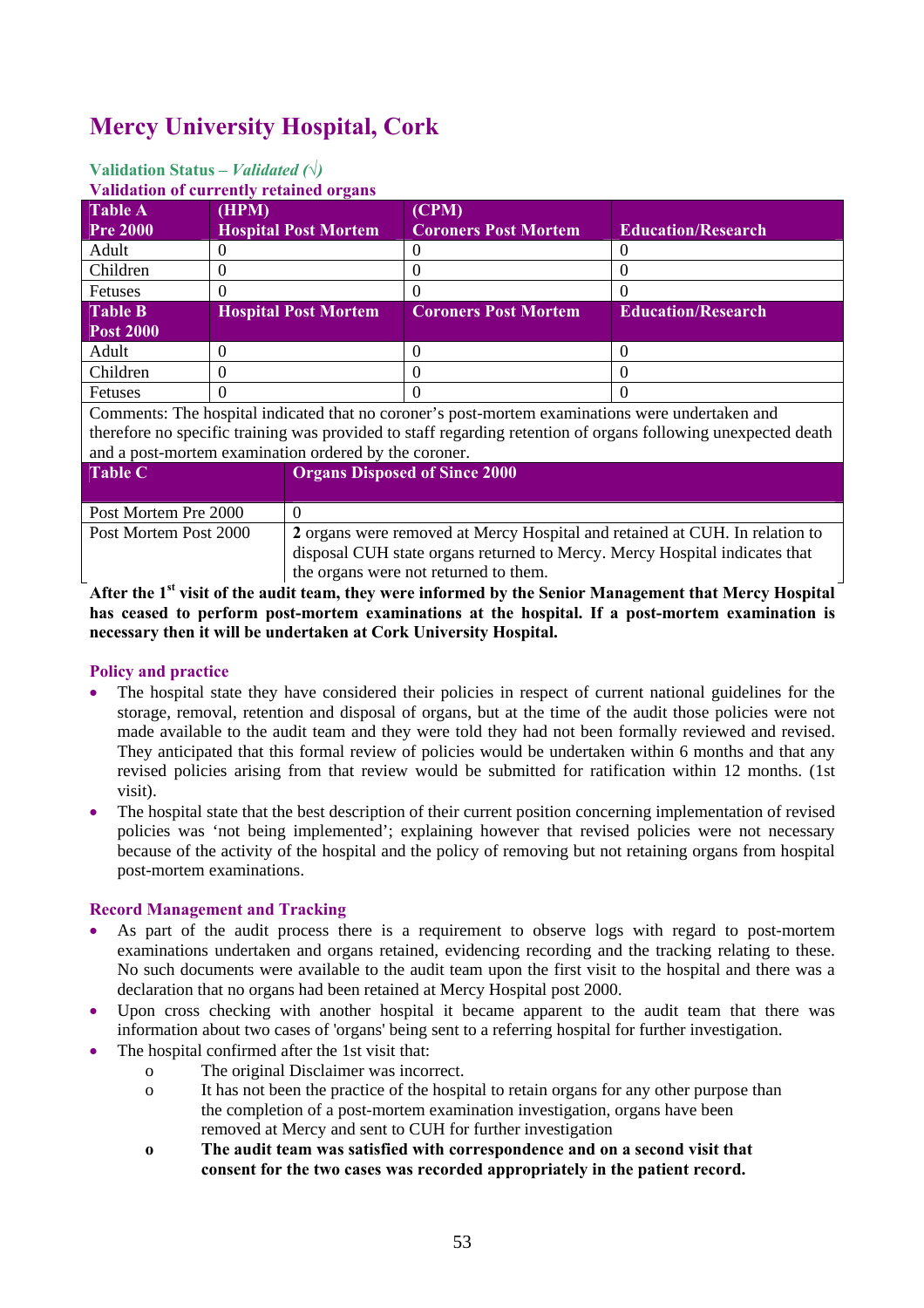- The hospital indicated that there are no systems in place to monitor the effectiveness and retention levels of information disseminated to bereaved people at the time of post-mortem examination but if it did become apparent that information had been poorly delivered it would be investigated as an adverse incident.
- There was an expectation that whom-ever the incident was reported to would follow it through and ensure it was appropriately reported. This report would be highlighted to the departmental manager who was tasked to investigate and take corrective action. The risk management department would audit the corrective action and be responsible for ensuring that any lessons learned from the incident were fed back into the organisation. This process was seen as integral to the hospital clinical governance system although the responsibility for clinical governance of support services was not centralised but was instead delegated to the individual service heads and consultants.

#### **Communication with families –Consent**

- The doctor was always involved with taking consent to post-mortem examination and was indeed ultimately responsible for finally obtaining written consent.
- The hospital did not indicate that any other professionals would be involved in this process.
- The process for obtaining consent was briefly described:
- *'Next of kin approached by doctors with reason for requesting hospital post-mortem' .<sup>15</sup>*
- The Doctors had received training in obtaining consent to post-mortem examination, although the hospital added 'as part of their medical training' so it is unclear whether this is specifically in relation to consent to post-mortem examination and the relevant information giving, or whether it relates to a more general training in obtaining consent which is then applied to taking consent to post-mortem examination.
- The consent form was appropriate.

#### **Storage and disposal of organs**

• No policies or evidence provided as the hospital informed the audit team that organs were not retained.

#### **Bereavement support services**

- Chaplaincy staff are responsible for the management and delivery of bereavement services.
- There are dedicated relatives' rooms close to the ward area. There is a viewing area containing *nonremovable* religious symbols, which cannot be hidden. The area is accessible to wheelchair users.

- The post-mortem examination facility is not fit for purpose. **Since the 1st audit visit the audit team were informed by the Senior Management team of the hospital that the facility at the Mercy hospital no longer performs post-mortem examinations.**
- The hospital should consider having a viewing area where religious symbols can be removed, considering the multi-cultural, multi-faith climate today.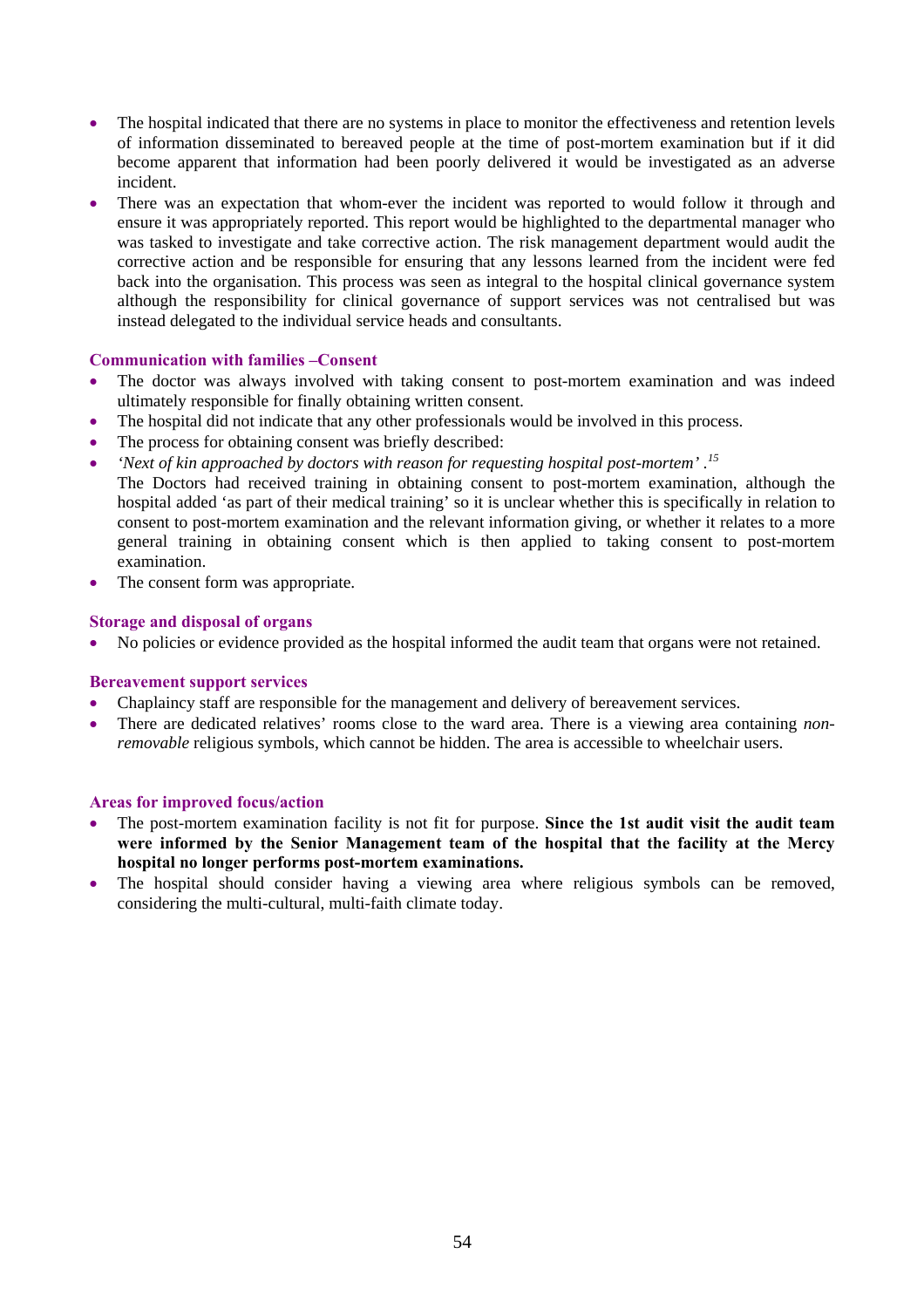# **Mid Western Regional Hospital, Dooradoyle**

The MWRH receives bodies from the Mid Western Regional Maternity Hospital (MWRMHL); Ennis General Hospital (EGH); and the Nenagh General Hospital (NGH).

**NB:** EGH was not visited as the performance of post-mortem examinations ceased prior to 2000.

However NGH did not cease to perform post-mortem examinations until 2003. Therefore the audit team visited the NGH. The former post-mortem examination suite had not been in use for a very long time and some parts were left redundant with other parts used for storage. There were no organs stored there.

## **Validation Status** *– Validated (√)*

#### **Validation of currently retained organs**

| <b>Table A</b>   | (HPM)                       | (CPM)                       |                                                            |
|------------------|-----------------------------|-----------------------------|------------------------------------------------------------|
| <b>Pre 2000</b>  | <b>Hospital Post Mortem</b> | <b>Coroners Post Mortem</b> | <b>Education/Research</b>                                  |
| Adult            |                             |                             |                                                            |
| Children         |                             |                             |                                                            |
| <b>Fetuses</b>   |                             |                             |                                                            |
| <b>Table B</b>   | <b>Hospital Post Mortem</b> | <b>Coroners Post Mortem</b> | <b>Education/Research</b>                                  |
| <b>Post 2000</b> |                             |                             |                                                            |
| Adult            | 0                           |                             | (2 for education and research<br>in London $+11$ organs at |
|                  |                             |                             | other hospitals for<br>examination                         |
| Children         |                             |                             |                                                            |
| Fetuses          |                             |                             |                                                            |

Comments: An observation that was quite disconcerting to the audit team was that organs have been sent to Beaumont Hospital for further examination in 2001, 2003, 2004 and 2006; the hospital note on their organ log is *'still awaiting information from Beaumont'*. <sup>16</sup> **There should be a responsibility after several weeks to check the status of the organs by the referring hospital**. There is a failure at this hospital, both in the tracking and audit of cases, which in turn implies a failure to treat the next-of-kin properly.

| <b>Table C</b>        | <b>Organs Disposed of Since 2000</b> |
|-----------------------|--------------------------------------|
| Post Mortem Pre 2000  |                                      |
| Post Mortem Post 2000 |                                      |

#### **Policy and practice**

• On the first visit by the audit team no policies or standard operating procedures were provided. However these were provided on the second visit. When polices and procedures were provided, they were of a *high quality and were version controlled*. However, there are a number of documents that are past their review date and are in need of revision. Although there is good documentation there was little evidence of it being embedded within the system.

- Tracking and recording is of a reasonable standard. Except regarding the organs sent to other organisations for examination.
- On carrying out an audit trail check on cases, the cases checked were traceable.
- No evidence was presented by the hospital to indicate that they monitor the effectiveness and retention levels of the information given to the bereaved at time of post-mortem examination, nor did they have any record of any adverse incident or complaints reported with regard to the post-mortem examination or bereaved relatives.
- Incident reporting forms to be filled out by patients or members of staff are available. There are several ways of reporting incidents verbally, and an incident form will be completed, as a complaint through 'your service - your say', or as a formal written complaint. However it is not evident what understanding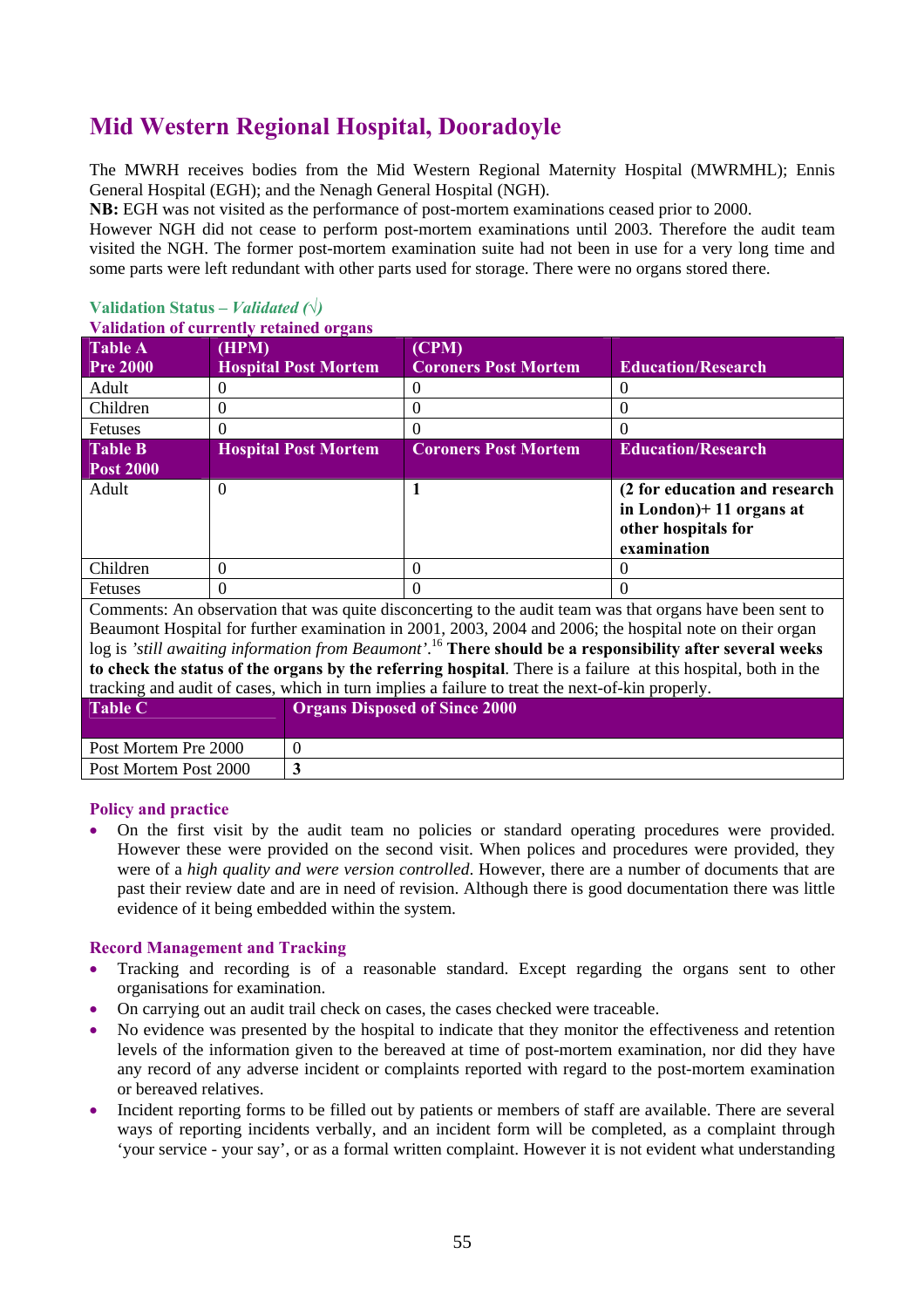there is amongst staff and others about these procedures and forms, or indeed if members of the public would know to report incidents at all.

• Randomly picked cases were selected for tracking and followed through the system satisfactorily by the audit team.

#### **Communication with families-Consent**

- It is always a doctor who seeks consent for a post-mortem examination, and the hospital reports that the doctor is trained in seeking consent, but does not elaborate on how and when this training takes place.
- The clinicians responsible for the care of the deceased are responsible for obtaining consent from families in the case of diagnostic post-mortem examinations. They are responsible for training their respective medical team on obtaining consent.
- The hospital also stated:

*'There is currently a document with the HSE West Mid-Western Area solicitor for approval on 'Guidelines on obtaining Patient Consent' which includes guidelines on obtaining consent for postmortems. Training will be rolled out as part of the implementation process. Copies will also be available on wards.'<sup>17</sup>*

- With regard to other training the hospital has an ongoing training program with annual breaking bad news sessions, communication skills and cultural awareness. *Good practice.*
- All staff can access this although there was no evidence of any requirement to attend these courses or training records presented to the audit team nor does this training cover seeking consent.
- The consent form was appropriate.

#### **Storage and disposal of organs**

- The storage of organs was appropriate.
- The audit team was informed that if the family requested the burial of an organ or the return of an organ those wishes would be followed. However if no such wishes were made the organ would be disposed of as surgical waste. *Incineration is wholly unacceptable by today's standards.*
- The audit team made further inquiries with regard to the practice of incineration to which the response was *'The MWRH Mortuary does not incinerate organs as policy-small pieces of tissue (appx.1cm2) post histology 'cut-up' process, are sent for incineration via MWRH Waste Removal contractors, as per policy. In Non-Coroners cases (Hospital PMs) where consent is obtained (including options of disposal) for tissue sampling following Histological diagnosis, this tissue is then disposed of as per policy. On rare occasions larger pieces of tissue or organs are sent for cremation/incineration at the specific request of the next-of-kin/families.*

*In 'Coroner' cases, should any whole organs be kept, the coroners are informed. To the best of our knowledge they in turn inform the families as to what organs have been retained for specialist investigations, and why. However, this point may need further clarification via contact with the Coroners office/Ministry of Justice.* 

*When an organs is returned to the mortuary after specialist testing the MWRH Mortuary staff contact the relevant undertakers who in turn contact the families concerned, and they are then given the choice of the method of disposal of the organs. If organs are to be sent for cremation/incineration, this is as per histological specimens. Methods of organ/organs disposal are not routinely discussed with the family/next of kin.'17*

Firstly this response was written in particularly obtuse language, which leads to confusion. Families/next of kin should be routinely given choices and information with regard to the methods of disposal and secondly Cremation and Incineration are not the same and should not be linked as such. It is totally misleading to inform a family/next of kin that an organ is to be Cremated and it actually be incinerated.

#### **Bereavement support services**

- The Mid-Western Regional Hospitals do not have a bereavement officer and there is no dedicated directorate with responsibility for management of bereavement services.
- The pastoral care team/chaplaincy may refer the bereaved to bereavement counsellors if required in a private capacity.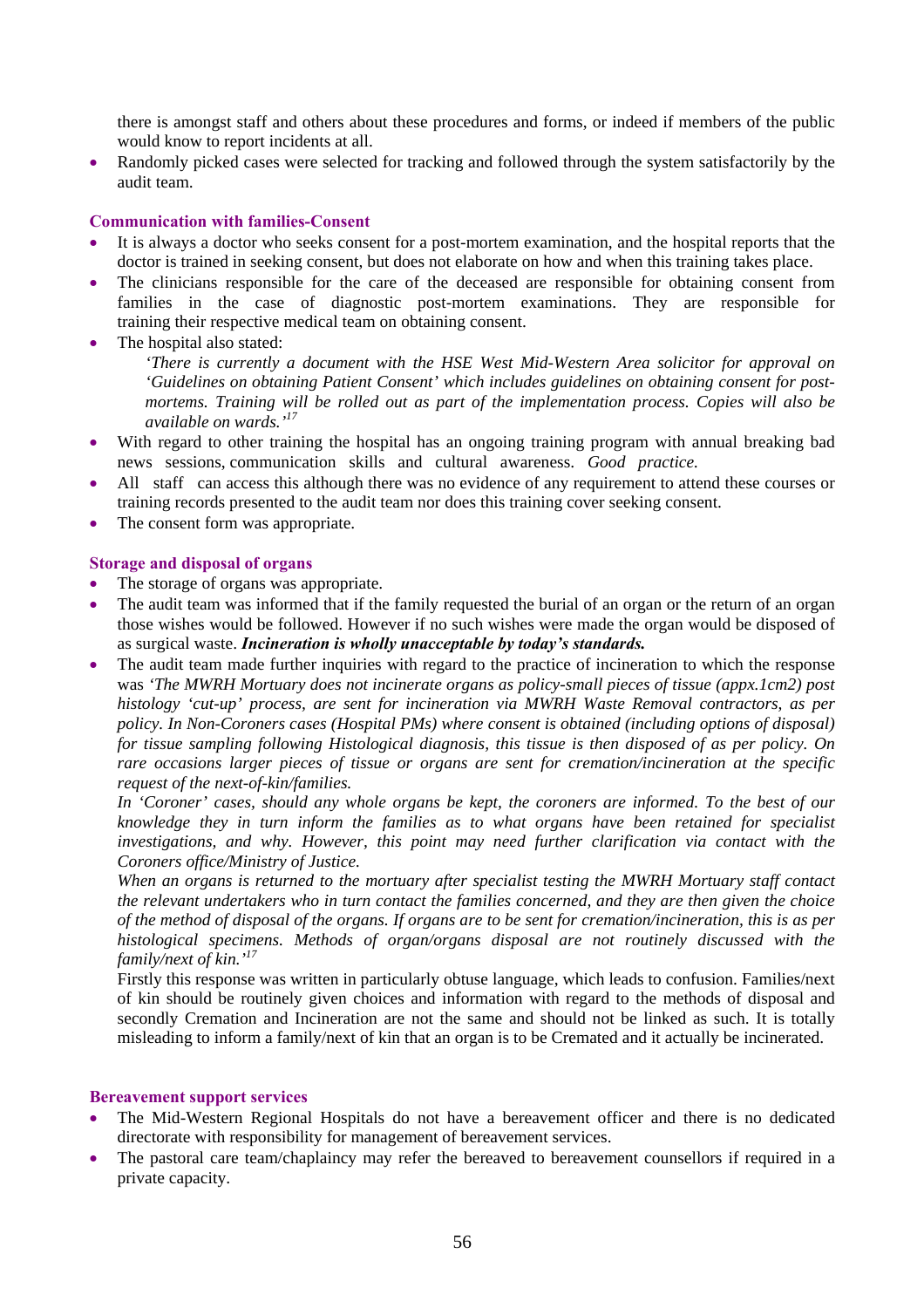- There are no bereavement policies.
- There are very few bereavement facilities, although the viewing facilities are appropriate.
- There is very little bereavement literature.
- Annual training is offered to staff on breaking bad news, communication skills, and cultural awareness.

### **Information leaflets**

• There is a post-mortem examination booklet provided for obtaining consent for diagnostic post-mortem examinations.

### **Areas for improved focus/action**

- Review and improve tracking of organs and create a standard operating procedure for the referral of brains to another hospital with immediate effect.
- Disposal of organs by incineration as clinical waste is unacceptable practice and should be ceased with immediate effect. There has clearly been no observance of the ERHA 2002 guidance.<sup>9</sup>
- There is a need to ensure that the very good policies are embedded organisationally.
- It is recognised that in the case of coroner's post-mortem examinations there are areas where the bereaved may not receive the necessary answers. The process of and responsibility for communicating with the bereaved involving both the coroner and the clinician needs to be more structured. There is no clarity about the care route with regard to a post-mortem examination carried out on behalf of the coroner nor if the clinician can speak to the relatives.
- The mortuary would benefit from all information being on an electronic system not just on part of it.
- Bereavement support is inadequate for a regional hospital and should be reviewed; a closer liaison with the maternity hospital could aid this.

Note: (There were a number of specific issues highlighted by the audit team to the HSE that required immediate action ahead of the publication of the report. One of the issues highlighted was the practice of the disposal of organs by incineration at MWRH General Hospital. The audit team sought satisfactory clarification in relation to this important issue).

- A comprehensive document of information was provided to the audit team by the hospital; this document did state that disposal can still be in line with hospital policy (if the family do not choose burial or cremation). Other documentation previously provided to the audit team stated that 'organs are sent for cremation/incineration - this is as per histological specimens'.
- Further clarification was sought. On the 10/07/2009 the Hospital Network Manager apologised for confusion caused by the use of the term "incineration/cremation" in documentation provided to the audit team and confirmed that practice at the hospital was that "the disposal of whole organs - on the very rare occasion when this does occur - is burial or cremation".
- In response to this clarification, the Hospital Network Manager has been asked to ensure that the wording in documentation relating to post-mortem examination is reviewed and, as necessary, strengthened, so as stated policy and procedures can be clearer in relation to the sensitive disposal of organs temporarily retained at post mortem examination.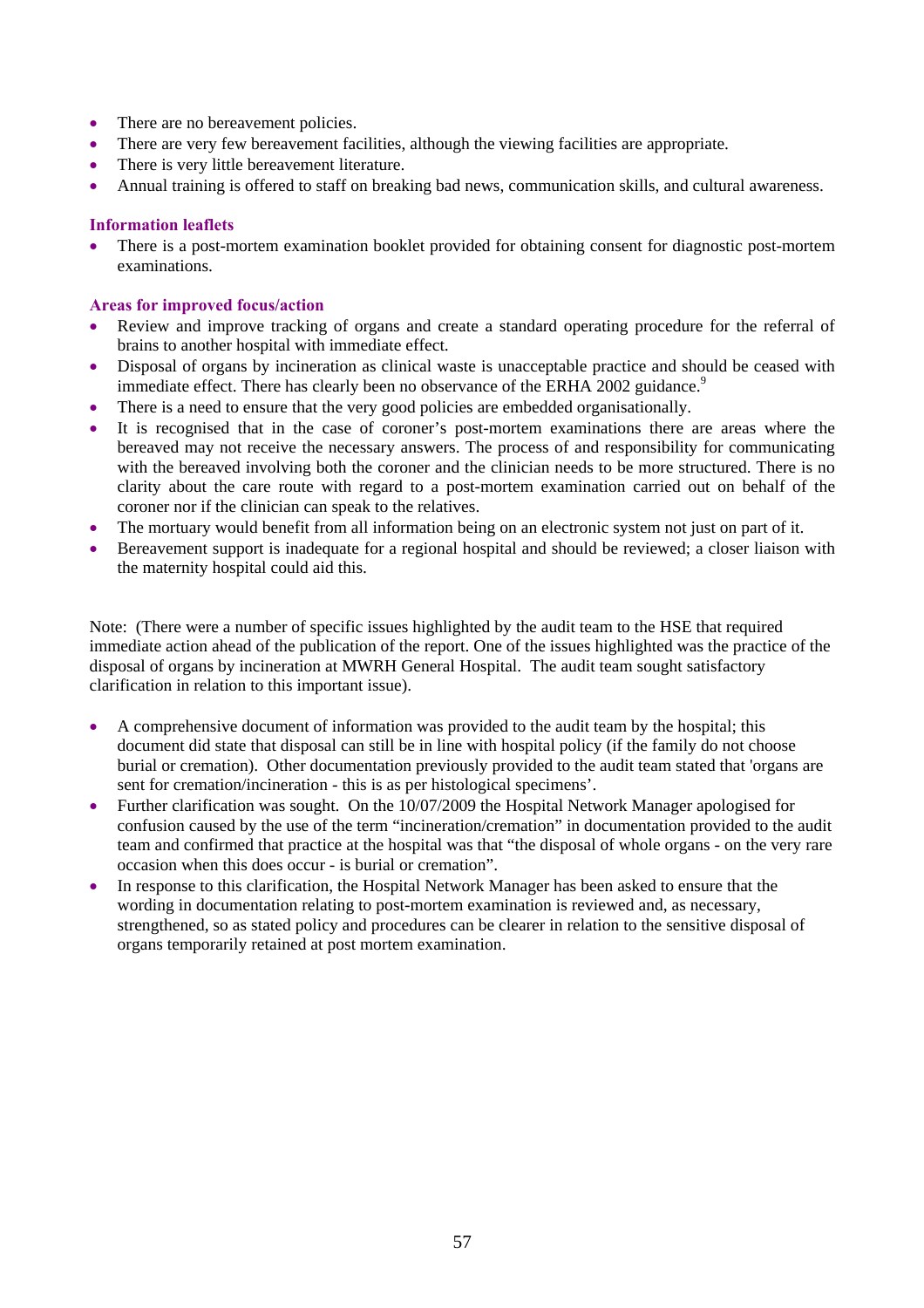# **Mid Western Regional Hospital, Nenagh.**

The audit team carried out a visit to the hospital, as they were made aware that post-mortem examinations did not stop until 2003.

- The post-mortem examination room had clearly been out of use for many years.
- There was no evidence of any organs being retained on this site.

This issue was referenced earlier in the report "On one site visit, to a Hospital which had not provided a disclaimer and was therefore was routinely audited, it was indicated that a visit to a hospital that had provided a disclaimer was required. This hospital was visited and it was verified that the status of the disclaimer provided was correct. (see Nenagh Hospital)".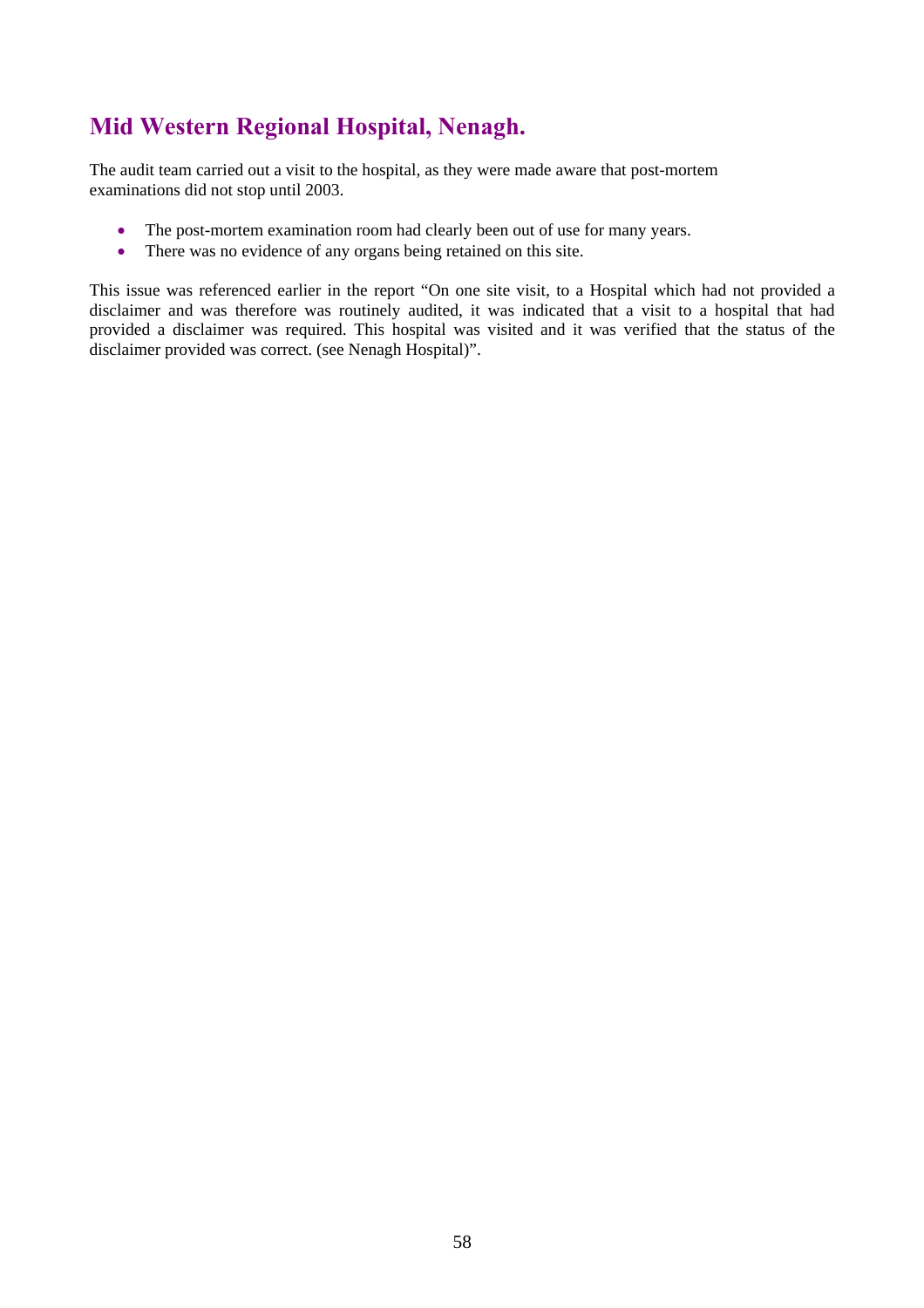# **Mid Western Regional Maternity Hospital, Limerick**

All post-mortem examinations are performed at the Mid Western Regional Hospital Dooradoyle

| <b>Validation of currently retained organs</b> |                             |                             |                           |  |
|------------------------------------------------|-----------------------------|-----------------------------|---------------------------|--|
| <b>Table A</b>                                 | (HPM)                       | (CPM)                       |                           |  |
| <b>Pre 2000</b>                                | <b>Hospital Post Mortem</b> | <b>Coroners Post Mortem</b> | <b>Education/Research</b> |  |
| Adult                                          |                             |                             |                           |  |
| Children                                       |                             |                             |                           |  |
| Fetuses                                        |                             |                             |                           |  |
| <b>Table B</b>                                 | <b>Hospital Post Mortem</b> | <b>Coroners Post Mortem</b> | <b>Education/Research</b> |  |
| <b>Post 2000</b>                               |                             |                             |                           |  |
| Adult                                          |                             |                             |                           |  |
| Children                                       |                             |                             |                           |  |
| Fetuses                                        |                             |                             |                           |  |

# **Validation Status** *– Validated (√)*

Comments: All questions answered '*Not applicable. All post-mortem examinations performed at the Mid Western Regional Hospital Dooradoyle Limerick.* and

## *'No retention of fetus''-private or hospital burial as per hospital guidelines.*

| <b>Table C</b>        | <b>Organs Disposed of Since 2000</b>                                              |  |
|-----------------------|-----------------------------------------------------------------------------------|--|
|                       |                                                                                   |  |
| Post Mortem Pre 2000  |                                                                                   |  |
| Post Mortem Post 2000 |                                                                                   |  |
| Other                 | All questions answered 'Not applicable. All post-mortem examinations performed at |  |
|                       | the Mid Western Regional Hospital Dooradoyle Limerick                             |  |

#### **Policy and practice**

- The documentation and policies at the maternity hospital are good including checklists, guidelines and standard operation procedures.
- All are version controlled and within the review period. The hospital has considered its policies against national guidelines.

## **Record Management and Tracking**

- Monthly perinatal mortality meetings take place.
- The hospital has mapped the care route of a deceased patient and there is evidence of the outcome of this in the form of reports about delay in post-mortem examination reports. Concerns about poor communications raised by parents are investigated and explored by the multidisciplinary team. The head of each discipline is involved and the concerns are tracked and monitored. The lessons learned are disseminated through ward and audit meetings, memos and training days.
- Randomly picked cases were selected for tracking and followed through the system satisfactorily by the audit team.

#### **Communication with families –Consent**

- There is a very skilled clinical midwife specialist in bereavement counselling. *Good practice.*
- A doctor always seeks consent; there is no indication of other professionals being involved. No information was provided with regard to training with regard to seeking consent.
- The consent form is appropriate.

## **Storage and disposal of organs**

• *'Not applicable. All post-mortem examinations performed at the Mid Western Regional Hospital, Dooradoyle Limerick. 'No retention of fetus'-private or hospital burial as per hospital guidelines '.<sup>18</sup>*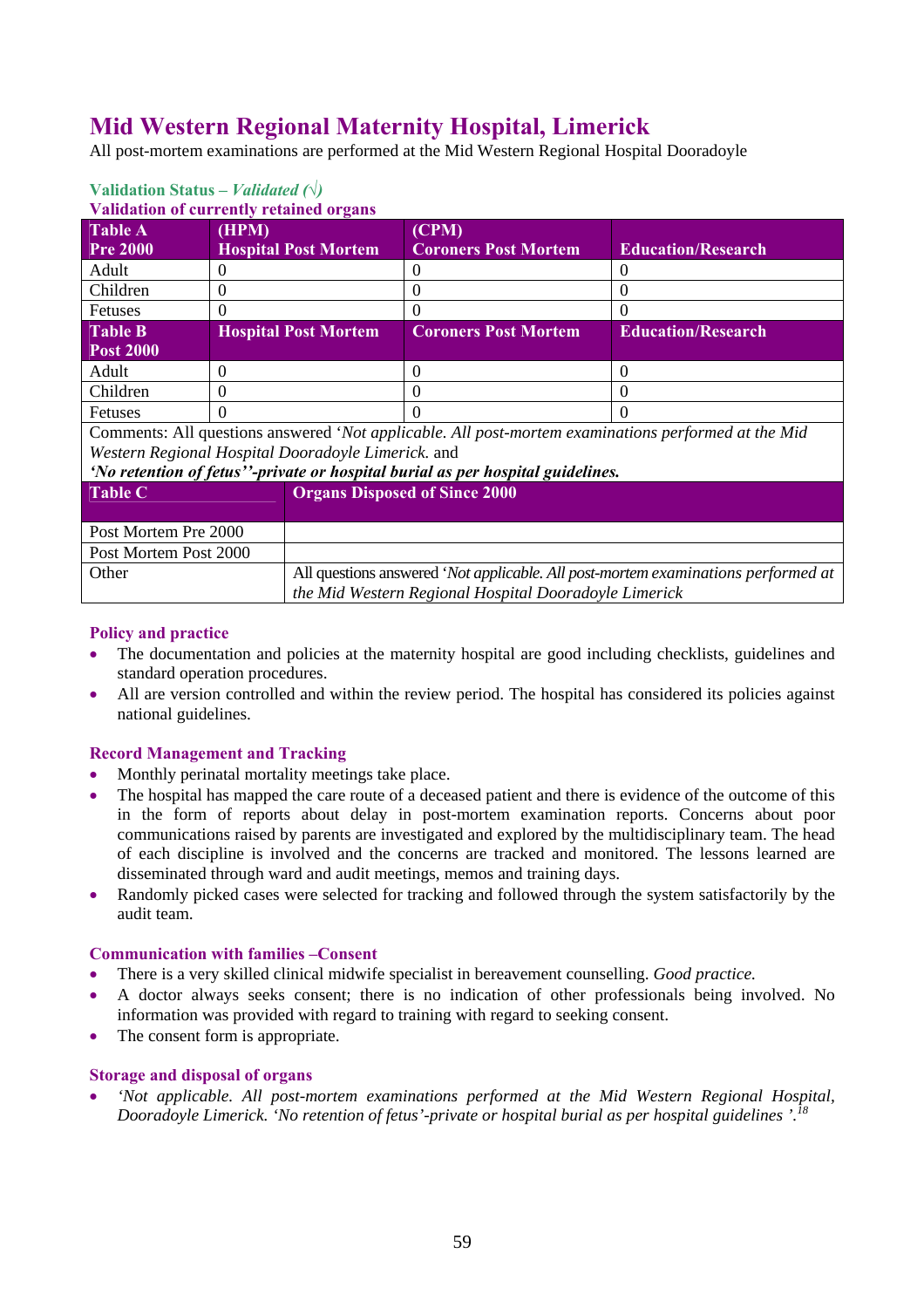#### **Bereavement support services**

- Miscarriage clinics.
- Follow-up clinics for bereaved relatives.
- Structured grief counselling.
- Dedicated counselling room plus two other dedicated rooms for families with deceased babies.
- There is a dedicated viewing room with removable symbols and is wheelchair accessible.

## **Information leaflets**

• There is a good variety of bereavement literature available to parents. Good practice.

- Training in seeking consent.
- A closer working relationship with Dooradoyle should be developed.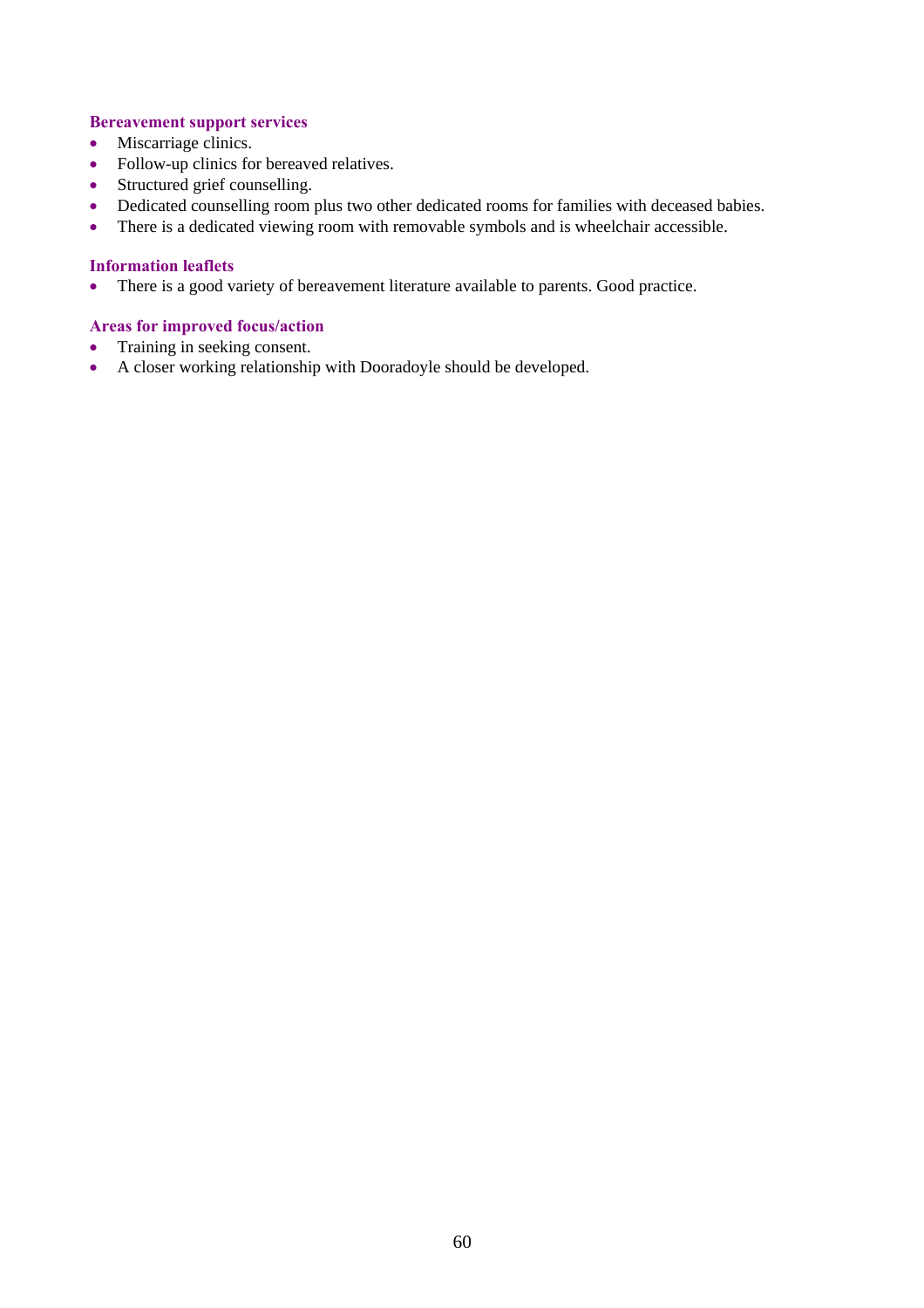# **Midland Regional Hospital's, Tullamore, Portlaoise and Mullingar**

Midland Regional Hospital Tullamore (MRHT) serves Midland Regional Hospital Portlaoise (MRHP) and the Midland Regional Hospital Mullingar (MRHM) with regard to organs and tissues removed at post-mortem examination and all policies and standard operating procedures are cross-organisational. Therefore all the information below relates to all 3 hospitals; any deviation from that position will be noted in this section under the hospital heading.

# **Validation Status** *– Validated (√)*

**Validation of currently retained organs – currently retained MRHT-MRHP-MRHM** 

| <b>Table A</b>   | (HPM)                       | (CPM)                       |                           |
|------------------|-----------------------------|-----------------------------|---------------------------|
| <b>Pre 2000</b>  | <b>Hospital Post Mortem</b> | <b>Coroners Post Mortem</b> | <b>Education/Research</b> |
| Adult            |                             |                             |                           |
| Children         |                             |                             |                           |
| <b>Fetuses</b>   |                             |                             |                           |
|                  |                             |                             |                           |
| <b>Table B</b>   | <b>Hospital Post Mortem</b> | <b>Coroners Post Mortem</b> | <b>Education/Research</b> |
| <b>Post 2000</b> |                             |                             |                           |
| Adult            |                             |                             |                           |
| Children         |                             |                             |                           |

Comments: It is noteworthy that the pathologists who perform post-mortem examinations at Mullingar and Portlaoise are based in Tullamore.

| <b>Table C</b>        | <b>Organs Disposed of Since 2000</b>                                             |
|-----------------------|----------------------------------------------------------------------------------|
| Post Mortem Pre 2000  |                                                                                  |
| Post Mortem Post 2000 | 2 organs.                                                                        |
|                       | No information was provided in relation to the disposal of fetus at Mullingar or |
|                       | Portlaoise at the time of audit. *Further information provided post the audit    |
|                       | team visit indicated that after 2002 families are given a choice in terms of     |
|                       | sensitive disposal of fetus'.                                                    |

## **Policy and practice**

- The hospital has considered its policies in respect of national guidelines for the storage, removal, retention and disposal of retained organs. *Good practice.*
- Policies have been formally reviewed and draft revised policies have been prepared and are of a good standard and are version controlled. *Good practice*.
- Policies appear to be embedded within the organisation at both Mullingar and Portlaoise Hospitals *Excellent practice.*
- It would appear that all brought-in-dead paperwork is managed by nursing administration. This appears to work reasonably well in Tullamore but not in Portlaoise. At Mullingar and Portlaoise there is a need to define and strengthen the roles and responsibilities of those involved and proper integrated working with regard to documentation should be introduced.

- All recording is currently on paper; it would greatly benefit from being computerised, particularly as electronic record keeping is especially beneficial where there is cross-site working.
- The tracking and sending of specimens is excellent all 3 hospitals, although the log system is somewhat primitive and needs to be updated to an electronic system as is used in the laboratory. However within the confines of current limitations the process is excellent, with specimens from each of the 3 hospitals clearly identified by a bar code system and individual colour coding.
- The specimens are transported via the appropriate laboratory transportation arrangements. Good practice.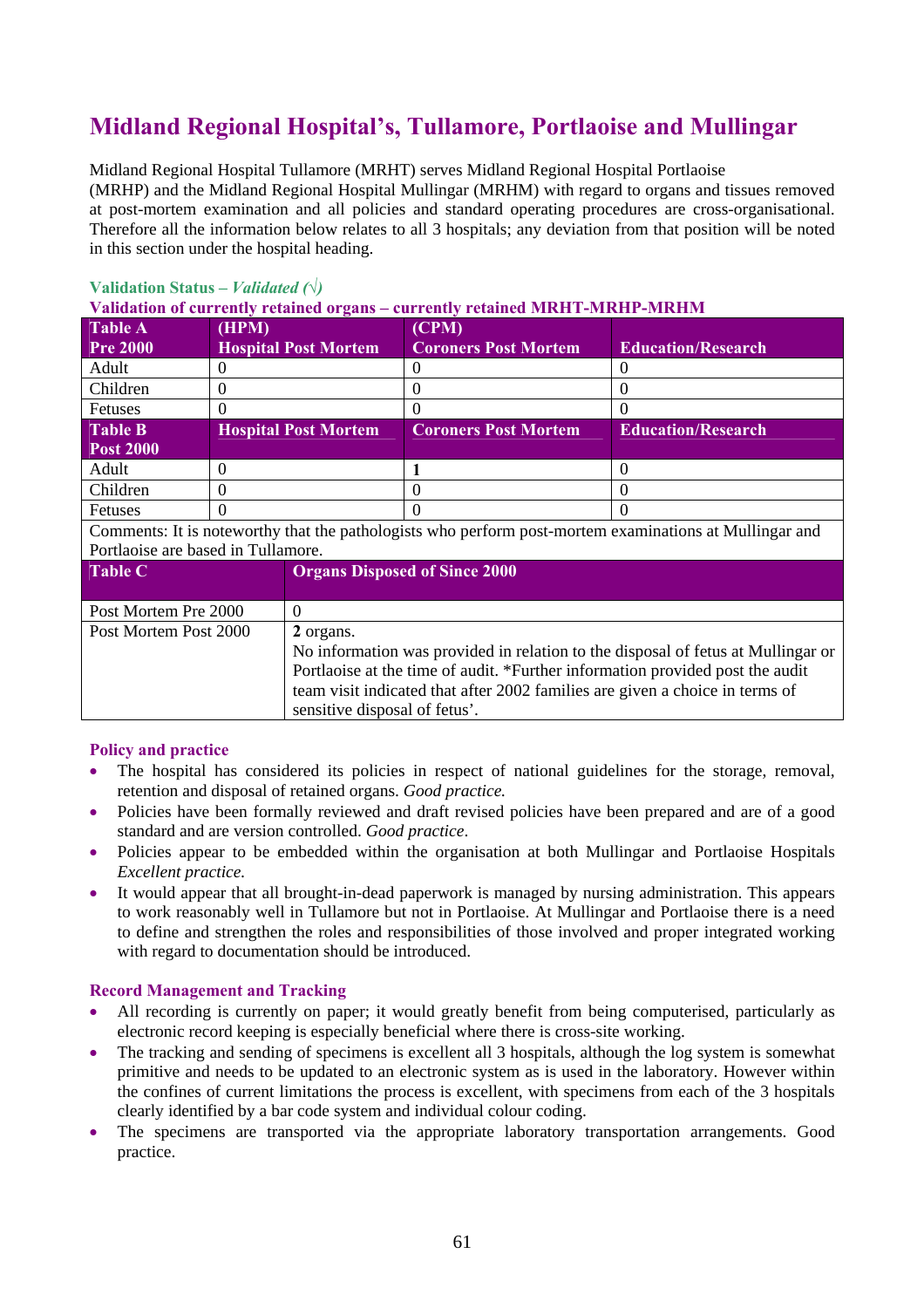- The hospital does not monitor the effectiveness and retention levels of information disseminated to bereaved people at the time of post-mortem examination.
- The hospital does monitor instances in which the processes surrounding the management of the storage, use, removal, retention and disposal of organs, consent and the support provided to bereaved people was poor through its adverse incident reporting systems. *Good practice.*
- There is clear understanding of incident reporting within the mortuary. *Good practice*.
- Randomly picked cases were selected for tracking and followed through the system satisfactorily by the audit team.

#### **Communication with families-Consent**

- A doctor always takes consent for post-mortem examinations and is ultimately responsible for ensuring appropriate written informed consent is obtained. No other health professionals are involved in this process.
- The medical staff received training in obtaining consent and providing full information about postmortem examination practice.
- The process for obtaining consent to post-mortem examination within the hospital was briefly described as:

*'There are no standing operating procedures for obtaining consent to post mortem examinations although a consent form and information leaflet are available '.19*

- There is an appropriate consent form.
- There appeared to be no training provided for staff in relation to the retention of organs following an unexpected death and a post-mortem examination ordered by the coroner. This was deemed to relate only to patients brought into hospital dead (Brought in Dead - B.I.D.), which would be a matter for the general practitioner under present arrangements.

#### **Storage and disposal of organs**

- The storage was secure and appropriate.
- The disposal of organs is appropriate.

#### **Bereavement support services**

- There is no designated bereavement service.
- Nursing staff deal with bereaved relatives where the death takes place.
- A bereavement counsellor has been requested.
- A local counselling service can provide counselling to families where organs are retained.
- Chaplaincy is involved when needed.
- No dedicated relatives' room is available. There is a viewing area with removable religious symbols, which is accessible to wheelchair users.
- The post-mortem examination and viewing facilities are excellent (at Tullamore).

#### **Information leaflets**

- There is an information leaflet about post-mortem examination including the possible retention of organs. Good practice.
- No bereavement information pack is available apart from an information leaflet about hospital postmortem examinations provided to relatives where appropriate.

- Much work needs to be done to establish an effective bereavement service and support for staff dealing with bereaved families.
- There is a need to review the arrangements with nursing administration, especially in Portlaoise.
- There is a need for electronic logging systems in the mortuaries at all 3 hospitals.
- There is a need to review information for the bereaved and design a bereavement pack.
- The mortuary facilities at Portlaoise are in urgent need of expansion and modernisation.
- The mortuary facilities are in need of modernisation at Mullingar.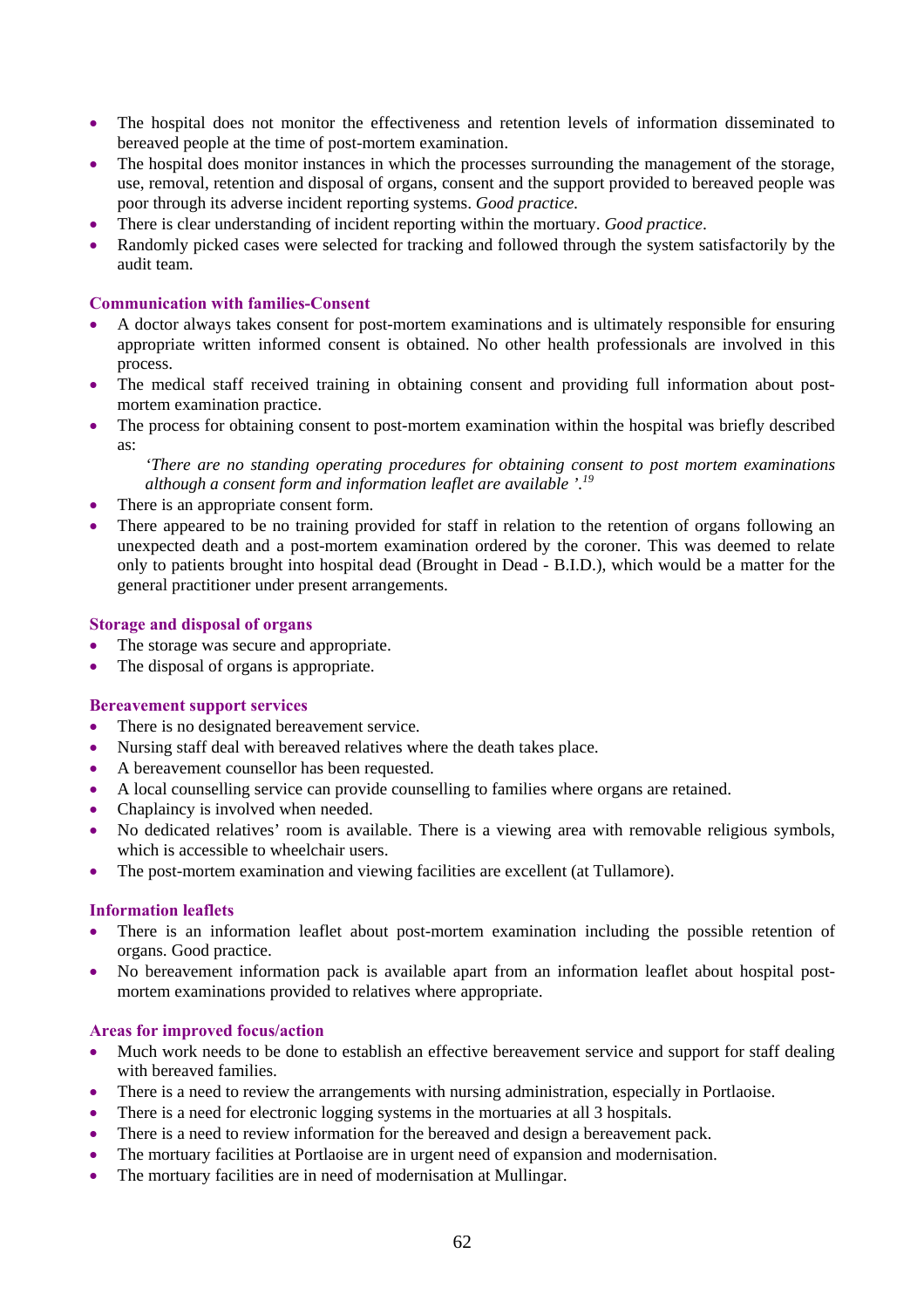- There is a need for implementation housekeeping and a regularly staffed mortuary at Portlaoise and Mullingar.
- There is also a need for continuing education for Anatomical Pathology Technicians.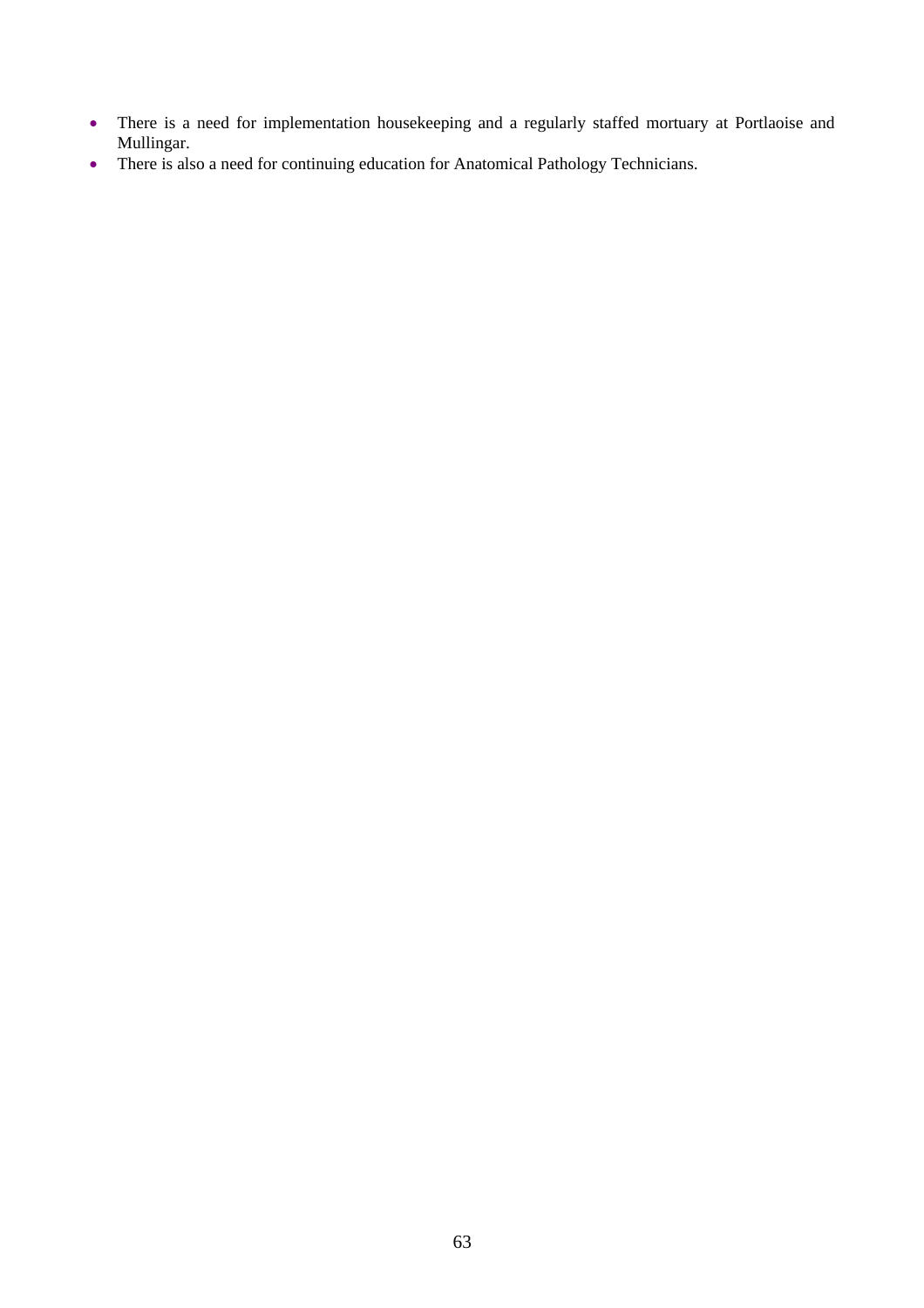# **Naas General Hospital**

# **Validation Status** *– Validated (√)*

| <b>Validation of currently retained organs</b> |                             |                                      |                             |                                                                                                                                                                                                                                      |
|------------------------------------------------|-----------------------------|--------------------------------------|-----------------------------|--------------------------------------------------------------------------------------------------------------------------------------------------------------------------------------------------------------------------------------|
| <b>Table A</b>                                 | (HPM)                       |                                      | (CPM)                       |                                                                                                                                                                                                                                      |
| <b>Pre 2000</b>                                | <b>Hospital Post Mortem</b> |                                      | <b>Coroners Post Mortem</b> | <b>Education/Research</b>                                                                                                                                                                                                            |
| Adult                                          | $\Omega$                    |                                      |                             | 0                                                                                                                                                                                                                                    |
| Children                                       | $\Omega$                    |                                      | $\theta$                    | 0                                                                                                                                                                                                                                    |
| Fetuses                                        | $\Omega$                    |                                      | $\Omega$                    | 0                                                                                                                                                                                                                                    |
| <b>Table B</b>                                 | <b>Hospital Post Mortem</b> |                                      | <b>Coroners Post Mortem</b> | <b>Education/Research</b>                                                                                                                                                                                                            |
| <b>Post 2000</b>                               |                             |                                      |                             |                                                                                                                                                                                                                                      |
| Adult                                          | $\theta$                    |                                      | $\theta$                    | 0                                                                                                                                                                                                                                    |
| Children                                       | $\Omega$                    |                                      | 0                           | $\Omega$                                                                                                                                                                                                                             |
| <b>Fetuses</b>                                 | $\Omega$                    |                                      | 0                           | 0                                                                                                                                                                                                                                    |
| <b>Table C</b>                                 |                             | <b>Organs Disposed of Since 2000</b> |                             |                                                                                                                                                                                                                                      |
| Post Mortem Pre 2000                           |                             |                                      |                             |                                                                                                                                                                                                                                      |
| Post Mortem Post 2000                          |                             |                                      |                             | Since the year 2000 the hospital had disposed of 17 organs removed at CPM.<br>In each case these organs had been removed from adult patients. These were<br>disposed of by the AMNCH on behalf of Naas General Hospital (see below). |

## **Policy and practice**

- The hospital had a reasonable range of version controlled guidance documents. Obviously a great deal of effort has gone into creating the documents and also into ensuring that the initial consultation was good and the documents were approved and signed off, in the first instance by the mortuary committee.
- Unfortunately, at the time of the visit the documents had passed the date on which they should have been reviewed.
- All documentation with regard to the retention, and removal and disposal of organs was kept in an *excellent* fashion.
- Processes and standard operating procedures for obtaining consent to a post-mortem examination were not described to the audit team. However, appropriate protocols and standard operating procedures were included in the portfolio of evidence provided by the hospital during the audit.

- The hospital does not currently monitor the effectiveness and retention levels of the information disseminated to bereaved people at the time of post-mortem examination but, where information concerning post-mortem examination provided to bereaved families had been poorly delivered, this would be investigated as an adverse incident.
- The adverse incident investigation would be triggered following a complaint from relatives about the information provided to them concerning post-mortem examination. *Good practice*.
- Following the complaint staff involved in the incident would be interviewed, as would the relatives themselves, before a formal report was written. The investigation would be coordinated by the patient services manager and reported back to the Quality and Risk Management Committee after which policies would be amended as required. *Good practice*.
- Finally there would be a process of education to ensure the lessons learned were imbedded in the organisation. This may take the form of general education and training sessions, feedback sessions or one to one training sessions as appropriate. *Good practice.*
- Randomly picked cases were selected for tracking and followed through the system satisfactorily by the audit team.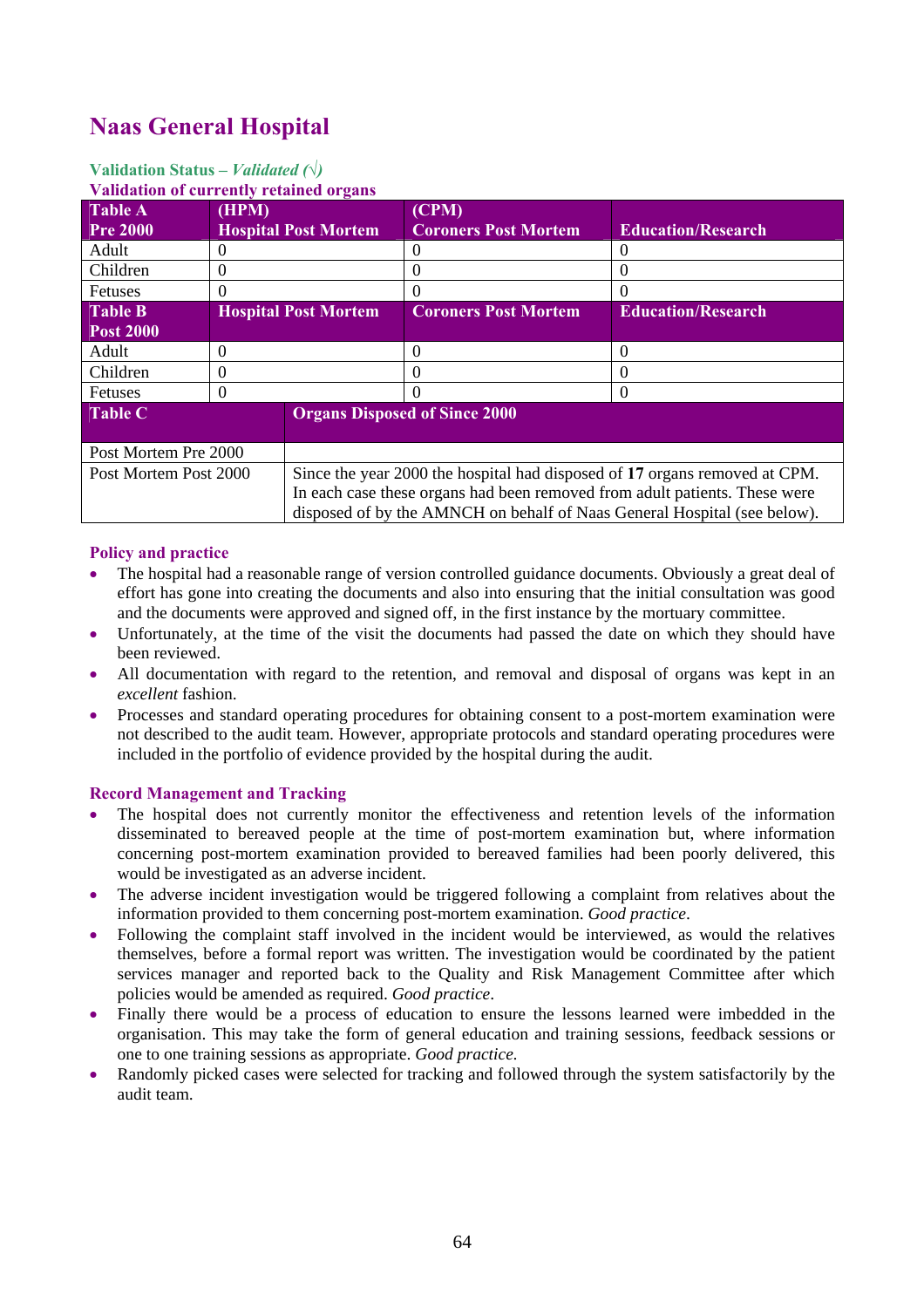### **Communication with families-Consent**

- There is a designated individual who deal with all cases of retained organs. *Good practice*.
- The doctor and a nurse are always involved in taking consent to post-mortem examination and the doctor is always ultimately responsible for ensuring written informed consent to post-mortem examination is obtained.
- The pathologist may occasionally be involved in this process but no other health care professionals are ever involved.
- The hospital has trained specific staff to obtain consent and provide full information about post- mortem examination practice. They also have a process in place for information in relation to retention of organs in the event of unexpected death and/or a post-mortem examination conducted under the jurisdiction of the coroner.
- The staff obtaining consent have received training. It is not clear if the training is specific to taking consent to post-mortem examination or whether it is related to the seeking of consent in general. The person obtaining consent would have observed one being undertaken.
- The consent form is appropriate.

## **Storage and disposal of organs**

- AMNCH also dispose of organs for Naas General Hospital. Naas General Hospital do not consider that they have appropriate facilities for the storage of organs removed at post-mortem examination. Therefore the organs are transferred to the AMNCH for examination, storage and disposal. The transfer is carried out appropriately through the laboratory. The tracking and documentation in regard to this process is excellent.
- Naas General Hospital retains responsibility to inform and ascertain the family's wishes regarding disposal when the examination of organs is complete or the coroner has agreed to their disposal.

#### **Bereavement support services**

- The General Manager and Director of Nursing are responsible for the management and delivery of the very limited bereavement services.
- The hospital is a Hospice Friendly hospital.
- There are dedicated relatives' rooms on the ward area with an external telephone line.

#### **Information leaflets**

• A bereavement information pack is provided including advice about the death certificate and registering the death, an explanation of what happens to the deceased's body after the relatives have left the hospital, and contact details for national and local bereavement support agencies and the hospital switchboard. *Good practice*.

- There is need to review and if necessary update policies and standard operating procedures as a matter of urgency.
- It is also important that appropriate mechanisms are in place to ensure the documents are regularly reviewed in future and there is a need for some additional policies and standard operating procedures to be put in place. Action to embed policies firmly within the organisation is also needed.
- The mortuary is located in a port-a-cabin and the planned redesign is sorely needed.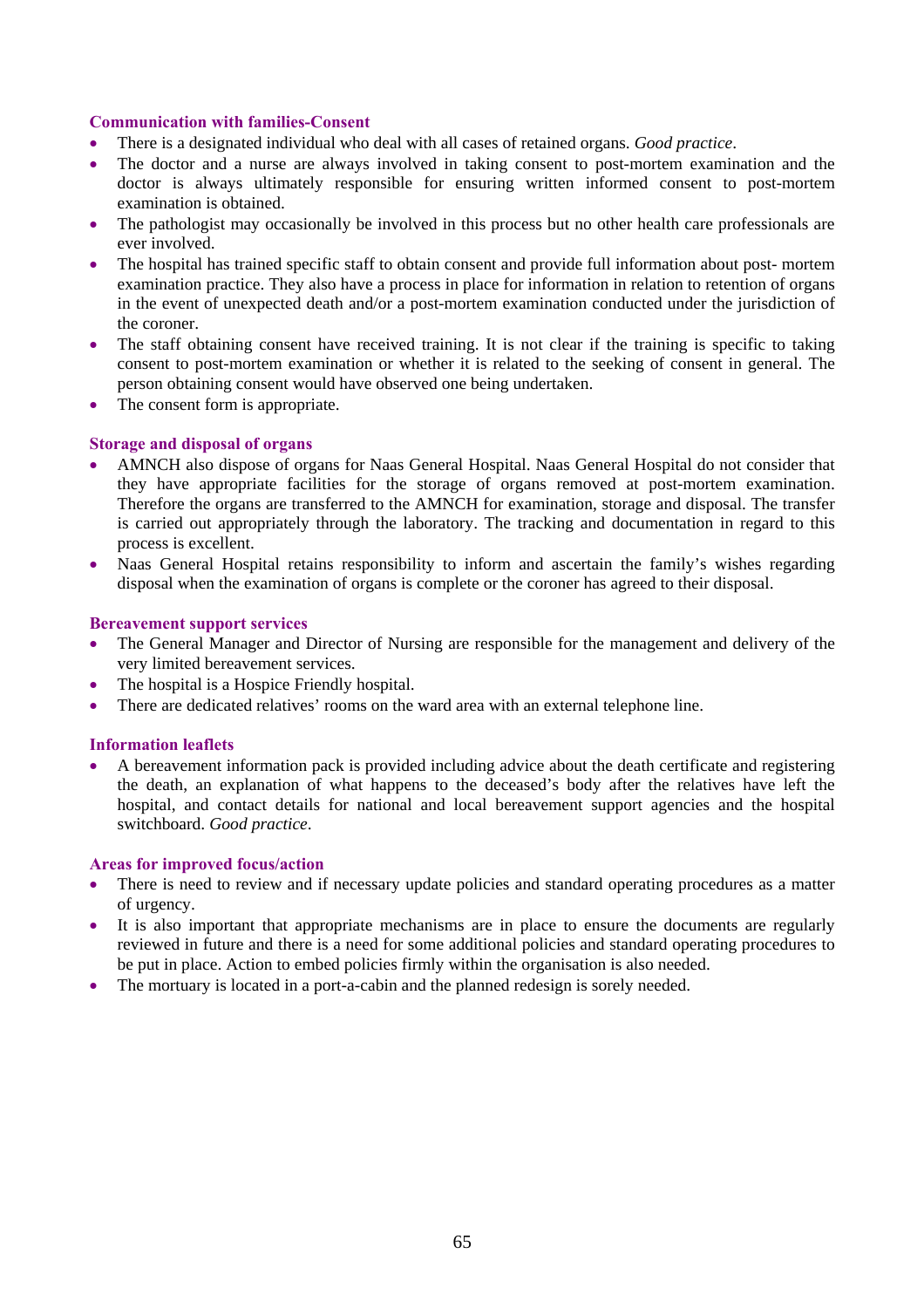# **National Maternity Hospital, Holles St.**

# **Validation Status** *– Validated (√)*

**Validation of currently retained organs** 

| Table A         | (HPM)                       | (CPM)                       |                           |  |
|-----------------|-----------------------------|-----------------------------|---------------------------|--|
| <b>Pre 2000</b> | <b>Hospital Post Mortem</b> | <b>Coroners Post Mortem</b> | <b>Education/Research</b> |  |
| Adult           | 176 organs were retained    |                             |                           |  |
|                 | in 15 cases of which 4      |                             |                           |  |
|                 | cases were CPM              |                             |                           |  |
| Perinatal       | <b>13,574</b> organs        | 100 organs                  |                           |  |

**Comments**: It is evident that there are a considerable number of organs still stored at the National Maternity Hospital for this period. Direction is needed from the HSE with regard to organs currently held. The National Maternity Hospital is in line with two other validated hospital that did not take action to dispose of organs until further definitive guidance had been issued after the meeting in March  $2004<sup>2</sup>$ 

A new consent form was instituted in March 2000 (no more than 6 cases were completed between January and March). Since this time the hospital reports that all post-mortem examinations have been completed with explicit consent including permission to retain necessary organs. Prior to this consent was obtained but documentary evidence may not be to hand. However, it should be noted that although it is good practice to sample all organs for histology it is indeed unusual practice, when comparing against other hospitals audited and validated as part of this process, post 2000 to still retain organs post histology/report writing even with consent. The valid explanation provided by the hospital in relation to the above is that *"organs currently retained in NMH post 2000 reflect either:* 

*a. Parents having requested to bury the organs themselves and failing to contact the hospital; b. Coroners case where permission to bury the organs has not yet been received"*

| <b>Table B</b><br><b>Post 2000</b>                                   |                         | <b>Hospital Post Mortem</b>          | <b>Coroners Post Mortem</b> | <b>Education/Research</b> |  |
|----------------------------------------------------------------------|-------------------------|--------------------------------------|-----------------------------|---------------------------|--|
| Adult and                                                            | 673 (no differentiation |                                      | $\theta$                    | $\theta$                  |  |
| Perinatal                                                            | between Hospital and    |                                      |                             |                           |  |
|                                                                      | Coroner PM's available) |                                      |                             |                           |  |
| <b>Table C</b>                                                       |                         | <b>Organs Disposed of Since 2000</b> |                             |                           |  |
| $\frac{322}{2}$ sets of organs <sup>20</sup><br>Post Mortem Pre 2000 |                         |                                      |                             |                           |  |
| Post Mortem Post 2000<br>272 sets of organs                          |                         |                                      |                             |                           |  |

*\*Tables A,B and C are updated as of May 2009.* 

#### **Policy and practice**

- There was no evidence of policies relating to organ retention and post mortem practice. However, there were laboratory procedures for perinatal autopsy above and below 500 grams.
- There were a small number of relevant documents e.g. a list of frequently asked questions about perinatal post-mortem examination (autopsy), which was version controlled but with a 2003 date.

## **Record Management and Tracking**

- Randomly picked cases were selected for tracking and followed through the system satisfactorily by the audit team.
- Many documents and logs were in paper format and would benefit from being computerised.

## **Communication with families-Consent**

- Consent is always sought by a doctor.
- Consent training is mandatory (usually at induction) and participants are signed off as designated doctors who have received training and can obtain consent.
- Having said this, the practice is unusual at Holles Street in regard to organs that are removed at postmortem examination but are not disposed of as soon as they are sampled for histology. What is included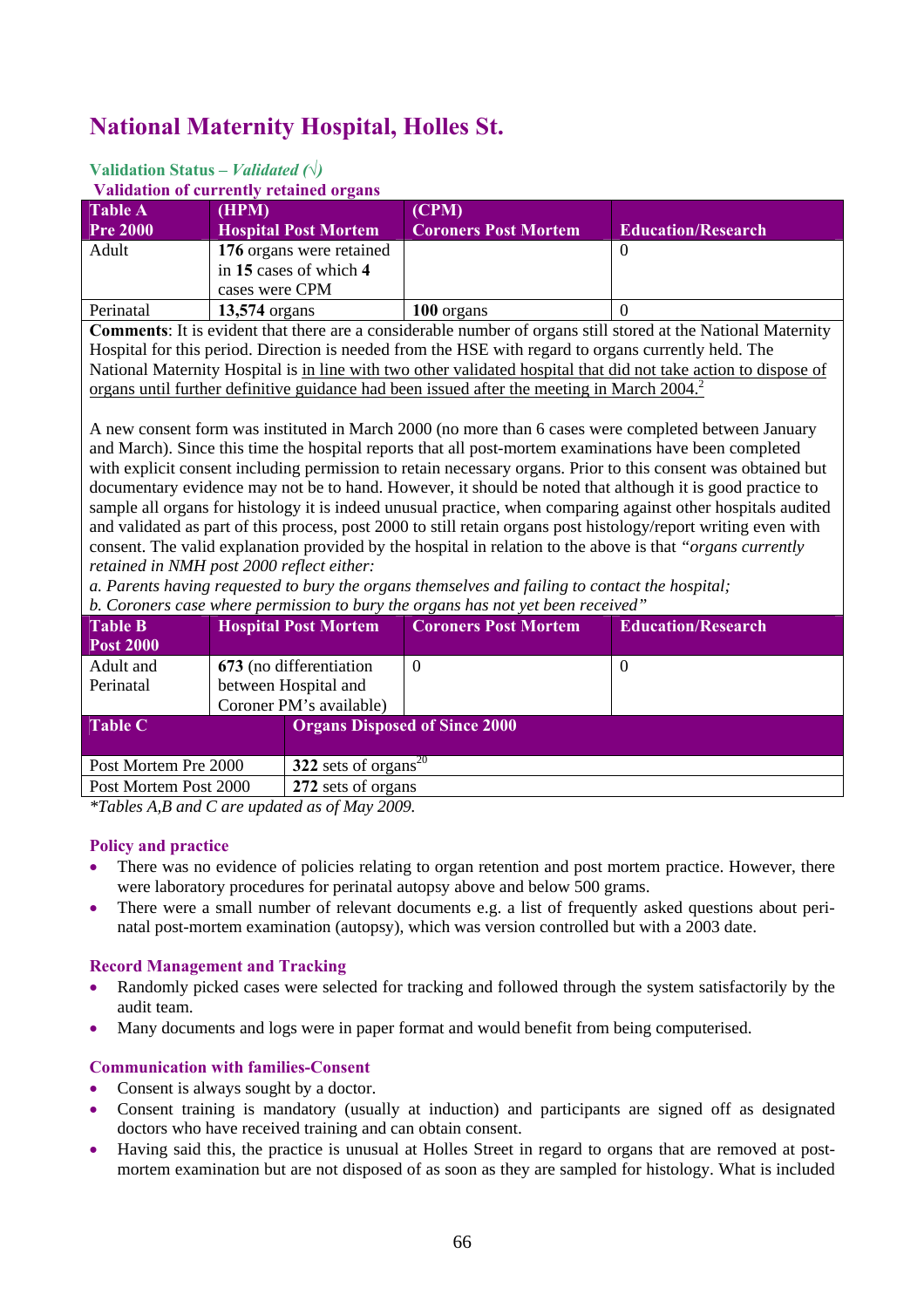in the information to be delivered to families in the hospitals training is questionable i.e. terminology such as parts or sets of organs. This was investigated further and reported to the hospital that the consent form was confusing and uses obtuse language and needs to be reviewed. The consent form had been reviewed and detail is now clear. *(see Note at end of NMH section)*

- A consultant pathologist delivers the consent training or a power point presentation is observed and the doctor signs to confirm that they have watched it and is clear about the process of seeking consent. This is a very detailed and informative presentation.
- If a doctor has not completed this process, should he choose to take consent for a post-mortem examination, the consent would not be accepted in the mortuary. There is zero tolerance on this issue.

### **Storage and disposal of organs**

- The storage for the pre 2000 organs is acceptable, in a secure remote storage room in the grounds of the hospital. However, sensitive disposal should take place, after further Health Service Executive guidance is issued.
- For the more recent cases the storage was not acceptable; some were in a cupboard and on a shelf while the rest were on the floor. This is not appropriate. There is insufficient space and furnishings and equipment are archaic.
- On a return visit by the audit team it was noted that a new post mortem examination room with dedicated facility for organ storage had been built and put into use.

## **Bereavement support services**

- There is a newly appointed bereavement support midwife.
- Chaplaincy are quite heavily involved with bereavement services as is the social work department.
- The viewing area is poor and in need of refurbishment and has poor external access, although plans are in place for modernisation.
- Ward staff are very sensitive to the needs of bereaved parents.

### **Information leaflets**

• There is a variety of booklets but no bereavement pack.

## **Areas for improved focus/action**

- Review and implementation of policies.
- Sensitive disposal of pre 2000 organs currently held in line with past and future HSE recommendations.
- Review the process relating to the retention of organs.
- Stop the use of ambiguous wording i.e., sets of organs, and parts of organs. Be clear. (see Note)
- Consent form needs to be reviewed. (This has now been reviewed, see Note)
- Bereavement literature should be reviewed and a bereavement pack introduced.
- Review strategies to carry out appropriate bereavement roles.

Note: Following the Audit team visit to NMH a review of the consent form was undertaken and it was felt it could be clearer. The consent form and Frequently Asked Questions were changed appropriately and this has been reviewed by the audit team.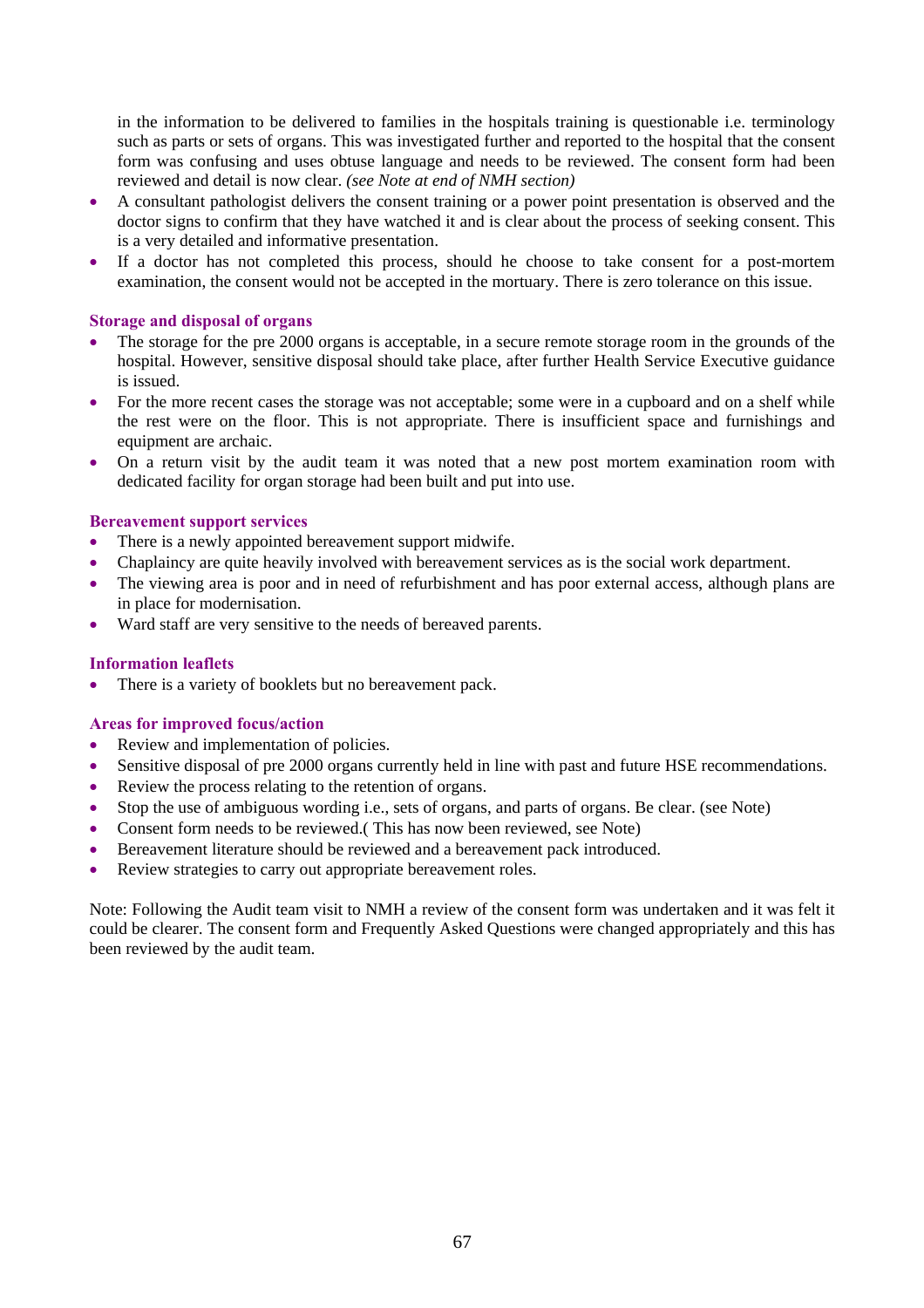# **Our Lady's Children's Hospital, Crumlin (OLCHC)**

# **Validation Status** *– Validated (√)*

**Validation of currently retained organs** 

| <b>Table A</b>                        | (HPM)                    |                                  | (CPM)                                                                                                              |                                                                                                                 |
|---------------------------------------|--------------------------|----------------------------------|--------------------------------------------------------------------------------------------------------------------|-----------------------------------------------------------------------------------------------------------------|
| <b>Pre 2000</b>                       |                          | <b>Hospital Post Mortem</b>      | <b>Coroners Post Mortem</b>                                                                                        | <b>Education/Research</b>                                                                                       |
| Adult                                 | 0                        |                                  | $\Omega$                                                                                                           | $\Omega$                                                                                                        |
| Children                              | 70 organs still retained |                                  | 81 organs still retained                                                                                           | 4 for medical education and<br>medical research                                                                 |
| Fetuses                               | $\Omega$                 |                                  | $\Omega$                                                                                                           | $\Omega$                                                                                                        |
|                                       |                          |                                  |                                                                                                                    | Comments: In line with two other validated hospital that did not take action to dispose of organs until further |
|                                       |                          |                                  | definitive guidance had been issued after the meeting in March 2004. <sup>2</sup> Direction is needed from the HSE |                                                                                                                 |
| with regard to organs currently held. |                          |                                  |                                                                                                                    |                                                                                                                 |
| <b>Table B</b>                        |                          | <b>Hospital Post Mortem</b>      | <b>Coroners Post Mortem</b>                                                                                        | <b>Education/Research</b>                                                                                       |
| <b>Post 2000</b>                      |                          |                                  |                                                                                                                    |                                                                                                                 |
| Adult                                 | $\theta$                 |                                  | $\theta$                                                                                                           | $\overline{0}$                                                                                                  |
| Children                              | 2 organs still retained  |                                  | 14 organs still retained                                                                                           | 22 for medical education and                                                                                    |
|                                       |                          |                                  |                                                                                                                    | medical research (6 organs                                                                                      |
|                                       |                          |                                  |                                                                                                                    | from 2 cases from CUH) plus                                                                                     |
|                                       |                          |                                  |                                                                                                                    | 1 set <sup>1</sup> of organs from another                                                                       |
|                                       |                          |                                  |                                                                                                                    | jurisdiction.                                                                                                   |
| Fetuses                               | $\theta$                 |                                  | $\Omega$                                                                                                           | 0                                                                                                               |
| <b>Table C</b>                        |                          |                                  | <b>Organs Disposed of Since 2000</b>                                                                               |                                                                                                                 |
| Post Mortem Pre 2000<br>٠             |                          | 81 organs have been disposed of. |                                                                                                                    |                                                                                                                 |
|                                       |                          |                                  | 1 unidentifiable fetus retained from the period before the year 2000 had                                           |                                                                                                                 |
|                                       |                          |                                  | been disposed of by the hospital.                                                                                  |                                                                                                                 |
| Post Mortem Post 2000<br>٠            |                          |                                  | 64 organs have been disposed of.                                                                                   |                                                                                                                 |

## **Policy and practice**

- The hospital has considered its policies in respect of current national guidelines for the storage, removal, retention and disposal of organs through a formal review of relevant policies and standard operating procedures. The hospital has fully implemented revised policies, which are of a high standard. *Good practice.*
- All policies are version controlled *Good practice.*
- Revised policies have been accepted by the Senior Management team and ratified accordingly. *Good practice.*

- The organ retention database of 1999-2000 forms the basis for the entire system of consent taking at the hospital; this was used on the review pro-forma as an example of the ways in which learning from events is fed back into the organisation in order to support continuous improvement and on-going quality assurance in obtaining consent. The processes described are integral to the hospital's clinical governance system. *This is very good practice*.
- There is no formal process for monitoring effectiveness and retention levels of the information disseminated to the bereaved at the time of post-mortem examination. However only the consultant histo-pathologists are involved in the information delivery process so the hospital is confident that the information given is accurate and appropriate. *This practice is excellent* however this does not negate the need for audit; in the spirit of openness, honesty and transparency.
- The audit team was informed that the pathology technician audits the organs store, which is *good practice* as it makes it more likely that the patient's wishes will be carried out. This still does not mean that the process itself should not be observed periodically for audit purposes.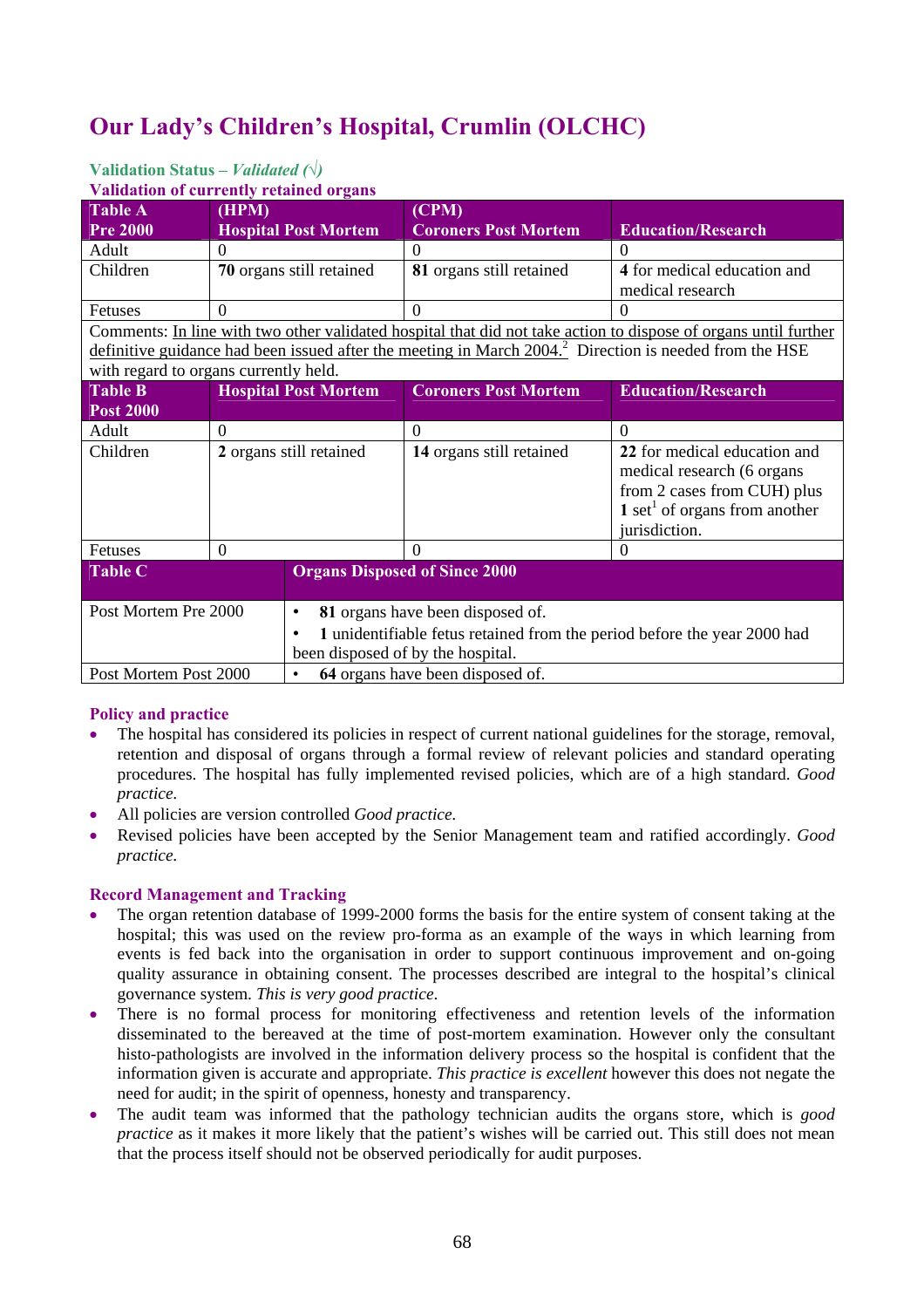- In the event that information provided to bereaved people concerning post-mortem examination was poorly delivered this would be reported and investigated as an adverse incident through the complaints procedure. *Good practice*.
- Processes surrounding the management of the storage, use, removal retention and disposal of organs are monitored through the adverse incident reporting systems, as are processes for obtaining consent to postmortem examination and the provision of support to bereaved relatives. There is a regular audit of organ stores by the senior pathology technician to ensure compliance with parental wishes and this is supported by a range of paper records surrounding each post--mortem examination as documented in the 'Mortuary Procedures' .<sup>21</sup> *Good practice*.
- Circumstances where information about the removal, retention and/or disposal of organs had been poorly delivered, or where the body of a deceased person appeared to have been inappropriately handled, would be investigated as an adverse incident as part of the laboratory complaints procedure.
- The record keeping was all in place and comprehensive, although control of the organ register needs to be tightened. One person should take overall responsibility and double check each form as filed and ensure that all documentation is kept up to date - i.e. when and how organs are collected / returned / disposed of - as there was 2 forms of recording. There was an instance where only one form of log had the relevant information and perhaps one record is enough to avoid confusion if that record is backed up.
- Randomly picked cases were selected for tracking and followed through the system satisfactorily by the audit team.

## **Communication with families -Consent**

- Families have the opportunity to remain in contact with the pathologist in the weeks following a postmortem examination and bereaved people are also invited to return to the hospital and comment on their experience through the Patient Support Unit. *Excellent practice if not replicated in other hospitals it should be.*
- The pathologist is always involved in taking consent to post-mortem examination, and is ultimately responsible for ensuring written informed consent to post-mortem examination is sought. He may be supported by another doctor or by a nurse from time to time. No other health care professionals are involved in this process. *Good practice.*
- The pathologists have received training in obtaining consent to post-mortem examination and are professionally qualified to conduct post-mortem examinations.
- A brief description of the process for obtaining consent to post-mortem examination was provided:
	- *'The process for obtaining consent to post mortem is described in the operating procedure LP-MORRegAut. In OLCHC, the pathologist on duty meets the family to discuss the procedure and complete the relevant forms before the post mortem begins, whether the examination is performed under the direction of the coroner or not. The clinical staff caring for the child therefore introduce the subject of a post mortem and make an arrangement for the pathologist to speak with the family directly.'*
- Specific staff have been trained to obtain consent and provide full information about post-mortem examination practice and there are systems and processes in place to ensure that this training is kept up to date. The process was briefly described in the following manner:
	- *'All NCHDs receive instructions regarding post mortem consent and information as part of twice yearly induction programme. All doctors encouraged to involve the pathologists early, before discussion of post mortem has begun if at all practical.' Excellent practice.*
- In addition there is a Request for Autopsy form, which has a helpful distribution list attached and includes information about the removal, storage, retention and subsequent disposal of organs retained at post-mortem examination. Once again this is appropriately version controlled.
- OLCHC ensure that the paediatric pathologist always obtains consent for the post-mortem examination, which is enormously helpful to families. It is also highly noteworthy that the concept of making a 'request' for autopsy as opposed to 'obtaining consent' carries with it much softer connotations which are helpful to the bereaved people and professionals alike. *This is excellent practice.*
- As was noted above the same staff are involved in speaking to relatives about post-mortem examination. Once again *excellent practice.*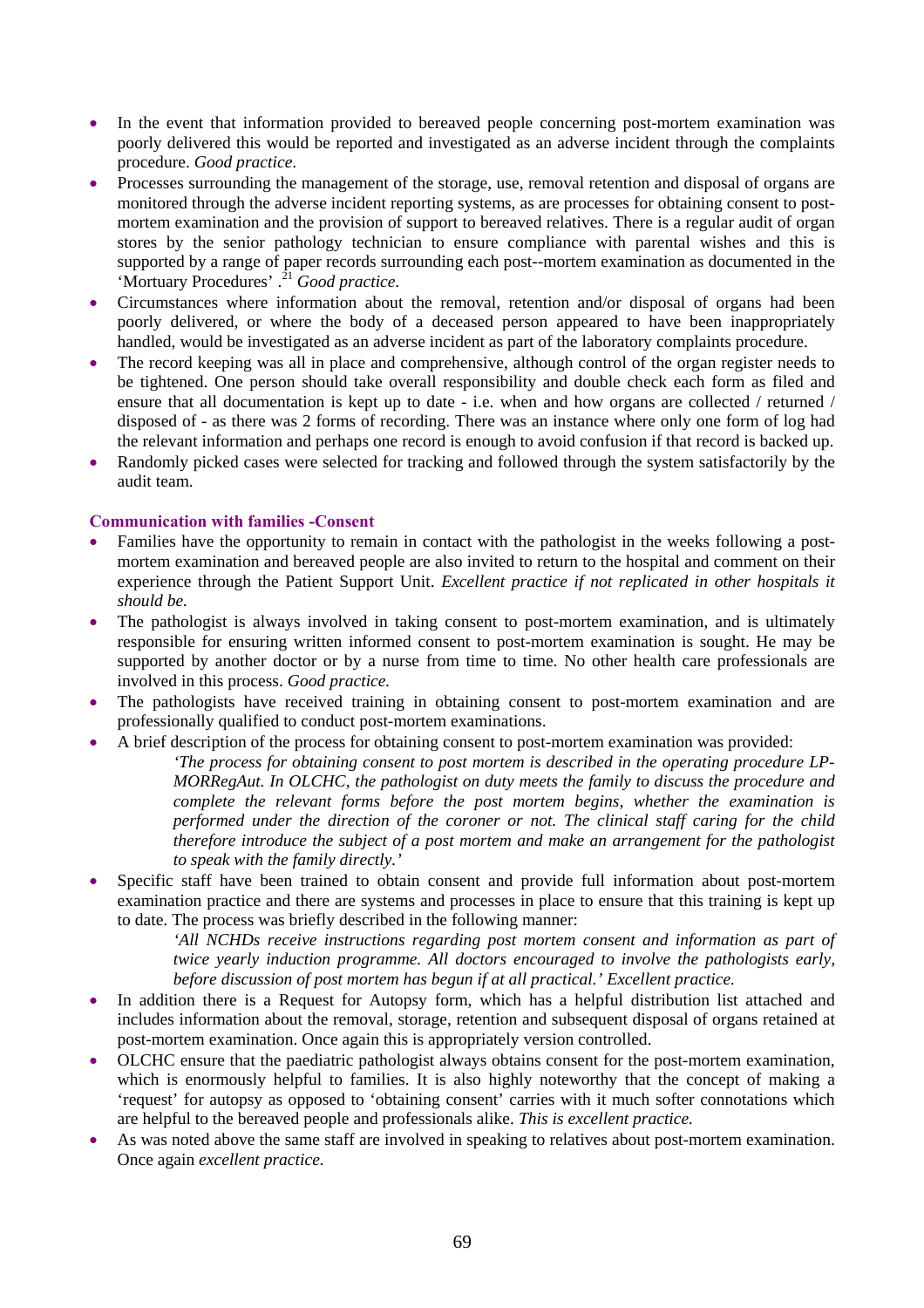### **Storage and disposal of organs**

- Practice at the hospital since 2000 is where possible to delay the funeral and return organs to the body prior to burial.
- The hospital describes arrangements at Newlands Cross Cemetery, where they had purchased a number of plots allowing them to bury either children or organs. *Good practice*.
- There are arrangements in place to ensure that children or organs buried in the plot are appropriately logged, and in accordance with the standards of Newlands Cross Cemetery. *Good practice*.
- Storage is appropriate.
- There are a number of places where organs removed are noted e.g. consent form electronic -hard back copybook - with evidence of mode of disposal / return of all organs. All data are present on one form or 2 or all forms in most cases.

#### **Bereavement support services**

- There is a Death, Dying and Bereavement Group chaired by the Deputy Director of Nursing, which reports to the Hospital Executive Committee regarding practice and quality improvements to ensure the changing needs of parents and families are met. Although it has met on several occasions it has produced little of practical benefit to date, according to the minutes and other evidence produced. Indeed evidence would suggest that bereavement support has decreased since 2000, especially the level of social work service support.
- Sometimes non-Irish nationals for cultural reasons have asked the hospital staff to arrange for burial of their child. The patient support unit also meets these requests. The patient support unit, in conjunction with the medical social worker, tries to involve the family in planning as much as possible and to have family, friends or relatives involved where possible. Written consent is sought and obtained to arrange the burial. Burials have taken place in the hospital grave at Newlands Cross (Cemetery) and chaplaincy staff and/or medical social workers attend with mortuary staff. *Good practice*.
- There is a multidisciplinary approach to the provision of bereavement services and all members of hospital staff are involved in this process.
- However, the support offered to bereaved families varies throughout the hospital. In oncology and cardiac wards the support is far superior to that given to the families of other children who die in the hospital, and may include flowers after death, first Christmas card, first anniversary card.
- There is a remembrance day held for children and a very nice book of remembrance in the chapel. *Good practice.*
- There are very good quiet places/breaking bad news areas. Each ward area has an individual space that can be utilised. *Good practice*.
- 'Suaimhneas' is a room that has been developed specifically for medical and nursing staff to meet families. *Excellent practice.*
- The viewing area contains removable religious symbols and sacred texts are available on request.
- The area is wheelchair accessible. *Good practice.*

#### **Information leaflets**

- OLCHC has a documentation guide to post-mortem examination of a child, which is available for parents or guardians of children who have died in the hospital. It is very comprehensive and explicit about the possibility and procedure for retention of organs at post-mortem examination. *Excellent practice.*
- Associated with the comprehensive information leaflet there is a very helpful pre-autopsy checklist for the consultant pathologist, which is appropriately version-controlled *Good practice.*
- The social work department has generic written information, which is given to families on an ongoing basis and customised to be appropriate to each family's needs. To assist social work staff the department has the Irish Sudden Death Information folder '*Information for parents and close family at the time of a child's death*' which was introduced 15 years ago and updated in 2006. A range of material on the grief of parents, grandparents, and siblings is available.
- The oncology unit also provides a comprehensive leaflet 'Precious Times' and there is a wide range of national leaflets available for family and close friends following the death of a child at the OLCHC. These are often quite specifically related to particular illnesses.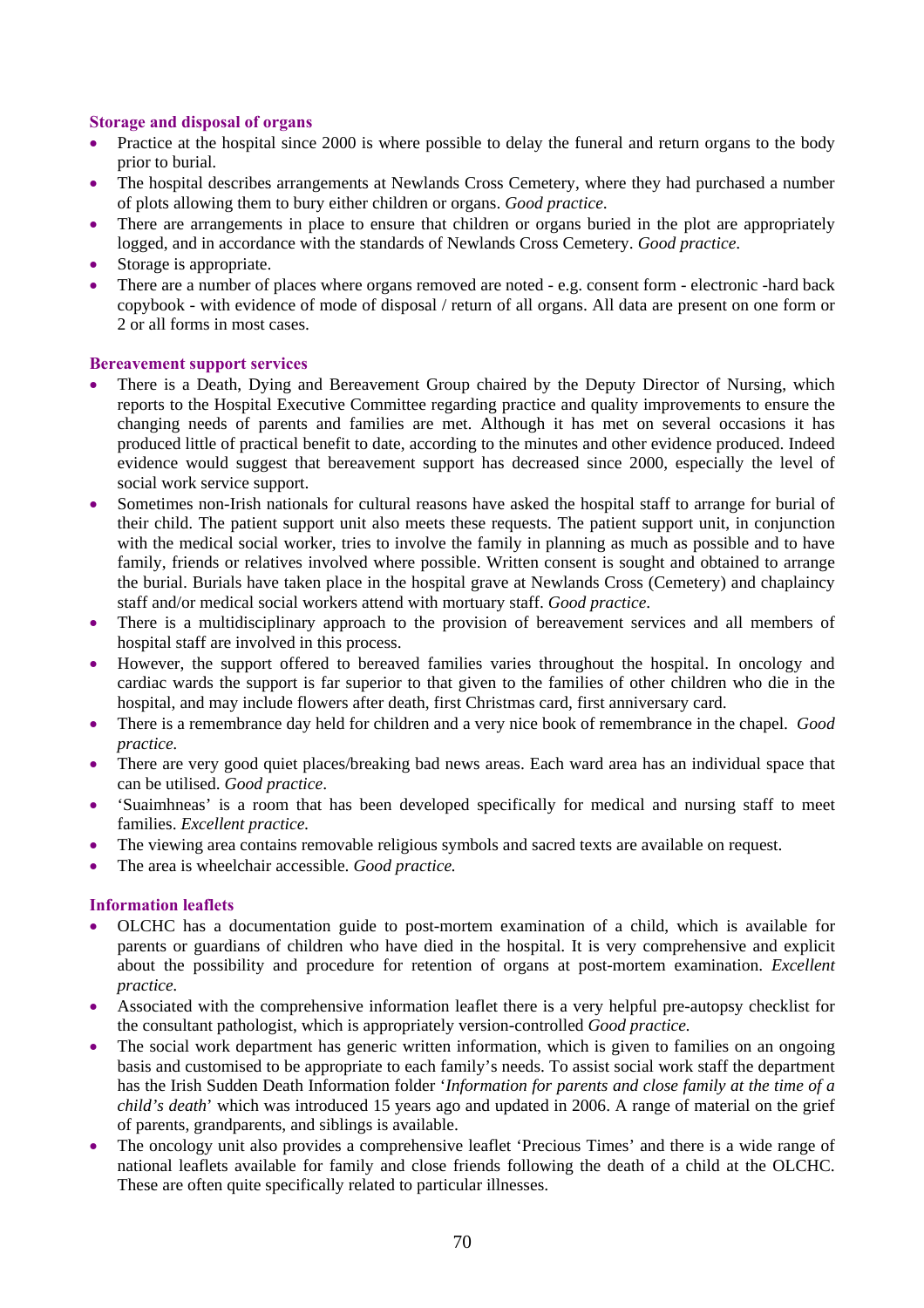- The hospital should review the status of the pre 2000 retained organs and follow national guidance with regard to their disposal (in line with two other validated hospital that did not take action to dispose of organs until further definitive guidance had been issued after the meeting in March  $2004$ ).<sup>2</sup>
- There should be a review of the recording mechanisms for the retention of organs at post-mortem examination to ensure that, if recording is in duplicate, both systems are filled in concurrently, removing the possibility of error.
- There must be a consistent bereavement support approach to all child deaths.
- There is no multi faith room and this should be reviewed.
- On some occasions there is more than one dead child in the hospital but only one mortuary viewing area. There have been on occasions 3 dead children at one time in the hospital. The hospital's ethos is to facilitate the family's wishes surrounding the last hours with their baby/child, which is *excellent*. However, in these cases the facility does not accommodate this well as one family has to be in the entry hall and the other in the viewing room or relocation has to take place. This is not fair, appropriate, private or dignified. Contingency plans must be put in place.
- Bereavement training has lapsed in the hospital and this should be reviewed.
- There is evidence of multi departmental working, and seeking consent and mortuary practice is of a *very high standard*. However, it has to be said that the bereavement service is better on paper than it is in reality. For example, leaflets for parents and staff are ten years old. This is constantly stated to be 'under review'. Action needs to be taken following the reviews.
- There is a proposal to appoint a Bereavement Services Coordinator and it is to be hoped that this post will be established as soon as possible.
- There is involvement in 'Hospice Friendly Hospitals' programme and it is hoped this will provide impetus to support services. The huge disparity of support services, good in cardiology and oncology but non-existent elsewhere, must be difficult for families to understand.
- Service planning is being reviewed; as part of this it is essential that positive and improving action is taken, as many services have been revoked.
- There is a need for different faiths and cultures to be integrated within the hospital, as there is not an embedded multi faith and multi cultural ethos at present.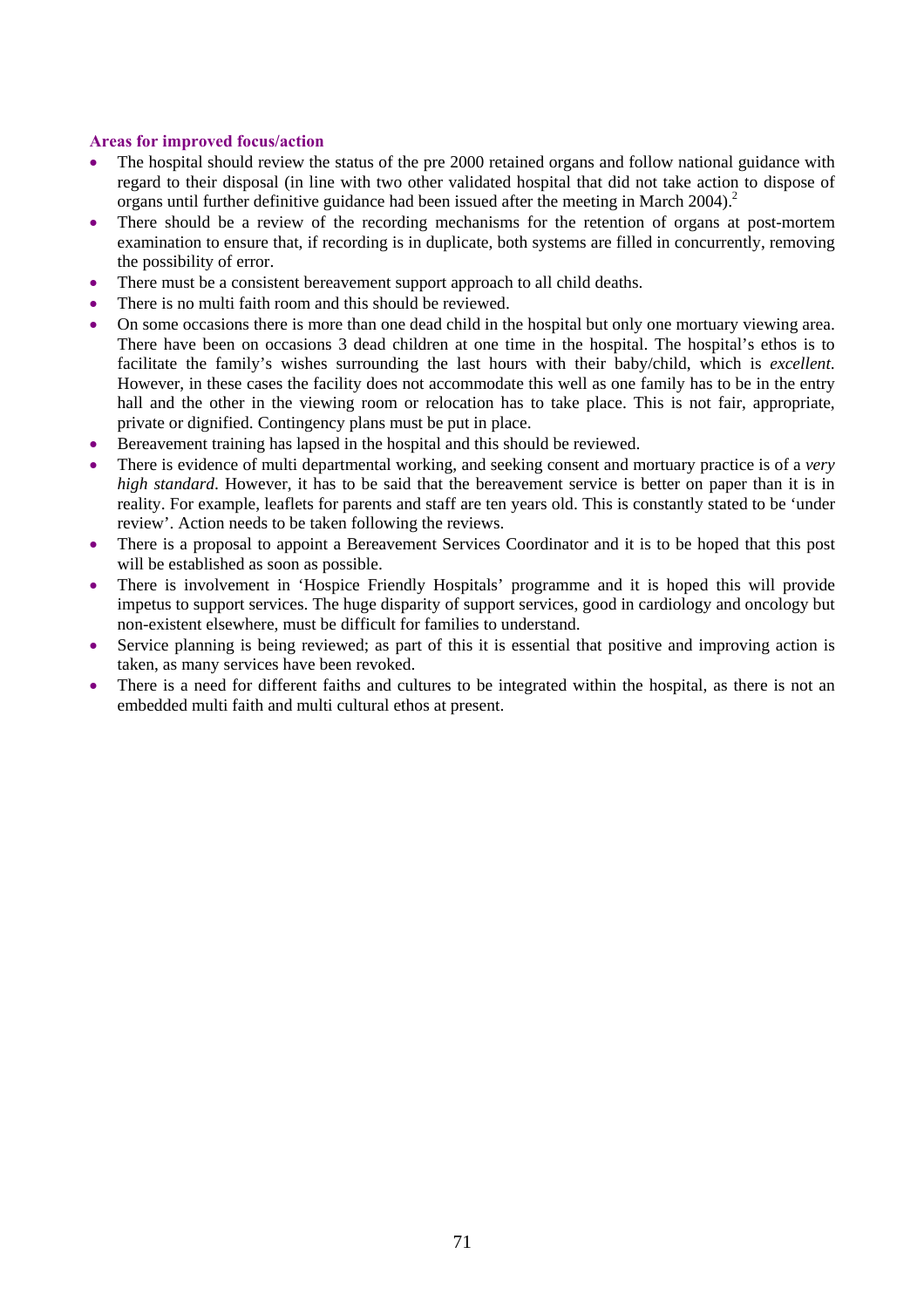# **Our Lady's Hospital, Navan**

All post-mortem examination histology is sent to Connolly Hospital and all post-mortem examination specimens/organs are transferred to Connolly through the hospital laboratory and sent the following morning via appropriate transport with appropriate insurance (This should however also be recorded in the mortuary). Organs are also returned to Navan once examined.

| <u>Vanuation of Currently retained of gans</u>                                                       |          |                             |                                      |                           |
|------------------------------------------------------------------------------------------------------|----------|-----------------------------|--------------------------------------|---------------------------|
| <b>Table A</b><br><b>Pre 2000</b>                                                                    | (HPM)    | <b>Hospital Post Mortem</b> | (CPM)<br><b>Coroners Post Mortem</b> | <b>Education/Research</b> |
| Adult                                                                                                |          |                             |                                      |                           |
| Children                                                                                             | $\theta$ |                             | $\theta$                             | $\theta$                  |
| Fetuses                                                                                              | $\Omega$ |                             | $\Omega$                             | 0                         |
| <b>Table B</b><br><b>Post 2000</b>                                                                   |          | <b>Hospital Post Mortem</b> | <b>Coroners Post Mortem</b>          | <b>Education/Research</b> |
| Adult                                                                                                | $\Omega$ |                             | 5                                    | 0                         |
| Children                                                                                             | $\Omega$ |                             |                                      |                           |
| Fetuses                                                                                              | $\Omega$ |                             |                                      |                           |
| Comments: These 5 organs are awaiting the coroner's response; although there are numerous recorded   |          |                             |                                      |                           |
| contacts made with the coroner with regard to these organs, as yet no response has been forthcoming. |          |                             |                                      |                           |
| <b>Table C</b>                                                                                       |          |                             | <b>Organs Disposed of Since 2000</b> |                           |
| Post Mortem Pre 2000                                                                                 |          | $\Omega$                    |                                      |                           |
| 0<br>Post Mortem Post 2000                                                                           |          |                             |                                      |                           |

## **Validation Status** *– Validated (√)*

## **Validation of Currently retained organs**

#### **Policy and practice**

- The hospital has not considered its policies in respect of national guidelines for the storage, removal, retention and disposal of organs, and had not formally reviewed existing policies, but indicated that it anticipated doing so within 6 months.
- Policies directing the process for obtaining consent to post-mortem examination were in place.
- The hospital identified consent guidelines and a sample consent form is under review.
- The technician has his own informal standard operating procedure, which should be built on and formalised. The technician also has in place an excellent confirmation of the post-mortem examination request from the coroner (form C71 faxed from coroner) confirming who identified the body and the circumstances of the death. A recently appointed pathologist has started covering sessions at the hospital and is reviewing the documentation.
- Whilst the hospital does appear to have systems in place to identify instances of poor information giving in relation to post-mortem examination, they did not describe how the lessons learned from incidents would be fed back into the organisation to stimulate a cycle of continuous improvement.

- The registers and logs are in place and to a *very high standard*, however there are no inter hospital working logs (i.e. Navan /Connolly) and the mortuary would be enhanced by greater use of IT.
- If an organ is transported to another hospital other than Connolly (e.g. an organ to Beaumont for neurological examination), it is taken by the technician in appropriate transport, the examination is done whilst the technician waits and then the technician returns the organ in appropriate packing and appropriate transport to the hospital. *Excellent practice.*
- The hospital does not monitor the effectiveness and retention levels of information provided to bereaved people at the time of post-mortem examination. However, if information regarding post-mortem examination was provided in a poor manner, and the incident was reported, the hospital would pick this up through the adverse incident reporting process, which would lead to the complaint/incident being reviewed and remedial measures being implemented where necessary.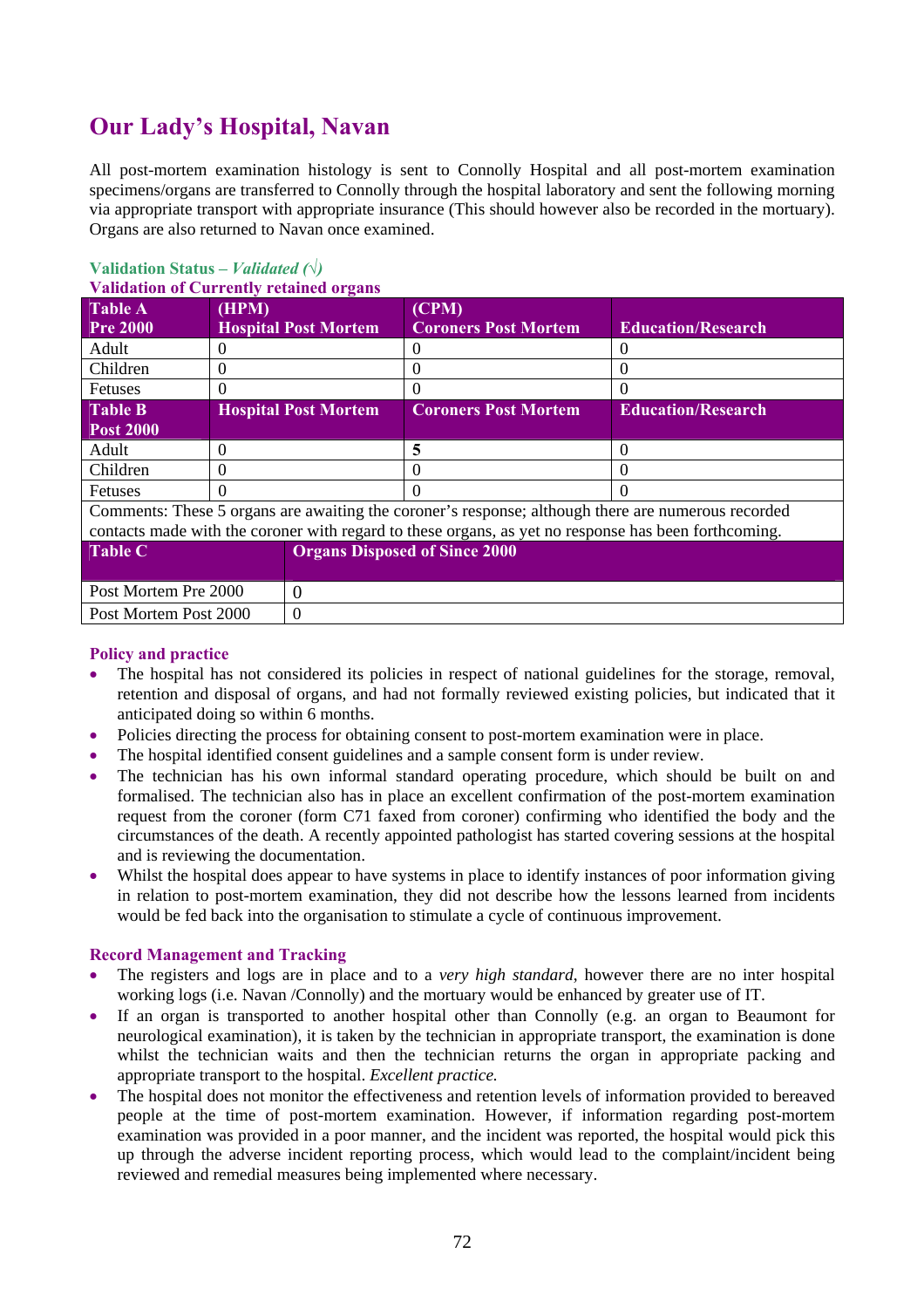- The hospital does monitor instances in which the process surrounding organ retention, consent and the support provided to bereaved relatives was poor, utilising the adverse incident reporting system and has taken steps to quality assure the service provision to a consistent standard.
- Randomly picked cases were selected for tracking and followed through the system satisfactorily by the audit team.

#### **Communication with families –Consent**

- Consent always obtained by a consultant or non consultant hospital doctor (NCHD).
- The consent form is wholly inadequate; it consists of:

*'I hereby give consent to the performance of a post mortem examination on … '*  signed, relationship, witness, date<sup> $22$ </sup>

This indicates a lack of observance of HSE 2002 guidance.<sup>9</sup>

#### **Storage and disposal of organs**

- If an organ is to be retained from a coroner's post-mortem examination, the family will be notified by the coroner. After the inquest, hospital policy requires an Anatomical Pathology Technician to liase with the coroner to contact the relatives with regard to the disposal of the organ.
- Organs are stored appropriately.

#### **Bereavement support services**

- There is no formal bereavement service.
- The hospital is participating in the 'Hospice Friendly Hospital' Programme, which is aimed to improve care around dying, death and bereavement.
- Some ward areas have dedicated relatives' rooms with an external telephone line and the pastoral care room is also available.
- There is a viewing area within the mortuary facility with removable religious symbols and wheelchair access. Viewing facilities are a little drab but adequate, clean and spacious.
- A pathology technician provided information regarding bereavement support.
- There is no social work service provision.
- Chaplains are available for services but there is no structured bereavement service and minimal literature available for bereaved relatives. There is a need to strengthen multi cultural awareness.

#### **Information leaflets**

• Bereavement information is provided including advice about how to contact a funeral director; and advice about registering the death and the death certificate; together with a checklist of people who may need to be informed about the death.

#### **Areas for improved focus/action**

- There is a need to introduce proper policies and standard operating procedures with immediate effect. The hospital conceded that they were only just beginning implementation of revised documentation including version control. Comprehensive policies covering all relevant areas are needed.
- There is a need to review recording systems, including inter-hospital transfers and the possibility of computerisation. Standard operating procedures are needed to underpin the policies. However, work is underway and there is well-documented progression, i.e. ratification/draft/version control.
- There is a need to review and implement a suitable bereavement service and to develop a bereavement pack.
- Facilities are of a good standard, although the refrigeration would benefit from being renewed.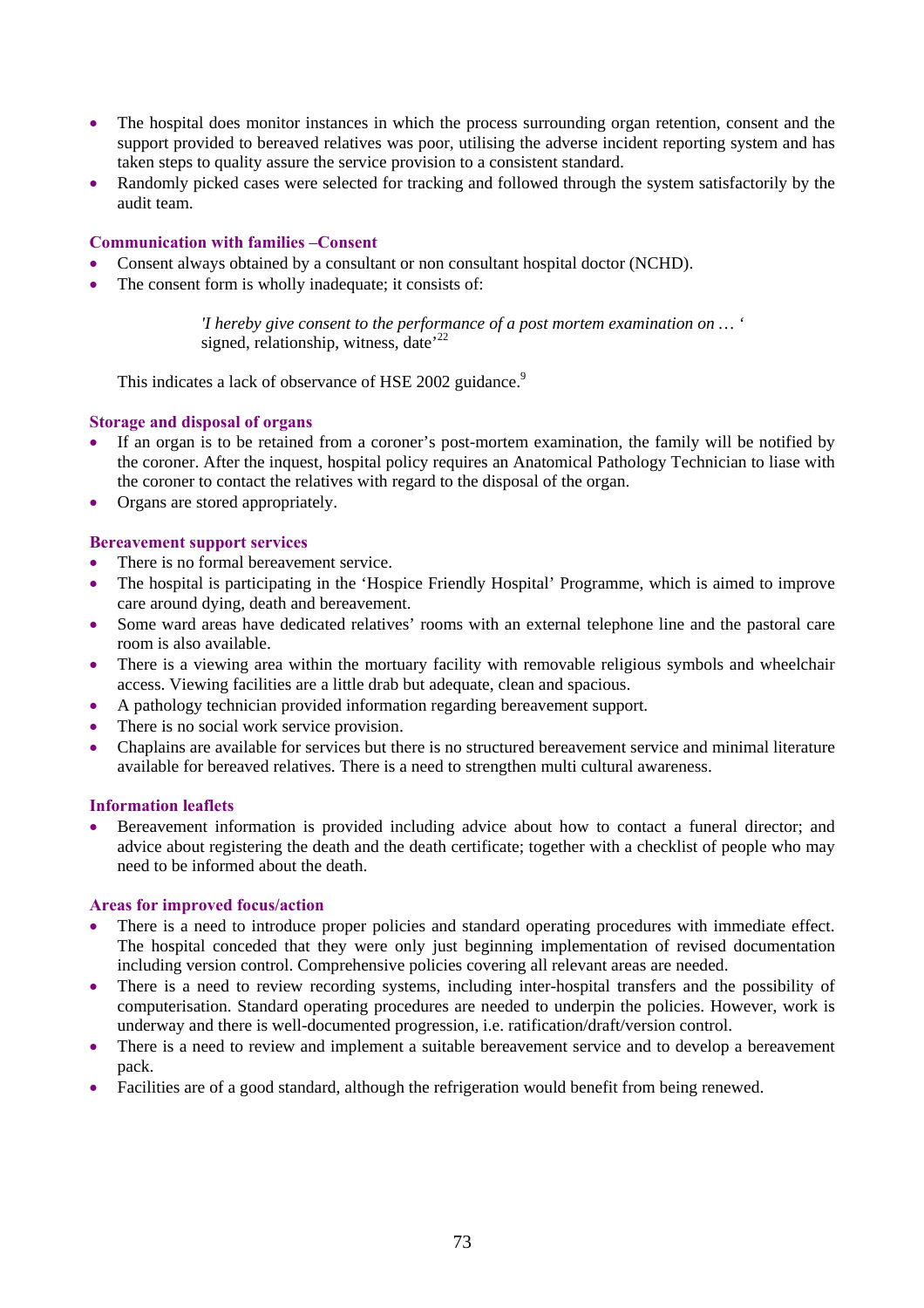### **Portiuncula Hospital, Ballinasloe**

#### **Validation Status** *– Validated (√)*

#### **Validation of Currently rate**

| <u>Vandation of Currently retained organs</u> |                             |                                                               |                             |                           |  |
|-----------------------------------------------|-----------------------------|---------------------------------------------------------------|-----------------------------|---------------------------|--|
| Table A                                       | (HPM)                       |                                                               | (CPM)                       |                           |  |
| <b>Pre 2000</b>                               |                             | <b>Hospital Post Mortem</b>                                   | <b>Coroners Post Mortem</b> | <b>Education/Research</b> |  |
| Adult                                         |                             |                                                               | $\Omega$                    | $\theta$                  |  |
| Children                                      |                             |                                                               |                             | $\theta$                  |  |
| Fetuses                                       |                             |                                                               | $\Omega$                    | 0                         |  |
| <b>Table B</b>                                | <b>Hospital Post Mortem</b> |                                                               | <b>Coroners Post Mortem</b> | <b>Education/Research</b> |  |
| <b>Post 2000</b>                              |                             |                                                               |                             |                           |  |
| Adult                                         | 0                           |                                                               |                             | 0                         |  |
| Children                                      |                             |                                                               | $\theta$                    | $\left( \right)$          |  |
| Fetuses                                       |                             |                                                               |                             | 0                         |  |
| Table C                                       |                             | <b>Organs Disposed of Since 2000</b>                          |                             |                           |  |
| Post Mortem Pre 2000                          |                             | $\Omega$                                                      |                             |                           |  |
| Post Mortem Post 2000                         |                             | 17 organs                                                     |                             |                           |  |
|                                               |                             | <b>30</b> fetus' disposed of pre 2000 and 56 fetus' post 2000 |                             |                           |  |

#### **Policy and practice**

- Policies and standard operating procedures all of a *very high standard* and all version controlled.
- However many review dates have been missed and there were also a number of hand written procedures that were in need of reviewing.

#### **Record Management and Tracking**

- There was an *excellent level* of detail in the log and registers in the mortuary.
- Documents are all in hardback format.
- *Excellent* tracking between mortuary and laboratory.
- Randomly picked cases were selected for tracking and followed through the system satisfactorily by the audit team.

#### **Communication with families –Consent**

It is always a doctor who seeks consent to post-mortem examination and the consent form was appropriate.

#### **Storage and disposal of organs**

- The storage of organs in the office of the mortuary was poor due to lack of space.
- The office was seriously overloaded.
- There is a need for a separate lockable storage cupboard.

#### **Information leaflets**

• The hospital has a leaflet about the post-mortem examination.

#### **Bereavement support services**

- There were reasonable viewing areas, which were wheelchair accessible.
- The chaplaincy department is very involved with the bereaved and staff support. Social work is involved with maternity and other areas.

#### **Areas for improved focus/action**

- It would be beneficial for the mortuary records to be in the same electronic format as the laboratory system.
- There is a need to review the mortuary facilities/equipment, much of which needs modernisation.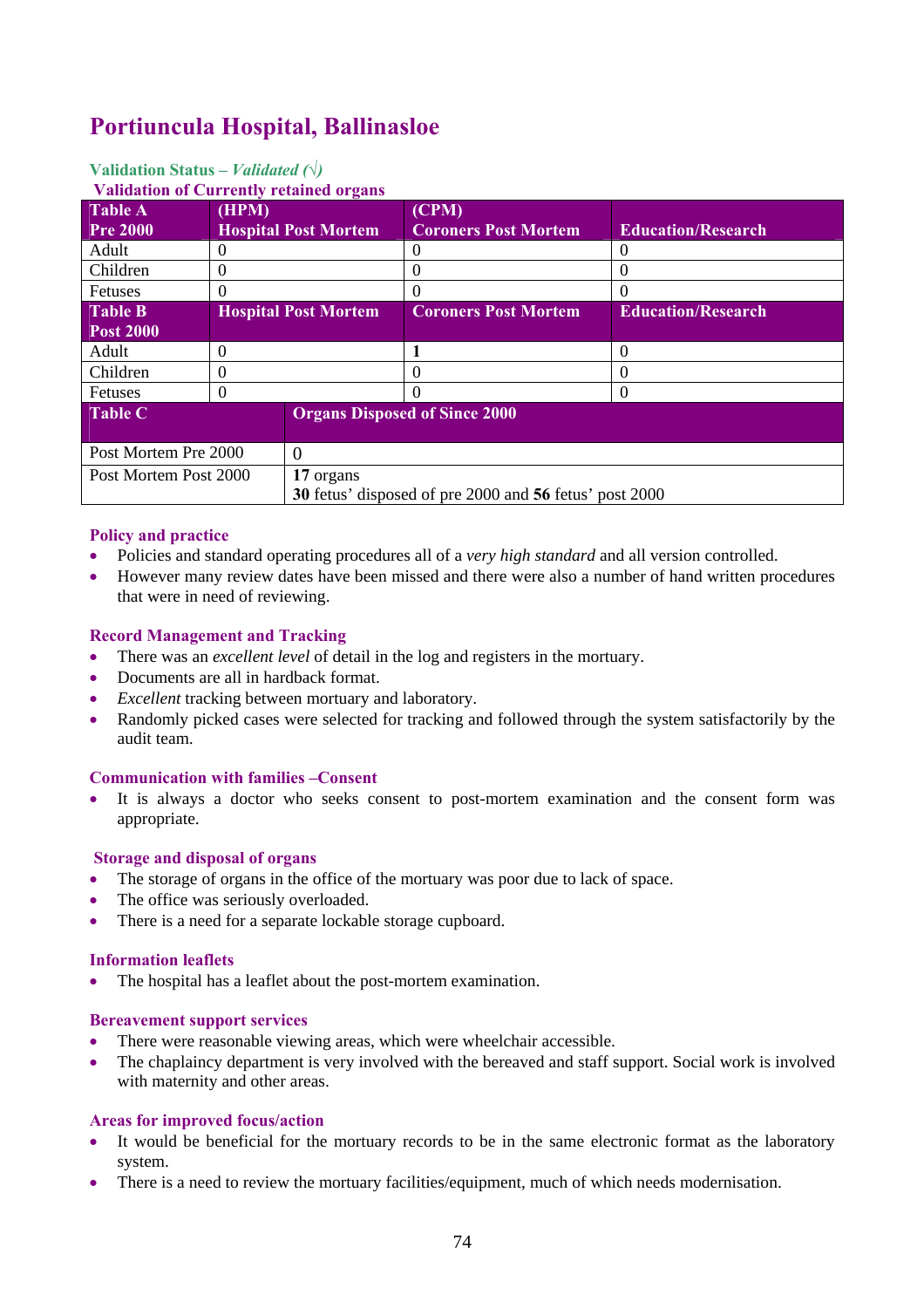- There needs to be a greater awareness of the multi cultural aspects of Ireland, particularly in view of the large immigrant population nearby.
- Integration of the medical social work department with regard to bereavement services.
- Modernisation of the mortuary facilities and appropriate storage for organs.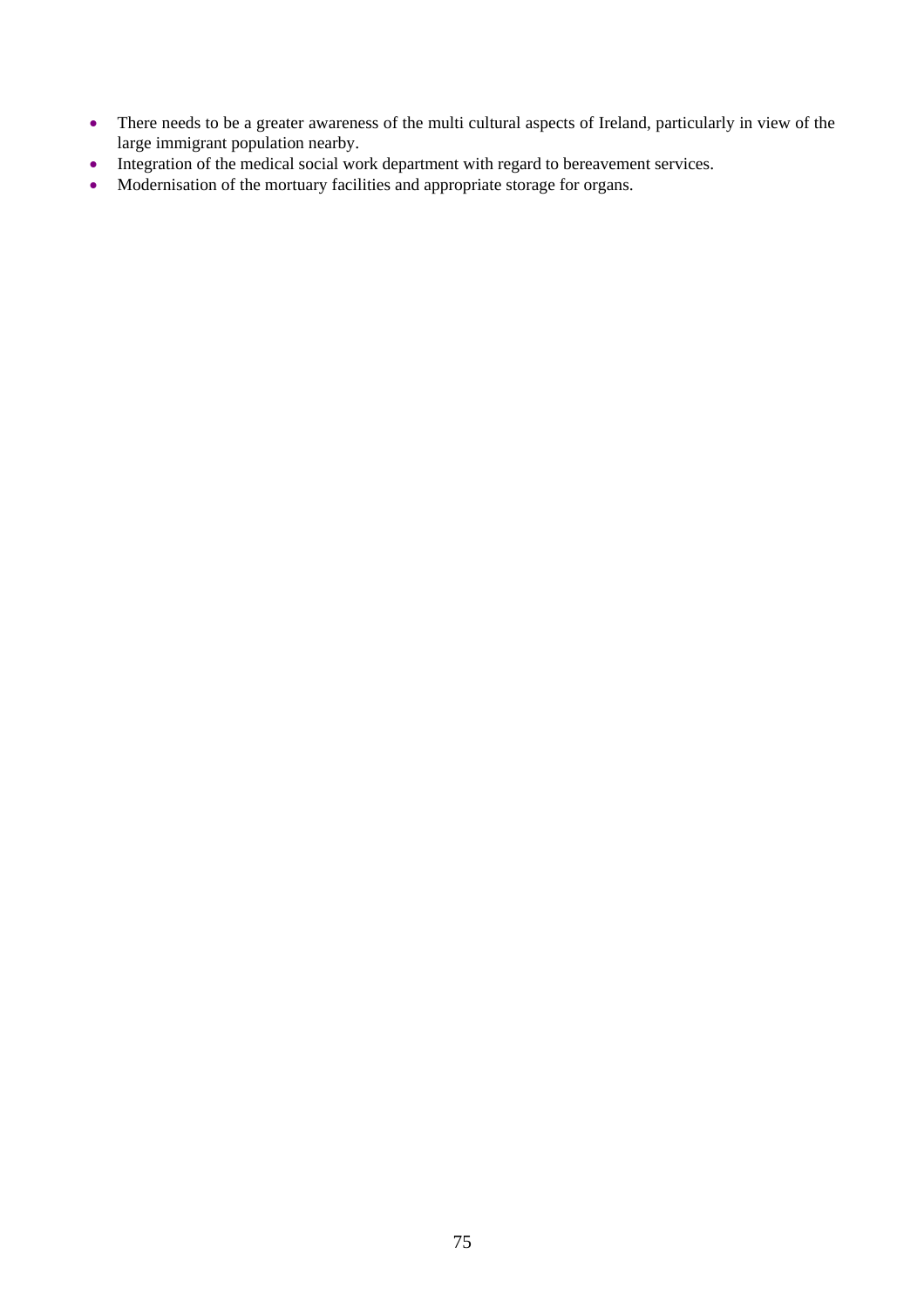## **Rotunda Hospital**

#### **Validation Status –** *Not validated at the time of the audit visit in December 2007. (see overleaf)*

- The audit team was not able to validate the Rotunda hospital.
- There are a number of serious concerns with regard to the organs held at the Rotunda Hospital: -
	- 1) Consent.
	- 2) Policy and practice.
	- 3) A large number of retained organs pre and post 2000 still awaiting examination.
	- 4) Poor record management and tracking, including poor documentation and record keeping.
	- 5) Misleading information leaflets, re post-mortem examinations.
	- 6) Incomprehensible, incomplete and inaccurate data with regard to retained organs and significant omissions in the facts pertaining to organ retention and the disposal of organs.
	- 7) The storage of a significant amount of organs for prolonged periods.
	- 8) The number of organs routinely retained during a post-mortem examination.
	- 9) There was a significant delay in the sensitive disposal of organs.

The audit team's conclusion is that the Rotunda hospital has failed to comply with the December 2002 HSE guidance.

The Health Service Executive were alerted to the concerns of the audit team as the hospital could not be validated following the second visit on the 7th of December 2007.

In December 2007 and January 2008, the audit team made further visits to the hospital, culminating in the Health Service Executive establishing a separate investigation to report on the Rotunda Hospital.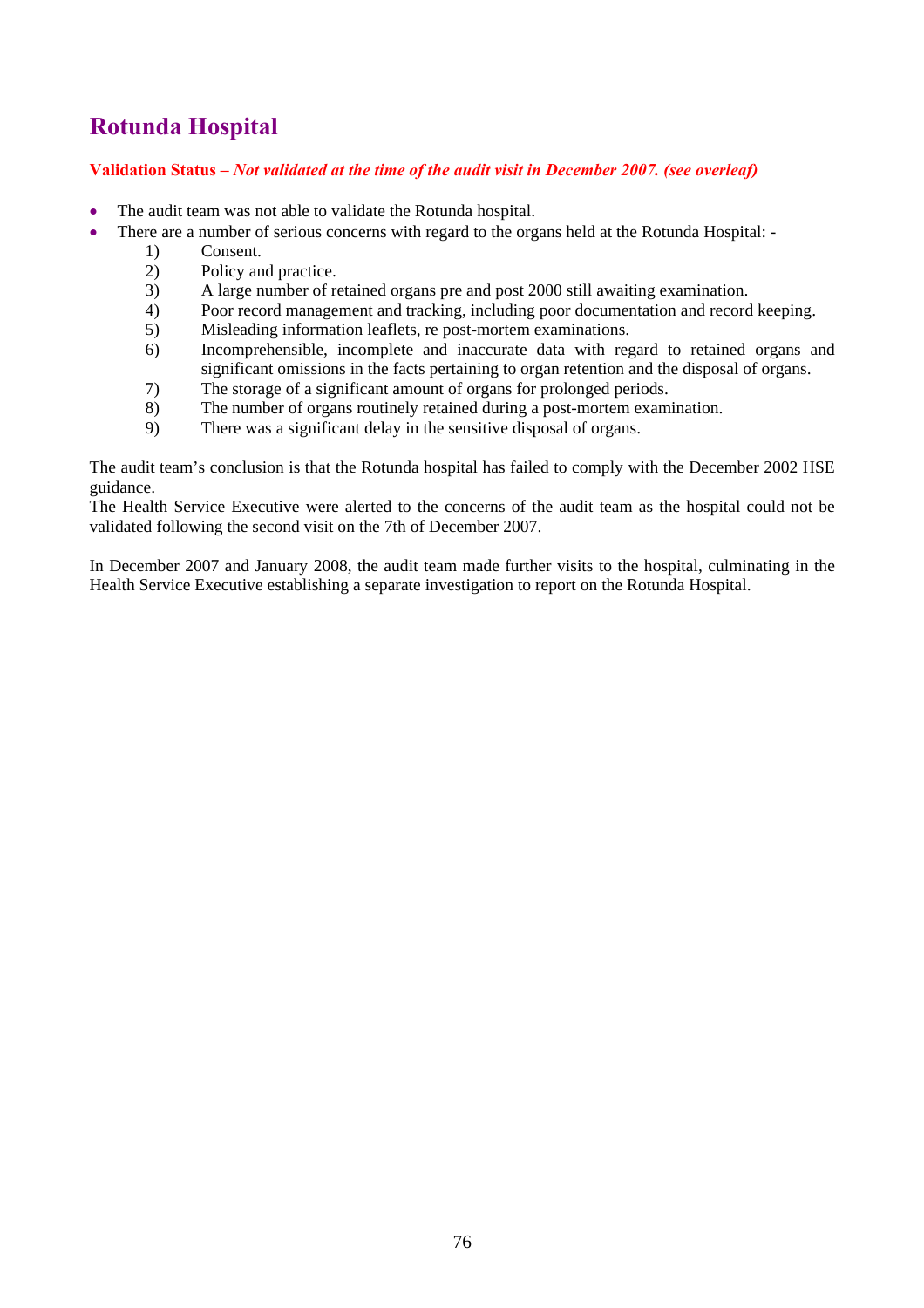## **Rotunda Hospital second audit visit**

#### **Validation Status** *– Validated (√) only February 2008 to 12th May 2009*

Validation of currently retained organs

The Rotunda Hospital was visited again by the audit team after the completion of the Carter Report (June  $31<sup>st</sup>$  – July 2nd) to review practice from December  $21<sup>st</sup>$  2007 to  $12<sup>th</sup>$  May 2009.

| <b>Table A</b>              | (HPM)                       |                                                                         | (CPM)                                                                                                     |                                                                                                              |  |
|-----------------------------|-----------------------------|-------------------------------------------------------------------------|-----------------------------------------------------------------------------------------------------------|--------------------------------------------------------------------------------------------------------------|--|
| <b>Pre 2000</b>             |                             | <b>Hospital Post Mortem</b>                                             | <b>Coroners Post Mortem</b>                                                                               | <b>Education/Research</b>                                                                                    |  |
| <b>Adults</b>               | $\theta$                    |                                                                         | $\mathbf{0}$                                                                                              | $\Omega$                                                                                                     |  |
| Perinatal                   |                             | 2492 organs plus 65                                                     | 126 organs                                                                                                | 17 organs retained for education                                                                             |  |
|                             |                             | organs that have been                                                   |                                                                                                           | purposes.                                                                                                    |  |
|                             |                             | identified in blocks.                                                   |                                                                                                           |                                                                                                              |  |
|                             |                             | (blocks have not been                                                   |                                                                                                           |                                                                                                              |  |
|                             | searched).                  |                                                                         |                                                                                                           |                                                                                                              |  |
|                             |                             |                                                                         |                                                                                                           | Comments: The Rotunda Hospital in line with two other validated hospital that did not take action to dispose |  |
|                             |                             |                                                                         | of organs until further definitive guidance had been issued after the meeting in March 2004. <sup>2</sup> |                                                                                                              |  |
| <b>Table B</b>              | <b>Hospital Post Mortem</b> |                                                                         | <b>Coroners Post Mortem</b>                                                                               | <b>Education/Research</b>                                                                                    |  |
| <b>Post 2000</b>            |                             |                                                                         |                                                                                                           |                                                                                                              |  |
| Adult                       | $\Omega$                    |                                                                         | $\theta$                                                                                                  | $\theta$                                                                                                     |  |
| Perinatal                   | 549 organs plus 287         |                                                                         | 74 organs                                                                                                 | 6 organs retained for education                                                                              |  |
|                             | organs retained in          |                                                                         |                                                                                                           | 167 organs retained for                                                                                      |  |
|                             | blocks.                     |                                                                         |                                                                                                           | research.                                                                                                    |  |
| $\overline{\text{Table C}}$ |                             |                                                                         | <b>Organs Disposed of Since 2000</b>                                                                      |                                                                                                              |  |
|                             |                             |                                                                         |                                                                                                           |                                                                                                              |  |
| Post Mortem Pre 2000        |                             | Accurate data cannot be supplied                                        |                                                                                                           |                                                                                                              |  |
| Post Mortem Post 2000       |                             | Accurate data cannot be supplied up to the end of 2007                  |                                                                                                           |                                                                                                              |  |
|                             |                             | The number organs returned in 2008 was 41 and 5 organs that were not    |                                                                                                           |                                                                                                              |  |
|                             |                             | returned but retained in blocks.                                        |                                                                                                           |                                                                                                              |  |
|                             |                             | The number organs were returned in 2009 was 9 and 1 organ retained in a |                                                                                                           |                                                                                                              |  |
|                             |                             | block and not returned.                                                 |                                                                                                           |                                                                                                              |  |

#### **Policy and practice**

- Hospital practice relating to the removal and retention of organs at post-mortem examination since December 21st 2007 is in line with the hospital booklet 'post-mortem' (revised February 2008) an information booklet for parents on post-mortems. In the cases where organs are retained temporarily from a baby only 2 or 3 organs are have been retained.
- Revised policies will now be overseen by the post-mortem quality group; a new post-mortem policy is in place and is appropriate as of April 2009. However, this policy is only acceptable if the content laid out in it is adhered to. The policy is version controlled.
- The audit team are confident that the hospital is in a position to respond with accurate information to families with regard to post-mortem examination completed post Dec 21st 2007.
- Retrospective blocking took place between December 21st 2007 and February 2008.

#### **Record Management and Tracking**

- The new electronic system that links the laboratory and the mortuary information, including information regarding the retention of organs and the post-mortem examination forms since Jan 2009. This system is supported by a hard back book logging system until the new system is embedded.
- The organ retention database is now complete. Those who make contact with the Rotunda Hospital regarding cases pre 2000 and post 2000 to the 21st Dec 2007 if organs are retained will be in a position to receive that information, however if organs have been retained and disposed of the records are not sufficiently accurate to give definitive information regarding the number of organs retained and disposed of. Post December 21st 2007 the audit team are confident that all information is available.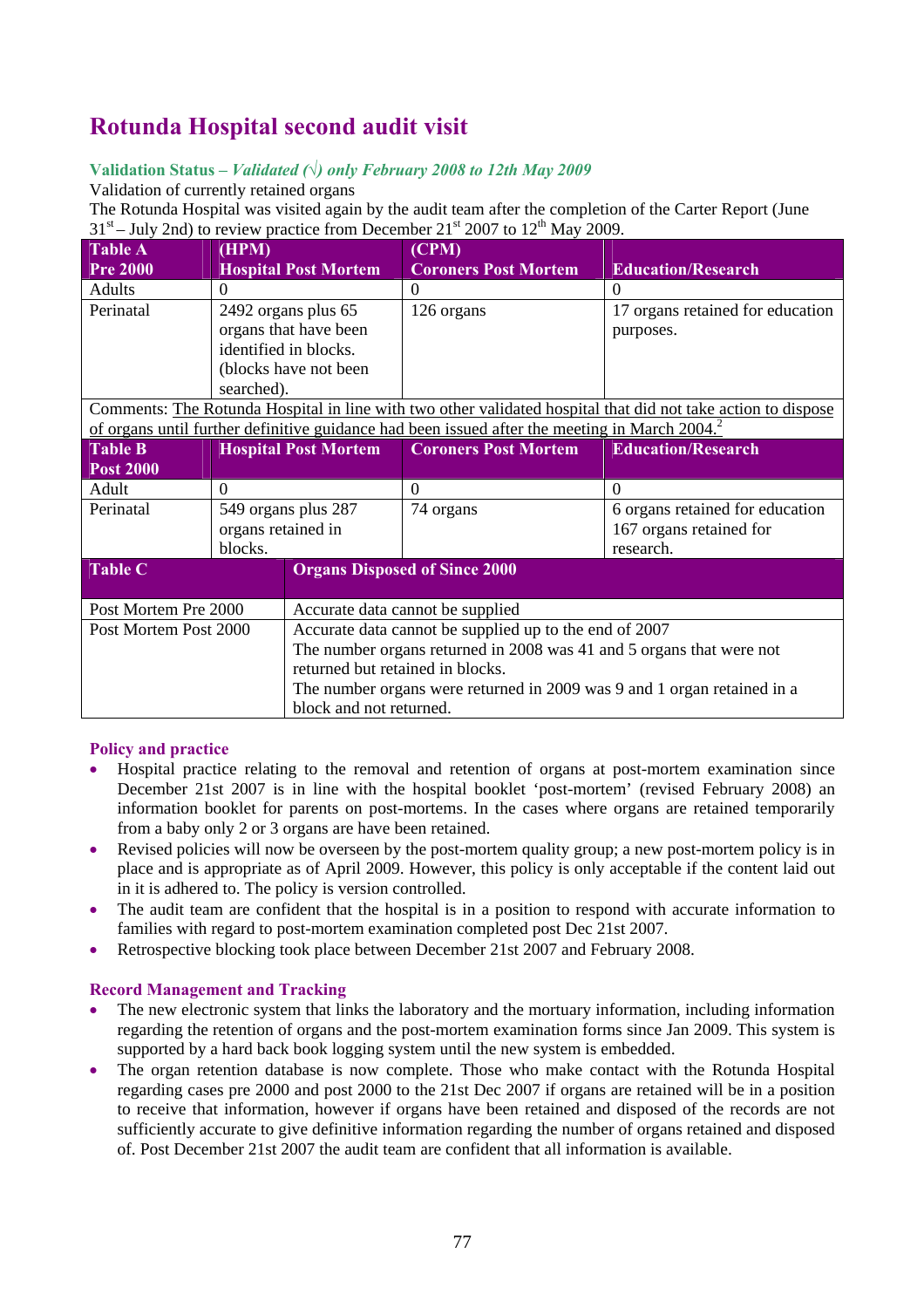- The database format presented to the audit team was changed between 2008 and 2009; the 2008 was more informative and the hospital were advised to revert to this system on 30th June 2009.
- The hospital were also advised to add another field to the data base in relation the retention of an organ temporarily where the funeral is delayed for the organs to be returned to the body.
- The bereavement and medical notes completed relating to communication with the family were well completed.
- All post-mortem examination case files from Dec 21st 2007 through to the 12th of May 2009 have been reviewed by the audit team.
	- i). All documentation was completed in a timely fashion during this period.
	- ii). All histology blocking took place in a timely fashion during this period
	- iii). All organs were sensitively disposed of in a timely fashion during this period.
	- iv). Most cases had comprehensive bereavement and social work notes.
	- v). Some consent forms remained ambiguous/completed incorrectly. While this did not significantly impact on the overall consent for post-mortem in these cases, further improvement was required.
	- vi). In one coroners case there was not the hospital coroner's acknowledgement for that was presented to the audit team.
	- vii). In a further coroners case consent had been sought but this then had coroners case written on it.
	- viii). Another case phone consent had been sought, the notes were unclear as to why this was the case as the mother was an in patient that day. There were 2 notes regarding contact with the mother but no notes relating to the conversation.

#### **Communication with families' –Consent**

- The consent form pre Feb 2008 was misleading, the superseding consent form was an improvement however there were a number of inconsistencies and area where the consent for had been filled in inaccurately in some cases, especially relating to cases where a superficial examination took place. A new consent form has been in place since April 2009 (however there were only 2 cases where this had been used). This form if completed correctly should alleviate previous deficiencies.
- A small number of superficial examinations took place without consent between December 21st 2007 and February 2008. Since February 2008 all cases where a superficial examination has taken place a consent form has been completed.
- One 2009 case was raised with the Master with regard to ambiguity regarding the retention of an organ and the communication with the family concerned.
- There are a small number of cases where once the organs has been retained and blocked that there is nothing to return to the family. In most of the cases the family has been informed, this is not always the case.

#### **Storage and disposal of organs**

- Storage of organs in the hospital is appropriate.
- Disposal of organs between January 2008 and May 2009 are requested on appropriate forms, choices are given and these instructions are carried out.

#### **Information leaflets**

• A post-mortem leaflet and a bereavement leaflet had been updated in February 2008; practice was in line with what is written post February 2008.

#### **Areas for improved focus/action**

- The hospital should review the status of the pre 2000 retained organs and follow national guidance with regard to their disposal (in line with two other validated hospital that did not take action to dispose of organs until further definitive guidance had been issued after the meeting in March 2004).<sup>2</sup>
- The HSE should ensure that the Rotunda Hospital is audited 6 monthly for the next 2 years to ensure consent compliance and conformity with national standards.
- Where organs have not been disposed of and the family have given explicit instructions about choices, these families should be contacted and informed that this had not taken place and that once they have made contact their wishes should be adhered to.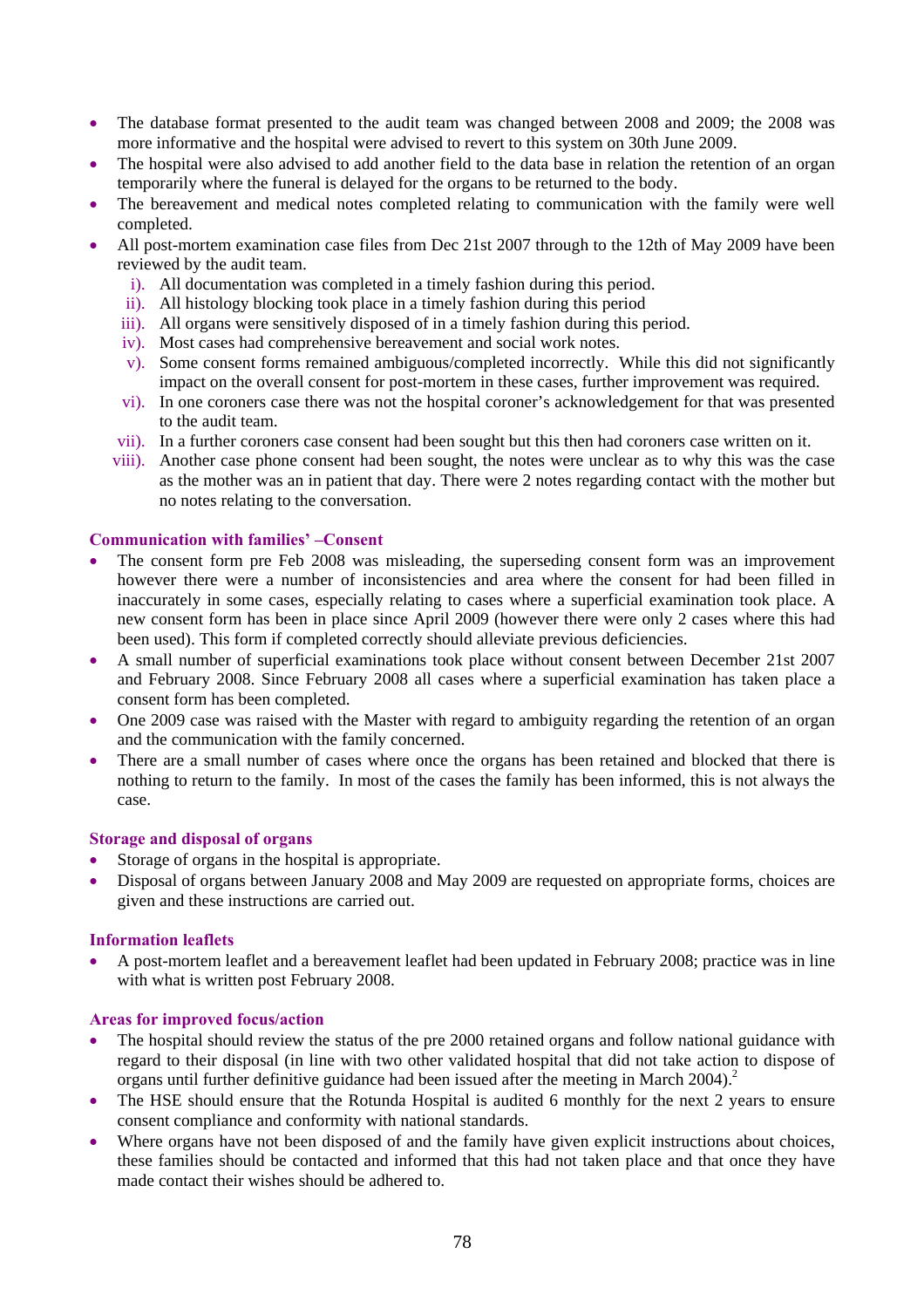## **Sligo General Hospital**

#### **Validation Status** *– Validated (√)*

**Validation of currently retained organs** 

| <u>Vanuation of currently retained of gails</u> |                             |                             |                                                    |                                                                                                                                                                                                                                                                                                                      |
|-------------------------------------------------|-----------------------------|-----------------------------|----------------------------------------------------|----------------------------------------------------------------------------------------------------------------------------------------------------------------------------------------------------------------------------------------------------------------------------------------------------------------------|
| <b>Table A</b>                                  | (HPM)                       |                             | (CPM)                                              |                                                                                                                                                                                                                                                                                                                      |
| <b>Pre 2000</b>                                 | <b>Hospital Post Mortem</b> |                             | <b>Coroners Post Mortem</b>                        | <b>Education/Research</b>                                                                                                                                                                                                                                                                                            |
| Adult                                           | $\Omega$                    |                             | $\Omega$                                           | $\Omega$                                                                                                                                                                                                                                                                                                             |
| Children                                        | $\Omega$                    |                             | $\Omega$                                           | $\Omega$                                                                                                                                                                                                                                                                                                             |
| <b>Fetuses</b>                                  | $\Omega$                    |                             | $\Omega$                                           | $\Omega$                                                                                                                                                                                                                                                                                                             |
| <b>Table B</b>                                  |                             | <b>Hospital Post Mortem</b> | <b>Coroners Post Mortem</b>                        | <b>Education/Research</b>                                                                                                                                                                                                                                                                                            |
| <b>Post 2000</b>                                |                             |                             |                                                    |                                                                                                                                                                                                                                                                                                                      |
| Adult                                           | $\Omega$                    |                             | $\Omega$                                           | $\Omega$                                                                                                                                                                                                                                                                                                             |
| Children                                        | $\theta$                    |                             | $\Omega$                                           | $\Omega$                                                                                                                                                                                                                                                                                                             |
| Fetuses                                         | $\Omega$                    |                             | $\Omega$                                           | $\Omega$                                                                                                                                                                                                                                                                                                             |
| <b>Table C</b>                                  |                             |                             | <b>Organs Disposed of Since 2000</b>               |                                                                                                                                                                                                                                                                                                                      |
| Post Mortem Pre 2000                            |                             |                             |                                                    |                                                                                                                                                                                                                                                                                                                      |
| Post Mortem Post 2000                           |                             | ٠<br>recorded.              | the other organs were disposed of by incineration. | 25 organs from 24 cases. In 4 cases the organ was returned to relatives, all<br>There is no record of the number of foetal losses at the hospital the audit<br>team were informed that all fetus' are returned to the mother or buried by<br>the chaplaincy department in a local cremetry where the burial place is |

#### **Policy and practice**

- The policies and standard operating procedures were very limited. The hospital has stated that they had reviewed the policies in respect of current national guidelines for the storage, removal, retention and disposal of organs.
- This documentation had been formally reviewed but at the time of writing these reviewed and revised documents had not been accepted at Executive Management level and there was no plan to submit them for ratification within the next 12 months.
- Accordingly the hospital indicated that their policies were partially implemented. However only four policies and standard operating procedures were presented to the audit team, which were all version controlled.

#### **Record Management and Tracking**

- All logs were kept in a hard back format and were of a reasonable standard.
- Sligo General Hospital does not currently monitor the effectiveness and retention levels of information provided to the bereaved at the time of post-mortem examination and incidents of poor information giving would not routinely be identified and investigated as an adverse incident and the process was described on the audit tool, as follows

*'Any incidents reported would be forwarded to the risk management advisor. After further investigation the RMA would report to the General Manager' .23*

• Randomly picked cases were selected for tracking and followed through the system satisfactorily by the audit team.

#### **Communication with families-Consent**

- There are dedicated personnel nominated to speak with a family should an organ be retained.
- The doctor is always involved in taking consent, although other professionals may be involved as necessary.
- These might include the pathologist, nurse, midwife, social worker, chaplain or other health professionals.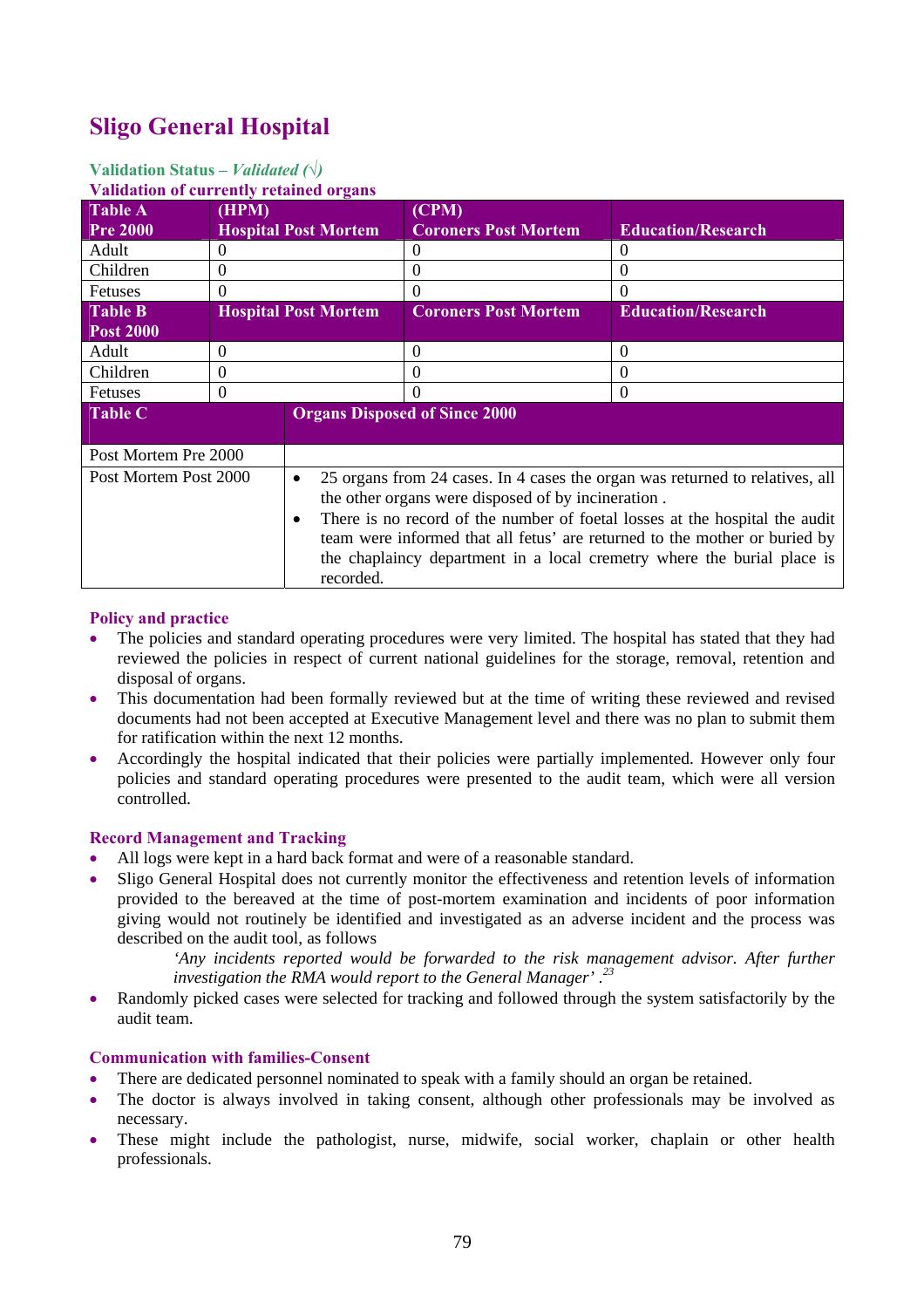- Ultimately the doctor is responsible for obtaining written informed consent to post-mortem examination. *Good practice.*
- Sligo provides training for specific staff to obtain consent and to provide full information about postmortem examination. The process was described, as follows;
	- *'Consultants provide information to relatives concerning post mortem practices. All Doctors are trained during the course of their medical training to take informed consent' .<sup>23</sup>*
- The hospital indicated that staff had received training in obtaining informed consent to post-mortem examination. The nature and extent of this training is unclear however, and based on previous responses there is likely to be a reliance on what doctors have learned in their earlier medical training.

#### **Storage and disposal of organs**

• Disposal was by incineration, which is *wholly inappropriate by today's standards* however this practice ceased in 2003. Prior to September 2002 the audit team were advised that the families were not informed of the retention of organs. Since September 2002, if the family requested burial of an organ these wishes were carried out.

#### **Bereavement support services**

- Support is given to families of stillborn and neonatal and paediatric deaths by nursing staff in these units.
- The role of the social work department is unclear. Where there is a need for Social Work involvement then there is involvement from the Social Work Department.
- The chaplaincy seems to fulfil a mainly sacramental role and becomes involved only when requested.
- There are no formalized services for families, apart from a remembrance service. However, there was little information provided about this.
- The ward/sister's office is used as a relatives' room and has an external phone line.
- There is a viewing area containing religious symbols, removable apart from a cross on the wall. Symbols and sacred texts are provided on request and the area is accessible to wheelchair users.
- The Hospice Friendly Hospitals project is working in this hospital although no one was available to see the audit team.

#### **Information leaflets**

.

• No bereavement literature was available.

#### **Areas for improved focus/action**

- Policies and procedures should be reviewed.
- Logging system should be reviewed and introduction of electronic format similar to laboratory would be beneficial in post mortem.
- Training received by doctors during medical training (if there is any) is not sufficient with regard to the seeking of consent for post mortem examination. This should be reviewed including the provision of specific training.
- There was no evidence of a bereavement service; this should be reviewed.

Note: (There were a number of specific issues highlighted by the audit team to the HSE that required immediate action ahead of the publication of the report. One of the issues highlighted was the practice of the disposal of organs by incineration at Sligo General Hospital. The following has been noted by the audit team in relation to the specific issues raised.)

• It was confirmed in writing, on 9th January 2009, by Sligo General Hospital to the HSE that the practice of disposal of organs by incineration ceased at the hospital in 2003.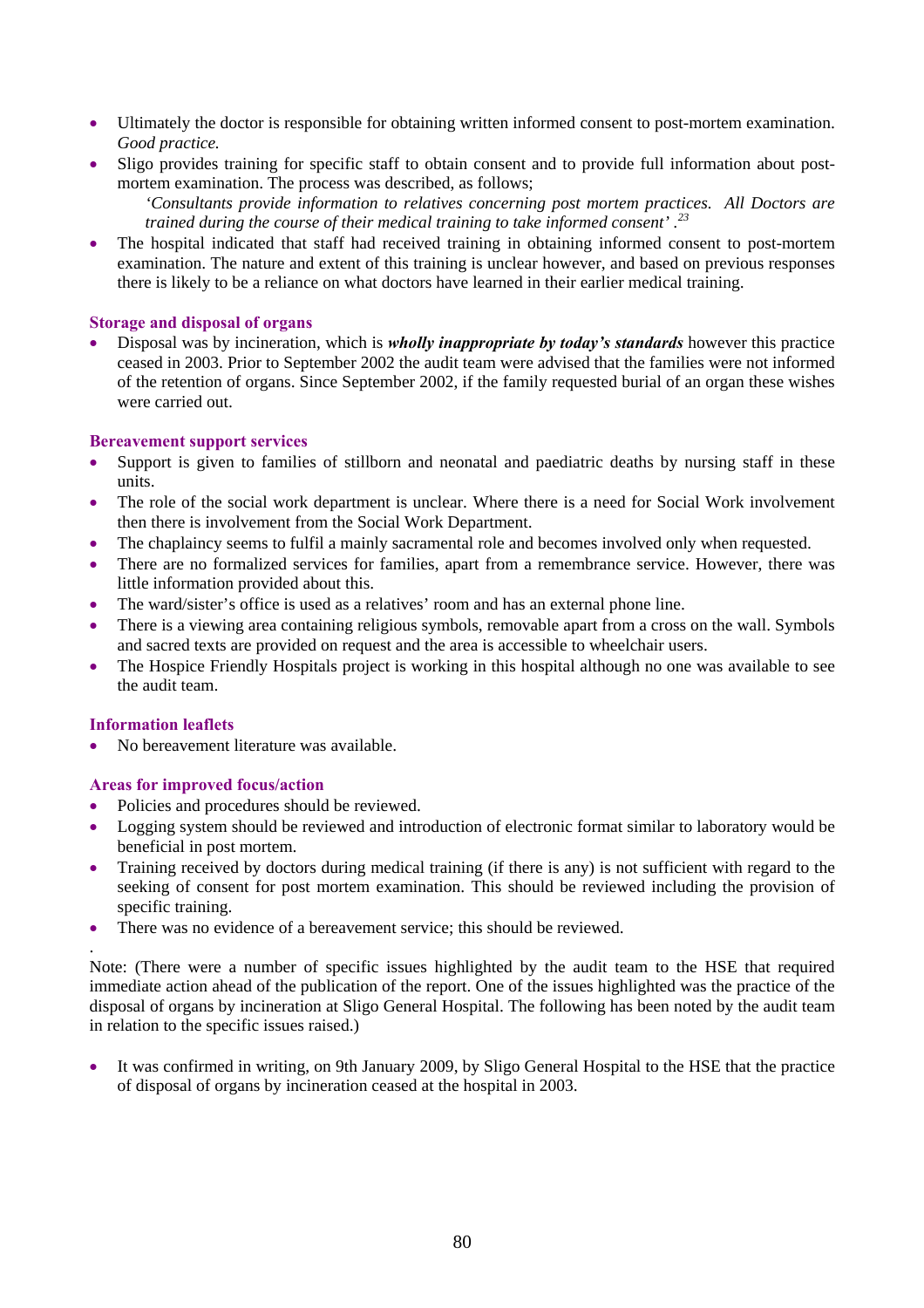### **St. Columcille's Hospital, Loughlinstown**

#### **Validation of currently retained organs Table A Pre 2000 (HPM) Hospital Post Mortem (CPM) Coroners Post Mortem Education/Research**  Adult 4 5 0 Children 0 0 0 Fetuses  $\begin{array}{c|c} 0 & 0 \\ \end{array}$ **Table B Post 2000 Hospital Post Mortem Coroners Post Mortem Education/Research**  Adult  $\begin{array}{|c|c|c|c|c|}\n\hline\n2 & 60+1 & \text{set}^{24} \\
\hline\n2 & 2 & \text{(coroners case)}\n\hline\n\end{array}$ Children 0 0 0 Fetuses  $\begin{array}{c|c} 0 & 0 \\ \end{array}$ **Table C Organs Disposed of Since 2000** Post Mortem Pre 2000 Post Mortem Post 2000 412 organs by burial or cremation.

#### **Validation Status** *– Validated (√)*

#### **Policy and practice**

- The documentation with regard to policies is exceedingly poor. There are a small number of documents which have never been formalised or ratified or version controlled.
- Many documents are still in draft form (one draft was dated 2005); some have hand-written corrections, some of which have in turn been amended. However, the in-house leaflet on information for families does mention organ retention.

#### **Record Management and Tracking**

- Very good electronic logs are held, just require the exact detail of the organs removed and retained.
- There is also a very comprehensive log covering the post-mortem liaison officer's work and that of the return of organs section relating to the retention of organs at post-mortem examination. *Good practice.*
- Randomly picked cases were selected for tracking and followed through the system satisfactorily by the audit team.

#### **Communication with families-Consent**

- The post-mortem liaison officer primarily communicates with the bereaved although with regard to removals it would be the Anatomical Pathology Technician.
- The consent form is appropriate.
- A non-consultant hospital doctor would seek consent for a post-mortem examination; the training is at induction and would appear to be generic and minimal.

#### **Storage and disposal of organs**

- Storage of organs is appropriate.
- Disposal of organs is appropriate.

#### **Bereavement support services**

- Virtually all bereavement support and all information surrounding the retention and return of organs is provided by one post-mortem liaison officer.
- Chaplaincy will meet with relatives upon request.

#### **Information leaflets**

• None-were made available, other than those previously stated under policy and practice.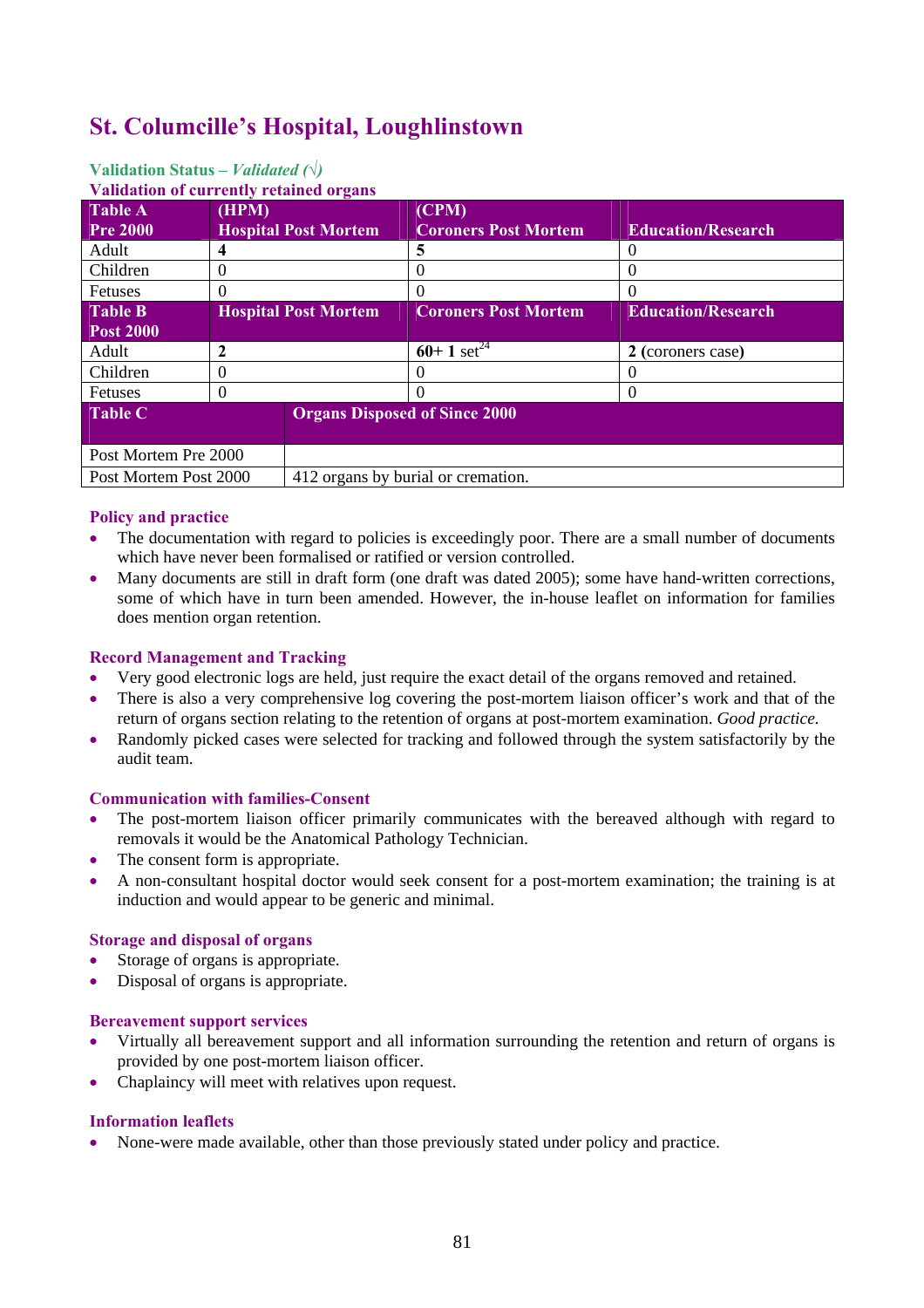#### **Areas for improved focus/action**

- An urgent review of policies and standard operating procedures is needed.
- Review staffing arrangements with regard to the return of organs retained at post-mortem examination; the post-mortem liaison officer is single handed and in her absence no return of organs took place and nobody was available to deal with this issue. This requires attention given that St. Columcille's has one of the largest throughputs of post-mortem examinations in the State.
- Improve social work input to bereavement services.
- The mortuary facilities are in need of updating including refrigeration, an additional dissection table or as a minimum a dividing screen to avoid errors. The viewing area also warrants some modernisation.
- Review training provision with regard to seeking consent.
- Clarification should be made with regard to the role of nursing administration in the receiving of bodies, as currently it would appear to be a hindrance in the process.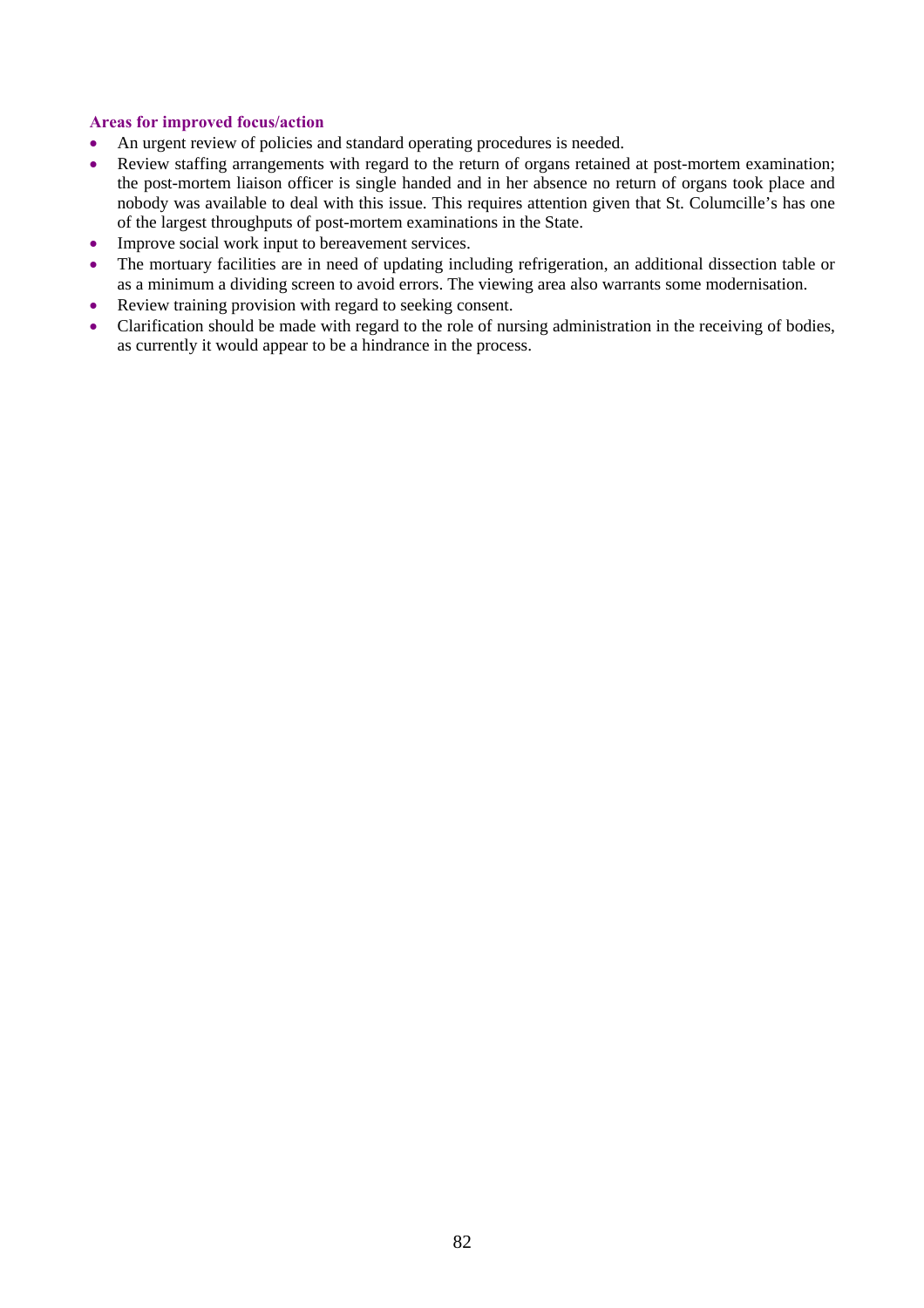## **St. James' Hospital**

#### **Validation Status** *– Validated (√)*

| <b>Validation of currently retained organs</b> |                             |                    |                                      |                           |
|------------------------------------------------|-----------------------------|--------------------|--------------------------------------|---------------------------|
| <b>Table A</b>                                 | (HPM)                       |                    | (CPM)                                |                           |
| <b>Pre 2000</b>                                | <b>Hospital Post Mortem</b> |                    | <b>Coroners Post Mortem</b>          | <b>Education/Research</b> |
| Adult                                          |                             |                    |                                      | $\mathbf{\Omega}$         |
| Children                                       | $\theta$                    |                    | $\Omega$                             | $\theta$                  |
| Fetuses                                        |                             |                    |                                      | $\mathbf{0}$              |
| <b>Table B</b>                                 | <b>Hospital Post Mortem</b> |                    | <b>Coroners Post Mortem</b>          | <b>Education/Research</b> |
| <b>Post 2000</b>                               |                             |                    |                                      |                           |
| Adult                                          | 2                           |                    | 69                                   | $\theta$                  |
| Children                                       |                             |                    |                                      | 0                         |
| Fetuses                                        |                             |                    | $\Omega$                             | $\theta$                  |
| <b>Table C</b>                                 |                             |                    | <b>Organs Disposed of Since 2000</b> |                           |
|                                                |                             |                    |                                      |                           |
| Post Mortem Pre 2000                           |                             | 346 organs         |                                      |                           |
| Post Mortem Post 2000                          |                             | 415 organs + 1 set |                                      |                           |

#### **Policy and practice**

- The hospital has policies in place, although some need updating and cross referencing with other policies and some are in draft, which need to be completed or their status as drafts made clear. However in general the documentation is of *a very high standard*.
- The hospital has considered their policies and procedures in relation to current national guidance.
- The Autopsy and Bereavement Committee have accepted the policies.

#### **Record Management and Tracking**

- The logging, tracking and recording of cases and retained organs are of an exceptionally high standard.
- There are good electronic pathology systems. However there are elements in the mortuary that need to be updated.
- Exceptionally effective systems are in place to monitor the provision and delivery of information at the time of post-mortem examination.
- Incident reporting and learning are integral to the management of the hospital. Adverse incidents are discussed individually and a quarterly trend analysis is produced and acted upon.
- Randomly picked cases were selected for tracking and followed through the system satisfactorily by the audit team.
- The hospital should be commended for the high standard of their policies; standard operating procedures and record management are exemplary.

#### **Communication with families-Consent**

- All consent is taken at doctor level. (Consultant/medical team)
- The pathologist and bereavement social worker give interns training during the week before they start their duty in the hospital. All doctors are given 6 monthly updates in January and July.
- Training with regard to seeking consent is currently part of medical staff induction; nurse managers also provide training sessions. *Very good practice*.
- The histo-pathologist also provides training. Consideration is currently being given to providing additional training for nurse managers.
- There is also an excellent process in place with regard to explaining the need for a coroner post-mortem examination.
- The consent form is appropriate.
- The process of delivering information surrounding the post-mortem examination process in the A & E department is excellent - a fine example of multi disciplinary working and of an *exemplary standard*.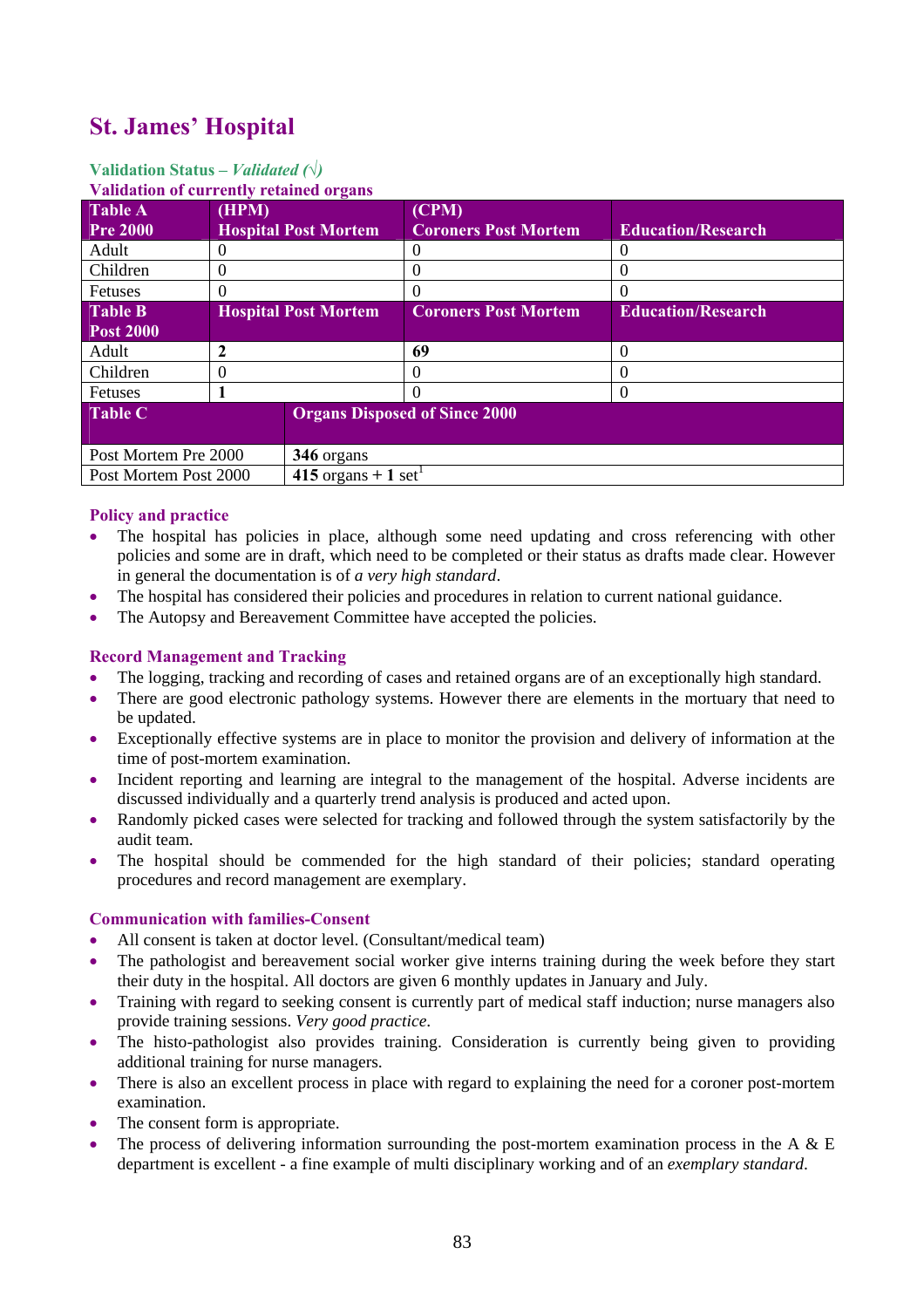- There is much interaction with families on the hospital site; however the viewing rooms and the chapel in the mortuary facility are underutilised.
- Consent and communication are evidently embedded within the hospital ethos.

#### **Storage and disposal of organs**

- The storage of organs is appropriate.
- The neuro-pathologist from Beaumont visits for one session a week to examine brains in situ rather than the brains having to be transported. *This is good practice.*
- The mortuary facilities are of an *exceptionally high standard*.
- Disposal of organs is as per the families' wishes. If organs are disposed of by the hospital the method is cremation and then the cremated organs is buried in a hospitals plot so as the organs can be located if necessary. This practice is different to other hospitals and the HSE guidance, as burial was the recommendation.

#### **Bereavement support services**

- The medical social work team is integral to bereavement services with clearly defined roles and responsibilities with regard to support for families and the retention of organs at post-mortem examination.
- The mortuary staff also play a significant part in the bereavement process, specifically surrounding the post-mortem examination process. There is also a mortuary secretary who plays a significant role.
- There are exceptionally high standards of mapping care routes for the bereaved and those undergoing a post-mortem examination, which include identification of areas that need to be strengthened.
- There are dedicated relatives' rooms as well as some areas such as sister's offices that are utilised as quiet spaces for bereaved relatives; there is a general relatives' room in the accident and emergency department.
- There is an excellent bereavement pack provided to the relatives of the deceased patient.

#### **Information leaflets**

• There was an excellent bereavement pack and supporting information available to bereaved families.

#### **Areas for improved focus/action**

The viewing/chapel area is only used for the identification of a body. This state of the art mortuary facility is grossly under utilised and should be reviewed.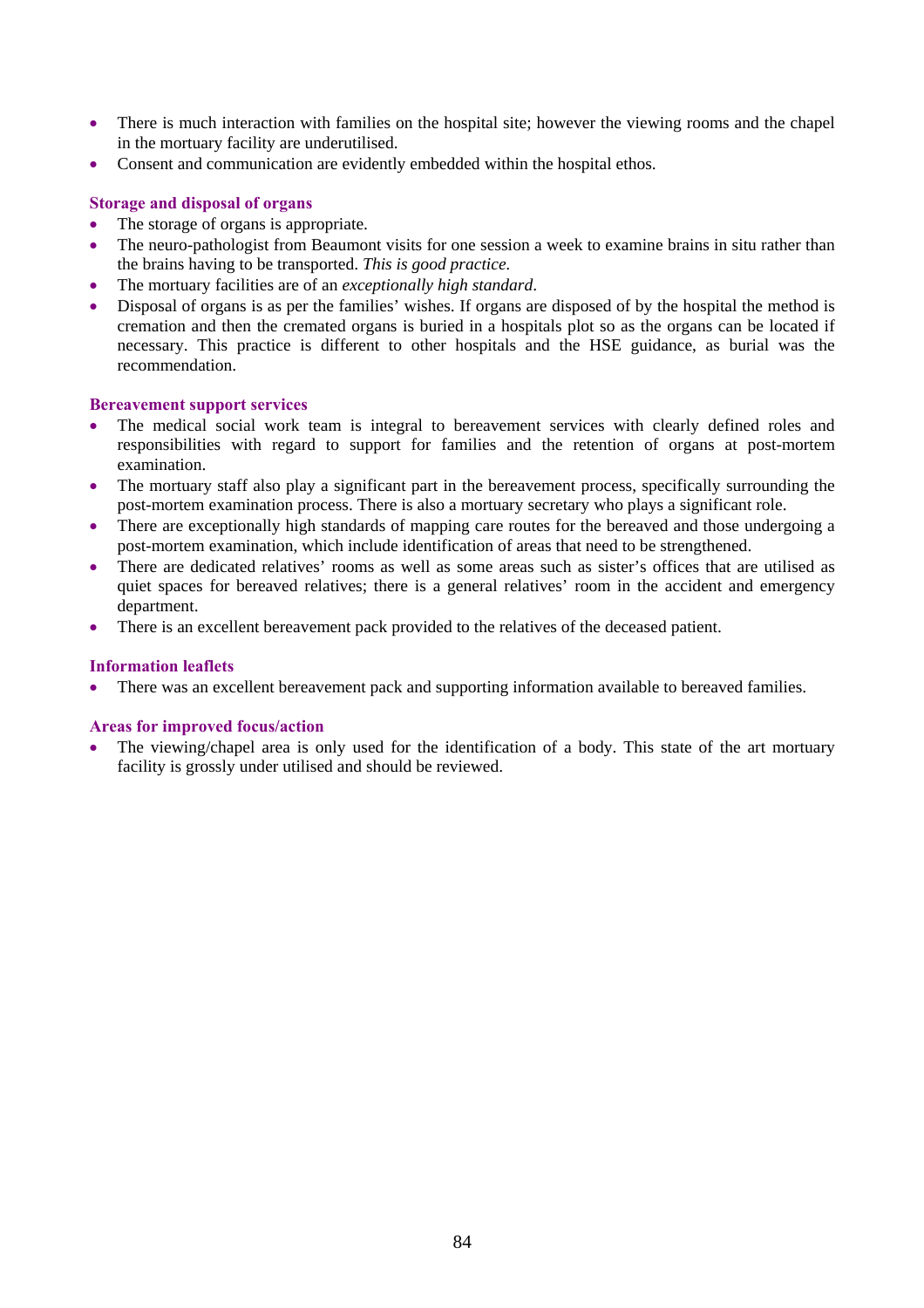## **St. Vincent Healthcare Group - (incorporating St. Vincent's University Hospital (SVUH), St Michael's Hospital (SMV) and St. Vincent's Private Hospital (SVPH)**

| $\cdots$              |                             |                                      |                                                                              |                           |  |
|-----------------------|-----------------------------|--------------------------------------|------------------------------------------------------------------------------|---------------------------|--|
| <b>Table A</b>        | (HPM)                       |                                      | (CPM)                                                                        |                           |  |
| <b>Pre 2000</b>       | <b>Hospital Post Mortem</b> |                                      | <b>Coroners Post Mortem</b>                                                  | <b>Education/Research</b> |  |
| Adult                 | $\Omega$                    |                                      | $\Omega$                                                                     | $\Omega$                  |  |
| Children              | $\Omega$                    |                                      | $\Omega$                                                                     | 0                         |  |
| <b>Fetuses</b>        | $\Omega$                    |                                      | $\Omega$                                                                     | $\Omega$                  |  |
| <b>Table B</b>        |                             | <b>Hospital Post Mortem</b>          | <b>Coroners Post Mortem</b>                                                  | <b>Education/Research</b> |  |
| <b>Post 2000</b>      |                             |                                      |                                                                              |                           |  |
| Adult                 | 5                           |                                      | 40                                                                           | $\Omega$                  |  |
| Children              | $\Omega$                    |                                      | $\Omega$                                                                     | $\Omega$                  |  |
| <b>Fetuses</b>        | $\Omega$                    |                                      | $\Omega$                                                                     | $\Omega$                  |  |
| <b>Table C</b>        |                             |                                      | <b>Organs Disposed of Since 2000</b>                                         |                           |  |
| Post Mortem Pre 2000  |                             |                                      |                                                                              |                           |  |
| Post Mortem Post 2000 |                             | 503 organs disposed of in 423 cases. |                                                                              |                           |  |
| Other                 |                             |                                      | The healthcare group liaise with the National Maternity Hospital concerning  |                           |  |
|                       |                             |                                      | arrangements for the burial or cremation of stillborn babies and neonatal    |                           |  |
|                       |                             |                                      | deaths and ensure compliance with the National Maternity Hospital policy     |                           |  |
|                       |                             |                                      | where appropriate to facilitate appropriate arrangements in keeping with the |                           |  |
|                       |                             | expressed wishes of the family.      |                                                                              |                           |  |

### **Validation Status** *– Validated (√)*

#### **Validation of currently retained organs**

#### **Policy and practice**

- The healthcare group has considered its policies and standard operating procedures in relation to current national guidelines for the storage, removal, retention and disposal of organs. *Excellent practice.*
- These policies and standard operating procedures have been formally reviewed, accepted at Senior Management level and ratified accordingly, so that revised policies are now fully implemented. *Excellent practice.*

#### **Record Management and Tracking**

- There is an excellent electronic log and database. *Excellent practice.*
- The healthcare group does not monitor the effectiveness and retention levels of information disseminated to bereaved people at the time of post-mortem examination but if it was reported that the information given to bereaved people concerning post-mortem examination practice had been poorly delivered this would be investigated as an adverse incident through the risk management process.
- Where incidents are reported and areas of improvement are identified, procedures are amended as necessary, and lessons learned from the incident investigation are fed back into the organisation through the risk management process. This is integral to the organisation's clinical governance systems, and the Chairman of the Medical Board is responsible for ensuring that these clinical governance systems are robust.
- The hospital does monitor instances in which the processes surrounding the management of the storage, use, removal, retention and disposal of organs, consent to post-mortem examination, or the support given to bereaved people are poor, through its incident reporting systems, although no such incidents had been reported prior to the audit taking place.
- Randomly picked cases were selected for tracking and followed through the system satisfactorily by the audit team.
- *The hospital should be commended for the high standard of its policy and standard operating procedures.*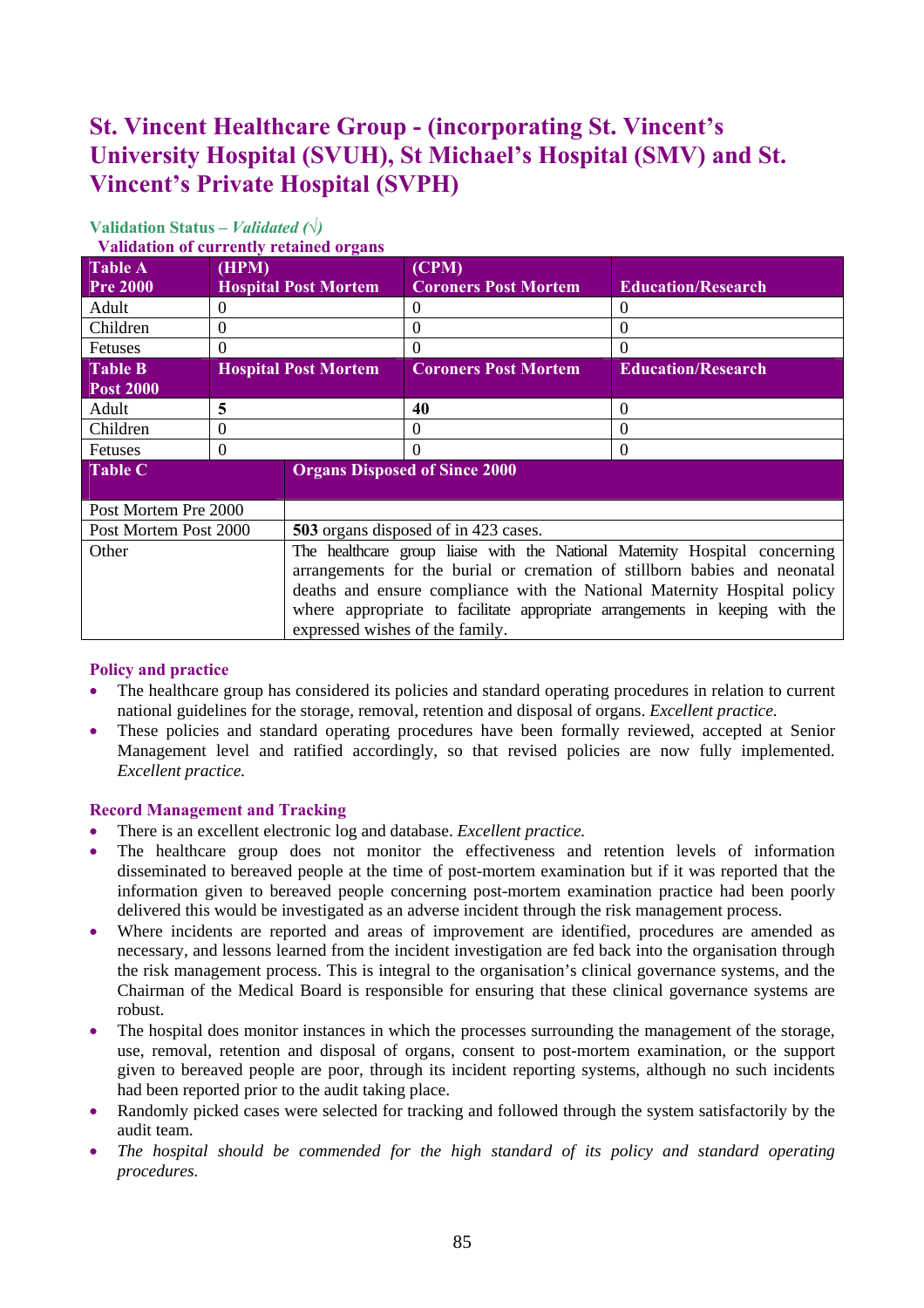#### **Communication with families-Consent**

- Within the St Vincent's Healthcare Group the doctor usually takes consent to post-mortem examination although a nurse may accompany him/her. No other healthcare professionals are involved in this process and the doctor is responsible for ensuring the appropriate written informed consent is obtained.
- However, as the doctor is not usually a pathologist s/he is not qualified to conduct the post-mortem examination itself and may not have seen a post-mortem examination being conducted.
- The consent process was briefly described as follows:

*'Medical team (Consultant or Registrar) discuss with and inform the family of post mortem procedure, organ retention and organ disposal. Written informed consent is requested for the post mortem examination. The family may refuse to consent to the examination or decide on a full or limited examination' .25*

- The healthcare group has policies and standard operating procedures in place for dealing with postmortem examinations and the following documents were specifically listed in the audit pro forma.
	- o Post Mortem Policy and Procedures
	- o Care Route for Hospital Post Mortems
	- o Hospital Post Mortem Consent Form
	- o Coroners Information pack for families
- St. Vincent's Healthcare Group has not trained specific staff to obtain consent and provide full information about post-mortem examination practice but has taken steps to ensure that existing procedures for obtaining consent satisfy national policy. This includes:

*'Training in obtaining informed consent is provided through Risk Management' .25*

#### **Storage and disposal of organs**

- Storage of organs is appropriate.
- Sensitive disposal processes are *excellent* and well recorded.

#### **Bereavement support services**

- There was an evidence of engagement of staff at all levels with regard to dignity and respect for the bereaved.
- There are *superb facilities* for the bereaved (including mortuary facilities). The infrastructure at SVUH is a 'one stop shop' and is *an example to all hospitals* as a seamless service.
- The head social worker is responsible for the management of bereavement services.
- There is also an *excellent* bereavement support programme run by the social work department.
- There has been great effort put into all aspects of death and dying with regard to the Oratory and viewing facilities.
- Chaplains appear to provide a sacramental role and the audit team did not meet any on their visit.
- The hospital group has considered its policies in respect of national guidelines, and they have been ratified and fully implemented at SVUH.
- Relatives' rooms are available, and staff on ICU at SVUH should be commended for raising funds to create the new facility of a relatives' room.
- A viewing area is available with removable religious symbols, and sacred texts are supplied on request. The area is accessible to wheelchair users.
- At St Vincent's Private Hospital the relatives' room for breaking bad news is very comfortable and well designed, but the viewing room for the deceased was in need of minor refurbishment.

#### **Information leaflets**

- There is an *excellent* set of bereavement packs.
- St Vincent's has a good set of leaflets for distribution, including their own bereavement booklet and information to relatives regarding a post-mortem examination, including the consent form or coroners post-mortem examination information form, which also informs relatives of the possibility of the retention of tissue and organs and their choices around disposal.
- There is a need for joint working to ensure that all hospitals in the group have bereavement packs.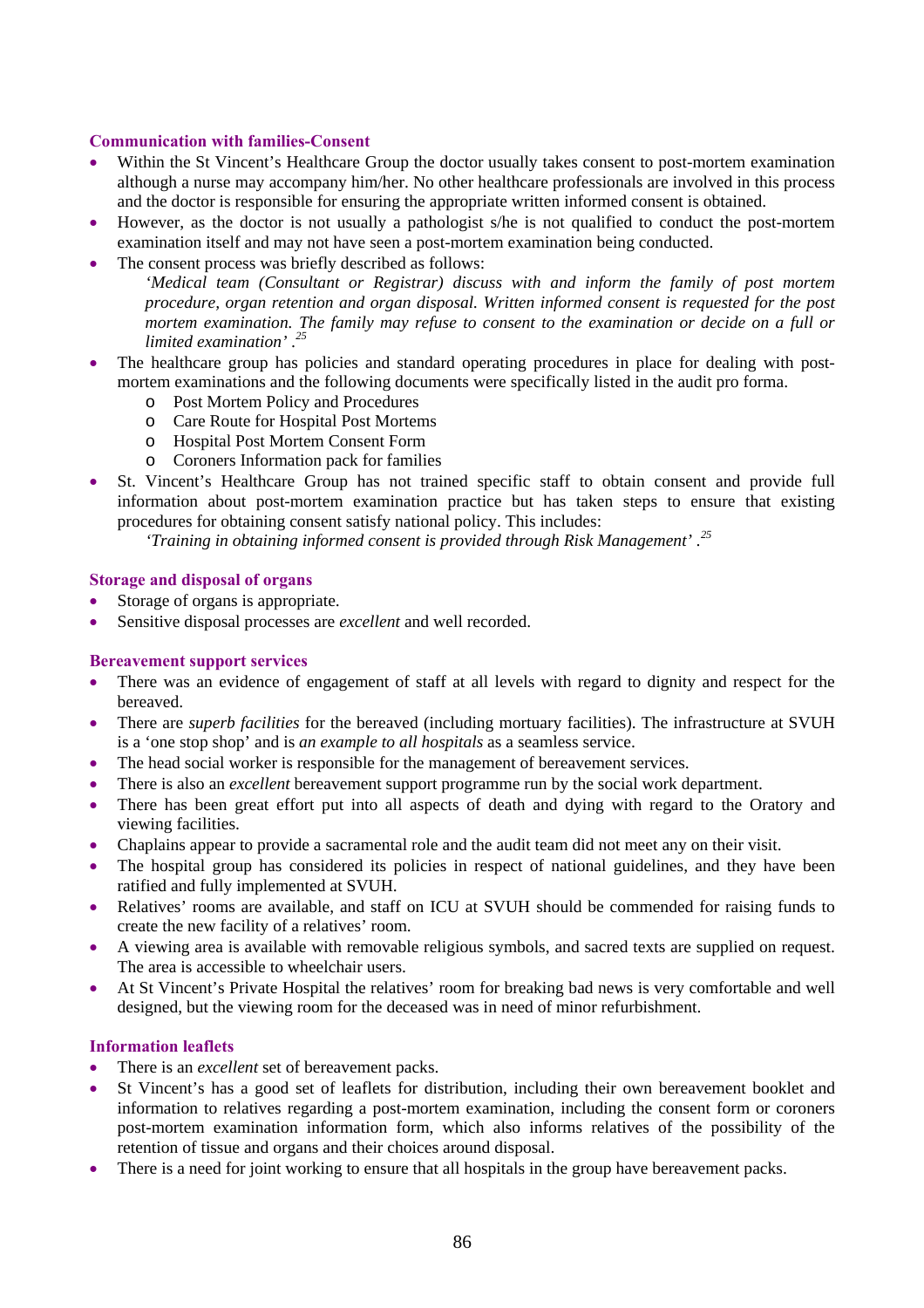#### **SVPH**

- All the documents and standard operating procedures are the same as those for SVUH.
- No organs are retained and all post-mortem examination are transferred to St Vincent's.
- There is a post-mortem examinations' information booklet including information about the retention of organs.

#### **SMH**

- There were a couple of policies here, but they were in need of updating and version control, and need to be related to SVUH's policies.
- At SMH there is no area to break bad news to relatives other than a sister's office that has a multitude of other uses and is wholly unsuitable.
- The viewing facilities at SMH are old and lack space. The viewing area is cramped and tired. It has 4 bays where it would be more appropriate to have 2. Significant improvements could be made at little cost.
- There is a very large chapel but no multi-faith room.
- There is a relatives' room towards the entrance of the hospital that could best be described as a shrine.
- SMH has no leaflets available other than the coroner's information pack which was in a torn brown envelope and contained a consent form and booklet with information about post-mortem examination for relatives. There was nothing with regard to a hospital post-mortem examination or information about bereavement available for the families.

#### **Areas for improved focus/action**

- There is a need for distribution of policies and working practice between SMH and SVUH.
- SMH need to review and update the viewing area for the deceased.
- SMH should review the situation with regard to a relatives' room.
- There is a need for provision of bereavement packs at SMH.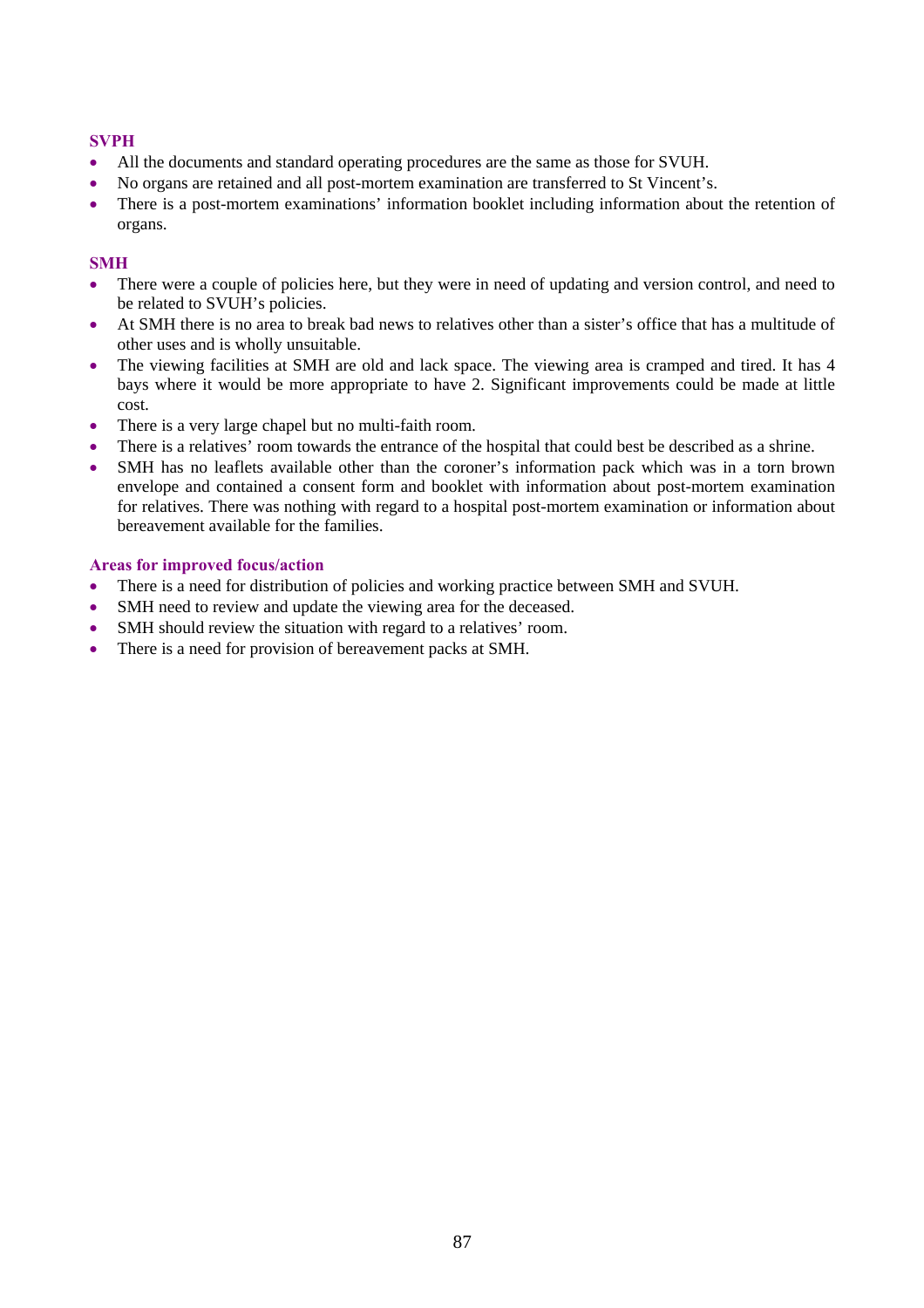## **Waterford Regional Hospital**

Waterford Regional Hospital carries out post-mortem examinations on behalf of all hospitals and facilities in the South East.

| <u>v anuation of currently retained of gans</u> |                             |                                                                                   |                             |                           |  |
|-------------------------------------------------|-----------------------------|-----------------------------------------------------------------------------------|-----------------------------|---------------------------|--|
| <b>Table A</b>                                  | (HPM)                       |                                                                                   | (CPM)                       |                           |  |
| <b>Pre 2000</b>                                 | <b>Hospital Post Mortem</b> |                                                                                   | <b>Coroners Post Mortem</b> | <b>Education/Research</b> |  |
| Adult                                           | $\theta$                    |                                                                                   | $\theta$                    | $\theta$                  |  |
| Children                                        | $\theta$                    |                                                                                   | $\Omega$                    | $\theta$                  |  |
| Fetuses                                         | $\Omega$                    |                                                                                   | $\theta$                    | $\Omega$                  |  |
| <b>Table B</b>                                  |                             | <b>Hospital Post Mortem</b>                                                       | <b>Coroners Post Mortem</b> | <b>Education/Research</b> |  |
| <b>Post 2000</b>                                |                             |                                                                                   |                             |                           |  |
| Adult                                           | 0                           |                                                                                   | $\Omega$                    | $\Omega$                  |  |
| Children                                        | $\theta$                    |                                                                                   | $\theta$                    | $\Omega$                  |  |
| Fetuses                                         | $\Omega$                    |                                                                                   | $\Omega$                    | $\overline{0}$            |  |
| <b>Table C</b>                                  |                             | <b>Organs Disposed of Since 2000</b>                                              |                             |                           |  |
|                                                 |                             |                                                                                   |                             |                           |  |
| Post Mortem Pre 2000                            |                             | 2 organs in 1 case.                                                               |                             |                           |  |
| Post Mortem Post 2000                           |                             | 4 organs from babies were disposed of 1 HPM and 3CPM                              |                             |                           |  |
|                                                 |                             | 1 Adult CPM                                                                       |                             |                           |  |
| Other                                           |                             | Organs retained between 1972-2001 there are no disposal records.                  |                             |                           |  |
|                                                 |                             | There is no log of fetal losses. However since 2001 182 fetus have been buried    |                             |                           |  |
|                                                 |                             | in the hospital plot 'Angels plot' the audit team were informed that similar logs |                             |                           |  |
|                                                 |                             | are kept at the other hospitals in the South East. If the baby is returned to the |                             |                           |  |
|                                                 |                             | family there will be a note in the patient chart.                                 |                             |                           |  |

#### **Validation Status** *– Validated (√)*  **Validation of currently retained organs**

#### **Policy and practice**

- The hospital has considered its policies in relation to current national guidelines concerning organ retention. However revised policies have not yet been accepted by the Senior Management and ratified, although it is anticipated that this will happen within 12 months.
- The hospital stated that it has partially implemented changes in revised policies; however upon inspection there were very limited policies, of variable quality, and many were not properly version controlled and many have not been reviewed for a good number of years i.e. since 2002.
- There were a number of training lists with the policies to demonstrate that staff had been trained.

#### **Record Management and Tracking**

- The hospital does not currently monitor the effectiveness and retention levels of the information disseminated to bereaved people at the time of post-mortem examination. Furthermore, where the information provided to bereaved relatives is found to have been poorly delivered this would not be investigated as an adverse incident. In these instances the consultant pathologist would review the information and any learning would be fed back into the organisation through the Hospital Quality and Safety Committee.
- The hospitals had hard copy logs of a limited standard.
- The hospital does not currently specifically monitor the processes surrounding the management of the storage, use, removal, retention and disposal of organs, consent to post-mortem examination, or the level of support provided to bereaved people.
- Randomly picked cases were selected for tracking and followed through the system satisfactorily by the audit team.

#### **Communication with families-Consent**

The consent form was appropriate.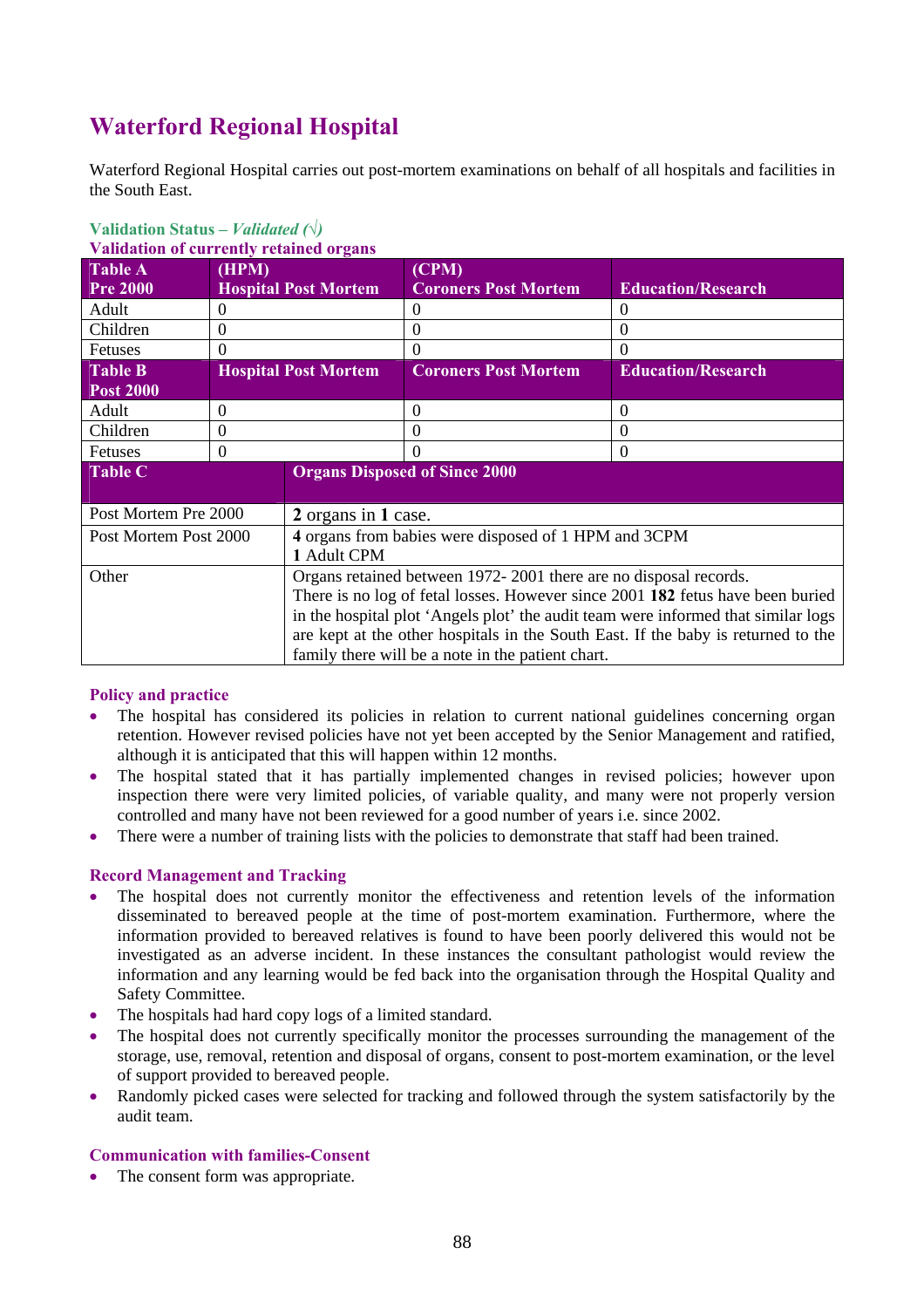- A doctor always seeks consent.
- The doctor who seeks consent is not a pathologist but will have witnessed a post-mortem examination being conducted
- An area consent policy is currently in circulation and under consultation.

#### **Storage and disposal of organs**

- Disposal is by 3 methods
	- o Burial
	- o Cremation
	- o Return to the family
- There are good hardback records of the returns process.

#### **Bereavement support services**

- The maternity unit has evolved a system of supporting families and has a room parents can use and a bereavement room on the antenatal ward. Nurses within no formalised system provide limited support.
- Care is ad hoc and person dependent.
- Parents are provided with mementos such as footprints.
- There is no formalised bereavement service, or structure of support, across the hospital.
- The chaplaincy offers a 24/7 service and sees staff support as part of their brief. This is a valuable resource for staff and the observed interaction with patients was very positive.
- In general, bereavement support services are very limited and counselling is only available for those who have experienced the traumatic death of a loved one.
- However, the hospital is involved with the Hospital Friendly Hospice programme to improve standards in care and facilities for dying persons and their families.
- Across the hospital, ward sister's rooms or the Pastoral Care Office are used as relatives' rooms.
- The viewing area contains removable religious symbols and is accessible to wheelchair users.
- No multi-faith room is available.
- The chaplaincy service is involved in the provision of bereavement support.

#### **Information leaflets**

- There is a good child bereavement pack including an expression of condolence, contact details for local and national bereavement support agencies, and advice about what to do next.
- All bereavement leaflets are nationally produced, apart from one leaflet produced in-house on grieving about the death of a child.
- We were told that numbers are given for local counsellors, but no documentation was available to evidence this.
- Families are also given a leaflet on coroner's post-mortem examinations that mentions the retention of organs at post-mortem examination.
- There is no bereavement literature in relation to adults.

#### **Areas for improved focus/action**

- There are currently plans in place for a new mortuary, although the immediate priority is getting the existing mortuary to function properly. Poor hygiene, poor health and safety, poor observance of Personal Protective Equipment (PPE) and Control of Substances Hazardous to Health (COSHH) procedures were observed in the Mortuary during the audit visit.
- There is an urgent need for policies and standard operating procedures to be adopted and embedded within the work place.
- There is a need for policy revision as policies are poor and there is very poor documentation relating to the post-mortem examination practice.
- Review logging system and consider the implementation of an electronic system.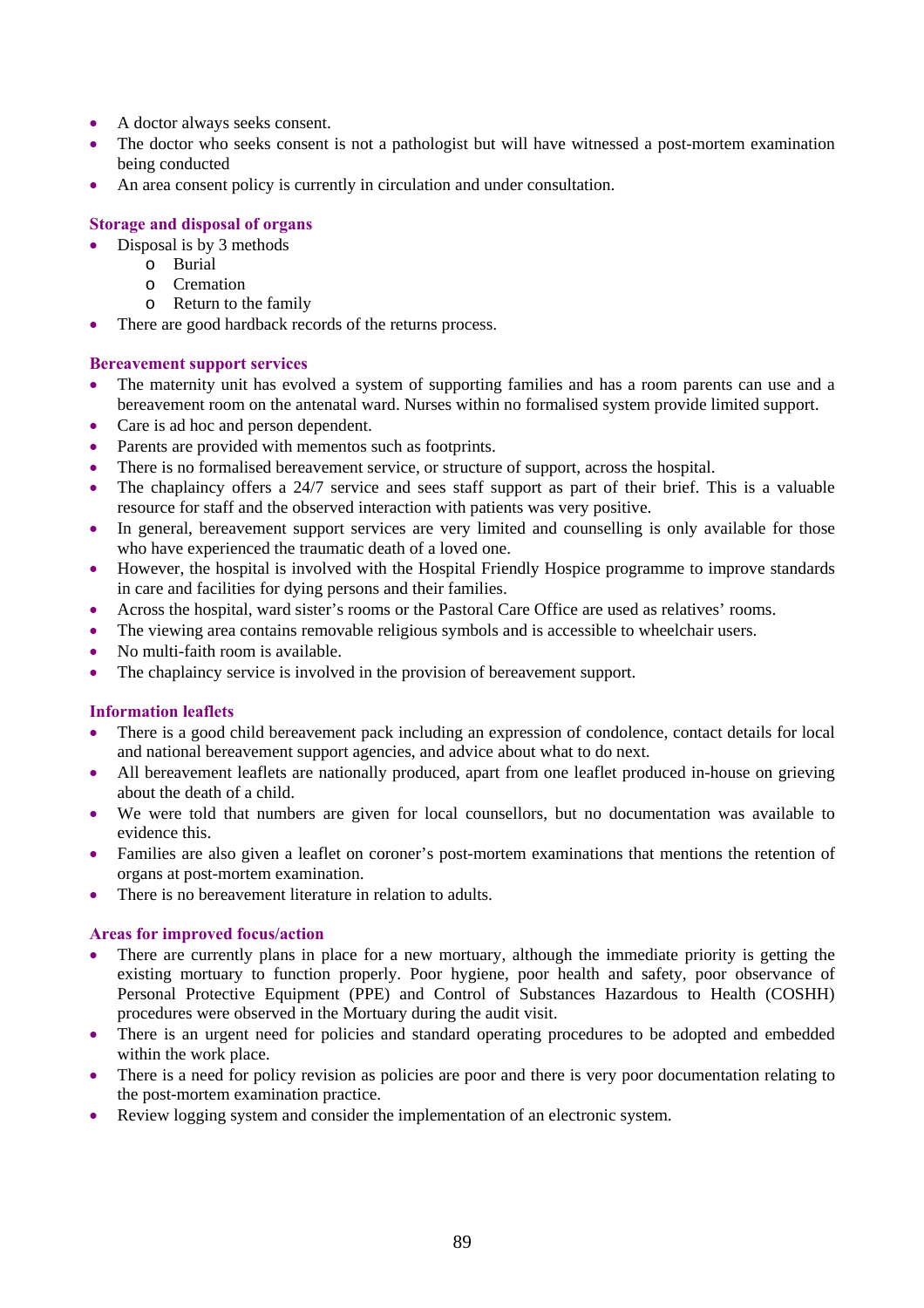### **University Site Visits**

Visits to academic pathology departments and medical schools played a part in the audit, to assess the nation's currently retained organs. These institutions welcomed the audit visit and were very obliging in outlining how post-mortem examination practice including the retention of organs for teaching, training and research, sits within an undergraduate and postgraduate setting.

Each institution was willing to discuss the 'pathology collection' contained within its medical school.

These collections comprise human organs, mostly of historic nature and unknown origin. In most cases it is not known whether the organ was removed surgically or at post-mortem examination. Evidence of the importance and value of these collections is the fact that many medical students and doctors in postgraduate training, especially those who specialise in pathology and surgery, find the collections provide a beneficial and invaluable archive of conditions and abnormalities.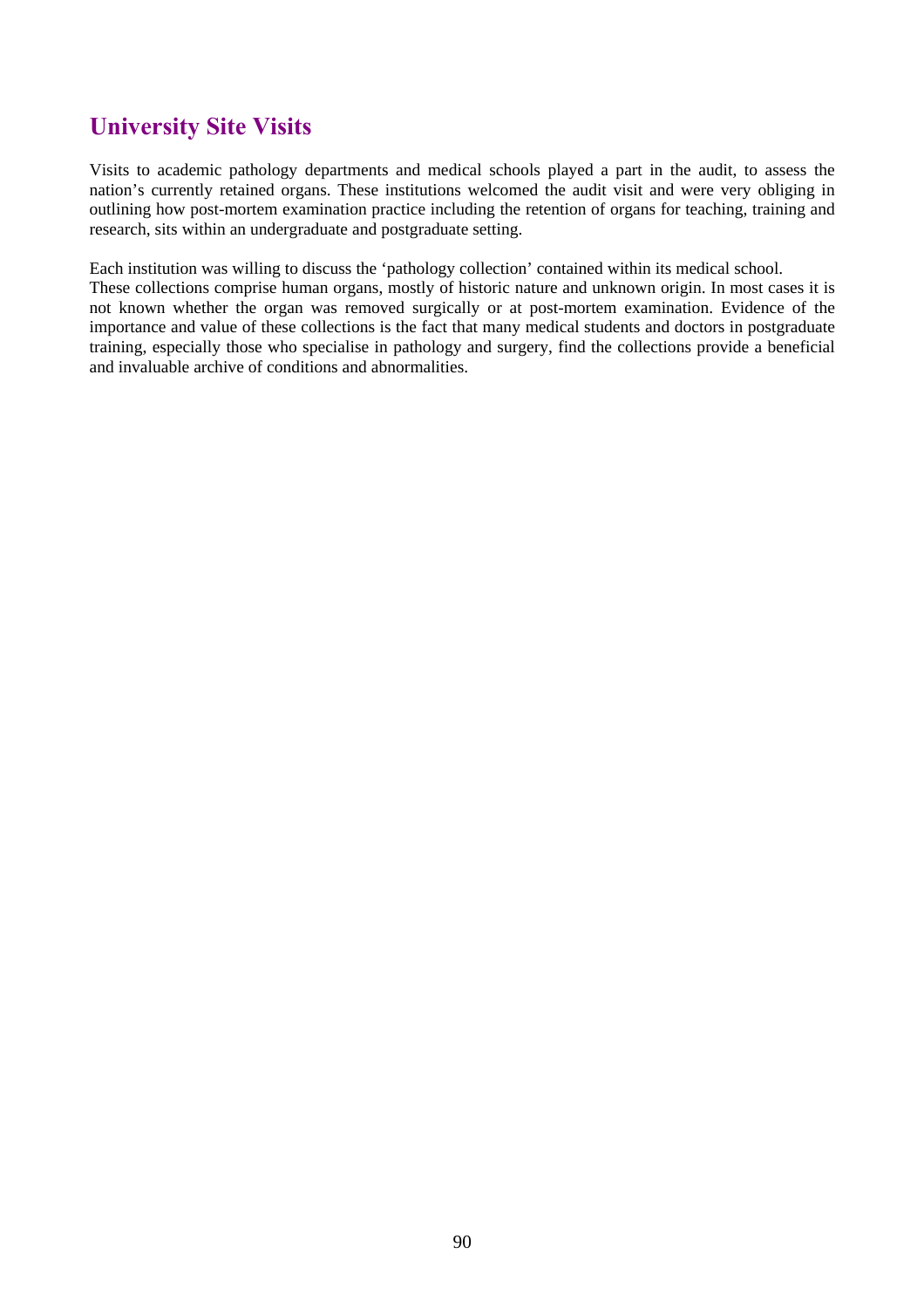## **The University of Dublin – Trinity College**

#### **Specimens currently Retained**

There are **651** specimens of which **180** specimens are identifiable. Of this 180, 10 are from the 1990s, 9 from the 1980s, and 161 from the 1970s. 54 of the total are identifiable as surgical specimens.

The specimen museum at Trinity College has been in existence for many years. This audit presents data in relation to specimens held since 1970.

The museum holds a collection of specimens from both autopsy and surgical pathology. Specimens were obtained from clinically affiliated hospitals of Trinity College, Dublin, Ireland and hence the majority of specimens originated from the federated voluntary hospitals, i.e. Adelaide and Meath Hospital, Dunn's Hospital, Stephen's Hospital, Baggott Street Hospital, and more recently St James Hospital.

The specimens are kept in a purpose built facility in the teaching laboratory in the Trinity Health Science Centre at St James' Hospital, Dublin which is a secure facility used only by medical, nursing and pharmaceutical staff who attend Trinity College Dublin. The specimens are kept in purpose built locked cabinets with a designated responsible key holder to ensure that the security and dignity of the specimens is constantly maintained.

The museum is now used only infrequently for teaching, as much contemporary teaching is conducted through web based education programmes. No specimens have been added to the facility since the early 1990's and there have been no additions or subtractions to the museum collection since 2003.

There is an excellent document control system at the museum that should be commended. The identifiable specimens are all logged under specific anatomical sites and the sections of the museum where they are located, whilst records of specimens donated to the museum are all version controlled, as are records of any removals from the museum.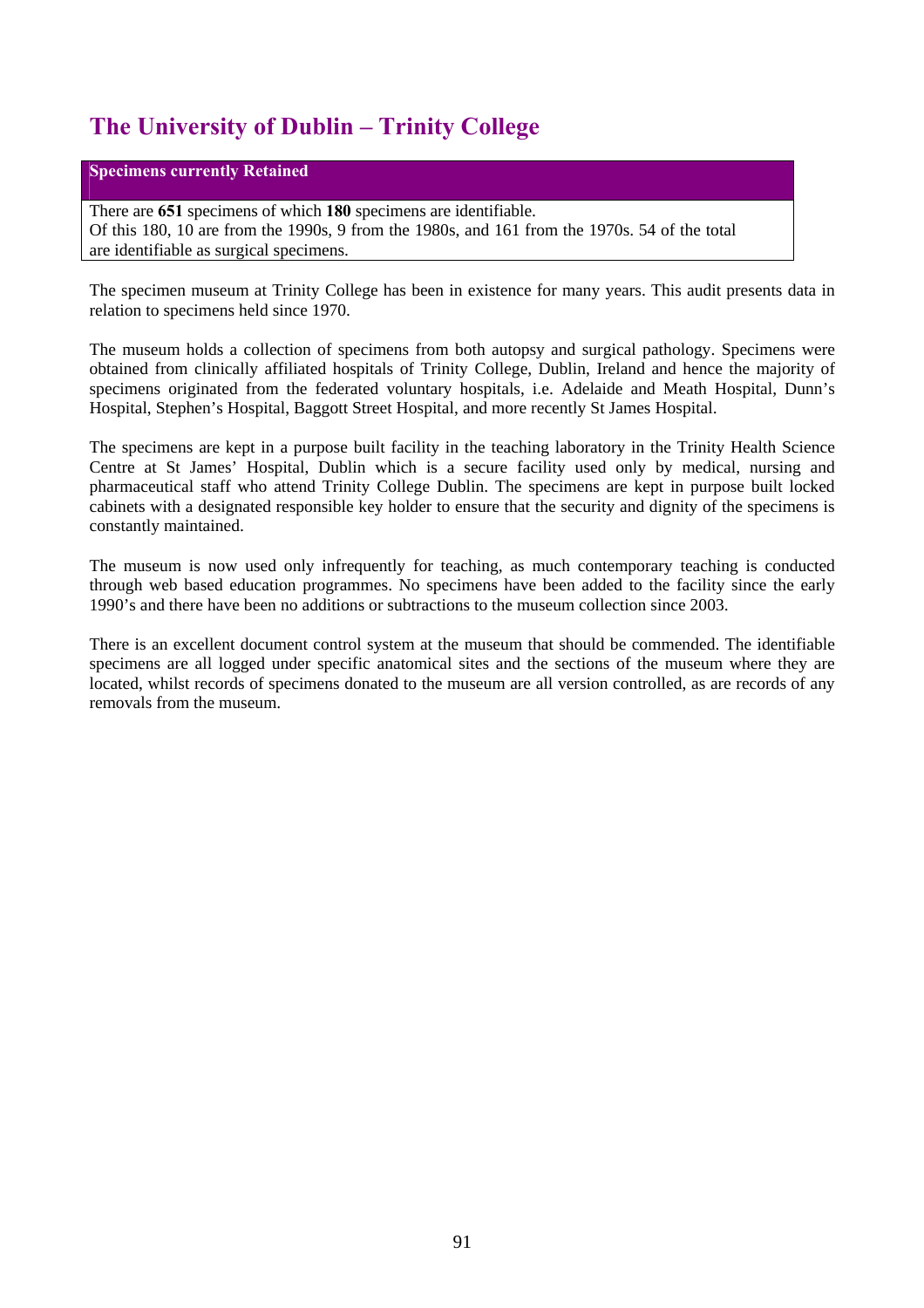## **University College Dublin (UCD)**

#### **1st visit with University College, Dublin**

#### **Specimens currently Retained**

The museum specimens were physically counted; there were **126** post-mortem examination specimens displayed in the Museum at UCD.

Many of the specimens date back to the 1950/60's (or even before) through to the 1980s. There is supporting documentation to accompany many of the specimens. Very few specimens have been added since the 1980's, the last being in 1991. During the initial visit it emerged that there were approximately some 56 boxes of specimens in remote storage. The audit team requested the return of said specimens to be counted. A return visit was planned.

#### **2nd visit with University College, Dublin (UCD).**

#### **Specimens currently Retained**

A physical count of 62 manuscript/bankers boxes was conducted by Michaela Willis and the technician in a controlled environment with appropriate PPE, as there was a possibility that some of the specimens may have leaked during transit. The count revealed 692 specimens, plus 4 boxes of bones and 2 boxes containing pictures of tissue sections. Of the 692 specimens, 3 had leaked dry and 2 of the pots contained non-human organs (one stones, another a hair ball). A small number of specimens, mainly the older ones, are in glass pots and are particularly fragile with a few specimens leaking and in need of repair or re-potting.

This visit was to count all the boxes of museum specimens that had been in remote storage since the move of the University site in early 2007. The specimens were returned to the University, where, in future some will be located in the museum and others will be kept in storage.

Each specimen had a label/number on it. Specimens in boxes for the same body system were kept together and each specimen also had a log to go with the corresponding number it had been allocated.There are records and documentation for many of the specimens held.

Some of the specimens (a small proportion) are leaking and are in need of repair or re-potting, a skill few people hold. However, the University are fortunate that their technician is trained to pot and repair and will be looking to do this in the near future.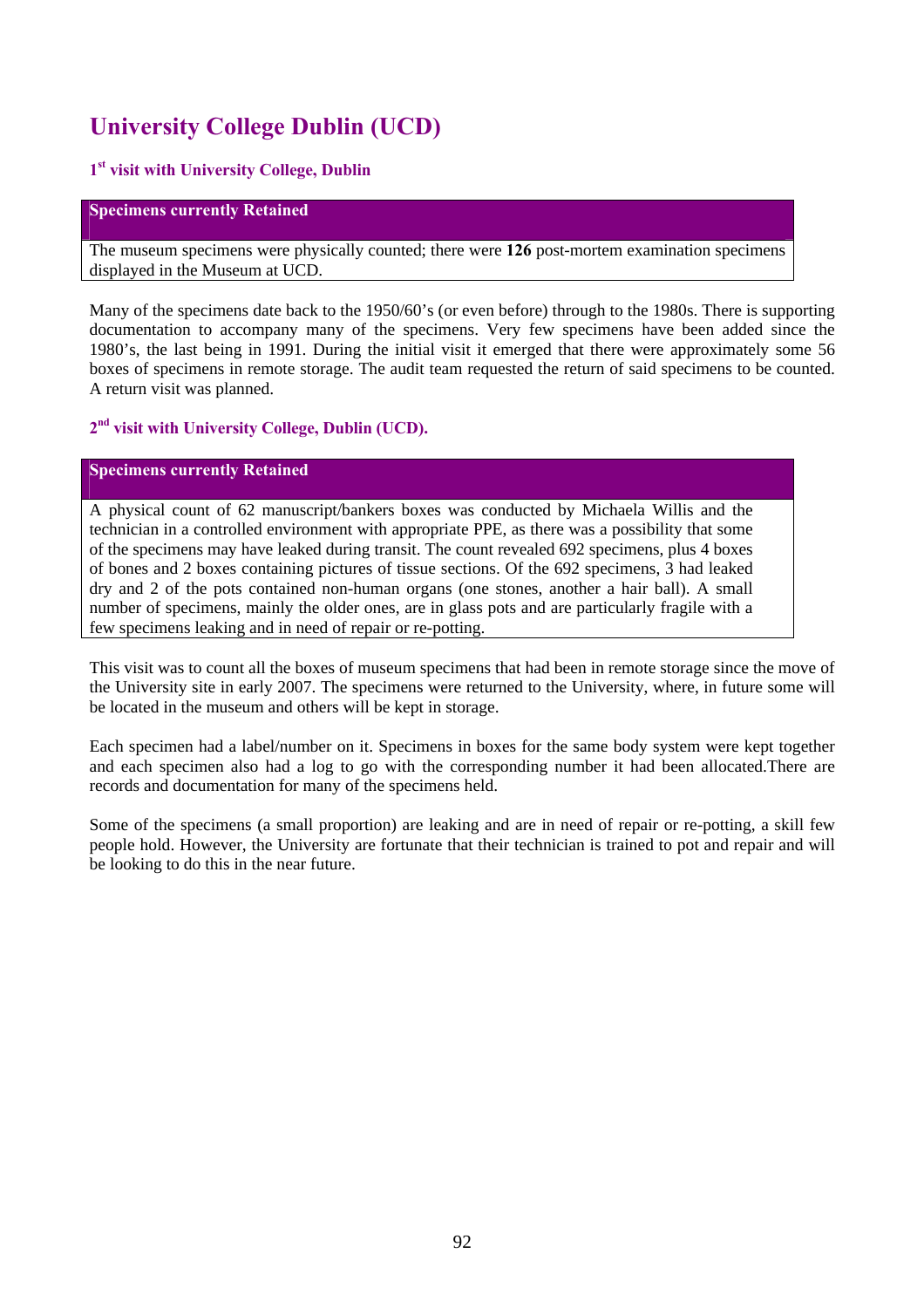## **University College Cork**

#### **Specimens currently Retained**

There are **268** specimens in the teaching collection.

There are **27** specimens in the previous teaching collection.

There are **165** specimens in the Military collection.

#### **Teaching Collection**

The Teaching Collection is kept in a locked lecture/teaching room; the room is not only locked but also an access code is required. Students do not have the access code.

All specimens are catalogued (by discipline) and numbered and exhibited in glass pots on shelves for student to be taught from, always with supervision. When the specimens are not being used for teaching there is a blind that is pulled down in front of them. These specimens are carefully looked after and are used for regular tutorials. All specimens are anonymised, their province and date unknown, but all predate the 1970's. As far as UCC is aware nothing has been added to the collection since the 1970's, although this cannot be guaranteed.

#### **Previous Teaching Collection**

Some years ago a member of staff was tasked (an issue of space) to select the least valuable teaching specimens and put them away in a cupboard for safekeeping. There is no numbering system for these specimens nor are they catalogued. The number of specimens in this collection was ascertained by a physical count on the day of the audit visit. Again, they are all anonymised and of unknown origin.

#### **Military Hospital Collection**

This collection is housed within the same site as the 'previous teaching collection' in several cupboards. There is no numbering system for these specimens, nor are they catalogued. The number of specimens in this collection was ascertained by a physical count on the day of the audit. This collection it is believed to have come from a military hospital in Malta, where an army doctor retained them during the 1st World War who then brought the specimens back to 'The Bonds' in Ireland with him. (These specimens are currently not used).

#### **The 'Wax Collection'**

For the sake of completeness, there is a collection of wax specimens believed to be donated by a

medic in 1878, created by J Beretta, one of Madame Tussauds' students. These wax specimens were exhibited in an old museum and lecture theatre in approx 1930 then were brought to the hospital lab and put in a tea chest for safe keeping. The Heritage Centre then took an interest in these specimens and have them for safekeeping. There is NO human tissue contained in these specimens, which are made out of starched linen and wax.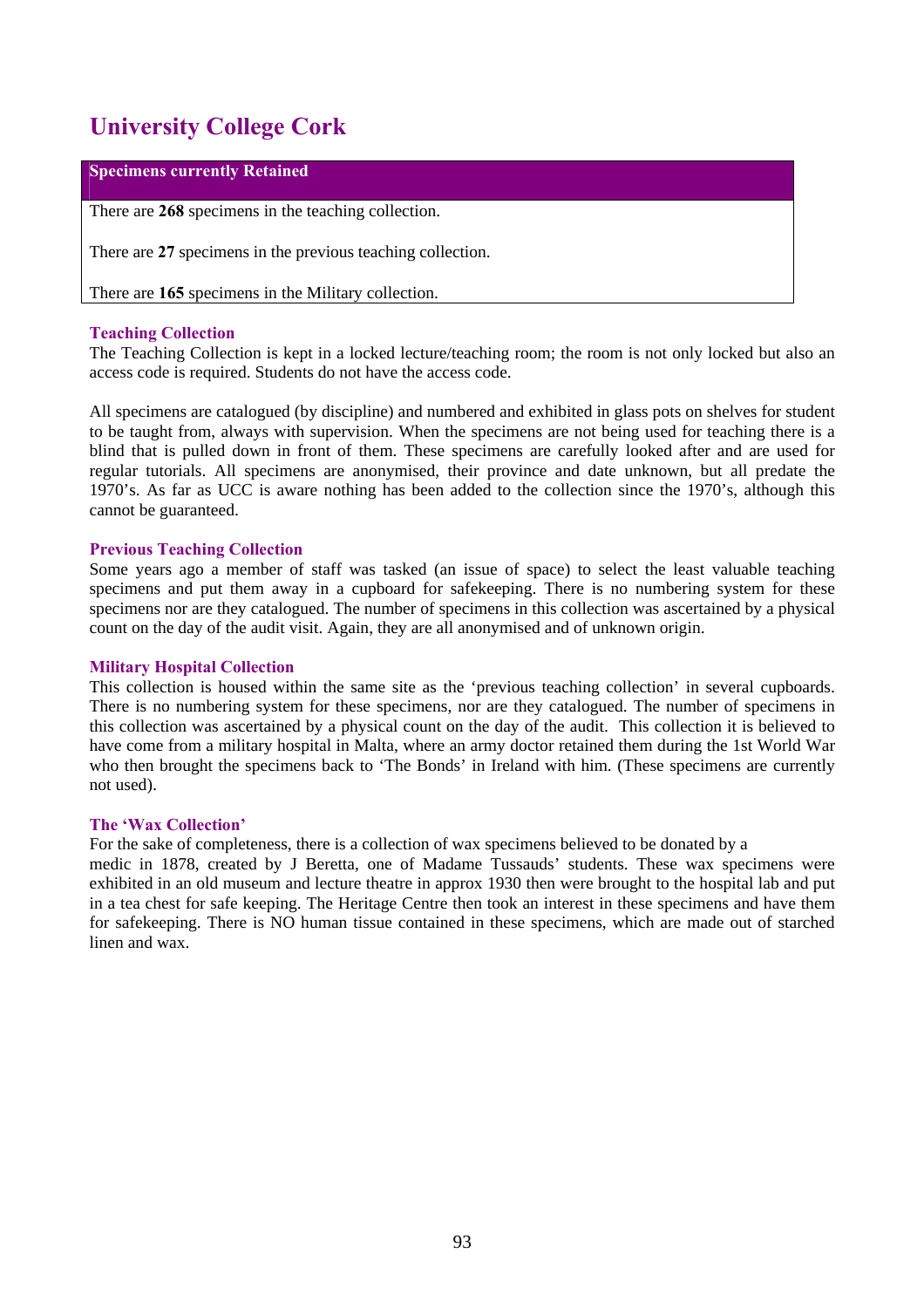## **The Royal College of Surgeons Ireland – Dublin**

#### **Specimens currently Retained**

There was a physical count of all specimens, which amounted to a total of **110** specimens and 9 bones.

The audit team visited the RCSI College collection, which is on the Royal College of Surgeons' medical schools site, Dublin. Approximately 300 undergraduate students and 50/60 graduate students pass through the medical school each year.

This building is a relatively new build and the collection was moved here when the building opened.

The teaching collection is a historical archive and all specimens are anonymised. There have been no new additions to the collections for a significant period of time. Specimens are kept locked in purpose built cupboards at all times and all students are supervised when being taught with the use of specimens. There is a list of specimens in organ groups..

It would be beneficial, organisationally, for the university to have a proper inventory of the specimens. There is also a need for the College to have a number of the specimens re-potted, although the College believe that there is nobody within the organisation sufficiently skilled to do this.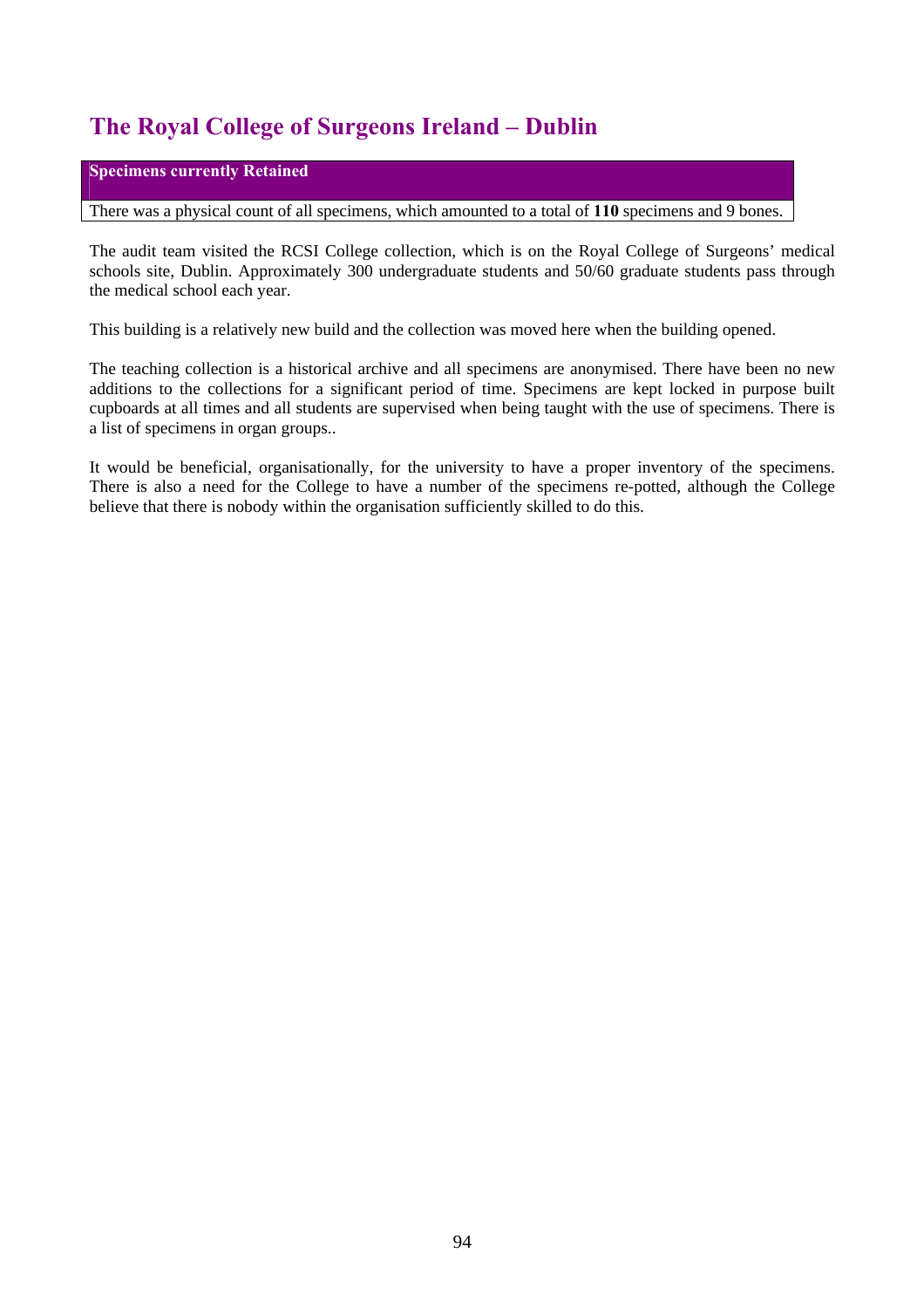## **University College Galway**

#### **Department of Pathology at National University of Ireland (NUI) Galway**

#### **Specimens currently Retained**

A physical count of all organs took place and this was crosschecked with the University Catalogue. There are **364** organs retained plus inflammatory lesions and **107** miscellaneous organs retained.

Organs that were removed either surgically or at post-mortem examination in the past have been retained for teaching and examination of undergraduate medical students in the Department of Pathology, Clinical Sciences Institute, NUI Galway. These organs have been collected over a period of 20 years and are deemed an invaluable teaching aid for medical students. The organs are stored in ('pots'- Organs stored in sealed Perspex containers) and in formalin within containers that can be opened ('wet specimens'). The audit team was informed that no organs have been collected, preserved and fixed and stored in perspex containers since the mid-1990's. No organs have been collected and stored as 'wet specimens', unless written consent has been obtained, since the late 1990's.

The University do not currently collect any new organs for teaching or examination purposes. All organs are anonymised and there is no information that could identify an organ as belonging to a particular individual.

A catalogue of organs retained in pots with description of their pathology is held in the Department of Pathology together with a catalogue of organs retained as 'wet specimens'.

#### **Organs stored in sealed perspex containers -Pots**

Pots are stored in the John David Kennedy Pathology museum at the Clinical Science Institute. The museum is kept locked when not in use.

The museum is used for teaching and examination purposes. It is opened prior to practical classes by pathology staff. Pots to be used for teaching in the museum are left out .The room is locked after each practical session.

Pathology examinations are also held in the museum when 'pots' are used for examination purposes. The pots are kept in the museum at all times save the following:

Selected pots are removed from the museum during practical classes and are left in the pathologyteaching laboratory in the CSI where students who are not attending a practical class can review and study them. These are returned to the museum after each practical class.

Selected pots are used for the end-of-year exam for undergraduate medical students. They are removed for the exam and left in the pathology-teaching laboratory. The laboratory is supervised at all times and kept locked prior to the examination. Pots are returned to the museum thereafter.

Selected pots are distributed to examiners conducting viva voce examinations in pathology and, on occasion, surgery within the CSI. The pots are released and they are returned to the museum after the examination.

Students are permitted to study in the museum using pots. This occurs generally close to examination time. During this period, the room is opened every morning for the students and is locked once finished.

#### **Organs stored as 'wet specimens'**

- 'Wet specimens' are stored in three storage cupboards in the pathology-teaching laboratory.
- The organs are stored in separate and communal containers, each labelled with the organ type and/or disease process.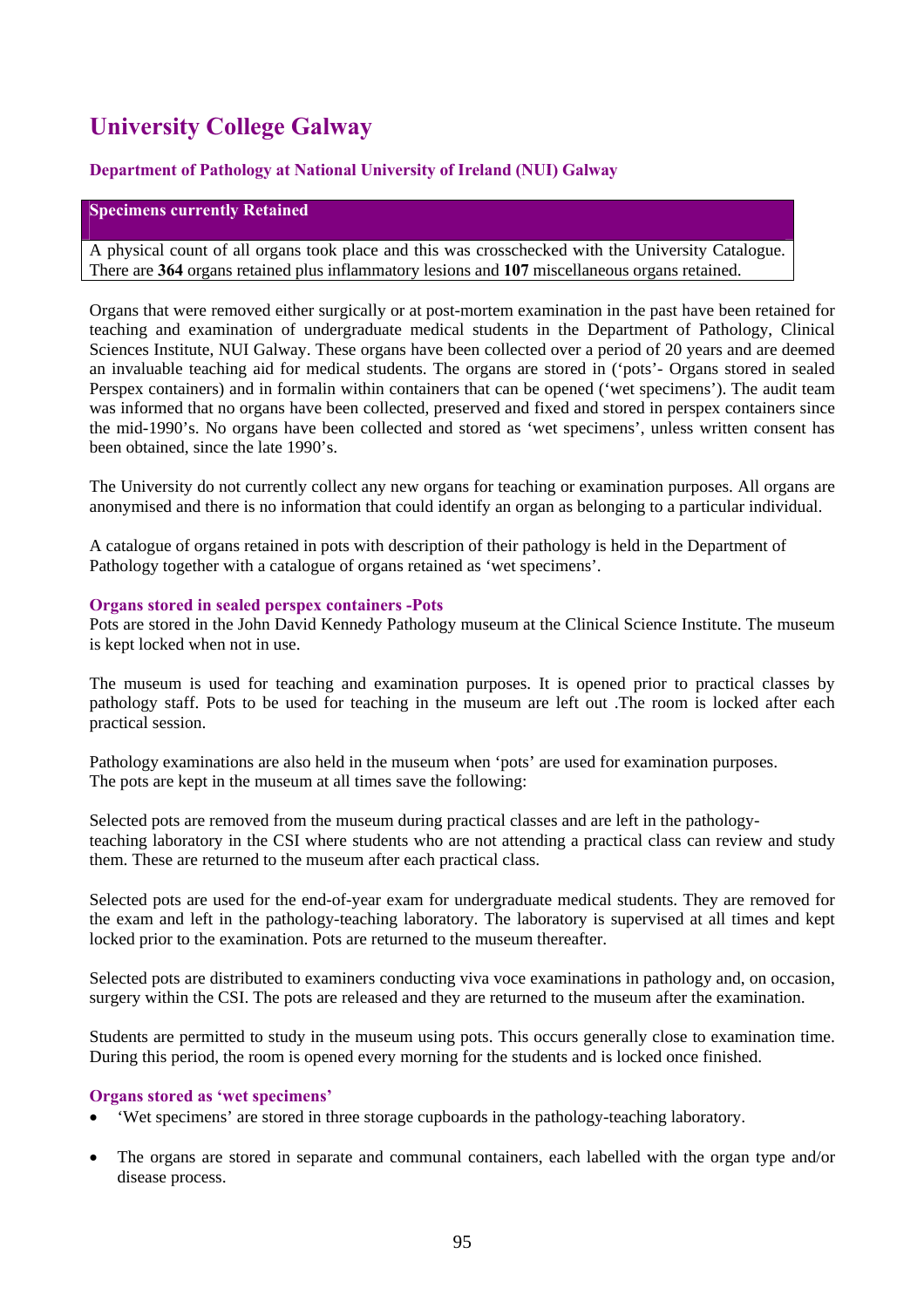- Prior to a teaching sessions for medical students, the organs are removed from their containers and washed. They are left on trays in the pathology teaching laboratory to be examined by the students
- under the supervision of a consultant pathologist during the teaching session.
- After the teaching session, organs are returned to their containers and stored in the cupboard.
- Prior to an examination, the organs are once again washed and left out on trays in the pathologyteaching laboratory for the duration of the examination and returned to their presses, which are then locked.
- The organs are never left unattended during a teaching session or during an examination.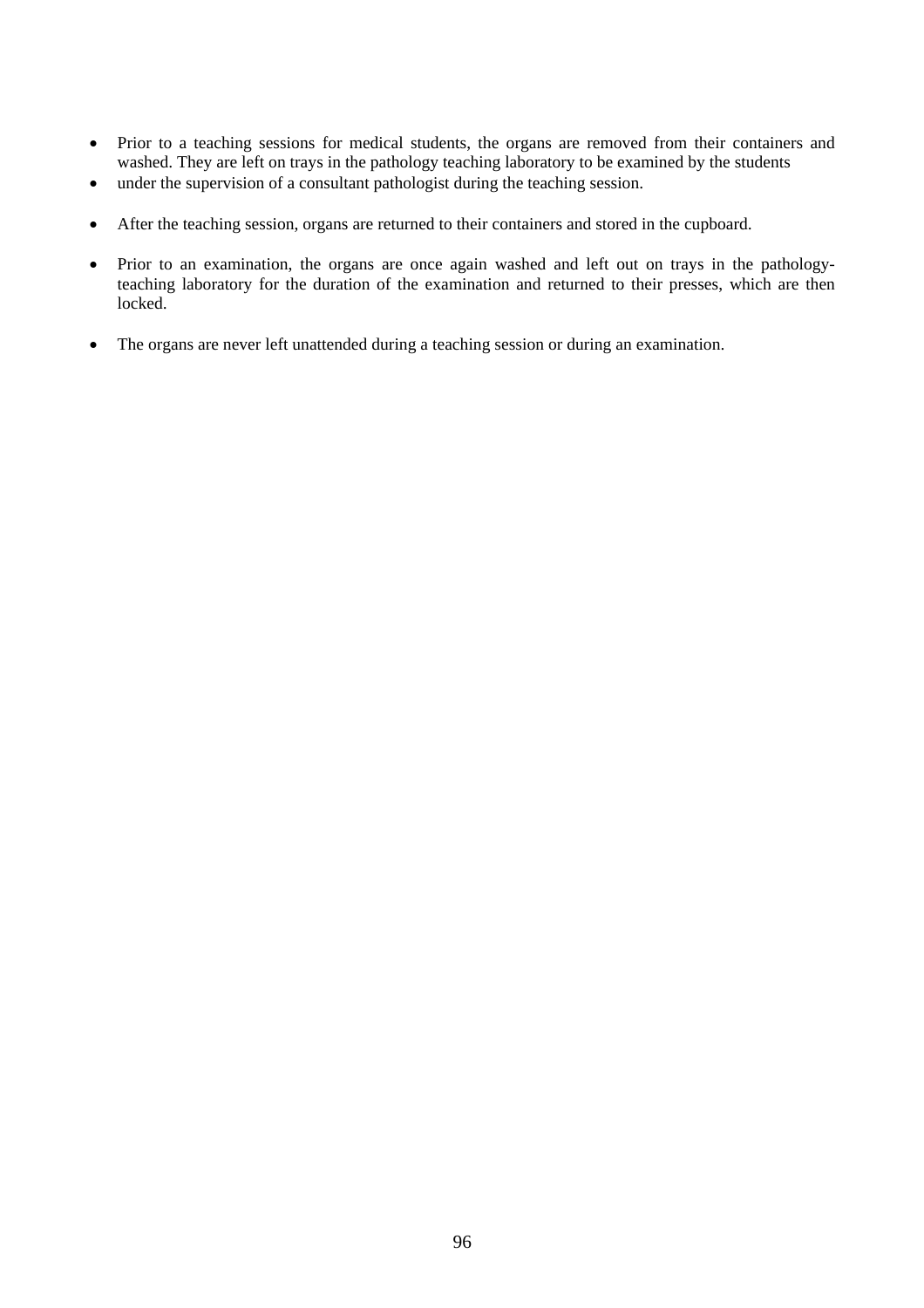## **Section A Annexes**

# **Annex 1 - Schedule of visits**

| Name of hospital visited                                                                                                                                                                                                          | Name of person(s)<br>visiting   |
|-----------------------------------------------------------------------------------------------------------------------------------------------------------------------------------------------------------------------------------|---------------------------------|
| Adelaide and Meath Hospital, Dublin incorporating the National Children's                                                                                                                                                         | Michaela Willis                 |
| Hospital                                                                                                                                                                                                                          | Nuala Harmey                    |
| <b>Beaumont Hospital</b>                                                                                                                                                                                                          | Michaela Willis                 |
|                                                                                                                                                                                                                                   | Nuala Harmey                    |
| Cavan General Hospital (carries out post mortem examinations for Cavan and<br>Monaghan hospitals, all post-mortem examinations carried out at Cavan and<br>organs stored at Cavan)                                                | Michaela Willis                 |
| Children's University Hospital, Temple Street                                                                                                                                                                                     | Michaela Willis                 |
| <b>Connolly Hospital</b>                                                                                                                                                                                                          | Michaela Willis                 |
|                                                                                                                                                                                                                                   | Nuala Harmey                    |
| Coombe Women's Hospital                                                                                                                                                                                                           | Michaela Willis                 |
| Cork University Hospital (CUH) and Cork University Maternity Hospital<br>(CUMH)                                                                                                                                                   | Michaela Willis                 |
| Galway University Hospitals (GUH) University Hospital Galway and Merlin<br>Park University Hospital                                                                                                                               | Michaela Willis                 |
| Kerry General Hospital, Tralee                                                                                                                                                                                                    | Michaela Willis                 |
| Letterkenny General Hospital                                                                                                                                                                                                      | Michaela Willis                 |
| Louth County Hospital, Dundalk (all tissues samples from post mortems<br>transported to OLOL and all post mortems from OLOL carried out at Louth<br>County Hospital)                                                              | Michaela Willis                 |
| Mater Misericordiae University Hospital                                                                                                                                                                                           | Michaela Willis<br>Nuala Harmey |
|                                                                                                                                                                                                                                   | Michaela Willis                 |
| Mayo General Hospital                                                                                                                                                                                                             | Nuala Harmey                    |
|                                                                                                                                                                                                                                   | Michaela Willis                 |
| Mercy University Hospital, Cork                                                                                                                                                                                                   | Nuala Harmey                    |
| Mid Western Regional Hospital Dooradoyle (carries out postmortems<br>for the Maternity Hospital Limerick and Mid Western Regional<br>Hospital Ennis, St. John's Hospital Limerick, Mid Western Regional<br><b>Hospital Nenagh</b> | Michaela Willis<br>Nuala Harmey |
| Mid Western Regional Hospital, Nenagh (post mortems ceased to be carried out<br>on premises 2003)                                                                                                                                 | Michaela Willis                 |
| Mid Western Regional Maternity Hospital Limerick (all post mortem<br>examinations are carried out at Doradoyle)                                                                                                                   | Michaela Willis                 |
| Midland Regional Hospital at Mullingar (all tissue sample and organs would be<br>transferred to Tullamore)                                                                                                                        | Michaela Willis                 |
| Midland Regional hospital at Portlaoise (all tissue samples and organs would be<br><i>transferred to Tullamore</i> )                                                                                                              | Michaela Willis                 |
| Midland Regional Hospital at Tullamore (all laboratory work and organs for<br>Portloise and Mullingar stored at Tullamore) Naas General Hospital                                                                                  | Michaela Willis                 |
| National Maternity Hospital Holles Street                                                                                                                                                                                         | Michaela Willis<br>Nuala Harmey |
| Our Lady of Lourdes Drogheda (OLOL) (all tissue samples and organs<br>transported prepared and stored here for Louth County Hospital and all<br>postmortems for OLOL done at Louth CountyHospital)                                | Michaela Willis<br>Nuala Harmey |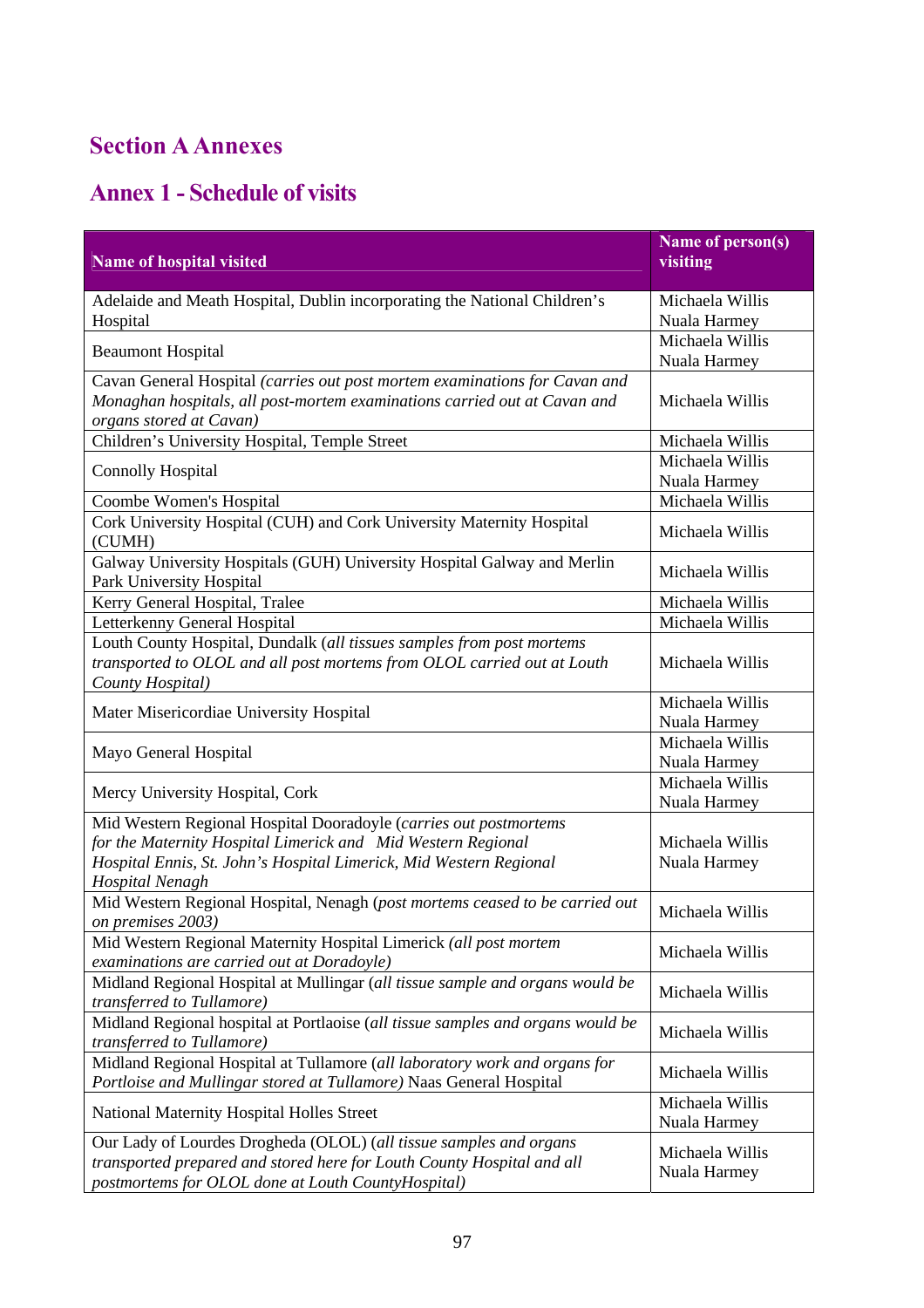|                                                                                 | Michaela Willis |
|---------------------------------------------------------------------------------|-----------------|
| Our Lady's Children's Hospital, Crumlin                                         | Nuala Harmey    |
| Our Lady's Hospital Navan                                                       | Michaela Willis |
|                                                                                 | Nuala Harmey    |
|                                                                                 | Michaela Willis |
| Portiuncula Hospital                                                            | Nuala Harmey    |
|                                                                                 | Michaela Willis |
| Rotunda Hospital                                                                | Nuala Harmey    |
| Royal College of Surgeons Ireland (RCSI)                                        | Michaela Willis |
| Sligo General Hospital                                                          | Michaela Willis |
|                                                                                 | Nuala Harmey    |
| St. Columcille's Hospital                                                       | Michaela Willis |
|                                                                                 | Nuala Harmey    |
| St. James' Hospital                                                             | Michaela Willis |
|                                                                                 | Nuala Harmey    |
| St. Vincent's University Hospital, incorporating, St. Michael's Hospital, St.   |                 |
| Vincent's Private Hospital (all post mortem examinations carried out at St.     | Michaela Willis |
| Vincent's)                                                                      |                 |
| <b>Trinity College</b>                                                          | Michaela Willis |
| University College Dublin (UCD) Revisit                                         | Michaela Willis |
| University College Cork                                                         | Michaela Willis |
| University College Galway (UCG)                                                 | Michaela Willis |
| Waterford Regional Hospital Waterford Regional Hospital carries out post-       | Michaela Willis |
| mortem examinations on behalf of all hospitals and facilities in the South East | Nuala Harmey    |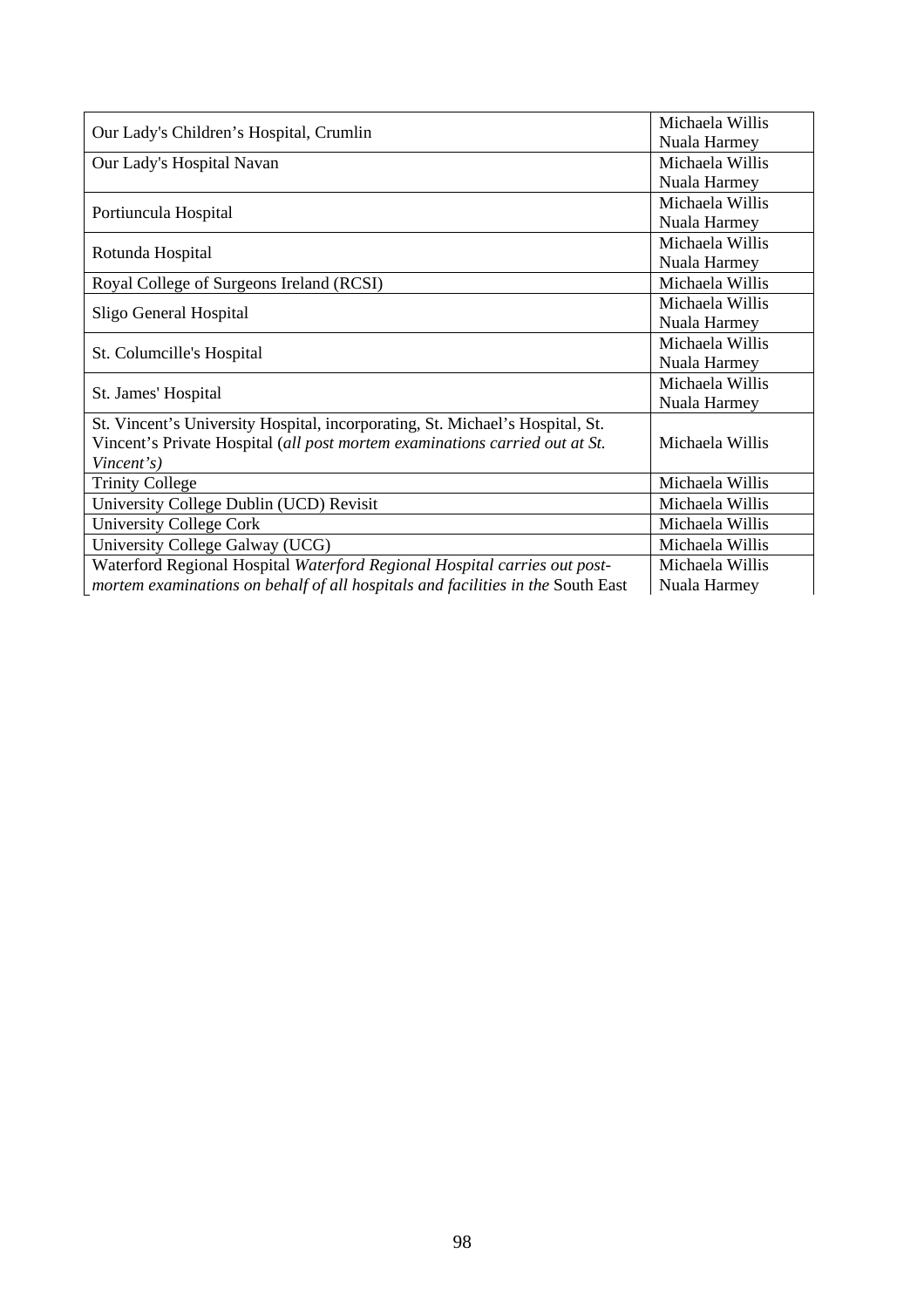# **Annex 2 - Hospitals not visited as part of Audit of Retained Organs**

| <b>Hospitals not visited as part of Audit of Retained Organs</b> |
|------------------------------------------------------------------|
| <b>South Eastern Hospital Group</b>                              |
| <b>Wexford General Hospital</b>                                  |
| St. Luke's Hospital, Kilkenny                                    |
| South Tipp.General,                                              |
| Clonmel Orthopaedic Hospital, Kilcreene                          |
| <b>Southern Hospital Group</b>                                   |
| St. Mary's Gurrenbraher                                          |
| <b>Mallow General</b>                                            |
| <b>Bantry General</b>                                            |
| South Infirmary/Victoria Hospital                                |
| <b>St. Finbarrs Hospital</b>                                     |
| <b>Western Hospital Group</b>                                    |
| <b>Roscommon County Hospital</b>                                 |
| <b>Dublin South Hospital Group</b>                               |
| St. Luke's                                                       |
| Royal Victoria Eye and Ear                                       |
| <b>Mid Western Hospital Group</b>                                |
| Ennis General Hospital                                           |
| St. Johns Hospital, Limerick                                     |
| Orthopaedic Hospital Croom                                       |
| <b>Dublin North Hospital Group</b>                               |
| Cappagh National Orthopaedic Hospital                            |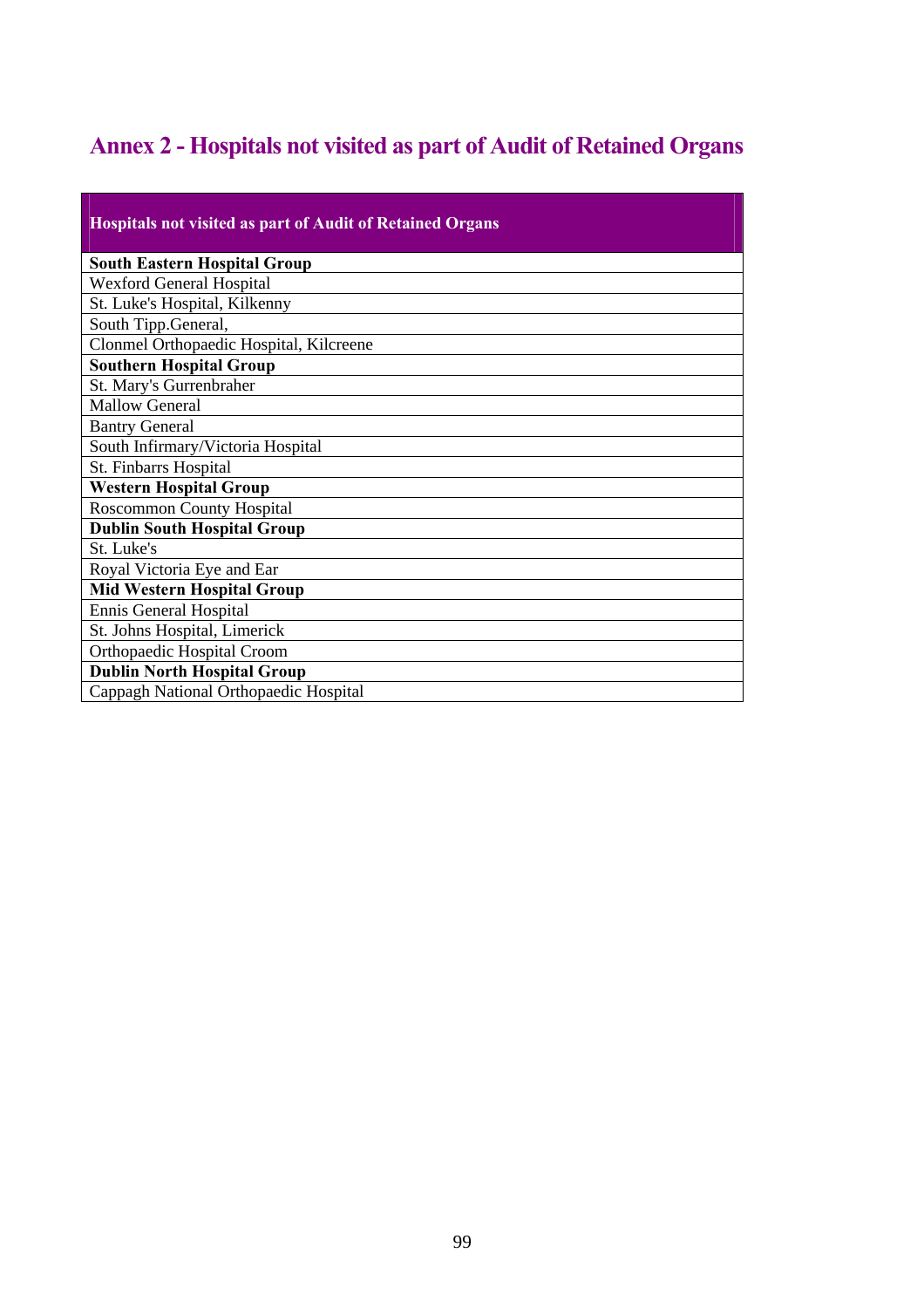### **Section B**

### **Introduction**

The main purpose of this audit was to carry out an audit of the State's currently retained organs and to ensure that arrangements were in place to enable organs no longer required for clinical purposes – or where there was evidence of inadequate consent process – to be sensitively disposed of, whether directly by the hospital or by the next of kin. Section A of this report demonstrates that this remit has been fully carried out.

However the audit team's work has inevitably involved a wider audit than just the validation of records and collections. All aspects of the process of carrying out post-mortem examinations have been investigated at each of the hospitals and Section A presents the results of that on a hospital-by-hospital basis. This section draws together a number of general conclusions from that comprehensive analysis and addresses a number of the specific generic topics covered by the audit, identifying basic principles underlying best practice; highlighting areas of good practice across the State; identifying poor and deficient practice and making specific recommendations for action to be taken. There are many complex and interwoven issues involved that it is hoped in this section to examine.

Post-mortem examinations or autopsies play an important role in the provision and improvement of medical care; they provide a means of validating or correcting diagnoses made prior to death and play a fundamental part in the improvement of care for the living. The retention of organs and tissue makes a significant contribution to this by facilitating both research and medical education and training. But these benefits cannot override the individual's autonomy and right to choice – nor the rights of the individual's family and friends to determine how the deceased's remains should be treated after death.

In relation to the latter, this report concentrates on the principle of *consent* rather than that of *authorisation* (as the Madden report recommended), as the current principle accepted across the State is the former. Until such time that there is legislative change the essential principle will remain *consent*.

Although hospitals will be identified as exemplifying good practice this does not mean that all others are deficient.

There is a need to clarify some of the language and specific terms used in this section (and indeed throughout the report):

- Hospital staff frequently use the term '*obtaining'* consent; unfortunately this term implies that the process is largely a formality, with the outcome guaranteed. Using the term '*seeking'* consent changes the emphasis to an active process with no certainty of outcome – reflecting the reality of choice. An excellent example of this practice is to be found at Our Lady's Children's Hospital, Crumlin, where the process is described in terms of the paediatric pathologist making a '*request'* for autopsy as opposed to '*obtaining'* consent'.
- The term *organ retention* as used by many hospitals reflects a backward looking stance; therefore the term *retention of organs at post-mortem examination* will be used.
- The term *disposal of organs* carries connotations of clinical waste disposal i.e. by incineration. As this report makes clear, such practices are unacceptable and a better term for referring to disposal by burial or cremation is *'sensitive disposal'*.

Finally as Section B makes clear, there is a range of actions now required; some by individual hospitals, to eliminate unacceptable practice and improve other practice to the standards of the best. Also required are some new facilities; extending and improving the training provided for staff; developing and promulgating standard operating procedures or templates for documents; or by introducing new legislation and regulation to ensure that where precise prescription is required (e.g. in relation to whether consent or *authorisation*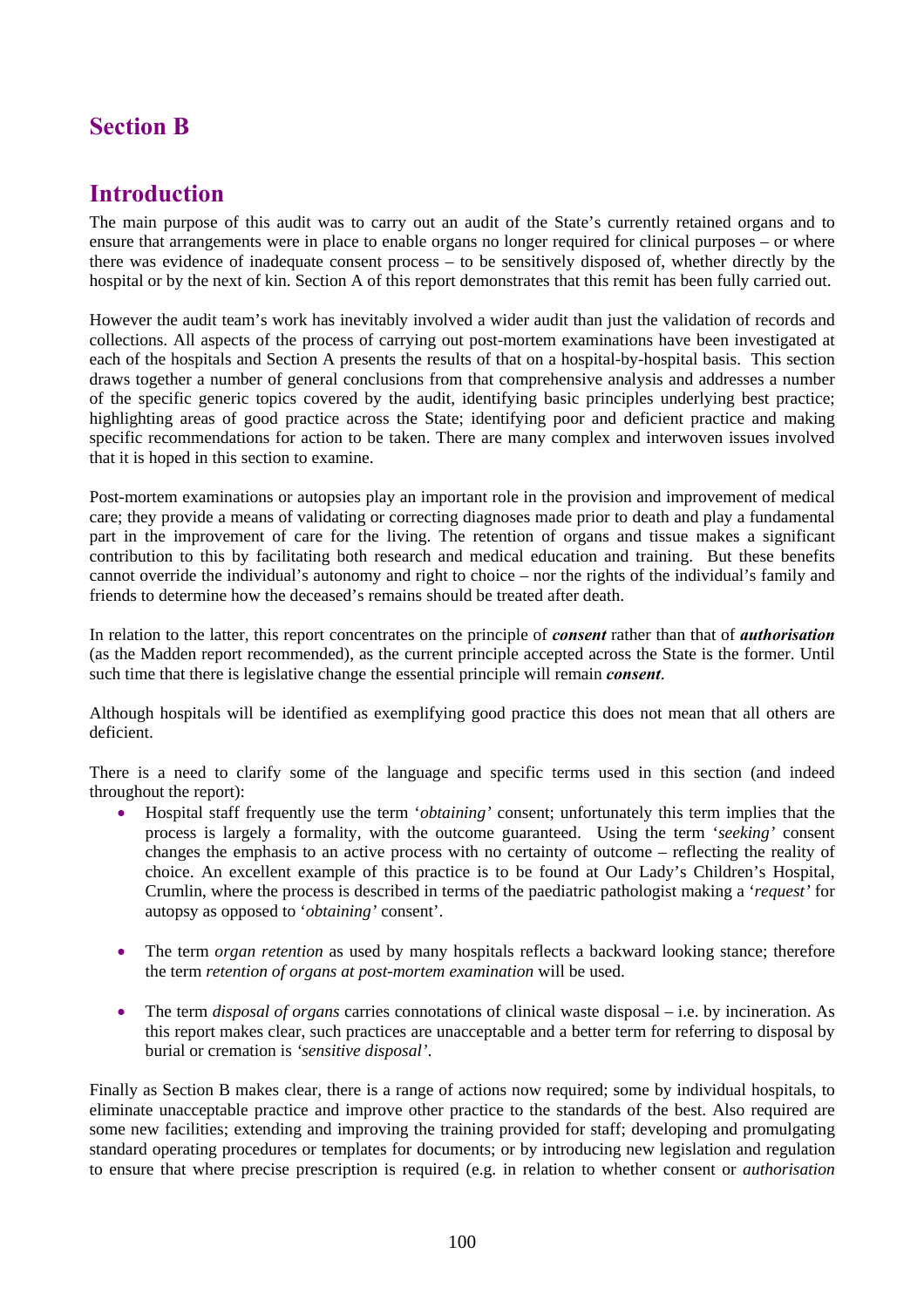should be the basis for legitimising post-mortem examinations and the retention of organs and tissue) it can be provided and enforced.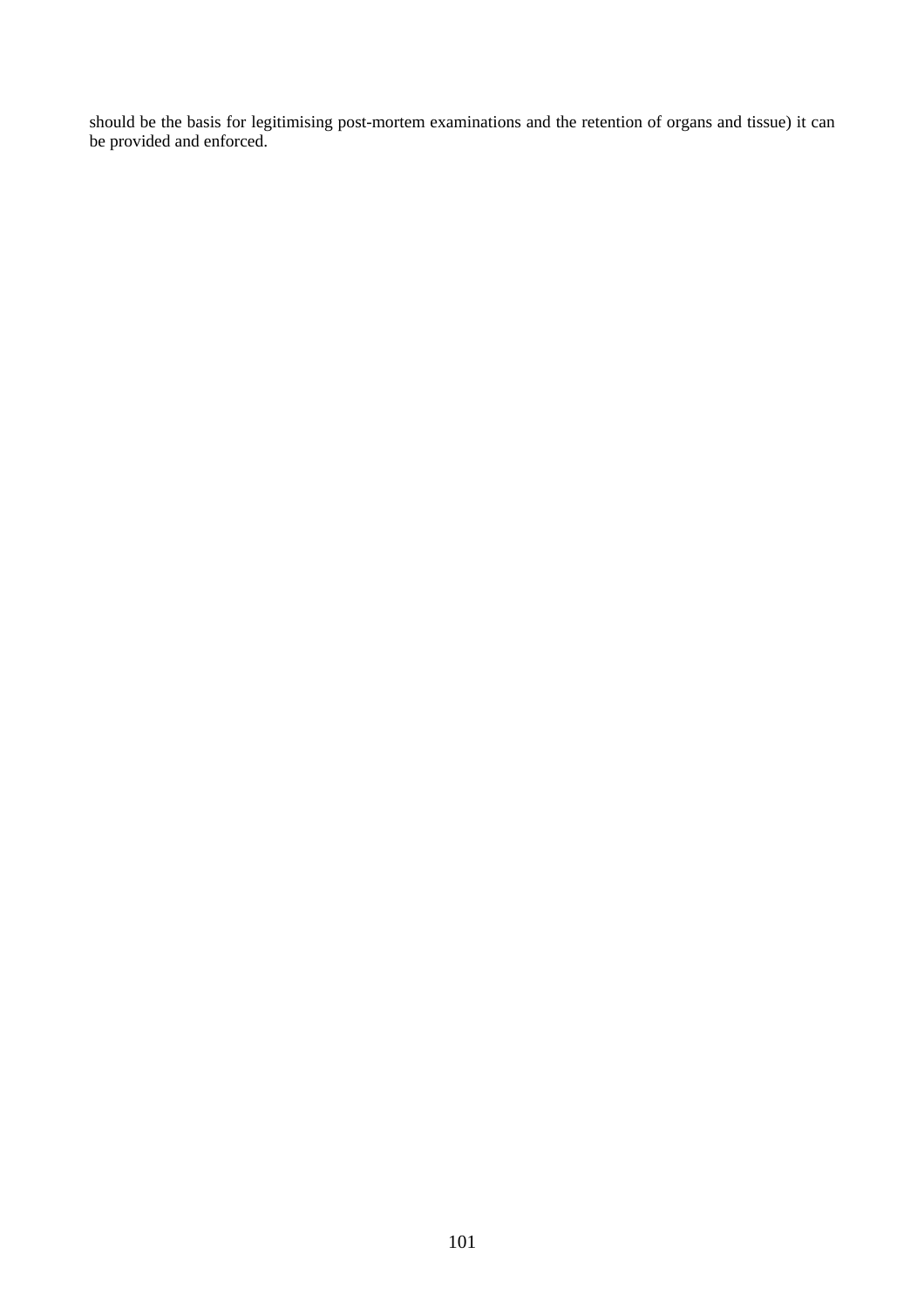### **Consent**

There has been a significant shift over the past 20 or 30 years from the position where professional paternalism made the giving of consent, whether for elective surgery, for teaching and research or for the retention of organs at post-mortem examination, largely a formality, to one in which professionals are required to seek informed consent from patients or their representatives before patients' privacy and/or autonomy are necessarily and legitimately infringed as a requirement for these activities to take place. *It is evident from the audit that this change has generally come about, and much progress has been made towards building a partnership between the public and the medical profession.* 

However, seeking consent to a post-mortem examination at a very distressing time for families is a complex and difficult process for staff. There are a number of important principles, which need to be fulfilled in order to ensure that staff can proceed with confidence.

- The principle of consent is fundamental; which means that the necessary legal framework must be in place to ensure that tissue and organs are not retained without consent other than as a legal requirement of the coroner.
- The consent must be informed– which means that the necessary information must be provided in a clear, concise and acceptable manner – and it must be written consent on a proper form.
- It is of paramount importance that those who seek consent and deliver proper information are appropriately trained to do so.

On this basis the following recommendations are made for action necessary to ensure these principles are applied universally

- The person seeking consent for a post-mortem examination should always be a doctor who has had sufficient experience or training in post-mortem examination practice to be able to provide a clear description of the process and its purpose and respond informatively to any queries raised. Other professional staff could and indeed should be involved but the lead should be taken by a senior doctor (not necessarily excluding NCHDs), drawing on centrally promulgated SOPs and templates to ensure consistency of practice across the State.
- There should be a minimum standard template consent form available, which should be used by hospitals, retaining flexibility for local variations in practice. It is of paramount importance that families have the opportunity to receive full information before giving consent to the retention of organs and tissue or to refuse consent if they so choose. Part of the process of seeking consent must include the provision of information to ensure families are clear about what they are consenting to. Information about the process of a post-mortem examination must be provided. The process of seeking consent should not be hurried and supplementary information should be given to the relatives to take away and read. Information leaflets that set out the relevant information clearly and concisely should be provided nationally to support the verbal process of seeking consent.
- The regulations for seeking consent for the removal, retention, use, storage and disposal of organs and tissue for both hospital and coroners post-mortem examinations (after the coroners function has ceased) should be the same – this change should be implemented as a matter of urgency. A process of consultation in this regard is currently in under way by the Department of Health. The legislation should be specifically designed to eradicate inconsistencies across the country in relation to the process of seeking consent relating to post-mortem examinations generally.
- The need for continuous training for NCHDs in the process of seeking consent for post-mortem examination (because of the change over of staff due to rotation) has been recognised by many hospitals; even so, many NCHDs are not familiar with the procedure that they are seeking consent for. If an NCHD is seeking consent s/he should be supported by and incorporated in a proper medical team under the proper supervision of consultant, and any senior doctor who delegates this task to a junior must be comfortable that s/he is competent to carry it out.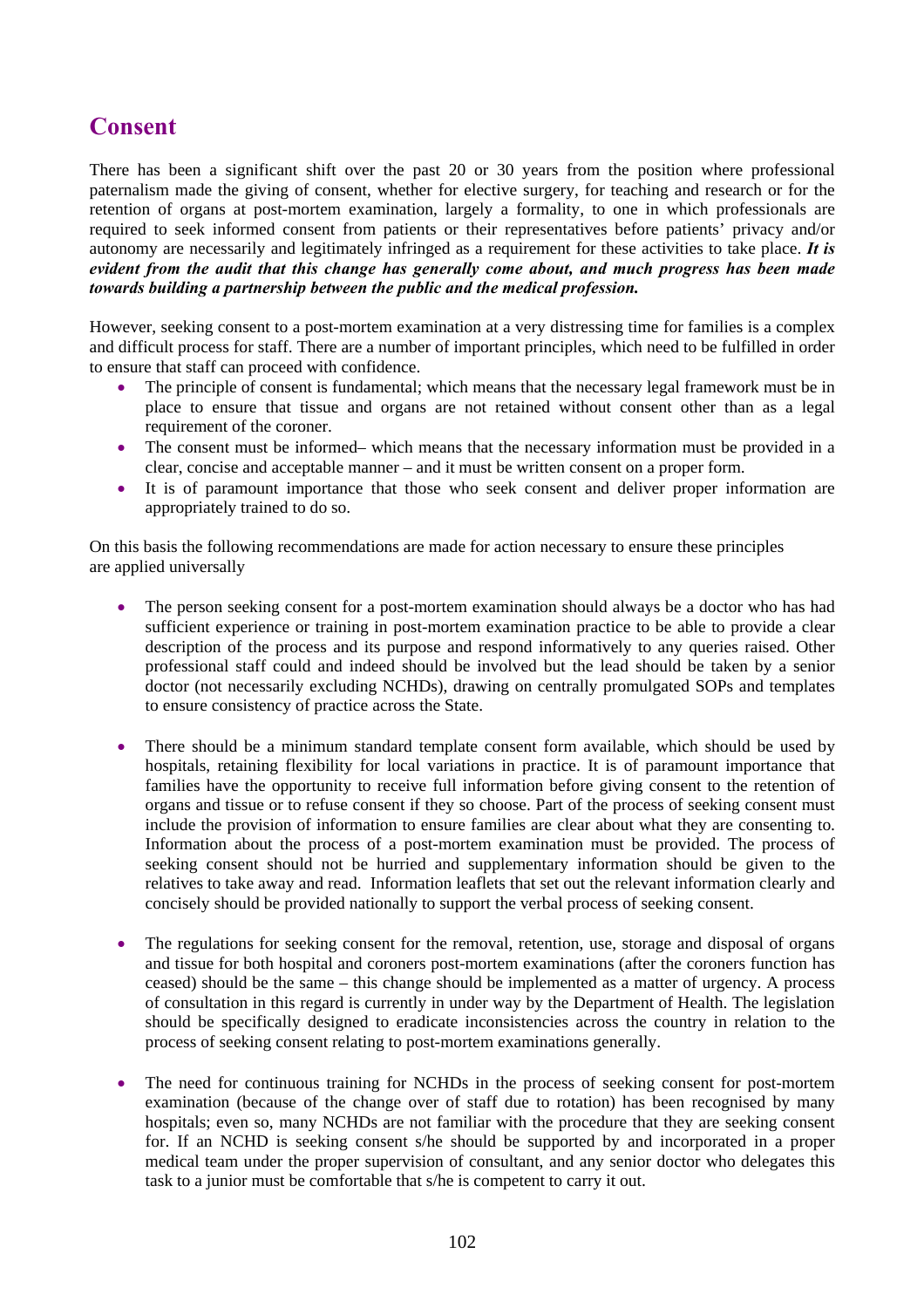• Every hospital MUST have consent policy with a section specifically covering the seeking of consent to post-mortem examination.

#### **Good Practice**

The hospitals that particularly stood out with regard to their practice surrounding the process of seeking consent include The Mater Misericordiae Hospital; The Children's University Hospital Temple Street; St. James' Hospital; St. Vincent's University Hospital; Our Lady's Children's Hospital, Crumlin; and the Coombe Women's Hospital. The Children's University Hospital Temple Street ensure that effective training has been undertaken by NCHDs involved in the process of seeking consent, including ensuring that they fully understand the post-mortem examination process. Our Lady's Children's Hospital, Crumlin, only the paediatric pathologist seeks consent.

*'The Faculty of Pathology of the Royal College of Physicians of Ireland'* issued advice about post- mortem consent and the retention of samples in February  $2000$ .<sup>7</sup> This impressive document included specific guidelines for seeking consent, recognising (well before most other authorities) parental sensitivities surrounding the retention of organs at post-mortem examination.<sup>26</sup> The advice in this document has clearly been taken on board by hospitals such as The Children's University Hospital, Temple Street, Our Lady's Children's Hospital, Crumlin, St. James Hospitals, St. Vincent's University Hospital, The Mater Misericordiae Hospital and Coombe Women's Hospital.

In 2002 the Eastern Regional Health Authority produced a model consent form for hospitals to use and *it is evident that a significant number of hospitals took this form on board and utilised it as a minimum standard.9*

Other hospitals, albeit a minority, have made no attempt to produce a satisfactory consent form. The hospitals that were found to operate poor or unacceptable practices in relation to consent forms should remedy this immediately.

**This practice should be audited six months after the publication of this report to ensure that it has been updated.**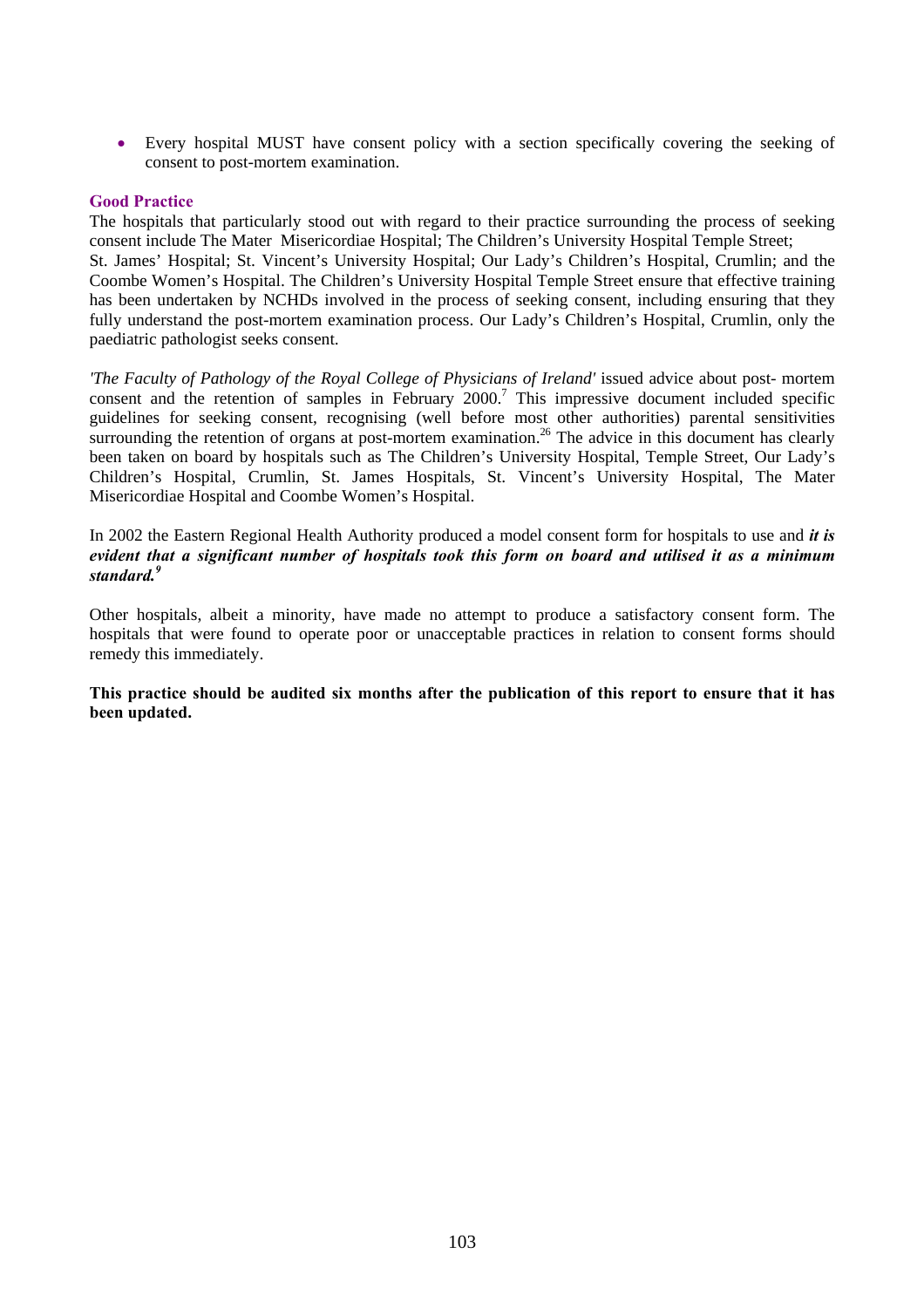### **Policy and Practice - Retention of Organs and Management of Post-Mortem examination and Mortuary facilities**

All hospitals carrying out post-mortem examinations and all facilities involved in the retention and storage of human organs should have clearly documented management procedures in place.

Such policies should:

- clearly set out the fundamental principles on which practice is to be based, emphasising the need for dignity and consideration,
- set out clear, step-by-step procedures (standard operating procedures –SOPs) for the full range of relevant issues and activities, such as consent, communication with families, storage and transport arrangements, arrangements for sensitive disposal, record keeping, liaison with coroners and bereavement services, health and safety, incident control and so on. (A more comprehensive although not exhaustive list is at Annex 3),
- set out clearly lines of accountability and managerial responsibility,
- be fully version controlled and regularly reviewed,
- be evidence-based so far as possible and include a regularly reviewed risk assessment statement,
- be fully embedded within the management of the institution, including specific training where appropriate,
- be jointly prepared and owned by all the institutions involved wherever a number of hospitals jointly provide services,
- be widely available and familiar to all staff involved, training logs must be kept,
- be publicly available on request,
- be subject to periodic audit in relation to compliance.

Where policies and procedures are in place which conform to these principles, they are generally very good indeed – as can be seen from the analysis in Part A. In particular, those at the Coombe Women's Hospital; The Children's University Hospital, Temple Street; The Mater Misericordiae Hospital and St. James' Hospital exemplify the great majority of these principles to a very high standard. Good policies can also be observed at Cavan Hospital, Cork University and Cork University Maternity Services; and Portiuncula Hospital. However there are a number of areas which would benefit from specific action, which would in turn help to ensure that families involved with the retention of organs following post-mortem examination – both in respect of organs retained in the past and those who are involved in the future – receive the best possible service from the State's hospitals.

- The current operation of some mortuary services in the State is excellent. However, some policy and standard operating procedures are either not in place or not up to date with contemporary practice. All should be brought up to the standards of the best without delay – Section A clearly identifies those hospitals that need to implement improvements here. Their progress in doing so should be centrally monitored by a regular audit.
- It is desirable that there be shared laboratory and mortuary packages, with all documents, logs and controls to all procedures controlled by the laboratory, to ensure effective quality and safe working practices are in place. The laboratory would hold ultimate responsibility for the controls process, the quality of records, and clinical material with appropriate procedures underpinning it and a stafftraining log. The most commonly observed software suite used in Ireland is Q-pulse.
- There was very little evidence in the documentation accompanying the audit returns to indicate that a mortuary facility risk assessment had been carried out. In fact only in 2 instances was the team provided with a risk assessment. Given the many risks and hazards present in the mortuary this deficit needs to be addressed as swiftly as possible. Once again central guidance including a template and a training package would greatly assist the consistent implementation of this recommendation.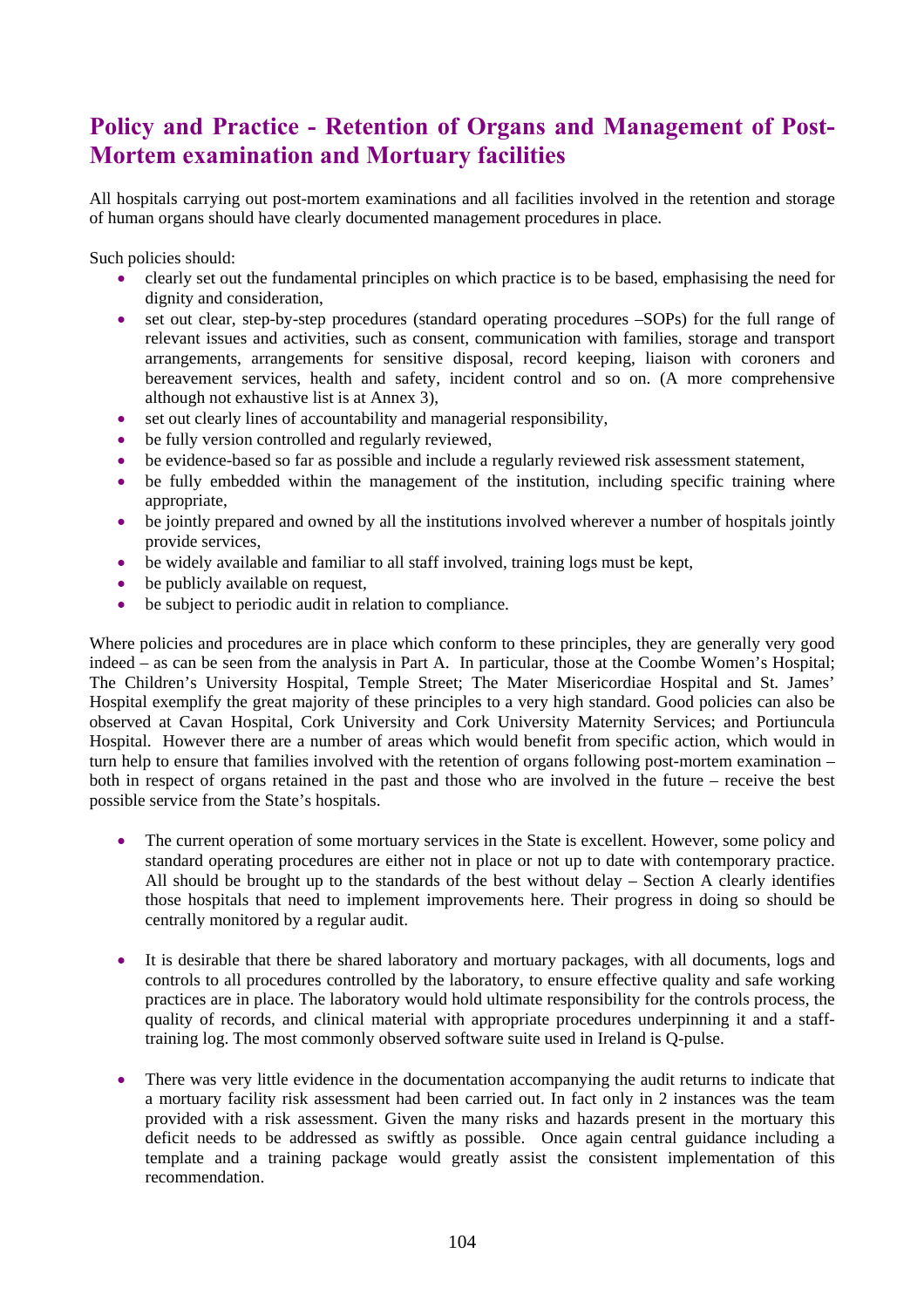#### **Previous Guidance**

The Eastern Regional Heath Authority produced guidance in December 2002 setting out *'protocol/guidelines for hospitals and other relevant agencies in providing a quality response to families in relation to noncoroners post-mortem examination practice9 .* The primary purpose of this document was to standardise practice between and among hospitals. There was a significant emphasis on consent and ensuring families had enough information to make an informed decision.

- It included a sample consent form and set out the information process relating to organs being retained at post-mortem examination,
- it also covered communication with families; consent options in relation to carrying out a postmortem examination and the retention of an organ/s at post-mortem examination; communicating results to families; and choices for families in relation to organs disposal,
- the storage of organs following completion of post mortem, record management. It lays out what discussion should take place, the disposal of organs.

This was a very good document at the time and much of it is still relevant. However there is a need for revised and updated guidance on many issues. Having said that, if all hospitals had carried out practice to this standard this would have been an excellent achievement.

The area where there is significant deviation is document and record management. It also quite disconcerting that a model consent form was provided yet a number of hospitals chose to adopt a less informative consent form.

There was further guidance produced, again by the Eastern Regional Health Authority, a *'protocol/guideline for hospitals and other relevant agencies in providing a quality response to families in relation to coroners post mortem practices'*. 27 Once again for its time this guidance was very good. It covered circumstances where there was an obligation to notify the coroner of a death; communication with families; and organ/s storage following completion of the coroner's post-mortem examination. These two documents set out to standardise practice between and among hospitals; they included a recommendation for hospitals to review their policies and guidelines in the area of post-mortem examination practice on a regular basis. There was also a significant emphasis on the need for adequate consultation with grieving relatives. There is a need for a review of this guidance but it was a very good starting point to which some hospitals do not yet conform, especially with regard to disposal options for retained organs, although at least half of the State's hospitals do comply with it.

**This practice should be audited six months after the publication of this report to ensure that it has been updated.**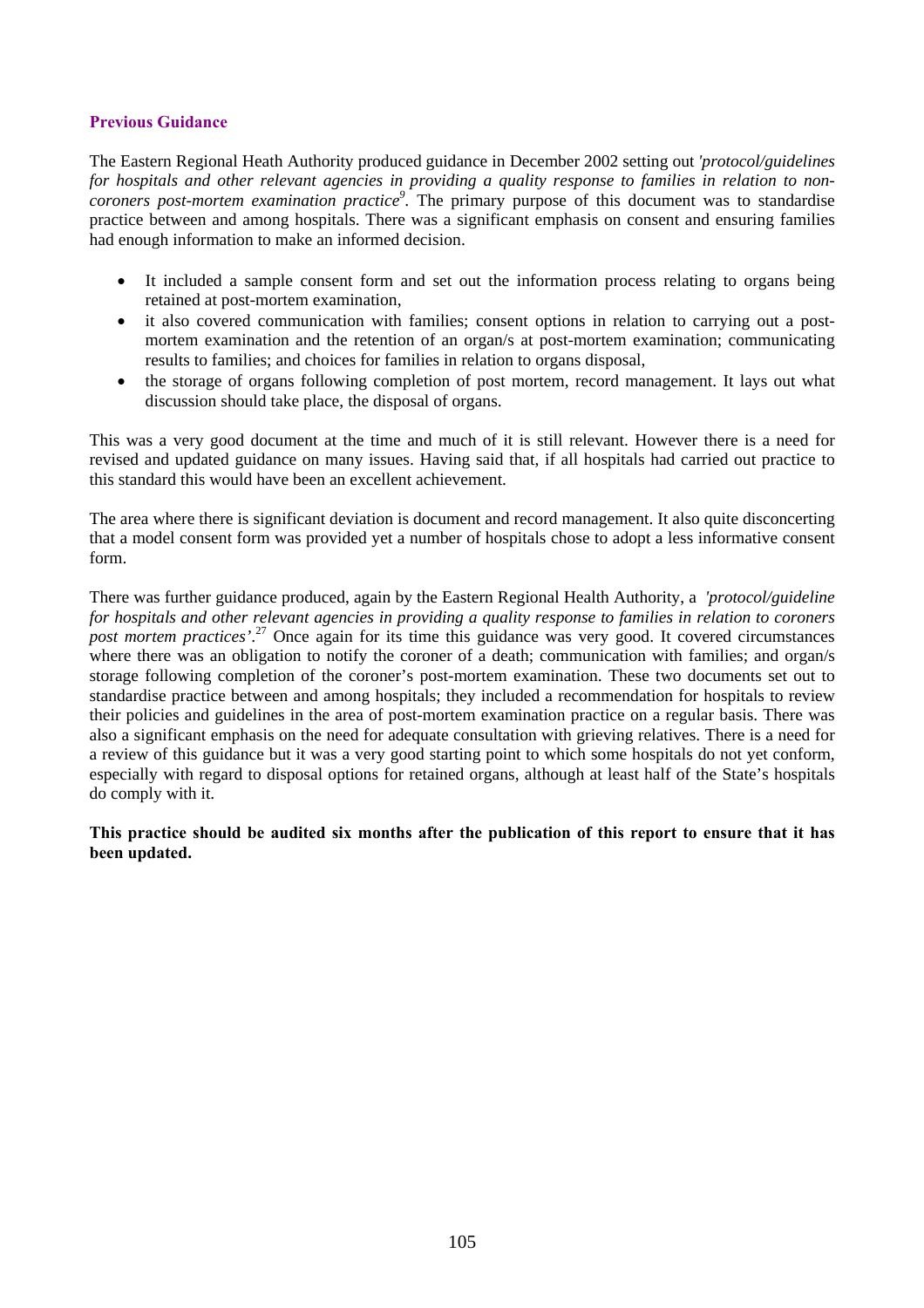### **Records management**

**Effective records management is of vital importance in ensuring an acceptable outcome from all aspects of the post-mortem examination process – from ensuring that the right body is examined, through ensuring that toxicology and other test results are assigned to the right case, all the way to ensuring that returned or buried organs are correctly identified and associated with the correct deceased person. The absence of effective records management leads to disrespect for the dead and mistakes and time wasted for the living.** 

Record keeping is in some places of a very high standard; in a few hospitals this is further reinforced because there are electronic systems linking with the laboratory system. In others documentation is of a good standard but the mode of recording is archaic. In the remainder, record keeping and documentation is poor. Handwritten logs must be completed in neat and legible handwriting – not in illegible scrawl and with the use of incomprehensible abbreviations. An audit trail is essential to ensure that record documentation surrounding post-mortem examination practice provides an accurate basis for the activities involved.

The following action is essential to ensure that the systems of record documentation in all hospitals in the State are fit for purpose.

- All laboratories in the State have the use of IT, and all their laboratory logs are electronic. It would be hugely beneficial to bring the mortuaries into line with laboratory systems. There are a small number of sites that already do this, but most are reliant upon the hardback book method. There should ideally be logs within one electronic database and not a plethora of individual hard back books; while the latter may be fine as supplementary or back-up systems they are hard to search; cannot be linked with other databases; and do not carry sufficient information. An outline of the minimum data set is at Annex 4. A basic procedure guide setting out some fundamental principles of record keeping is at Annex 5. Consideration should be given to a national programme to modernise mortuary record keeping systems – including providing funding and training to ensure that new systems are introduced quickly and used effectively.
- There are a number of cases of particular difficulty in hospitals where there are split sites and practice is carried out at different geographical locations; i.e. the post-mortem examination is carried out at one site and the histology is prepared at another. This is not the case with all shared services and in some hospitals this works well, even though most would be more effective if IT-based and linked to local laboratory systems. Practice at all such split sites needs to be brought up to the standards of the best.
- In some cases there is no management or governance of the procedures that take place and no effective monitoring mechanisms. In some places the facility where a sample is removed provides no log, account or tracking of the specimens removed, this would also apply to organs removed in 'State cases'. This is unacceptable and effective systems must be introduced at these facilities as a matter of urgency.

Examples of good practice include:

- One hospital group The **Midland Regional Hospital** group covers a large geographical spread and 3 sites (Tullamore, Portlaoise and Mullingar Hospitals). All 3 sites perform post-mortem examinations but the histology from each is referred back to Tullamore. Each site has its own unique bar code number and a log at each hospital, each hospitals bar coding system has a colour unique to that hospital bar code as a further double check that no samples are mixed up. This system, albeit still paper based, is one that gave confidence.
- Organ logs, with full tracking, from removal right through to disposal were excellent in some hospitals and well detailed. Hospitals with such excellent tracking included the St. James' Hospital; St. Vincent's University Hospital; The Children's University Hospital, Temple Street having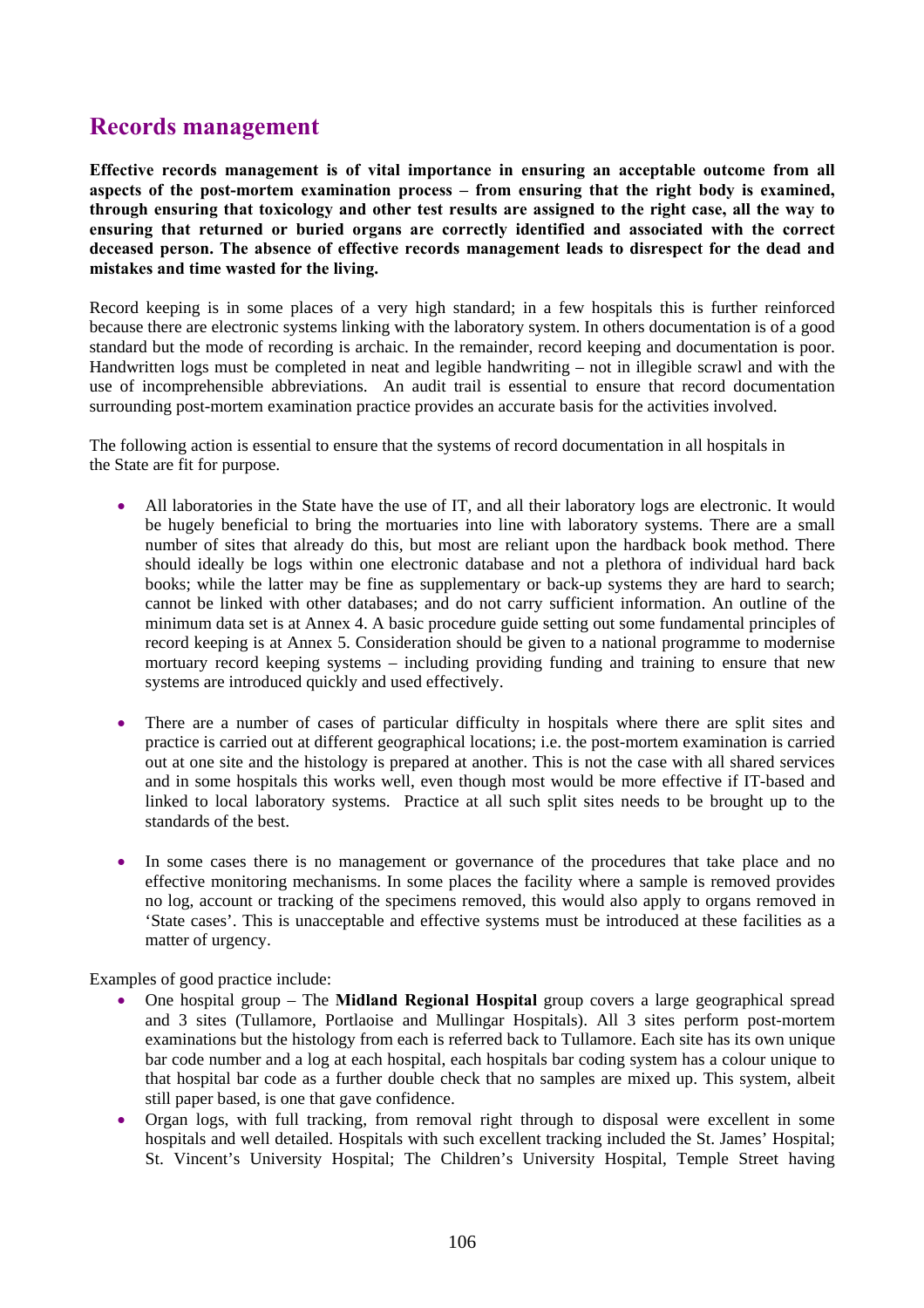electronic logs and Our Lady's Children's Hospital, Crumlin having a duel process and Portiuncula Hospital a hard back book system.

It is essential to keep full, accurate contemporaneous note of the procedure and all that relates to it. There is no way of knowing what happens during a procedure without proper records. Accurate patient records and related logs are essential, not optional. Apart from providing a sound basis for effective post-mortem examinations and considerate return or disposal of any retained organs, effective records are needed in the event of a complaint or litigation. For the safe and skilled practitioner proper document keeping is an integral part of patient (living or deceased) care. There should be benchmarking standards or measures and clinical appraisal with regard to record keeping and maintaining logs. It was very evident that there is very little training for staff in this regard; therefore it is hard to expect them to fulfil this function appropriately.

**This practice should be audited six months after the publication of this report to ensure that it has been updated.**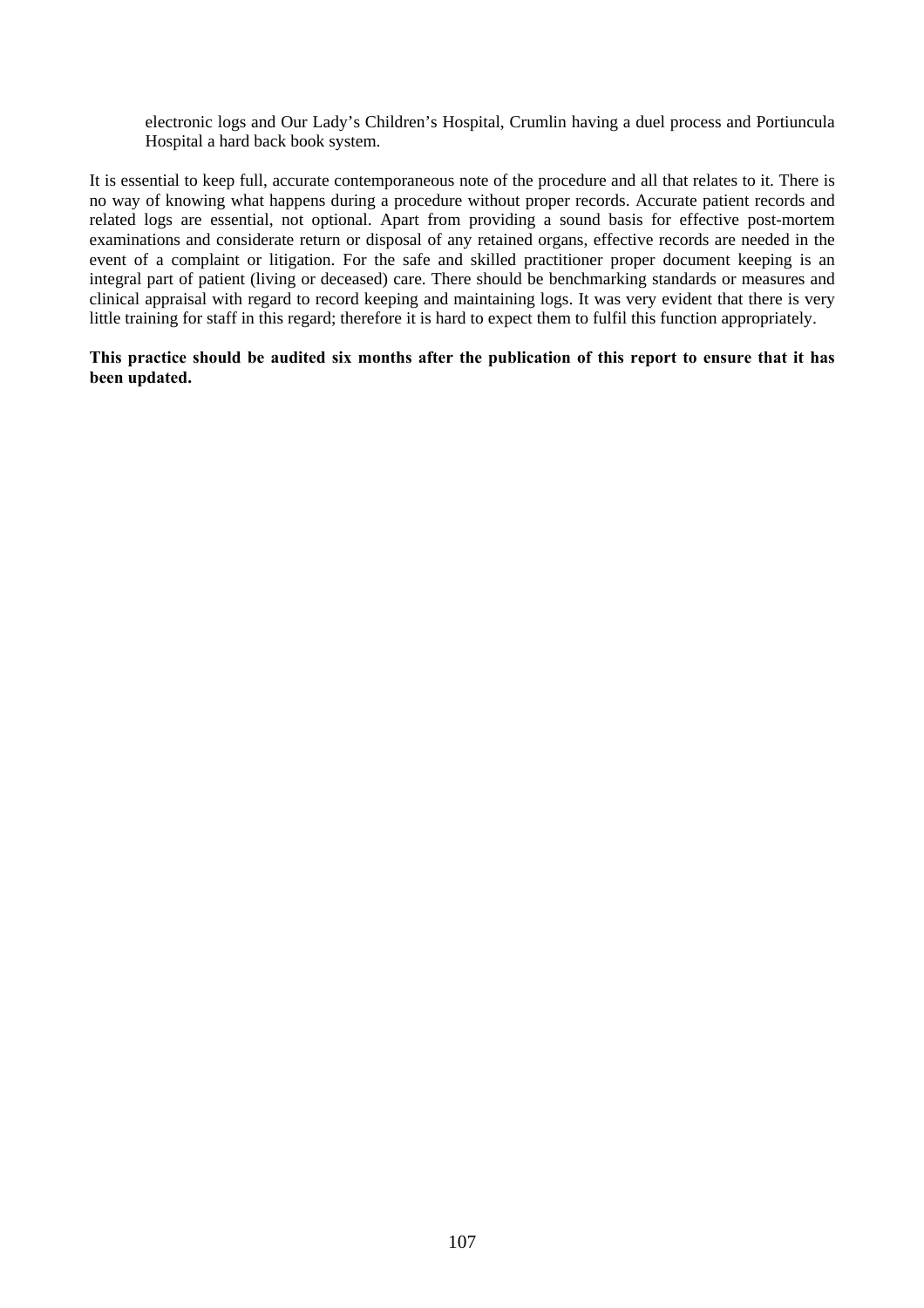### **Communication with families**

The consent process for hospital post-mortem examinations provides the framework within which the basis for effective communication between staff and families may be established – or not. There are fewer opportunities to establish a good relationship in relation to coroner's post-mortem examinations where the question of consent may well not arise. In any case, effective communication is founded upon a number of basic principles or requirements.

- Mutual respect and respect for the dignity of the deceased person
- A single individual responsible for establishing and maintaining the dialogue with a particular family
- Clarity and confidence on the part of the member of staff involved, resulting from effective training
- Time and patience to explain what may seem a complex process at a very difficult time when comprehension may be undermined by grief
- Providing truthful and comprehensive information as early as possible within the process not as an afterthought. For example on occasions some hospitals retain the pituitary gland (a small organ that intact could be embedded in a wax block and kept as part of the medical record) in some cases people are still not being informed that this tiny organ is being retained and secondly not being offered its return for disposal.
- Time to process and reflect on the information that has been delivered (cool off period) and the chance for a change of mind, should that happen.

#### **Good practice**

In some hospitals the standard of communication with bereaved families is excellent - for example St. James Hospital and The Children's University Hospital, Temple Street both have an exceptionally high standard and should be considered exemplar sites in this regard. Some other hospitals also have very good practice such as Beaumont Hospital.

Action needed:

- To ensure that standards of communication are raised to the levels of the best (see above) a number of actions are needed.
- Effective written support for the communication process should be provided not just an information leaflet for the families but briefing notes to assist those members of staff responsible for communicating with next of kin. An outline of the content of such advice is set out in Annex 6.
- Effective communication is almost always associated with well-directed training provided for the staff involved. All those hospitals, which do not already provide training – including role-playing – in this area, should consider doing so as a matter of urgency.
- There is in particular a lack of clarity about what information should be provided to families at the time of a coroner's post-mortem examination with regard to the wishes of the next of kin once the coroners function has ceased. There is also a lack of consistency around who should take responsibility for communicating with families about the need and implications of a coroner's postmortem examination. This in turn reflects the need for more effective liaison and mutual understanding between hospital staff and coroners, which should be addressed as a matter of urgency.
- It is clear that ALL hospitals which observe good practice in this difficult area have definitive rules which require that certain deaths must be reported to the coroner, reflecting the duty for those with responsibility for the patient's care to notify the coroner of a death that falls within the category of death reportable to the coroner. All staff should be familiar with what these are and they should be detailed in the hospital's policy.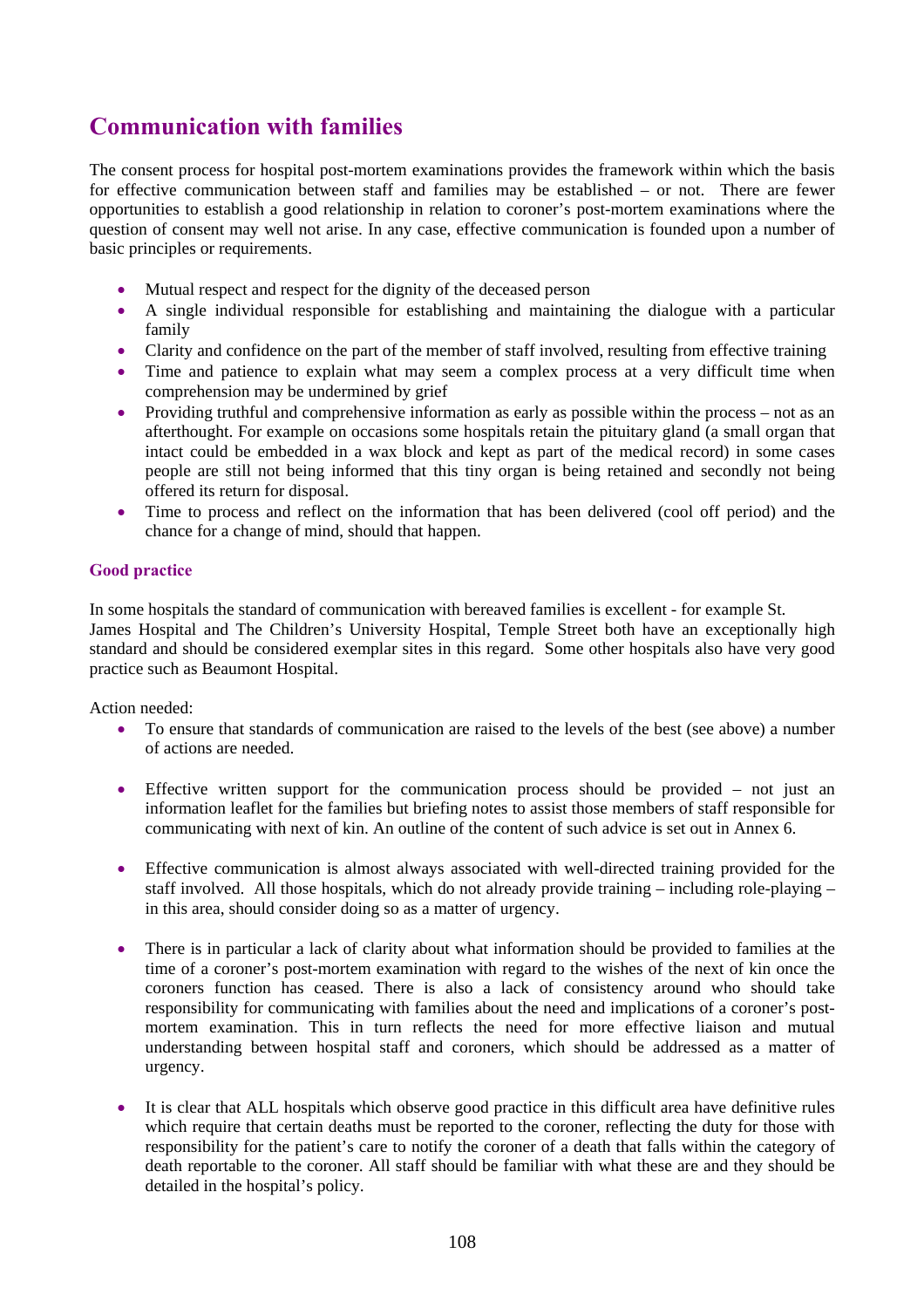• There should be a minimum standard for the information given to the next of kin; as advocated by the Coroners Bill  $2007.^{28}$ 

**This practice should be audited six months after the publication of this report to ensure that it has been updated.** 

.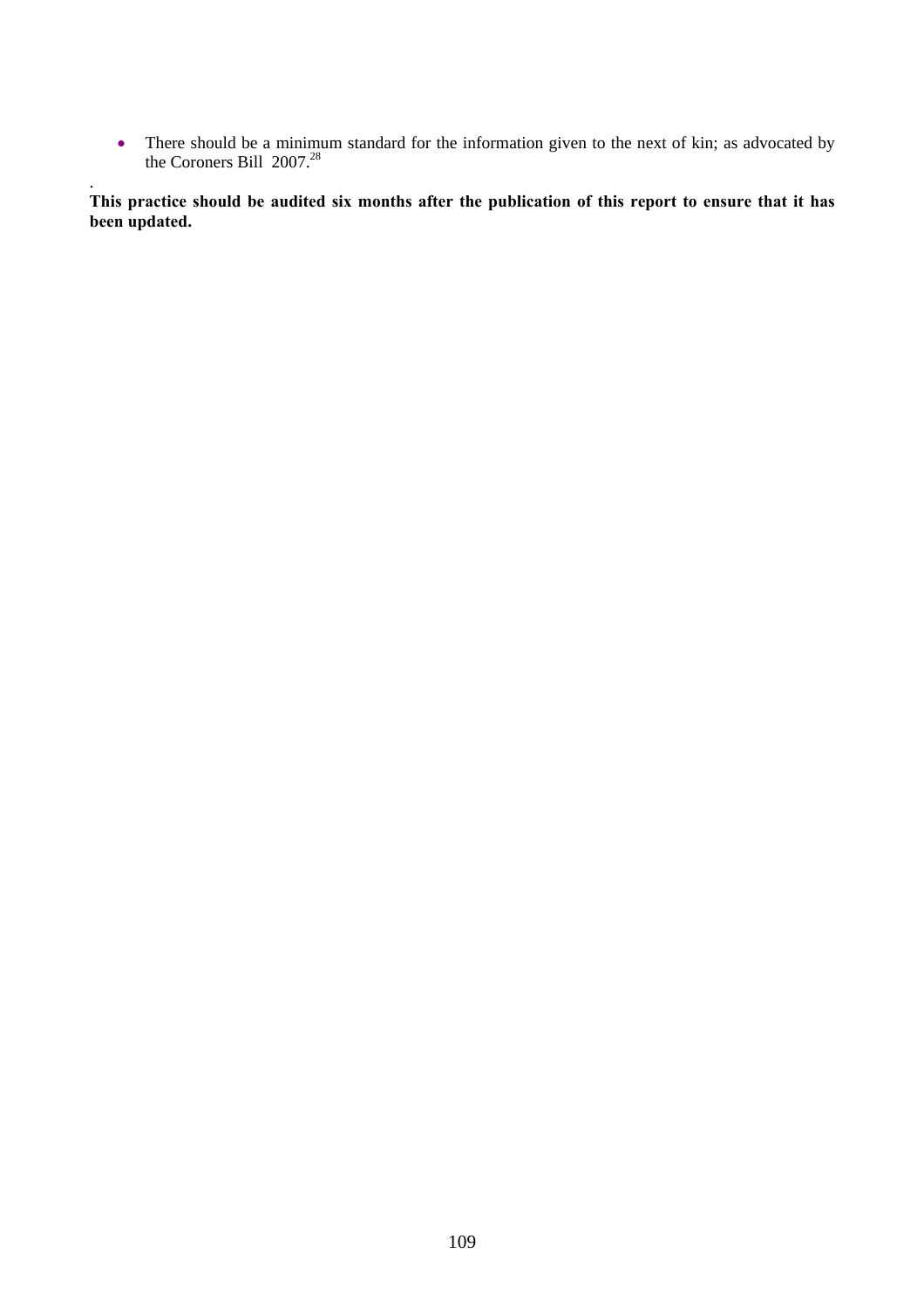# **Organ disposal arrangements**

The audit focused on the arrangements for the sensitive disposal of organs retained following a post-mortem examination in two distinct parts:

- Organs from pre 2000 disposed of post 2000
- Post 2000 and current sensitive disposal of organs following either a hospital post-mortem examination or a post-mortem examination ordered by the coroner.

### **Organs from pre 2000 disposed of post 2000**

Following a meeting held at the Health Board Offices, Tullamore on March 24th 2004, by the Eastern Regional Health Authority' including representatives from the South Western Area Health Board; the Western Health Board; the South Eastern Health Board; the Midlands Health Board; the Southern Health Board; the Mid Western Health Board; the Midlands Health Board; and the North Eastern Health Board; and from The Children's University Hospital, Temple Street; Our Lady's Children's Hospital, Crumlin; Rotunda Hospital; St. Vincent's University Hospital; the National Maternity Hospital, Holles Street; the Coombe Women's Hospital and Beaumont Hospital, a way forward was generally agreed to enable sensitive disposal of accumulated retained organs held by the hospitals involved. This involved 2 separate elements:

- Agreement on a set of guidelines which had been drawn up earlier to determine the procedure, documentation and related matters to enable sensitive disposal of accumulated retained organs.
- Agreement that as every effort had been made to inform the public about the practice of organ retention and to offer families the opportunity to come forward, it was 'now appropriate to take decisions in relation to retained organs' and to proceed to the sensitive burial of unclaimed organs (organs that no contact to the hospital had been made) (the preferred option was burial on the grounds, that the organs could be clearly identified and retrieved if required at a future date). $^{2}$

On the strength of this discussion the majority of the hospitals then proceeded to bury organs in hospital plots with a record of the burial, to provide information should any future enquiries be made. This was a completely acceptable and dignified decision to have been made. St. James Hospital cremated and then buried the organs.

However, following this meeting a number of the hospitals who had been represented chose not to bury the organs in accordance with this decision, on the basis that there had been no definitive guidance with regard to disposal of organs. The three hospitals were:

- The National Maternity Hospital, Holles Street
- Our Lady's Children's Hospital, Crumlin
- Rotunda Hospital

The problems flowing from this were two-fold. To begin with, although the guidance was for its time excellent, it is evident from the audit that while a few hospitals have managed full implementation, many have not, especially in relation to documentation and providing an audit trail for the mortuary. Secondly, there were three hospitals that did not take action with regard to the logging and documenting and disposal of pre 2000 organs until further definitive guidance after the meeting in March 2004. This would have provided respect and without preventing later enquiries being answered.

**It is important that the sensitive disposal of the outstanding organs should take place in accordance with the good practice guidance; if necessary legal powers to require this to be done should be incorporated in the forthcoming legislation.**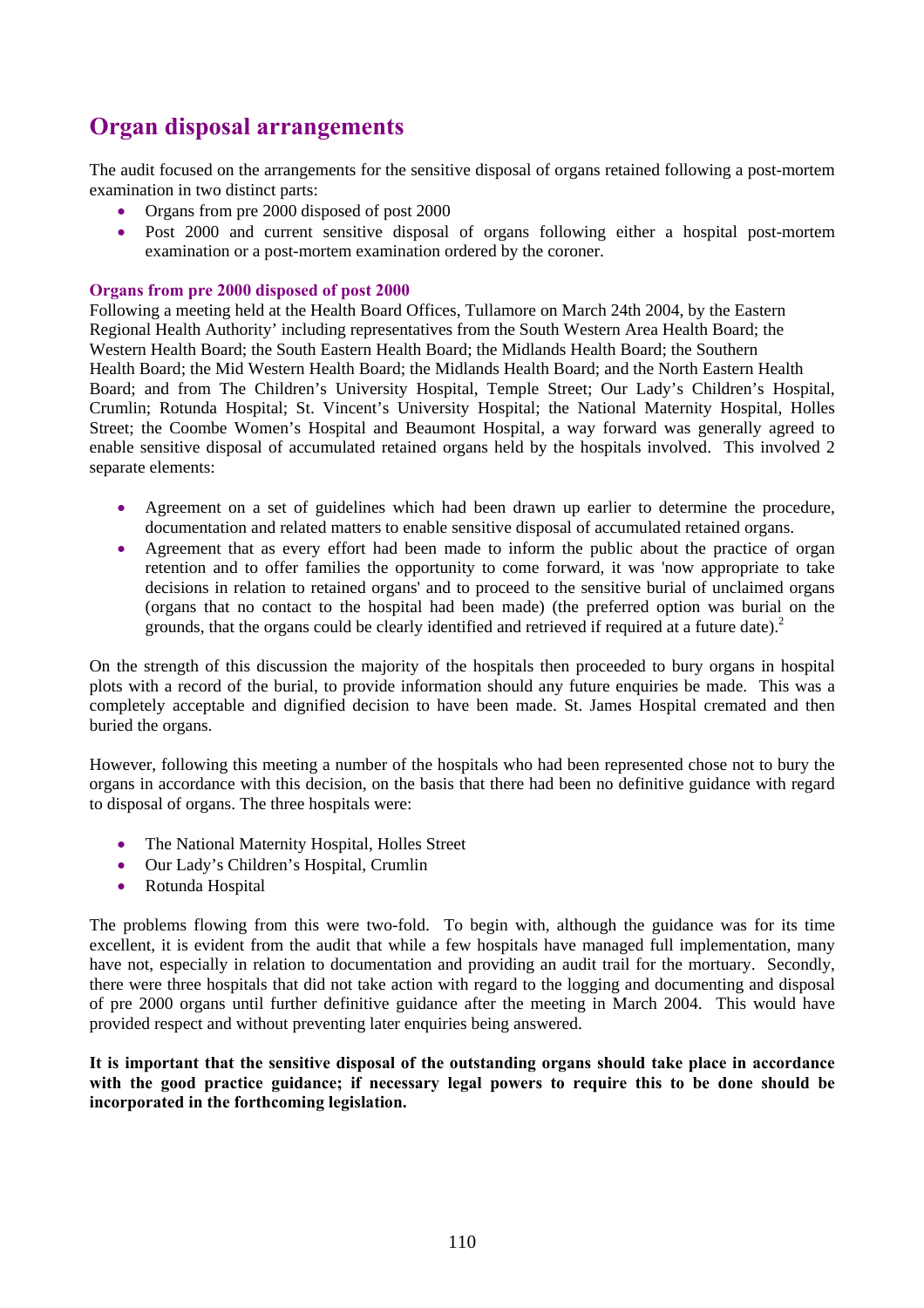#### **Current sensitive disposal of organs following a hospital post-mortem examination**

- Arrangements for the sensitive disposal of organs after a hospital post-mortem examination are generally very good.
- Next of kin are normally given options with regard to their wishes to sensitive disposal of organs. The options are:
	- a) Return to family for private arrangements,
	- b) Hospital burial in hospital plot,
	- c) Cremation,
	- d) The hospital being given consent to retain for research/education purposes

However there is evidence in Section A that in a small number of cases disposal appears to be by incineration. It should be emphasised that such a method of disposal is disrespectful and totally unacceptable. *This practice should cease immediately and the HSE should seek confirmation of this from the relevant Chief Executives, endorsed by their Chairs, within three months of the publication of this Report.* 

• Disposal should always be recorded in the organ register/log. Again there is evidence from the audit that some hospitals are failing to carry this out effectively. It is important that this deficit be remedied as quickly as possible – again achievement of this should be monitored centrally.

#### **Current disposal of organs following a coroner's post-mortem examination**

Good practice requires that:

- The family be informed of the retention of organs at post-mortem examination by the Coroner's office and given the information from the Coroner's office that is sent out to all cases. *In practice the process is often very different to this.*
- There needs to be an identified individual with a clearly defined role or responsibility who provides this information to the next of kin. Again *this is not the way the process happens in many hospitals.*
- There should be consistency in the information provided and the forms people are required to sign. In practice there are a variety of information sheets setting out the options and describing the benefits of retention. Some hospitals provide acknowledgement forms to sign; whilst some families have disposal forms from the coroners' office direct and others have disposal option forms or find the options included on the acknowledgement forms.
- Training should be provided to ensure that staff provide good information about the process and any options available to the next of kin. Evidence suggests that no training is given to the majority of hospital staff with regard to providing information in coroner's cases and often the quality of service delivered is not the same as if a hospital post-mortem was taking place.

Some of these deficiencies could appropriately be remedied within the proposed legislation; others require effective action by Coroners and the Health Service Executive to ensure they are tackled constructively.

#### **Other issues:**

#### **Unidentifiable fetuses**

- There are a small number of unidentifiable fetuses and identifiable fetuses in hospitals; consideration should be given, with immediate effect, by the HSE, to the final resting place for these babies.
- It is recommended that guidance on the sensitive and appropriate burial of these babies is issued, again with immediate effect.

#### **The cremation of organs**

There are a number of hospitals that have been informing families that there is ash from a cremated organ as the crematorium informed them that this was the case. Although there is some controversy about this, there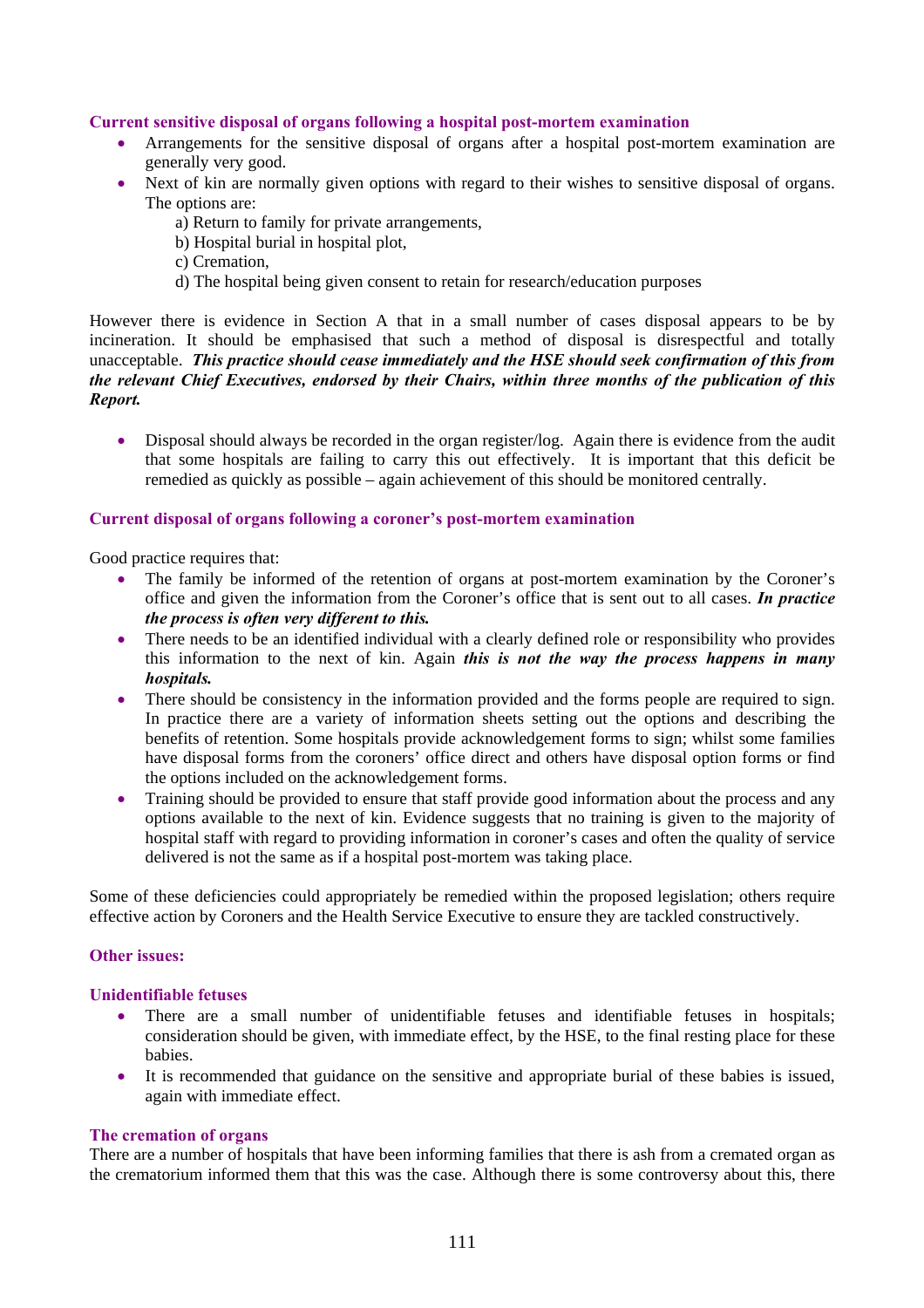is no evidence that ash remaining after the cremation of human organs – in the absence of any bones – is from the cremated organ. The only ash that would be available is that from the casket. Unless evidence emerges to the contrary, those hospitals should ensure correct information regarding ashes is given to families.

#### Action required

*As has already been mentioned, there is evidence that a small number of hospitals had disposed of human organs by incineration, contrary to guidance.9 27 This is addressed under individual hospital sections. All other practices covered in this section should be audited six months after the publication of this report to ensure that they have been updated.*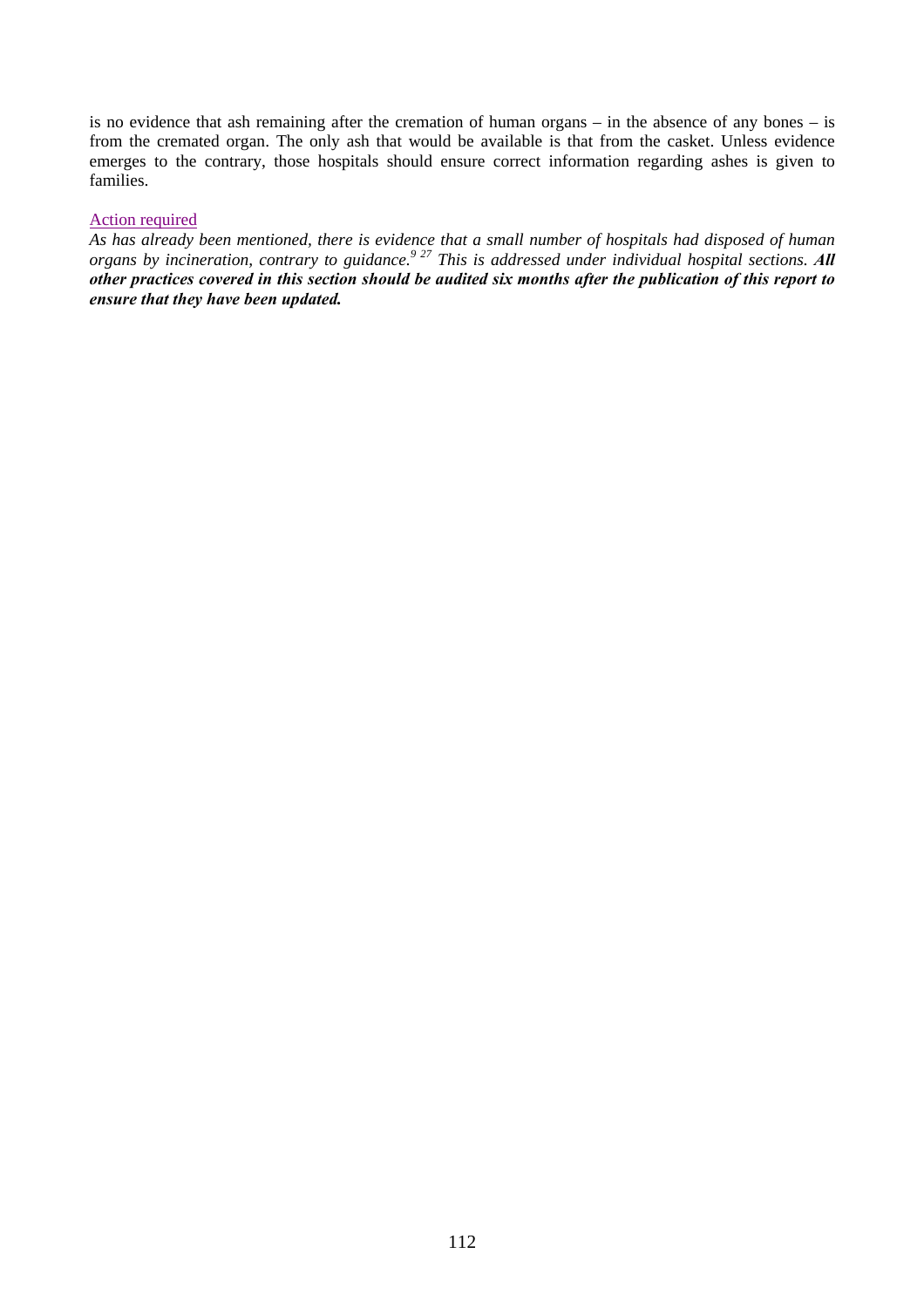## **Storage and Transportation of Organs and Specimens to other hospitals**

The storage of organs across the State is mostly acceptable, although there were some examples of unacceptable practices, including organs in containers kept on surfaces and floors rather than locked away in cupboards. These are noted in Section A **and the hospitals concerned should be audited in six months time to ensure that practice has been updated.** 

Following the removal of tissue and organs at post-mortem examination that need to be transferred to another hospital, good practice requires that:

- Specimens must be packed and referred to the laboratory with identification number and/or medical records number in a specimen pot and placed in a biohazard bag prior to removal from the mortuarywith the initials of the technician/prosector then logged on the laboratory system - and then sent by appropriate transport to the referring hospital. These procedures were not in evidence in a number of hospitals where the standard of packing of specimens was extremely poor.
- In relation to transportation, there was evidence of good practice in some places for example at Portlaoise and Navan Hospitals. However there were a number of establishments where transportation arrangements are unacceptable.

Action is therefore required to remedy these deficiencies, both nationally and specifically by those hospitals whose practice is unacceptable. In particular:

- Irrespective of where the histology is processed, organs and tissues removed in a post-mortem examination room must always be recorded in a log on site to provide a complete audit trail.
- There must be a policy or standard operating procedure (SOP) for the transportation of specimens including classification, packing, labelling and documentation.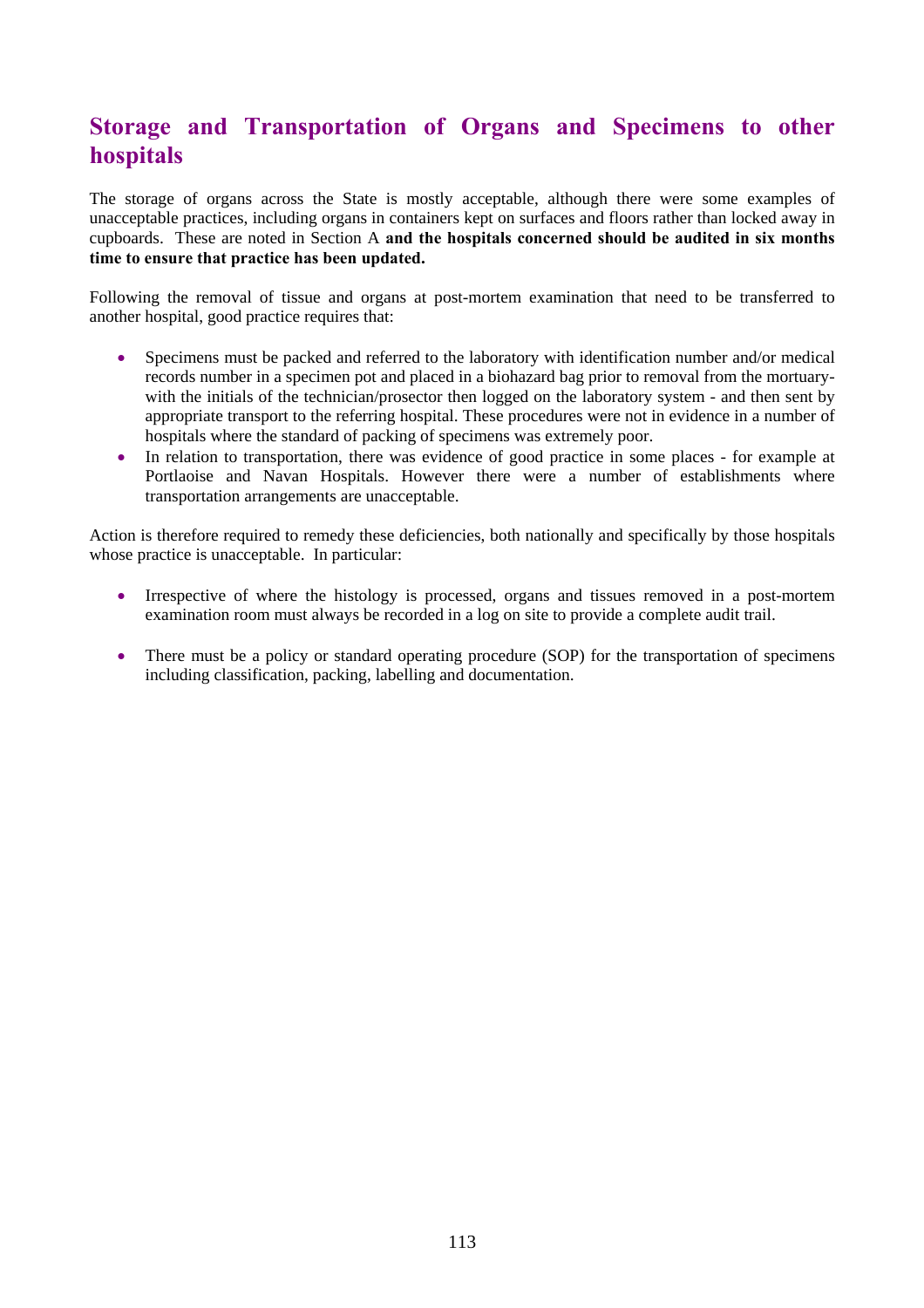## **Mortuary Services**

The current operation of many mortuary services in the State is excellent; yet some others are running less optimally, with inexperienced or unqualified staff with no professional education programme in place; an excessive workload; some policy and SOPs not being in place or up to date with contemporary practice; inadequate equipment and poor organisation:

- However, in ALL hospitals post-mortem examinations are performed and completed in a timely fashion.
- Some mortuaries that have excellent facilities are at St. James' Hospital (exemplary standard); Cork University Hospital; Tullamore Hospital; Mid Western Regional Hospital, Doradoyle; AMNCH; and St. Vincent's University Hospital.
- Others have good facilities but are compact for example, those at the Children's University Hospital, Temple Street and the Coombe Women's Hospital.
- A number of mortuaries are substandard; it is understood that there is a capital project to modernise such facilities, in some cases centralisation of services should be considered. Standards are well set out in *'Facilities for mortuary and post-mortem room services'.29*
- Many of the current facilities are unsuitable for high-risk post-mortems/infectious cases, although there are a number of facilities that have excellent isolation suites (such as those at St. James Hospital, with three individual suites - although one is closed due to a flooring problem – and the Mid Western Regional Hospital, Doradoyle, which has an isolation suite that is not in use).
- Security of a mortuary is very important and there must be restricted access. This is again varied some areas are excellent: with combination locks; limited swipe card access; and security cameras. In others the security is poor. There should be a risk assessment in all mortuaries with regard to security.
- Signposting for the mortuary is very good throughout the State.
- In relation to body storage, many of the refrigerators across the State are quite old and in need of replacement.
- There is a necessity for all hospitals that have neonatal deaths to have separate refrigeration for these babies. Many of these babies are laid out with the family much of the time whilst they remain in the hospital but there are times when cold storage is required and it is only dignified to have this provision - a domestic fridge is not acceptable.
- Generally viewing facilities for relatives were not to a high standard and with small amendments to environment could be much improved. Exceptional standards were found at St. Vincent's University Hospitals and the Children's University Hospital, Temple Street.
- Mortuaries and post-mortem examination facilities are of a variable standard throughout Ireland. However whatever the physical state of the mortuary there are policies, SOPs and documentation that need to be adhered to.
- There are variable standards in relation to observance of appropriate quality standards including risks associated with the mortuary and the use of personal protective equipment (PPE). There were some hospitals that paid great attention to PPE but others failed to observe its proper use, including the use of gloves, aprons, long sleeved gowns, scrubs, visors, appropriate footwear and caps. Some of the facilities that exhibited good practice were AMNCH, Cork University Hospitals (CUH & CUMH), Portlaoise Hospital, Tullamore Hospital, The Mater Misericordiae Hospital, St. James' Hospital, The Coombe Woman's Hospital and the Children's University Hospital, Temple Street.
- Mortuaries should observe the highest standards when dealing with infectious cases and should follow suitable precautions. E.g. the body should for health and safety reasons be placed in a body bag and labelled 'infectious'; all staff who work within the mortuary must be informed that the case is infectious and must follow the appropriate standard operating procedures for such cases.
- It was also evident that there is a need for health and safety and substance hazards training and awareness of Control of Substances Hazardous to Health (COSHH) measures and procedures.
- There was also a variance of practice with regard to the adherence to 'clean' and 'dirty' areas in mortuaries.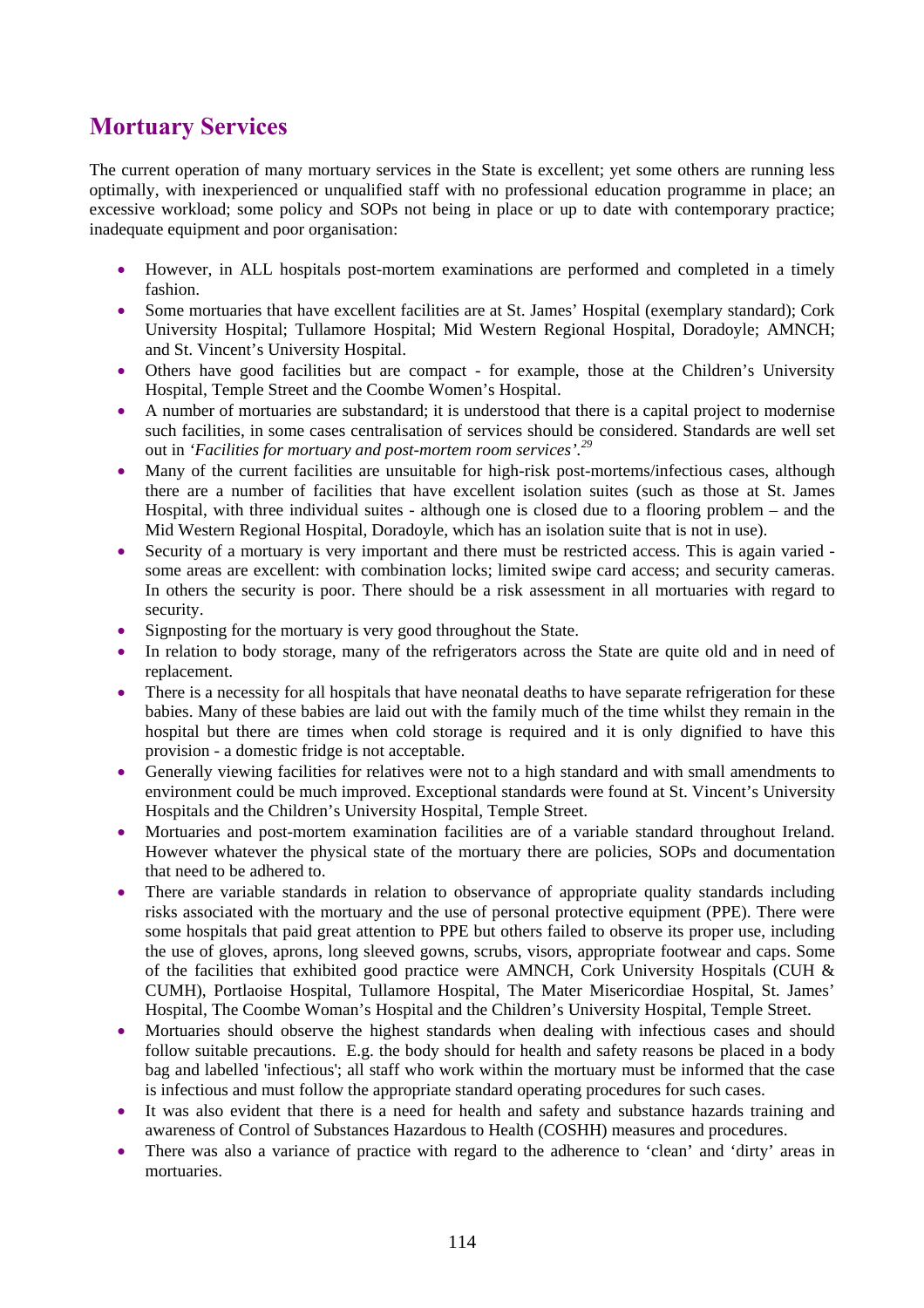- Pathologists and technicians should have an office for all the documentation related to the deceased.
- There must be appropriate changing and shower facilities for staff.
- There is a need for IT equipment and IT training in many mortuaries.
- There should also be access to counselling/ supervision for all staff who work with the deceased on a regular basis.

### **Practices in this area should be audited six months after the publication of this report to ensure that they have been updated.**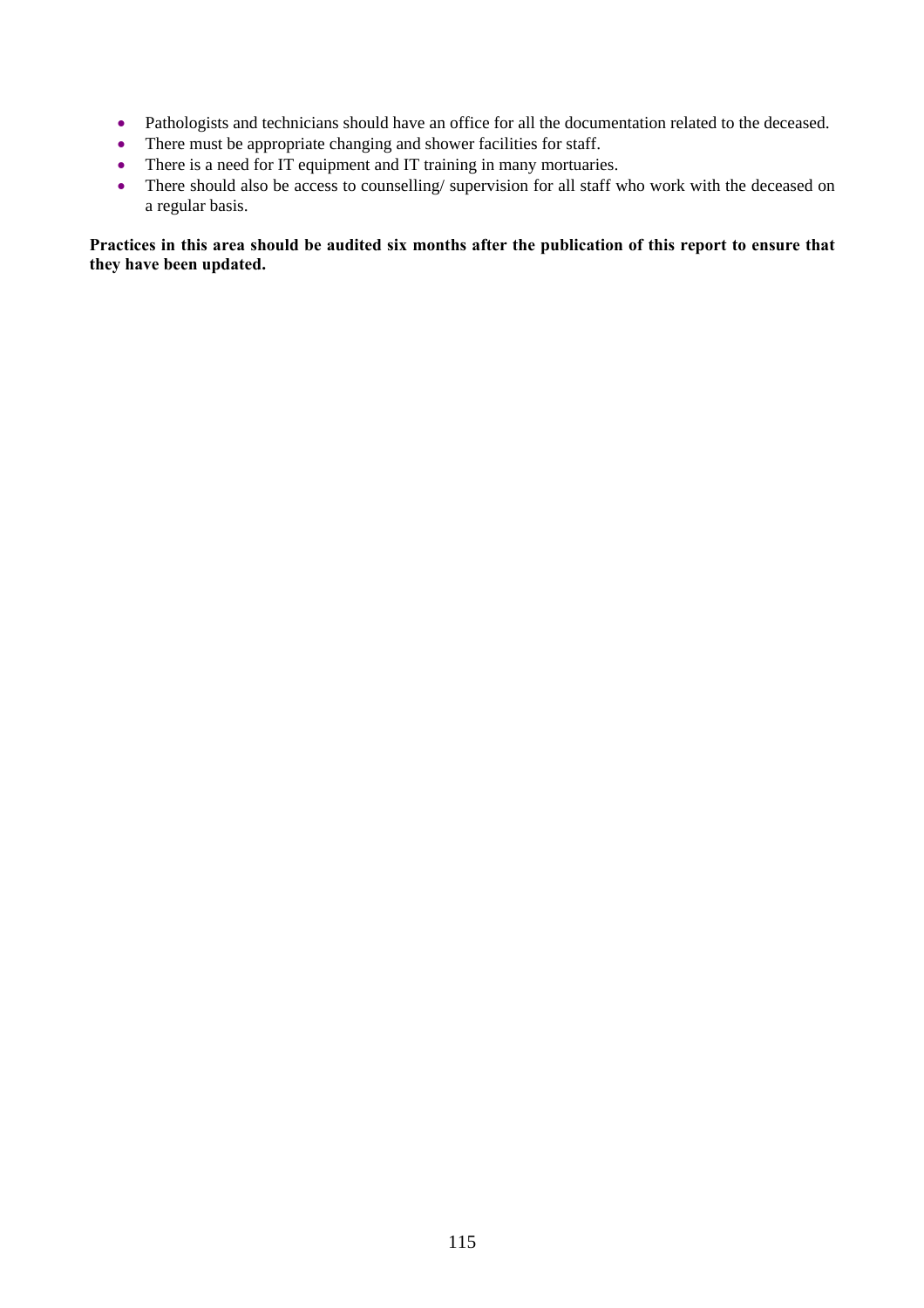# **Training and Education**

The vast majority of hospitals carry out post-mortem examinations on behalf of the coroner and hospital post-mortem examinations. The ethos across the State is currently very strong in relation to care of the deceased and care for the deceased's relatives. However there is a need for all relevant staff that come into contact with the bereaved to receive training to strengthen services with regard to:

- Caring for the bereaved when viewing a loved one
- Seeking consent to a post-mortem examination from relatives
- Informing a relative that a coroner's post-mortem is to take place
- Bereavement, trauma and psychological distress and the role of pastoral care for the next of kin of deceased patients
- Managing emergencies
- Handling complaints and complaints resolution
- Background information for emergency staff and ward staff regarding coroner's post-mortem examinations
- Dignity and respect
- Communication skills
- IT skills
- Dealing with the death of a child or baby.

### **Training and Education for Anatomical Pathology Technicians (APT) and/or Mortuary Assistants (MA)**

- The role of a technician is not easy; s/he is a skilled professional whose job has many different facets including assisting during a post-mortem examination, meeting bereaved people; completing documentation; working with funeral directors; unsociable hours; and dealing with many traumatic deaths.
- This position should not be undervalued; it should have the appropriate pay scale and job description set by the Health Service Employers Agency,<sup>30</sup> and hospitals should not seek to avoid paying the proper rate by using healthcare assistant or porter's rates as is evident practice in many cases. Out of hours payments should be reviewed.
- This role however has distinct lack of standards and training across the State, being filled by welltrained staff in some places and unqualified staff in others. There needs to be some creativity in the role to provide the nation with a supply of qualified staff and opportunities for career progression to management level. There is virtually no evidence of continuing professional education (CPE).
- A CPE package for mortuary staff should be developed and introduced nationally. There should be a competency-based assessment for all staff dealing with the bereaved; this should be primarily APT/MA-based and then a training programme should be delivered to address any identified needs.
- Currently staff CPE is virtually non-existent and there is no staff development, staff personal portfolios or career development schemes other than the occasional training schedules that indicate who has been trained to understand specific policies and procedures.
- It was also observed this is a very isolated profession, especially for those undertaking lone working; there is a need for networking, mentoring or progression supervision. There is virtually no pastoral care or supervision linked to training.
- There is also a distinct lack of training for those working in general hospitals on the skills and sensitivities surrounding a child's death.
- There should be an Ireland-based training programme for anatomical pathology technicians.
- All those wishing to train currently have to attend courses in the UK. There are no standards or career structure or career progression; many 'morticians' are porters or healthcare assistants.
- A high percentage (see below) of mortuary staff are not qualified. Training is a long-term investment that needs to be made; not only are many staff untrained but a high proportion of the technicians/morticians that are in post are approaching retirement. There needs to be some rapid succession planning alongside national training for the relevant certificates and diplomas. There is great need for 'bank staff' or staff that can cover holiday, sickness and leave; providing this group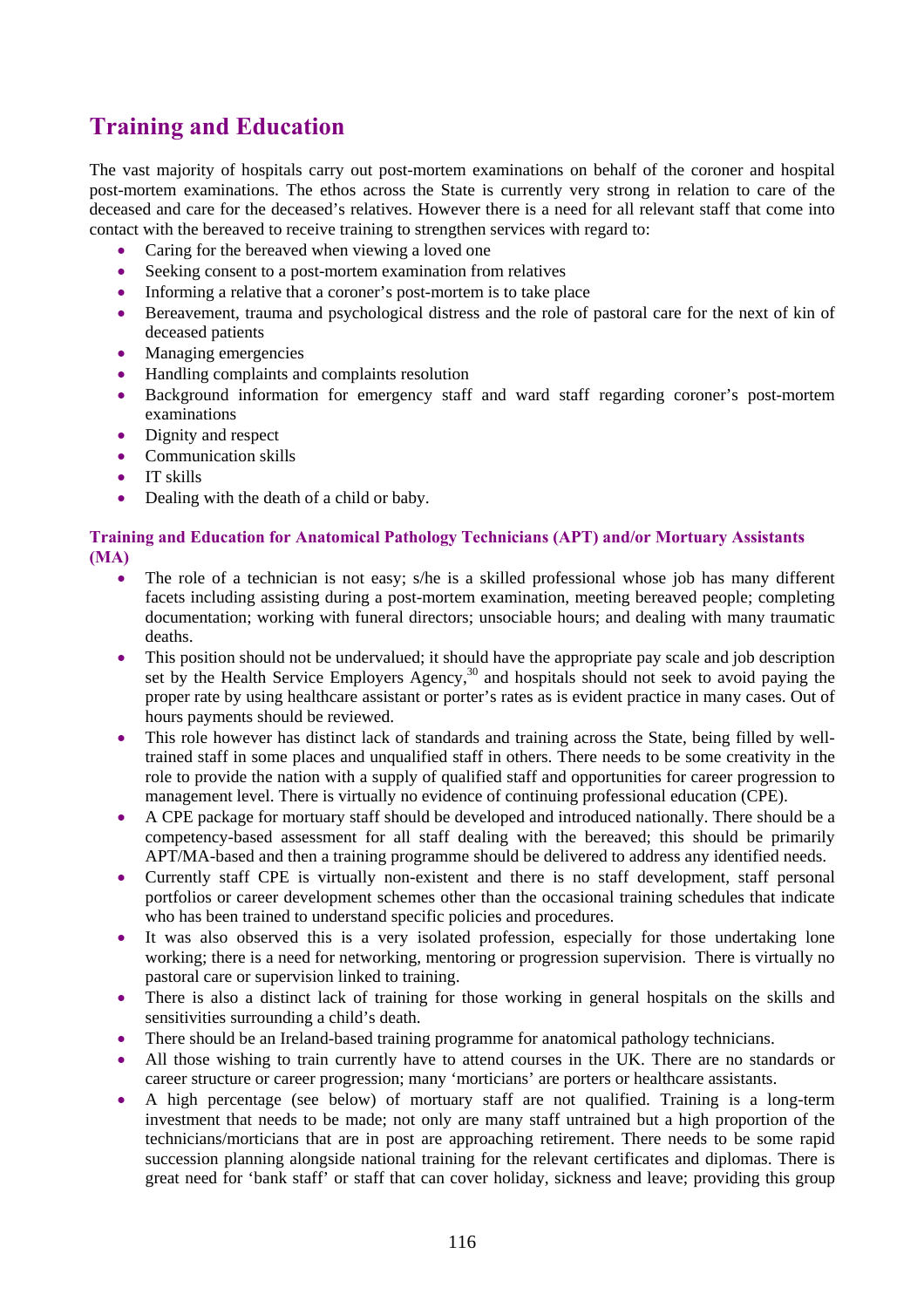would provide an ideal opportunity to train an extra cohort of technicians. Also, those protected by a 'grandfather' clause should undergo some kind of competency assessment and be required to undertake continuing professional education.

- There should be a 'declaration of interests' register for all those working within mortuary services, to ensure openness and transparency as there seem to be a number of staff who have other interests that may or may not impinge upon hospital practice. In cases where there is an identified interest and other work is undertaken on hospital premises, this needs to be fully documented for the protection of all parties. (For example, members of staff who hold public office; or hospital employees who perform embalming services on hospital premises in their own time and have a separate income from it). Provided that staff are trained and there is organisational agreement, there would be no problem. There are a number of sites where this practice takes place and it should be formalised or the practice should cease. Declarations that are not currently on a register should be obtained retrospectively and should in future form part of the recruitment process.
- The following figures demonstrate the extent of the qualifications and training of anatomical pathology technicians in Ireland at the time of the audit team visits; the figures indicates the numbers of staff who work in mortuaries across the State, are in each category:

Trainee/ health care assistant - 13 Certificate trained APT - 13 Diploma trained APT - 21 Agency APT - 2 Porter status - 9 (these individuals perform the functions of mortuary technician/anatomical pathology technicians.)

- It is also commonly found that there are 2 qualified technicians in one institution and no trained staff in another; qualified staff are mostly urban-centric.
- Technicians should be able to demonstrate their competence with personal portfolios that include records of attendance at conferences and seminars; talks attended; continuing professional education, annual reviews. Records of staff induction and orientation courses; relevant educational and professional qualifications; annual training with regard to policies and procedures; and departmental training (occupational heath issues, fire, manual handling, vaccinations). There is an induction course run at AMNCH for APT's where a certificate is provided; however it is not a recognised or accredited qualification.
- It was also observed that there is a need for training with regard to Health and Safety issues including Control of Substances Hazardous to Health (COSHH), the use of personal protective equipment (PPE) and general health and safety issues.

The audit team observed practice in several hospitals that was not appropriate:

- Lack of dignity and respect for the bodies of the deceased;
- Incomplete stitching of bodies before embalming/transportation (see also section on embalming);
- Lack of observance of standards appropriate to a mortuary.

ALL staff working in mortuaries should undertake CPE with regard to appropriate contemporary practice for the above.

- Staffing structure and training must be improved in mortuaries across the State; mortuaries should be subject to spot checks to drive up standards over the next six months at which point a further audit should be carried out. All the audit team's visits were prepared for and still some bad practice was exhibited.
- Development days should commence with immediate effect. These are essential to provide networking, as many staff are lone workers. The days should include reconstruction of bodies (especially those of children and babies in hospitals that are not familiar with such practice); dignity and respect; COSHH and PPE; dealing with paediatric cases; consent; communicating with the bereaved family; IT skills and documentation and record keeping.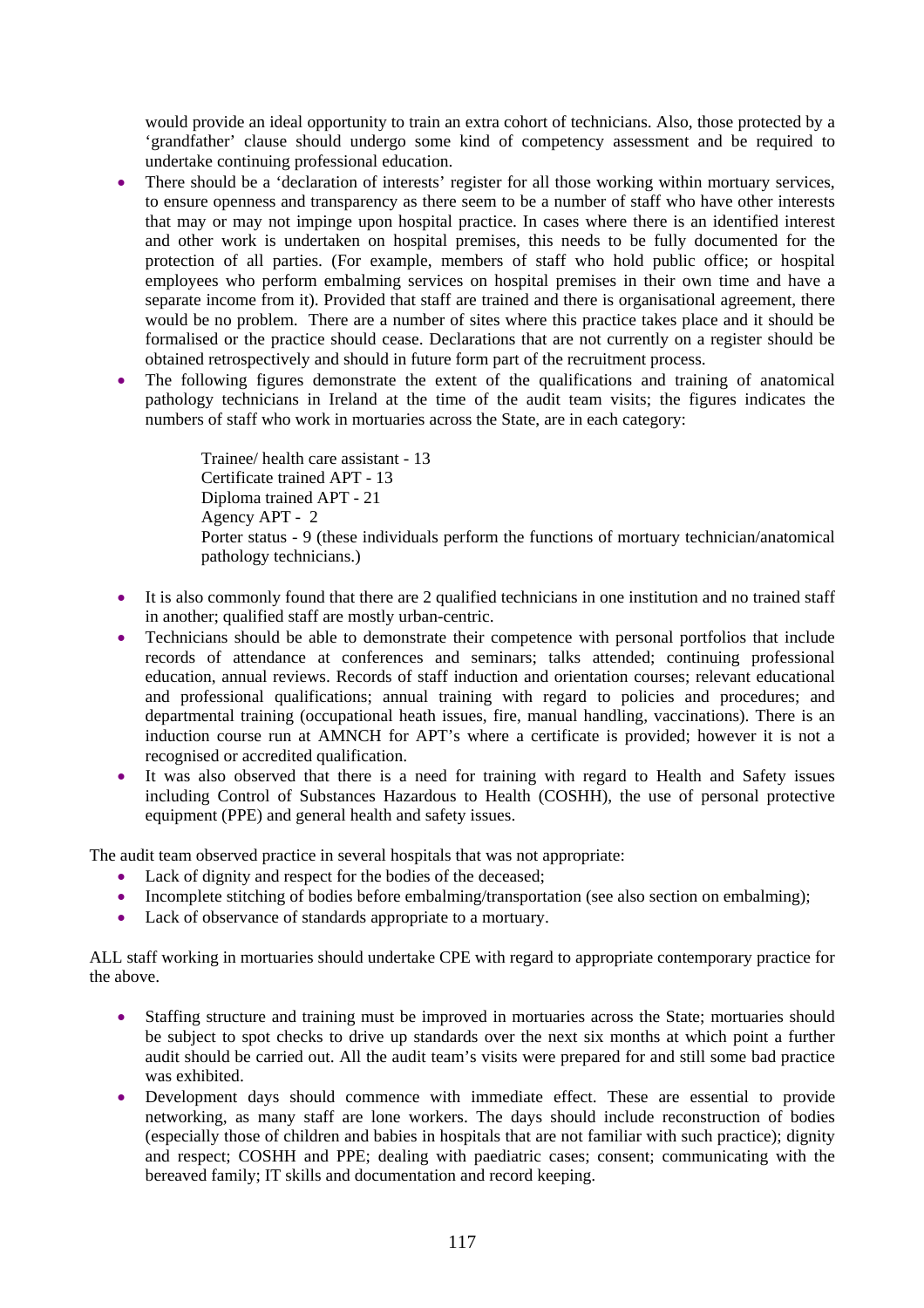# **Development of Bereavement Services**

There is a need to define the principles that will underpin bereavement services and the professional practice that supports the delivery of services surrounding the care of the deceased person and the deceased person's relatives.

There are currently particularly significant services provided for the parents of a child who dies. These arrangements should be broadened to embrace all relatives of deceased patients whatever the circumstances surrounding the death. It is also evident that currently there is a far greater support network for the parents of a child who dies of cancer or in ICU, mainly due to the intensity of the working relationship. This should be built on to improve services for others not currently so well provided for. There is evidence that where a child's body is transferred from another hospital for a post-mortem examination that the services that their family receive are relatively poor as there is no support from within the original referring hospital and no structured outreach support.

There are a number of principles that should be enshrined within any bereavement standards:

- 1. Respect and dignity for the deceased.
- 2. Equity and equality of service provision.
- 3. Information, communication and choice underpinned by collaboration of professionals and departments and service providers.
- 4. The provision of a quality service set in appropriate environment with appropriate facilities.
- 5. All professionals should be trained to a standard, which is appropriate for them to carry the position that they hold, underpinned by continual learning.

Bereavement, grieving and loss are processes, which everyone deals with in their own way and every way is legitimate provided it does not impinge detrimentally on others. This is an ethos that should be adopted and understood by those who work with the bereaved.

There is a need for evidence-based practice where review and audit is an essential component. All issues such as consent to post-mortem examination, the retention of organs and all the other issues raised in this report are integral to the provision of a bereavement service and the policies and SOPs that underpin being embedded within the organisation is important.

There is also a need for management support and for bereavement services to be embedded within a governance framework. This is particularly important for the staff who deliver the service. There was some evidence of good practice with the establishment of bereavement committees within hospitals, to provide a forum, a coming together for the staff and a stimulus for improvement.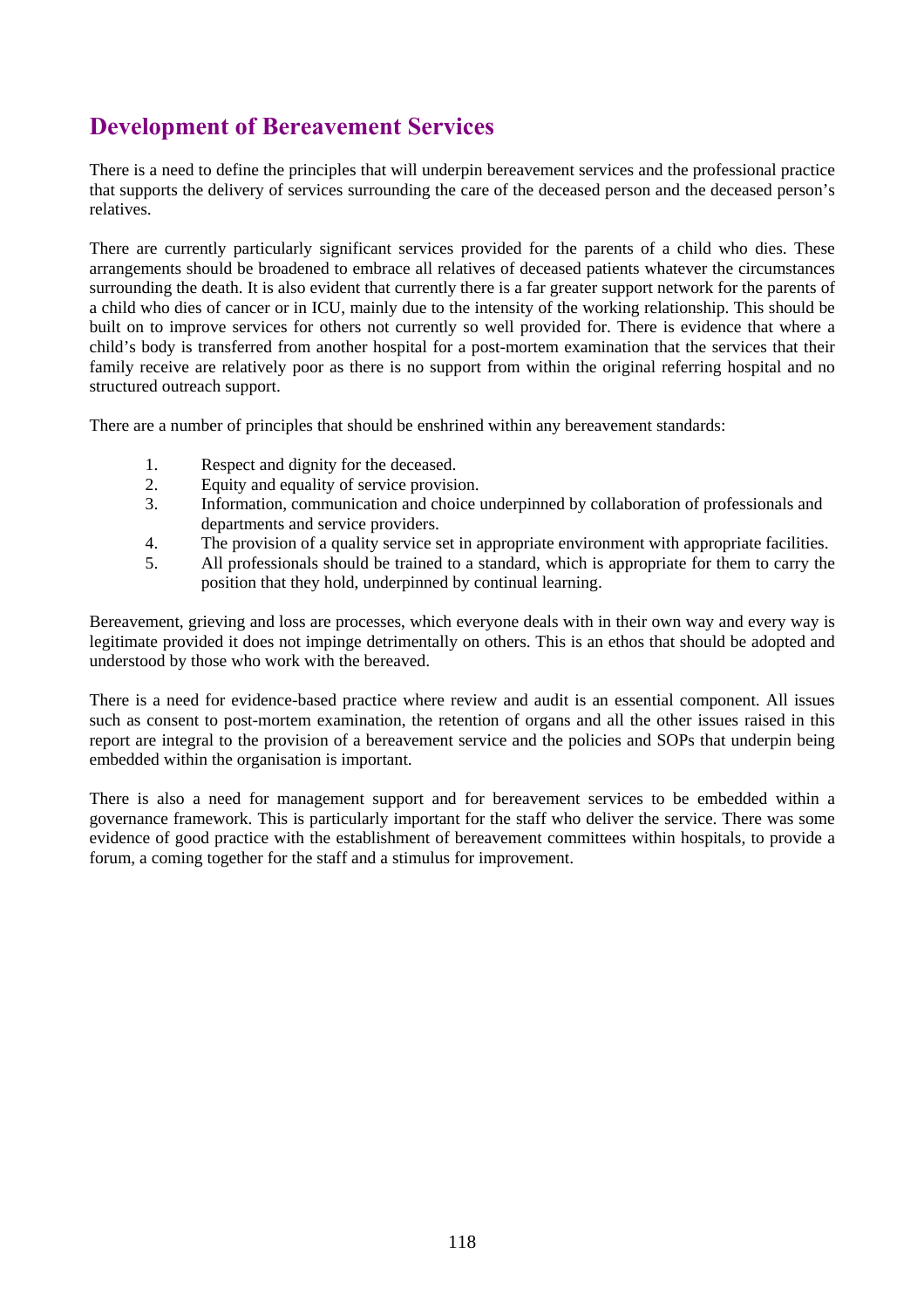### **Awareness of different cultures, religions and race**

There was some evidence of a failure to understand and reflect the wide range of needs of an increasingly diverse ethnic community within the provision of bereavement services. Many places demonstrated good practice in this respect – as can be seen from Section A of this Report – but there were some whose provision or attitudes left something to be desired.

It is vital that bereavement services are able to respond to the diverse needs given the central role which death plays in most religious belief systems – failure to provide for religious needs or to understand the significance of the retention of organs at post-mortem for certain religious groups could greatly intensify the grief being experienced. Recognition of diverse ethnic requirements also extends to those with differing lifestyles – such as travelling families - not just different religious beliefs of those from other countries.

The response to death should be framed around the cultural, racial and/or religious contexts of the deceased's belief system. Ireland, like most countries, experiences the richness of contemporary society, which encompasses many cultures and religions. But many services reflect the dominance of one religious and social ethos in the extent to which multi-faith facilities are provided less effectively than those provided for the majority. There were some striking exceptions to this criticism – such as the service provided by The Children's University Hospital, Temple Street.

Most hospitals have a last offices policy; however, there is a need for continuing education to ensure that the care given to the deceased patient and the grieving relatives responds fully to the cultural and/or religious beliefs and needs at this time.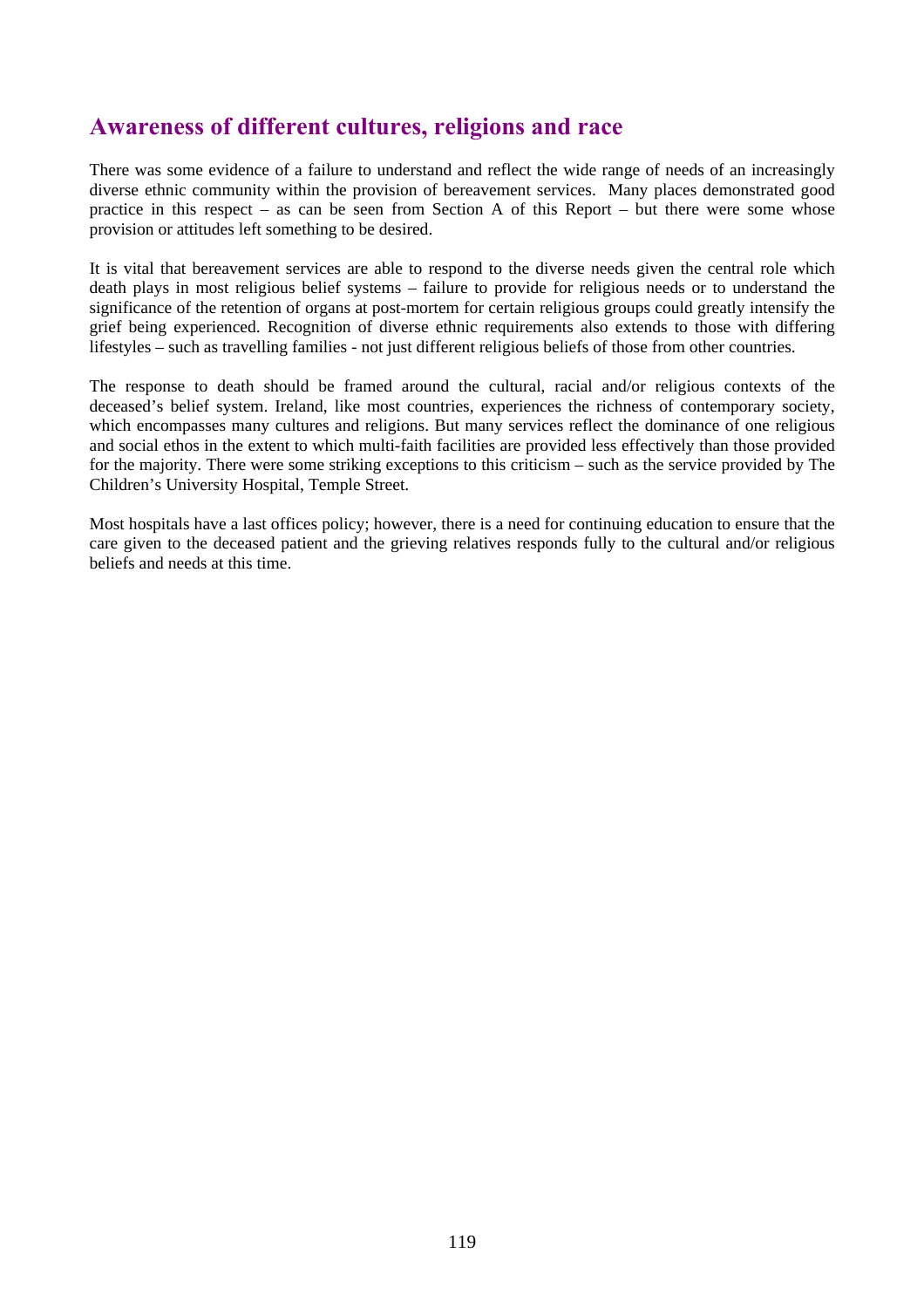## **Embalming Practice and Embalming Services**

National practice is extremely varied; very few establishments visited have a level of 'embalming governance'. Although there are a small number of hospitals where embalming does not take place, the majority would regularly have funeral directors' embalmers performing procedures on the hospital premises. In principle there is no objection to embalming (an invasive procedure performed on a body to preserve it after death, with the consent of the family) taking place in hospital facilities. In practice, there are a number of issues:

- (i) This consent is frequently not *informed*.
- (ii) Personnel from outside the hospital are performing these procedures on hospital premises, in many cases without supervision or any checks on their qualifications or on their indemnity or public liability insurance.
- (iii) In the vast majority of cases there is no Service Level Agreement (SLA) or Standard Operating Procedure or any obligation for the external embalmers to conform to any hospital standards relating to dignity and respect when working with a deceased patient; observance of proper health and safety procedures including PPE; or proper procedures relating to manual handling, disposal of fluids and incident reporting.

Having said that, St. Vincent's University Hospital, Navan Hospital and the AMNCH have contracts and the Children's University Hospital, Temple Street always supervise embalmers and check their qualifications.

Arising from the above, it would appear that in that vast majority of cases:

- there is little internal governance
- the current level and standard of practice in most cases is not acceptable, in others practice is unsupervised.

It is also the case that in some hospitals the Anatomical Pathology Technician/Mortuary Technician (again not always qualified) may also perform embalming on the premises. There are issues about the individual's qualifications; about whether the individual is working for the hospital or for the family; about payment; and about the legitimacy of the activity and whether the hospital is aware that the activity is taking place. Some of the practices may be ethically, financially and legally questionable. Some bodies are not of deceased patients from within the hospital or those 'brought in dead' but have simply been brought into the mortuary to be embalmed.

There is also concern that bodies are being moved from one hospital to another facility after post-mortem examination for embalming at another facility (sometimes a hospital but other times a funeral home). On these occasions a body may leave the hospital and be transported in an unsatisfactory and undignified state. Or in some mortuaries the bodies are left out unstitched after a post-mortem examination until embalming is completed. These practices are abhorrent and undignified and should cease with immediate effect.

The practice of embalming - still prevalent in hospital mortuaries in Ireland, is not regulated or even overseen in any way. In some establishments dignity and respect is not a priority and there are some practices that are inappropriate and improper; this must be investigated further, some practices stopped and other practices improved.

#### **Action needed**

There is an immediate need for Service Level Agreements to be put in place with external operators who use hospital premises to ensure that quality, safety and performance levels are clearly defined. The minimum requirements are that:

- All procedures should be supervised if on hospital premises
- There must be production of qualifications and professional indemnity insurance
- External operators must read and confirm that they understand the standard for operation and safety procedures and confidentiality for working within the hospital premises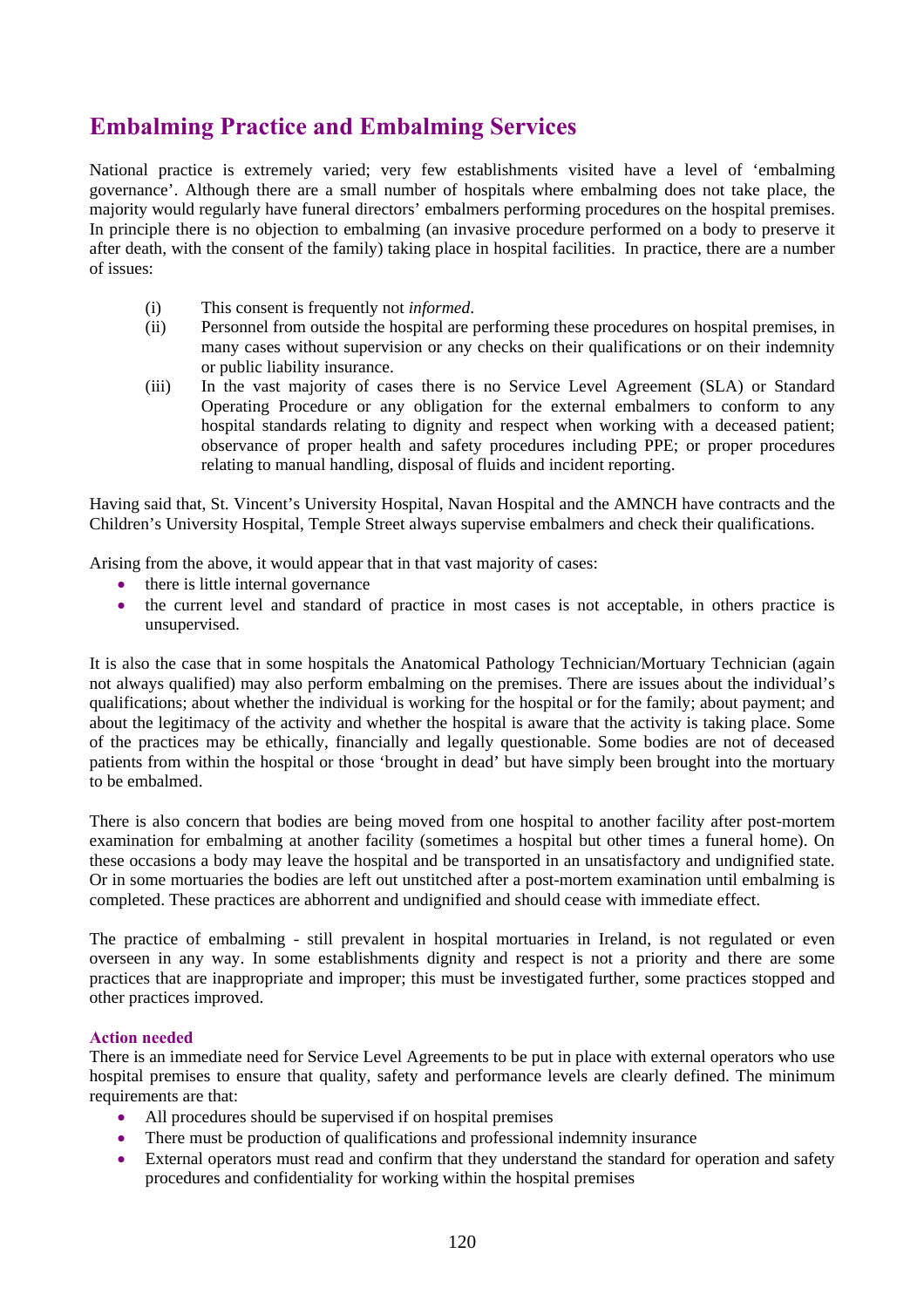- Under no circumstances should untrained staff and unqualified staff be performing embalming within hospitals
- The hospital should periodically monitor the performance of the service provider on hospital premises and this should be kept under continuous review
- Embalming should be done only by those who are qualified to embalm and if conducted on hospital premises only under a SLA and supervision and provision of indemnity insurance.

### **These are issues of significant importance that the HSE were alerted to and are being actioned.**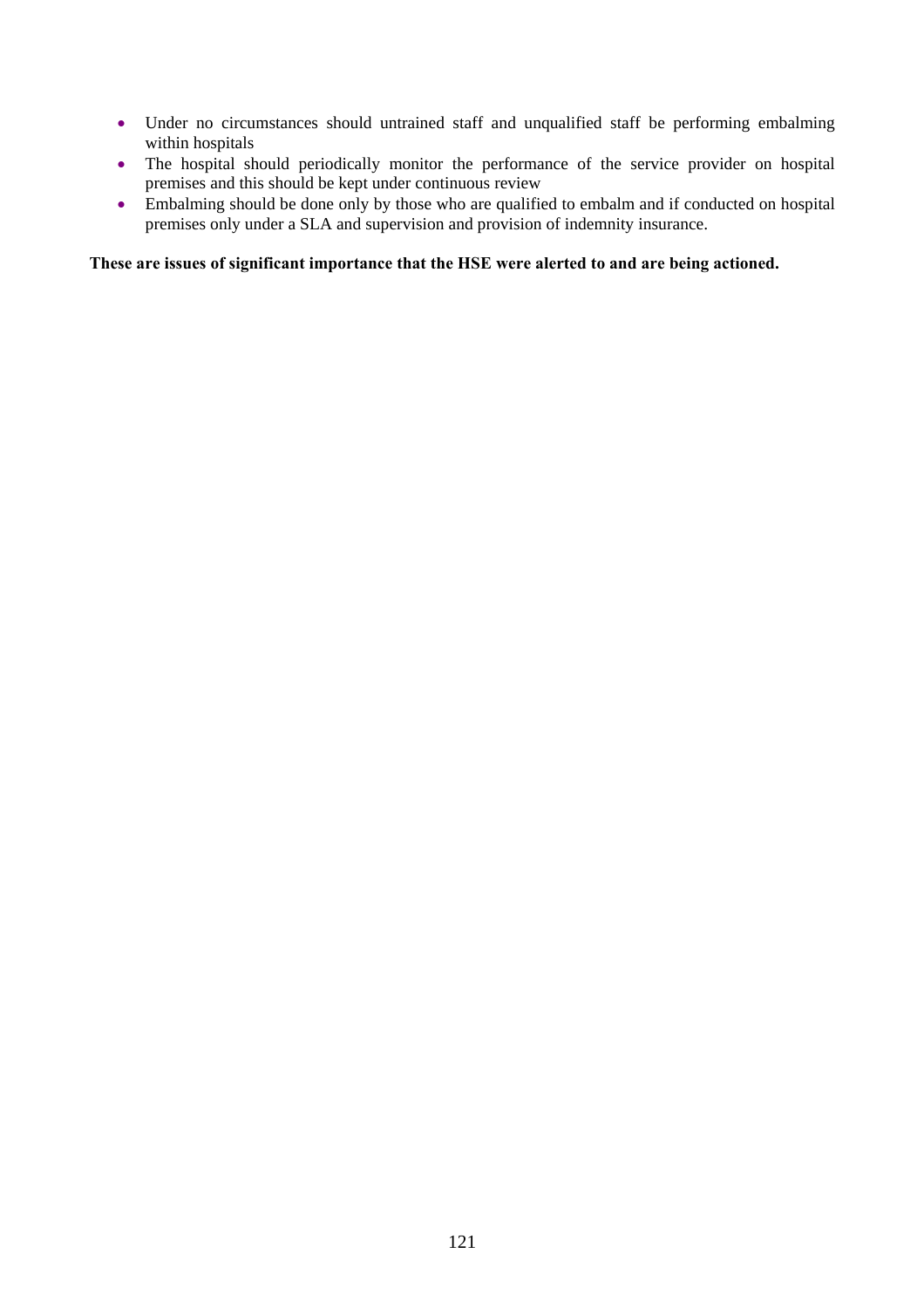## **Specialist units**

The Beaumont Hospital also includes specialist units such as the Irish Brain Research Foundation (IBRF) and the "brain bank"; the Creutzfeldt-Jakob Disease (CJD) Surveillance Unit- National Referral Centre; and the eye bank situated in Pelican House.

#### **The Irish Brain Research Foundation**

The IBRF has ceased activity, although there are still signs in the hospital referring to it, which should be removed urgently.

#### **Brain Bank**

The 'brain bank' term is used loosely as the brain bank has neither the funding nor the facilities to perform the role of a proper bank.

There should be brain bank facilities and funding for a brain bank and there is currently a good business case to support this.

There is an urgent need for clarity surrounding the consent form and written information for the public about the status of the "brain bank" for prospective donors and referrals. While in principle the collection of brains with consent is wholly appropriate, the information and infrastructure for the delivery of this information needs urgently revisiting. There should be a policy put in place at all referral hospitals. The governance arrangements surrounding the "brain bank" need strengthening.

#### **Referral of brains/ organs to specialist centres for examinations**

Currently the system for recording and tracking referred brains and other organs is of a variable standard and in many cases not a high standard. Not all specimens are recorded or returned, as they should be. There needs to a proper system in place underpinned by proper policies and SOPs with regard to brains referred to the hospital and this should be disseminated to all referring hospitals making their responsibilities clear. Beaumont Hospital (one of the largest sites receiving referred organs) should not accept brains for referral if these processes are not followed by other hospitals.

#### **CJD Surveillance Unit- National Referral Centre**

Beaumont Hospital is the single designated hospital to deal with all CJD cases and arrangements are made for all other hospitals in the state to refer all suspected CJD cases to the Neuropathologists in Beaumont to perform the post-mortem examinations required to confirm the cause of death. There are no specific policies and SOPs with regard to CJD cases. These should be drawn up and put in place with immediate effect. The post-mortem examination suite is not fit for purpose as a national surveillance centre for CJD; equally the isolation room is not up to specification for an isolation room and was used for storage. This facility should be upgraded as soon as possible or the post-mortem examinations should be performed at one of Dublin's hospitals that do have proper facilities. There is also no evidence of a liaison person to work with families with regard to CJD or suspected CJD cases. The Health Service Executive should consider and support this as a matter of urgency. It is understood that Beaumont Hospital have taken action on the above issues.

#### **Eye Bank**

Since January 2004 the eye bank situated in Pelican House (headquarters of the blood transfusion service) has no longer accepted donations of corneas as Ireland has the highest rate of variant CJD in the world next to the UK. Corneas used in Ireland now come from the USA.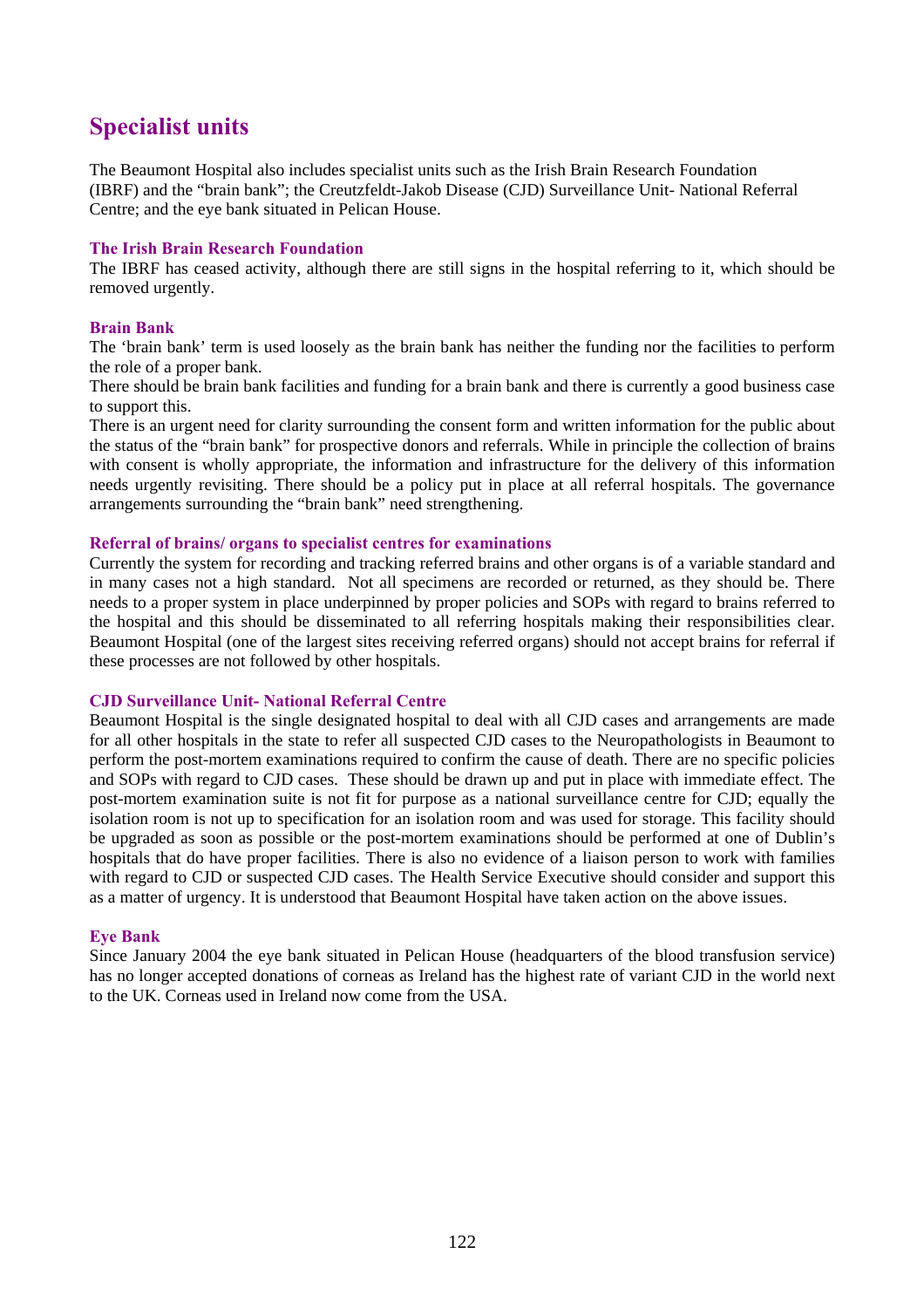# **University Collections**

Section A reports on the results of the audit visits to the University/Medical Colleges to inspect their teaching collections of human organs and tissue. The importance and value of these collections is demonstrated by the fact that many medical students and doctors in postgraduate training, especially those who specialise in pathology and surgery, find the collections provide a beneficial and invaluable archive of conditions and abnormalities. Although as the reports in Section A make clear, the arrangements made for the management of these collections are broadly satisfactory, there are a number of issues identified which give rise to the following recommendations:

- (i) All universities should have a full inventory of currently retained organs and should keep comprehensive records of additions and of sensitive disposal
- (ii) There should be a national database of specimens
- (iii) Organs that are stored should be offered on loan for uses at other universities if they could use them, rather than just keeping such organs in storage
- (iv) There should be one full time Anatomical Pathology Technician responsible for potting and other specialised services in relation to these collections, who would provide services to all the University/College collections as necessary.
- (v) Serious consideration should be give to the future of the use of organs as an aid to contemporary teaching, as much is web based today. There should be consideration of whether all specimens should be plastinated. This would make the specimens much more versatile and accessible for teaching purposes. It would also remove the need for the additional technician called for in recommendation (iv) above.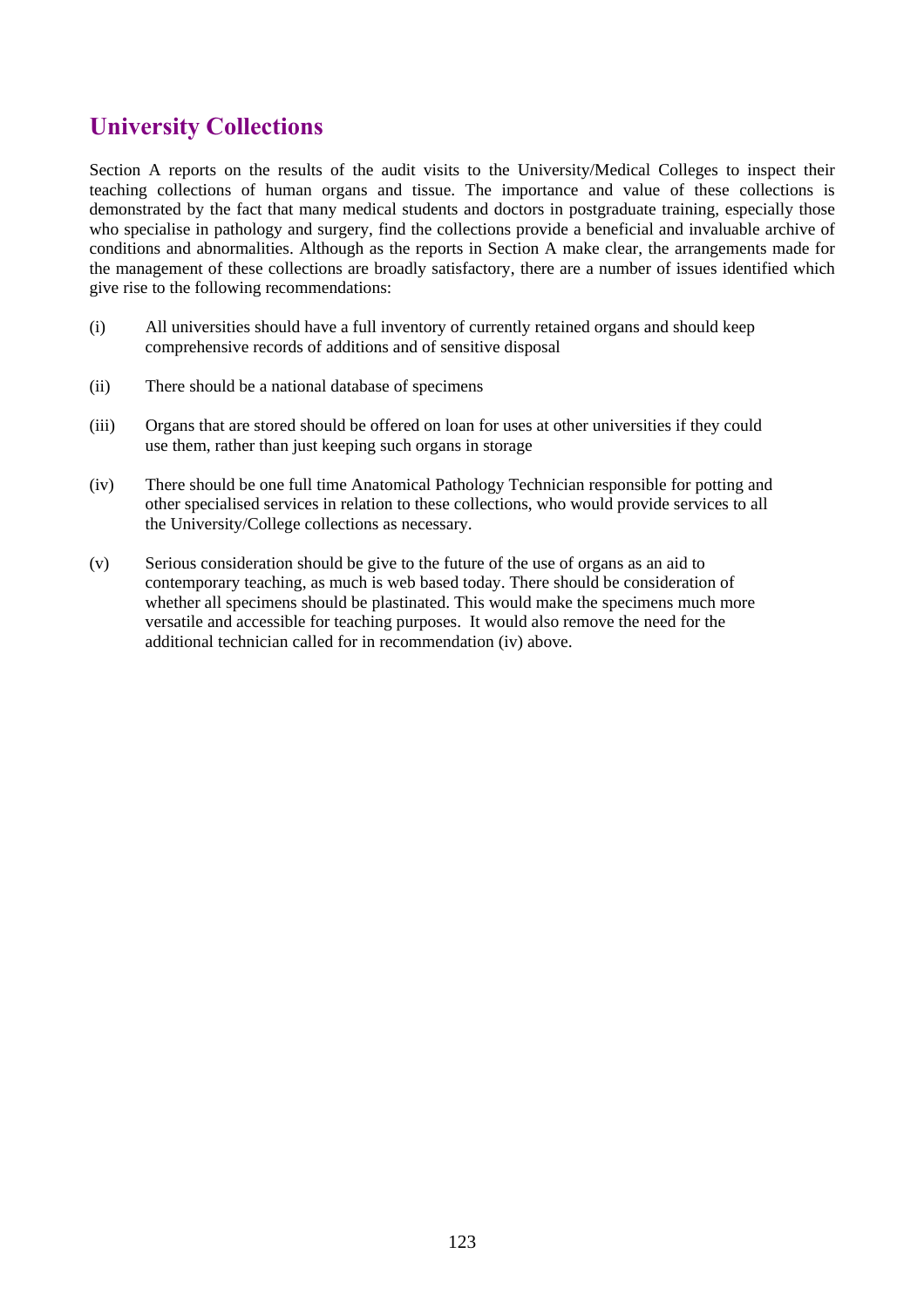# **Implementation Plan**

This audit has identified a broad sweep of actions needed not only to ensure that organs and tissue removed at post-mortem examination is respectfully and efficiently managed and ultimately disposed of once it is no longer needed, but also action to ensure that mortuary and bereavement services can become more fit for purpose and provide better support to patients and their relatives and friends.

It is suggested that action is needed now on three separate levels:

- (i) At local level, with hospitals being required to draw up action plans to respond to the audit as they interpret it for their facilities, by a certain date, their progress and response to be reviewed by a nominated Director to ensure that they address the report. In this context the Director would be required to confirm the identification of priorities, the timescale adopted and the outcomes to the centre and thus be accountable for its adequacy and ultimate implementation.
- (ii) At national level, mainly involving the allocation of sufficient resources; the production of standardised templates for various forms and policies; and the design and passage of the necessary legislation to provide a coherent overall policy framework.
- (iii) And finally a comprehensive audit by the HSE of the progress made by hospitals in implementing those policy reviews identified as important in the various parts of Section B, to take place 6 months after the publication of this report.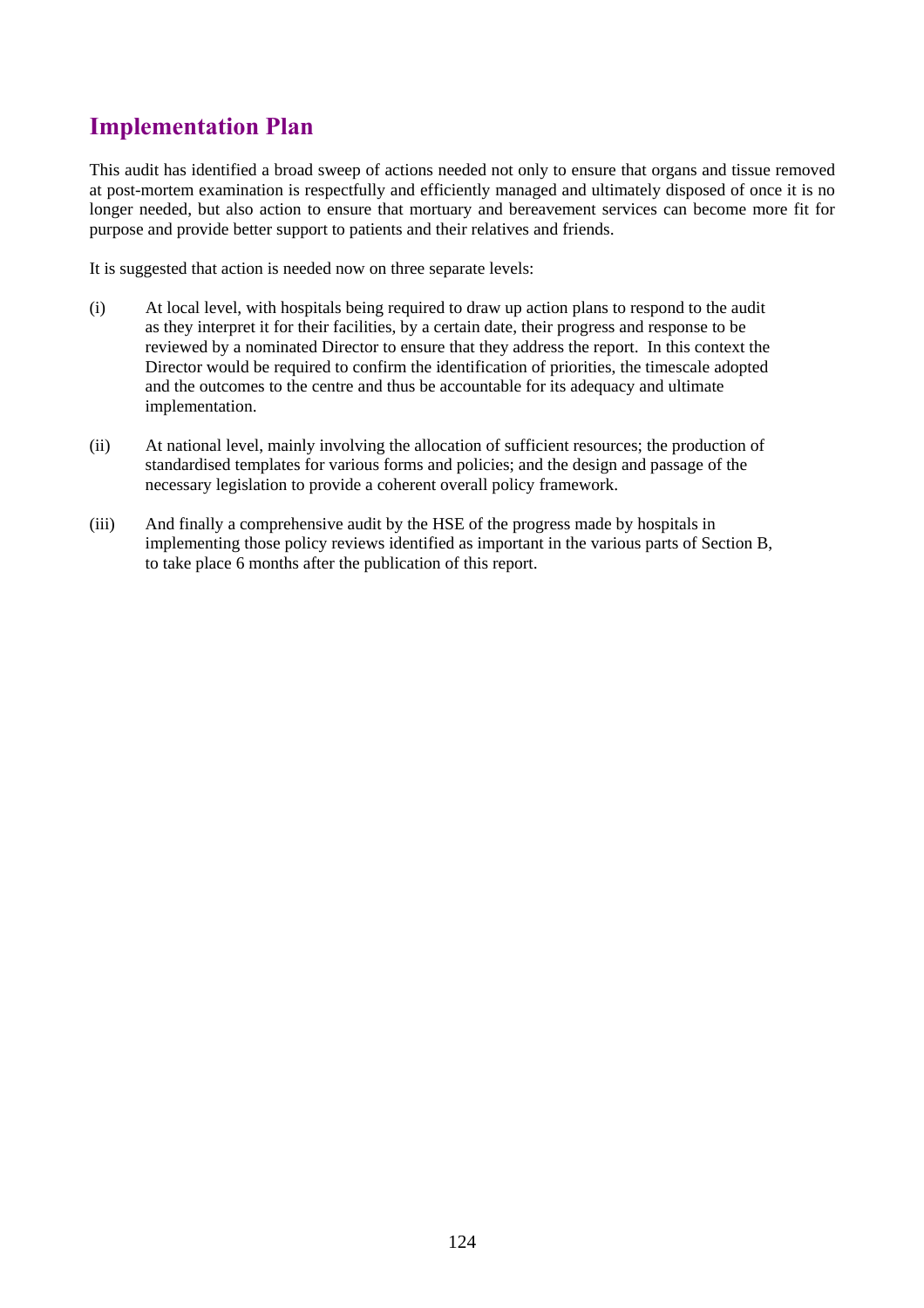## **Section B Annexes**

## **Annex 1: Policies and Procedures (Non-exhaustive list)**

- Mortuary facilities
- Last Offices
- Last Offices Child and baby deaths
- Removing a body to the Mortuary
- Patient's valuables
- Infection control and laying out the deceased patient (with or without known infections)
- Care of mother and baby in the event of miscarriage and stillbirth
- Stillbirth and miscarriage policy
- Completing a cause of death form  $\&$  information leaflet
- Decontamination of body/body fluid and urine spillages
- Dealing with a chemical spill
- Preparation for and performance of a post-mortem examination
- Arrangement of a post-mortem examination
- Health and Safety in the mortuary
- Embalming
- Mortuary maintenance
- Storage and disposal of limb amputations
- Interaction/communication with funeral directors
- Out of Ireland burial or cremation
- Tissue removal form
- Tissue returned to patient/next of kin
- Burial/disposal Consent Form
- Hospital guidelines and procedure in the event of adult death
- Autopsy management (Coroner's Post Mortem Examinations/Non Coroner's-Hospital Post Mortem Examination including all documentation)
- Mortuary and post-mortem examination facilities, (The facilities, the post-mortem suite/s, the mortuary and staff facilities-hygiene maintenance/floors/cleaning/drainage/health and safety/storage/ ventilation)
- Perinatal autopsy consent form
- Paediatric consent form
- Adult consent form
- Procedure for the burial of retained post-mortem examination tissues or slides or blocks arising from organ retention enquiries
- Management of retained organs
- Adverse incident reporting
- Management of viewing of a deceased patient
- Guide for parents/guardians to the post-mortem examination procedure involving a child
- Consent form and information leaflet for retention of organs
- Pre autopsy checklist for consultants
- Disposal of clinical waste
- Quality manual health and safety statement
- Management of pathology laboratory
- Internal quality audit performance of an autopsy in post mortem examination suite
- Management of the mortuary
- Personal Protective Equipment (PPE)
- Equipment inventory for post-mortem examination suite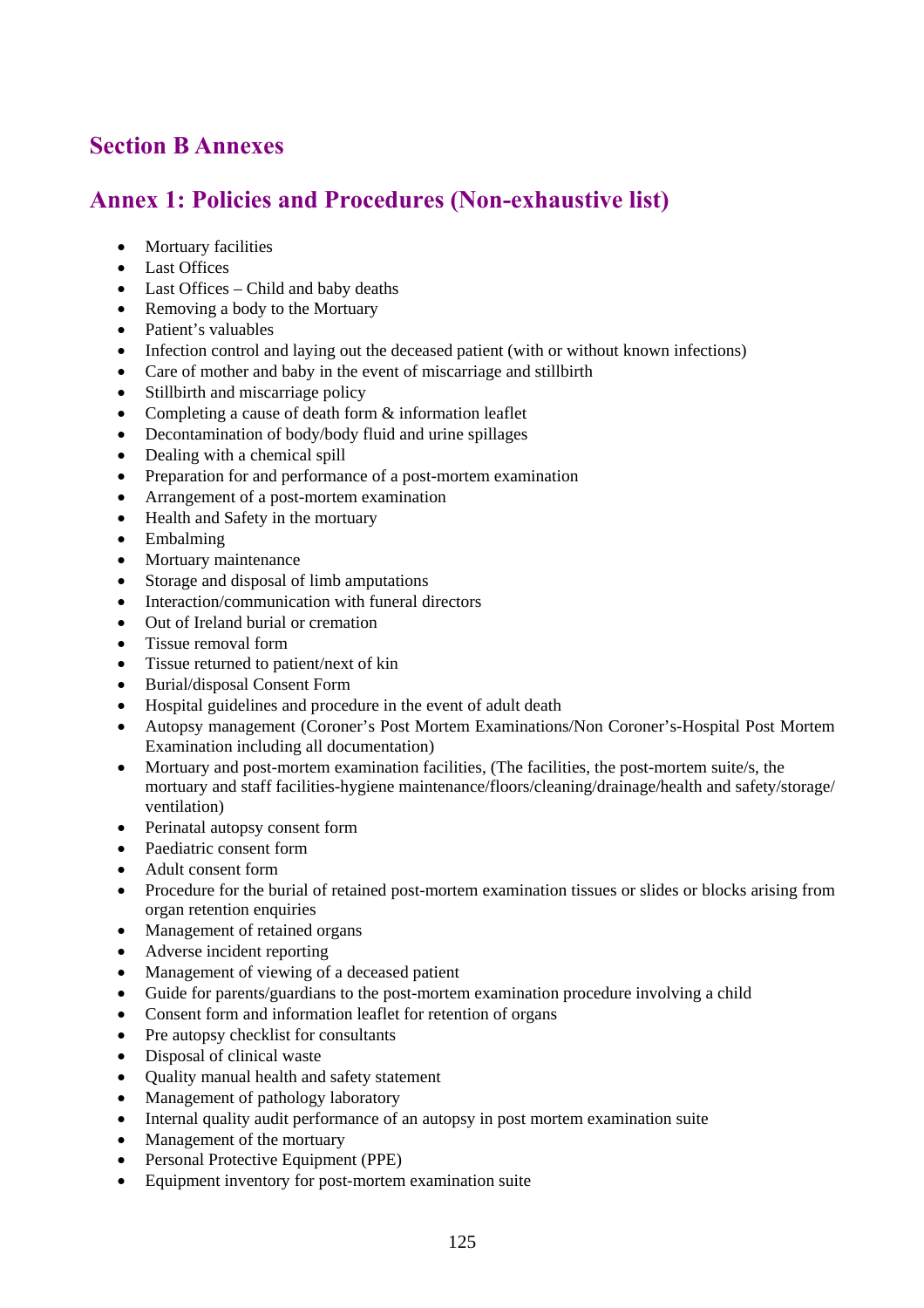- COSHH
- Personal care
- Trained personnel form
- Transport and specimens
- Disposal of waste
- The refrigeration, body storage and handling area
- The viewing of a body and viewing facilities
- Decontamination of instruments
- Infection control
- Security
- Operating equipment
- Cut up
- Observation criteria/teaching facilities
- The post-mortem examination and the removal, retention, storage and use of organs and tissue
- Disposal of tissue including residual tissue
- Mortuary documentation and collection of activity data
- Care Pathway for patients experiencing a stillbirth
- Social Work bereavement guidelines
- Background Information and procedures for the book of remembrance
- Checklist following the death of a baby or child
- Use of Quiet Room
- Interpretation Service
- Clinical Incident forms colour coded for each dept
- Caring for a terminally ill child and their family
- Recurrent miscarriage
- Caring for and supporting parents experiencing an intrauterine death, stillbirth or neonatal death
- Caring for and supporting parents experiencing a miscarriage
- Maternity social services
- Policy on patient complaints
- In house guide to complaints management
- Deaths reportable to the coroner
- Referral to bereavement counselling
- GP's Letter; Postnatal review visit following a babies death
- Training card for labour ward, theatre, postnatal, antenatal areas
- Incident reporting form
- Consent for hospital burial of baby checklist: early miscarriage for post-mortem examination
- Intensive care unit/ward-discharge/transfer of a body to the mortuary
- Child brought in dead to Accident and Emergency
- Sudden and unexpected deaths
- Policy review document
- Policy for dealing with past organ retention cases
- Care of the deceased in Theatre
- The procedure for fetal parts identified at Histological Examination

For every policy there is a post-mortem staff training record (very good practice)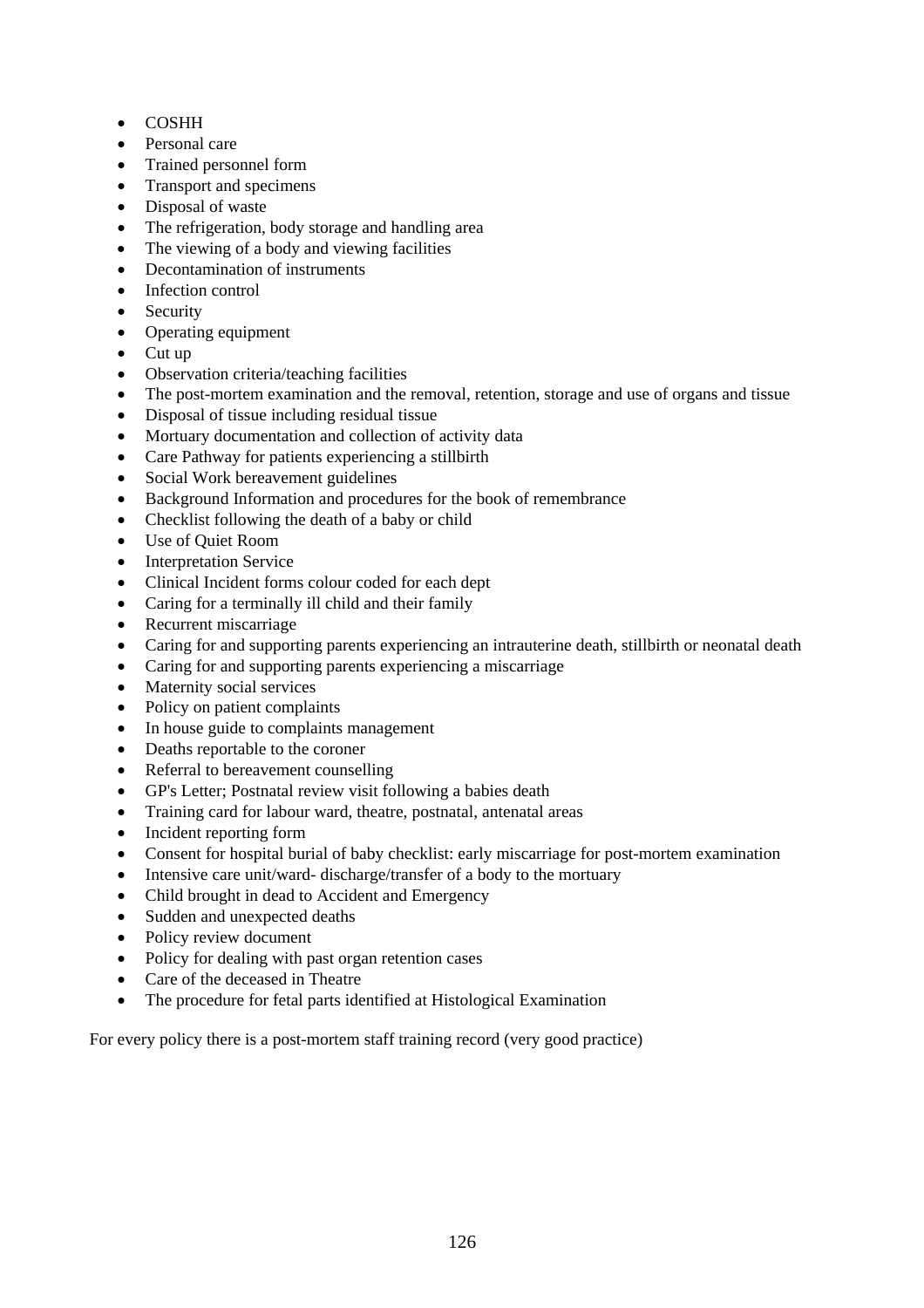## **Annex 2: Minimum Information to be included in logs**

### **Deceased persons register:**

Name Address Date of Birth **Occupation** Date of death Place of death Brief circumstances If a post-mortem examination is to take place Funeral director Bodies logged in and out of mortuary facility Released and collected by whom Signed for by the person collecting Date Time.

#### **Post-mortem examination register:**

Name Post-mortem examination number Address Date of Birth Date of Death Coroners or hospital post-mortem examination. Signature to state has a copy of consent or Coroners authorisation (fax/email or verbal) Pathologist Technician Date of post-mortem examination any organs or samples removed and retained -Confirmation logged in retained organ log/register.

#### **Organ retention register:**

Date of post-mortem examination and removal of organ Post-mortem examination number What organ/s were removed and retained at post-mortem examination Discussion with relatives Who had the discussion Wishes/choice of disposal/ donation Notes regarding retention period Notes of referral to other site What organs were released Date of release Mode of disposal of organ/s Who arranged and completed disposal.

**An electronic database removes the need for much of the duplication that arises in multiple hardback registers.**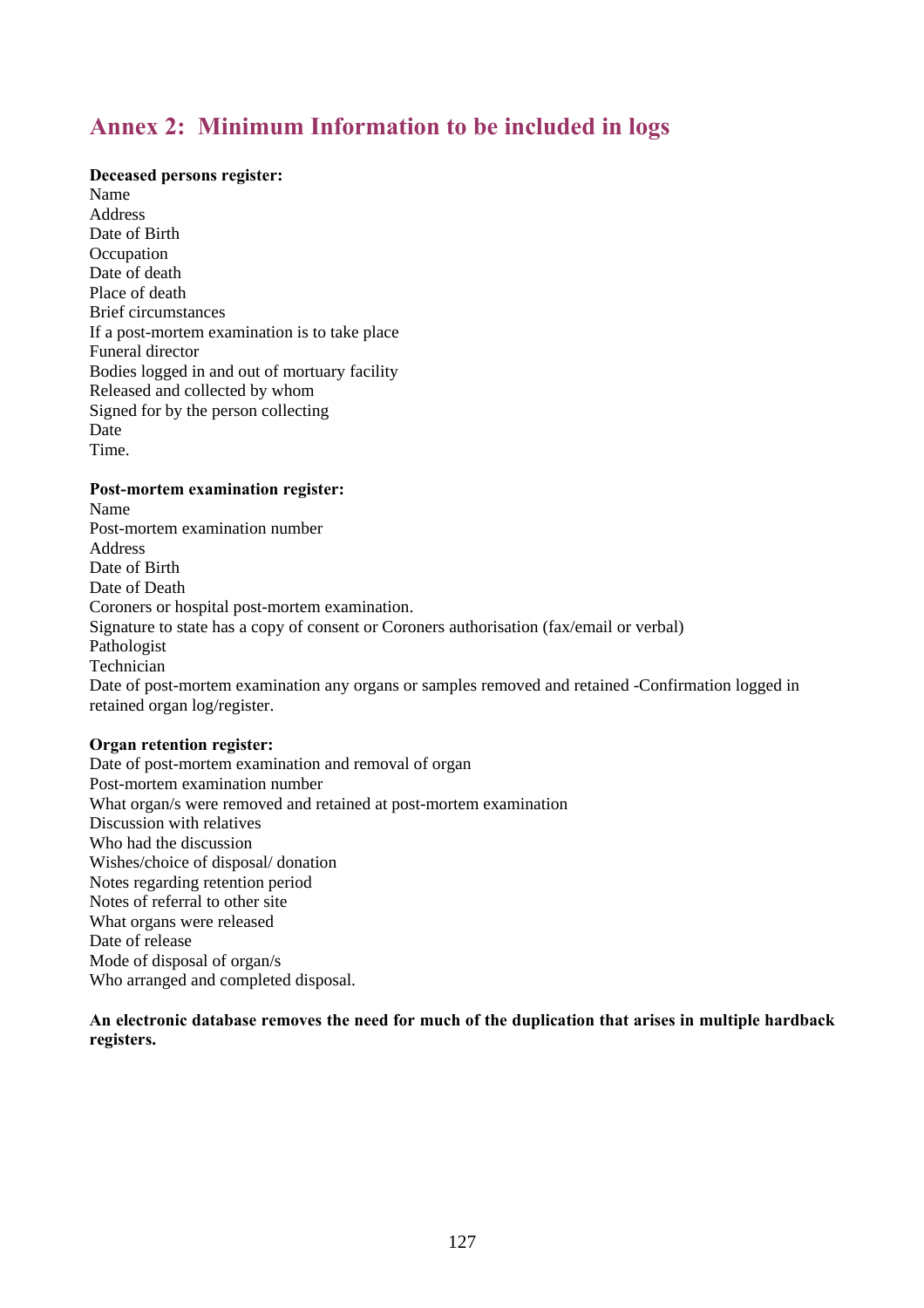# **Annex 3: Record Keeping**

Record keeping:

- 1. Should be started at the initial point of contact
- 2. Should be written immediately after contact
- 3. They should be as contemporaneous as possible
- 4. If the notes are not able to be written immediately there should be a note as to why there was a delay
- 5. They should be timed, dated and initialled after each entry
- 6. They should be concise and accurate
- 7. Legible
- 8. Logical sequence
- 9. All writings should be in permanent ink
- 10. Any mistakes should be crossed out (single line) and initialled, not liquid corrected
- 11. All pages should be numbered and have the patients name, date of birth and hospital number on each page
- 12. If recording in a log ensure every section is completed and signed

Never use abbreviation unless they are locally agreed abbreviations i.e. ITU (transferred from Intensive Therapy Unit in hospital setting).

Document version control minimum

- Department
- Document title
- Author date
- Document no
- Number of revisions
- Number of pages
- Authorised by date
- Date of issue
- Review date
- Supersedes
- Document routing draft date ... signed
- Released date signed
- Approved / ratified date signed
- Distribution date signed

**This is important but it is also important that the processes are truly embedded within the organisation, that staff know and understand the process and improve quality of services.**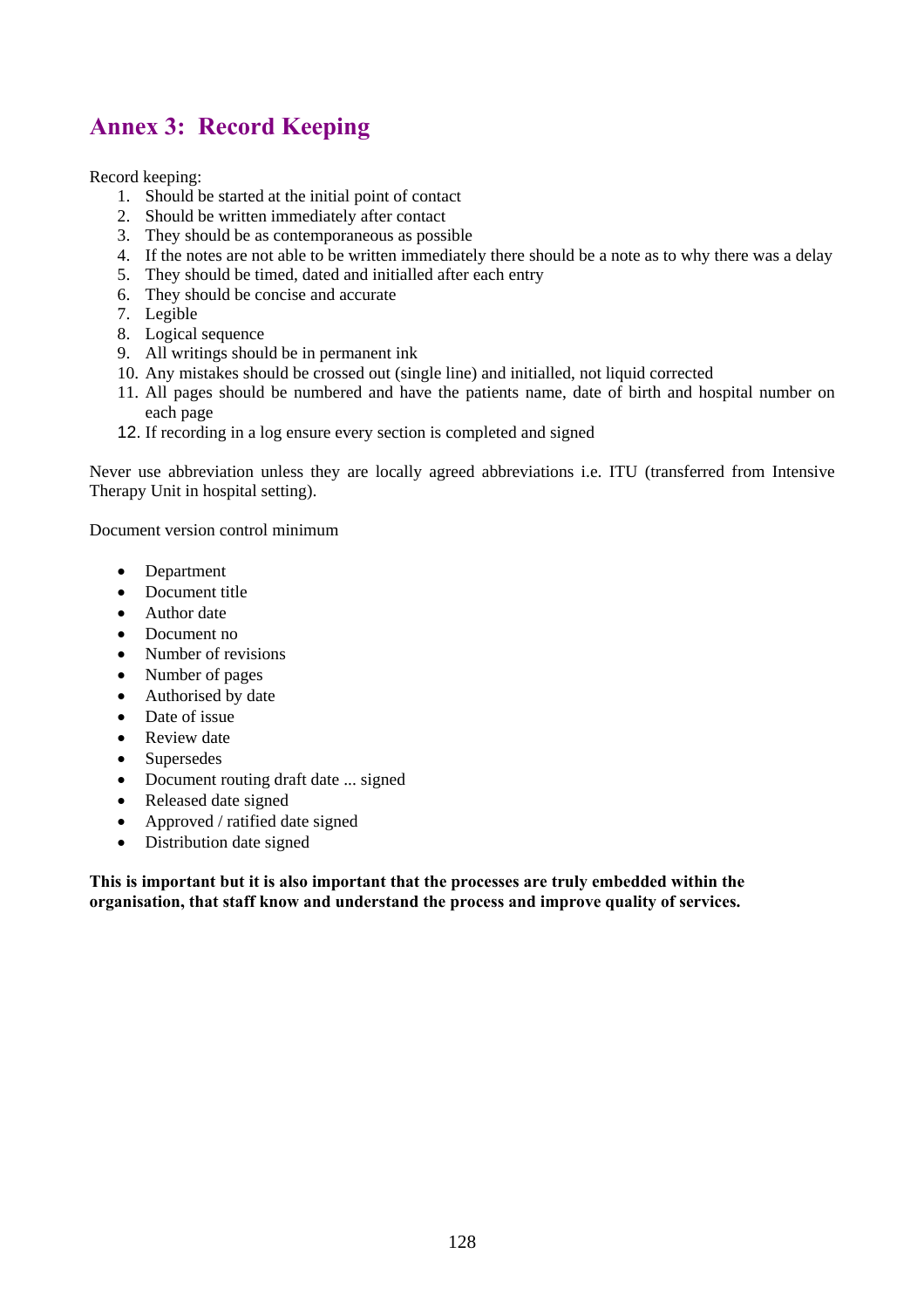### **Annex 4: Retention of Organs at Post-Mortem Examination – Hospital Post-Mortem Examination**

The person responsible within the hospital should contact the family i.e. the Anatomical Pathology Technician, Bereavement officer or medical social worker should contact the person nominated on the information sheet to:

- Report that the post-mortem examination has been completed and no organs have been retained and as good practice dictates small pieces of tissue in tissue blocks and blood samples were retained. They should have been informed of this prior to the post-mortem examination taking place (as part of the process of seeking consent) or, (in the case of a coroners post-mortem examination who spoke to the family to inform them that a post-mortem examination had been requested) and be aware that this is good standard practice in all post-mortem examinations.
- An organ or organs has had to be retained for what purpose and expected duration.
- There is a choice element here as to whether there is discussion at this point with regard to the disposal of the organ(s) or whether the family is informed that they will be sent a letter detailing what their options are with regard to disposal of the organs(s). Either way the conversation should be supported in writing with a contact number should they wish to discuss further.
- Follow up support should be offered and a progress report in an agreed format should be arranged i.e. a letter will be sent to the hospital at time of disposal if hospital disposal is chosen or i.e. an organ being referred to X Hospital for specialist examination, a letter will be sent to say when it has gone to X hospital including the estimated expected time to be at X hospital and letter will be sent upon return and organ is ready for release for burial.
- The point, the Next of Kin are kept informed as to what is happening, should they choose not to be informed, that should be noted on the file and abided by.

*This works well in some hospitals for example St. James Hospital and Children's University Hospital Temple Street has an exceptionally high standard and should be considered exemplar sites in this regard, other hospitals also have very good practice such as Beaumont Hospital.*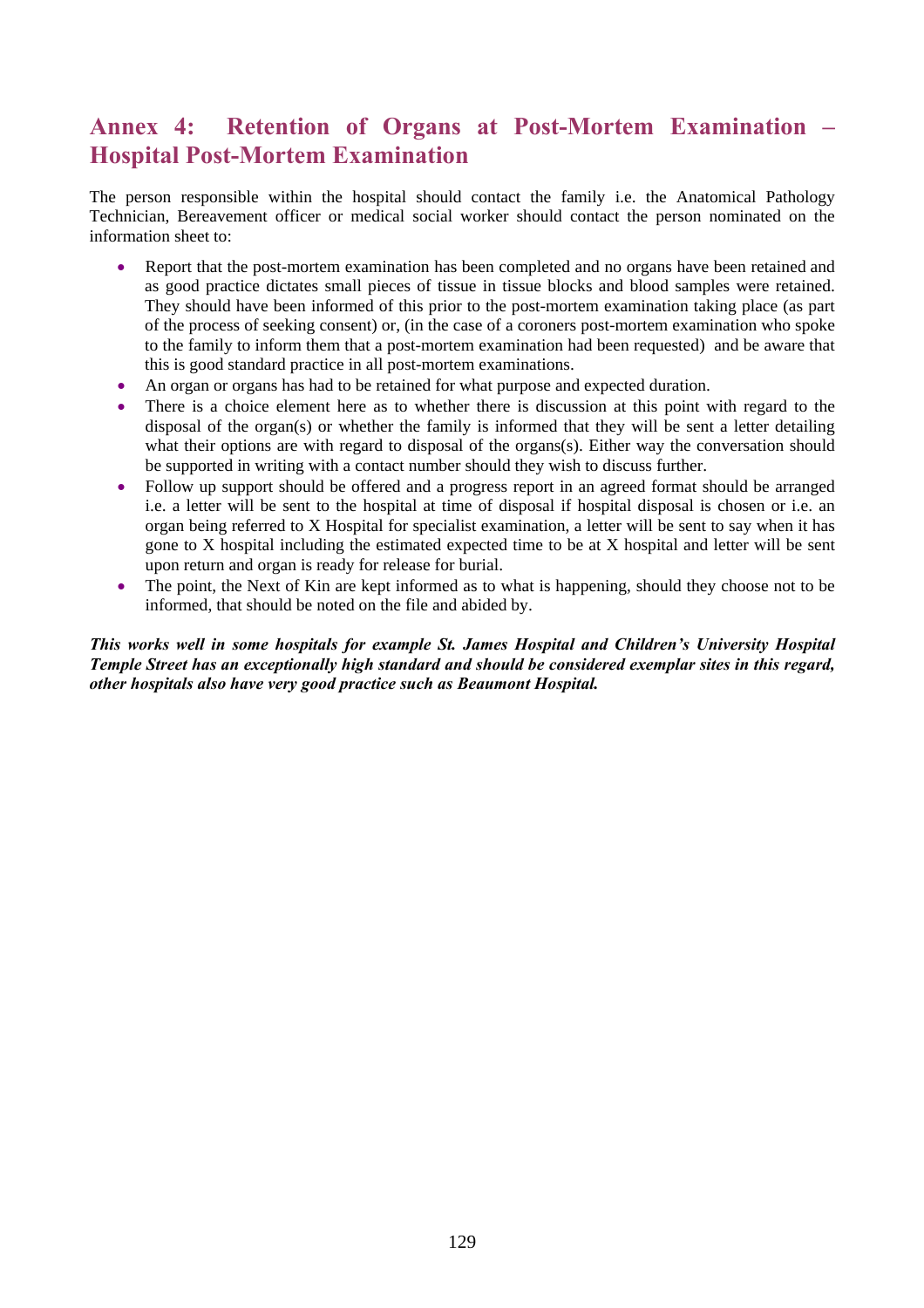# **References**

- 1. All internal viscera dissected- definition of internal viscera is different and can be some of the internal organs or all.
- 2. Eastern Regional Health Authority minutes of meeting in Tullamore. 24th March 2004.
- 3. Professor Ian Kennedy Bristol Royal Infirmary Inquiry Summary pg.2 Learning from Bristol: The Report of the Public Inquiry into Children's Heart Surgery at the Bristol Royal Infirmary 1984-1995; CM 5207(I) HMSO July 2001.
- 4. Mr. Michael Redfern Q.C. The Royal Liverpool Hospital Children's Inquiry Report pg 4 HMSO 2001.
- 5. Report of Dr Deirdre Madden on Post Mortem Practice and Procedures. 21st December 2005.
- 6. Report of the working group on Post Mortem Practice. 6th November 2006.
- 7. 'The Faculty of Pathology of the Royal College of Physicians of Ireland' Guidelines for post mortem consent and the retention of samples. February 2000.
- 8. Consent for a post mortem examination should be requested by: a senior member of the medical staff caring for the patient. (Evidence suggests that this is the policy in virtually every hospital.) Pathologists have a duty of education to medical, nursing and paramedical staff about the purpose and nature of autopsy practice to facilitate informed discussion with relatives at time of death.
- 9. Eastern Regional Health Authority. Protocol/Guideline for hospitals and other relevant agencies in providing a quality response to families in relation to non-coroners post mortem practices. December 2002.
- 10. Organ is to be interpreted as a part of the body composed of more than one tissue that forms a structural unit responsible for a particular function, for example, the brain, heart, lungs and liver. Report of Dr Deirdre Madden on Post Mortem Practice and Procedures Pg. 21.
- 11. The audit tool provided by the University Children's Hospital to the audit team 28.11.07.
- 12. The audit tool provided to the audit team by CUH and Maternity services, CUH 31.07.07.
- 13. The audit tool provided by Kerry General Hospital to the audit team18.7.07.
- 14. The audit tool provided by Our Lady of Lourdes Hospital to the audit team 24.9.07.
- 15. The audit tool provided to the audit team by the Mercy Hospital Cork 30.7.07.
- 16. Portfolio of information provided to the audit team by MWRH Dooradoyle 13.12.07.
- 17. The audit tool provided to the audit team by MWRH Dooradoyle 13.12.07.
- 18. Audit tool provided to the audit team by MWRH Maternity Hospital 13.12.07.
- 19. Audit tool provided to the audit team by MRH 08.08.07.
- 20. All internal viscera dissected- definition of internal viscera is different and can be some of the internal organs or all.
- 21. Mortuary Procedures provide as a portfolio of evidence to the audit team 3/12/07.
- 22. Consent form provided to the audit team by Naven Hospital 28.9.07.
- 23. Audit tool provided to the audit team by Sligo Hospital 21.11.07.
- 24. All the internal viscera dissected, from another jurisdiction.
- 25. Audit tool provided to the audit team by SVH Group 17.10.07.
- 26. 'Consent for a post mortem examination should be requested by: a senior member of the medical staff caring for the patient. (Evidence suggests that this is the policy in virtually every hospital.) Pathologists have a duty of education to medical, nursing and paramedical staff about the purpose and nature of autopsy practice to facilitate informed discussion with relatives at time of death. The consent for use of tissue for teaching and/or research must be specifically sought. This has happened in limited cases most consent forms include research. An information sheet containing information regarding the legal and practical aspects of both autopsy, funeral arrangements, death certification and the disposition of organs retained during the procedure should be available to staff and relatives.'
- 27. Eastern Regional Health Authority, a 'protocol/guideline for hospitals and other relevant agencies in providing a quality response to families in relation to coroners post mortem practice. December 2002.
- 28. "The Role of the Coroner in Death Investigation "2ndED, 2001, (section 4). 'In the case where a post mortem examination or special examination has been performed on the body, whether organs, tissue or other material has been removed from the body or retained after the completion of the post-mortem examination or as the case may be, special examination in order to further the investigation into the death or any criminal investigation or to prevent further deaths'.